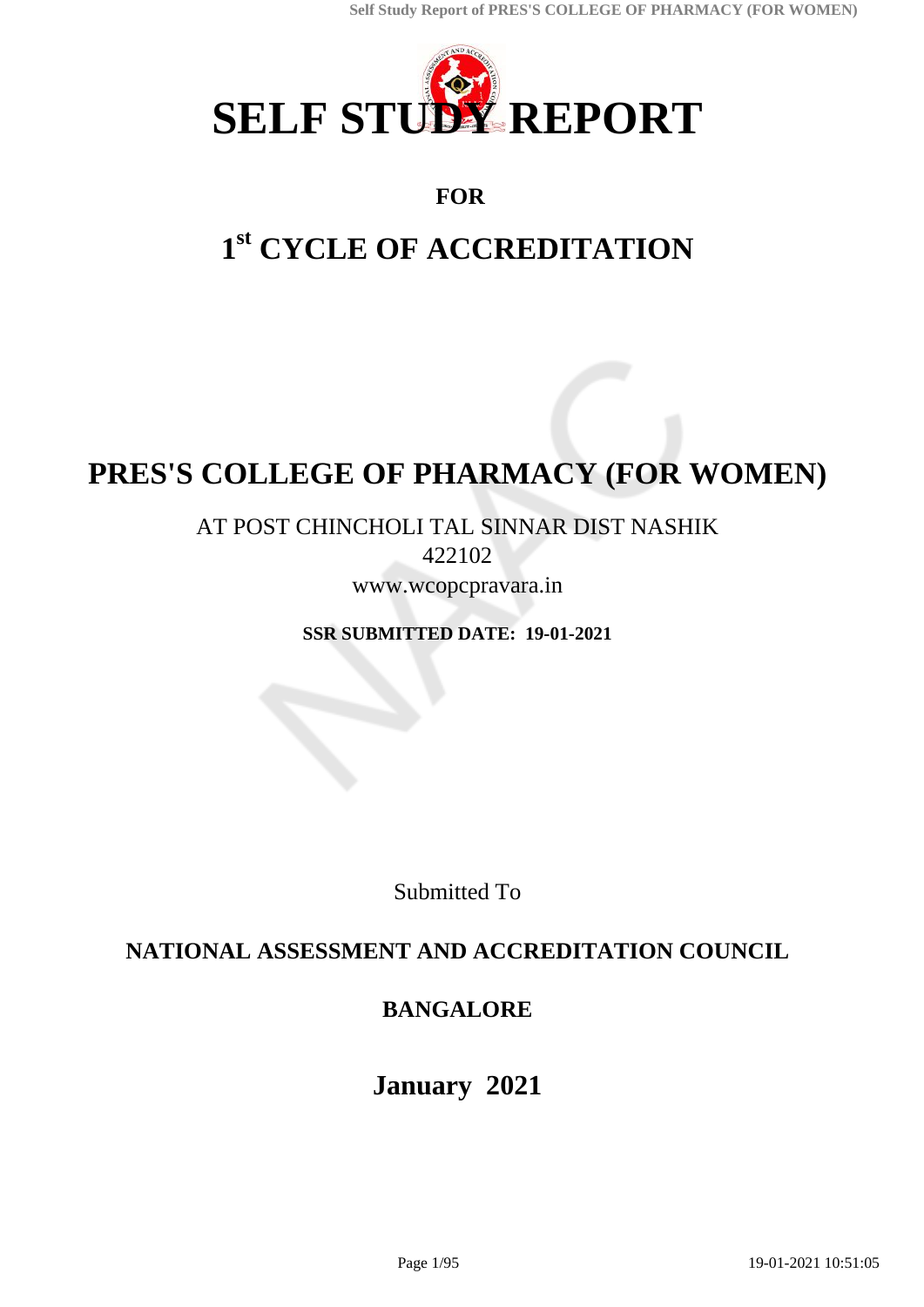# **1. EXECUTIVE SUMMARY**

# **1.1 INTRODUCTION**

Pravara Rural Education Society's College of Pharmacy (For Women), Chincholi, Nashik is a college which has paced the development to reach to the recognition as one of the leading learning center in pharmacy education. With the acumen of the founders Padmashree Dr. Vitthalrao Vikhe Patil and the able leadership of the Padmabhushan Dr.Balasaheb Vikhe Patil and Chairman Hon. Radhakrishna Vikhe Patil, the college has started in 2006 with a view to meet the demands of rural area as well as to provide professional course for women to meet socio-economic demands with an intake of 60 with Bachelor of Pharmacy (B.Pharm) Programme. Since inception slowly but steadily we have grown and expanded from an under graduate to a post graduate institution and in this effort we have introduced the Master in Pharmacy (M. Pharm) course with specialization in Quality Assurance. Despite located at Chincholi village in the rural area, the college is successful in attracting the urban students also, due to the rigorous and comprehensive academics, discipline, conducive environment and work culture. The college is affiliated to Savitribai Phule Pune University (SPPU), Pune and approved by AICTE, NewDelhi, PCI, New Delhi and DTE, Mumbai. The college is an ISO 9001:2015 certified. The college is surrounded by a lush green environment. The entrance and garden are beautifully maintained by the gardeners to refresh the mind of the students and faculty members. The entire campus is free from environmental pollution and strictly smoking free zone which maintains an ecofriendly environment. Infrastructure of the college is excellent with state-of-art laboratories, information and communications technology (ICT) enable classrooms, sophisticated instruments, digital library, computational facilities with internet, Committee for the Purpose of Control and Supervision on Experiments on Animals (CPCSEA) , medicinal garden, DIC (Drug Information Centre) etc. required for effective delivery of academics. The college has Wi-Fi facilities and internet connection to update the teaching and learning materials. Well established library facilities with ample number of books, magazines, journals, e- journals with multiple copies are recent advancement and advantage for updating knowledge.

### **Vision**

To emerge as the most preferred pharmacy educational institute with global recognition and developing competent and socially sensitive pharmacists committed to healthcare needs of society.

#### **Mission**

1.To develop students as global citizen with conscience, commitment and dedication.

2.To create world class facilities and ambience for advanced level of teaching, research and practical training.

3.To recruit and retain highly motivated and qualified faculty to promote the cause of teaching and learning.

## **1.2 Strength, Weakness, Opportunity and Challenges(SWOC)**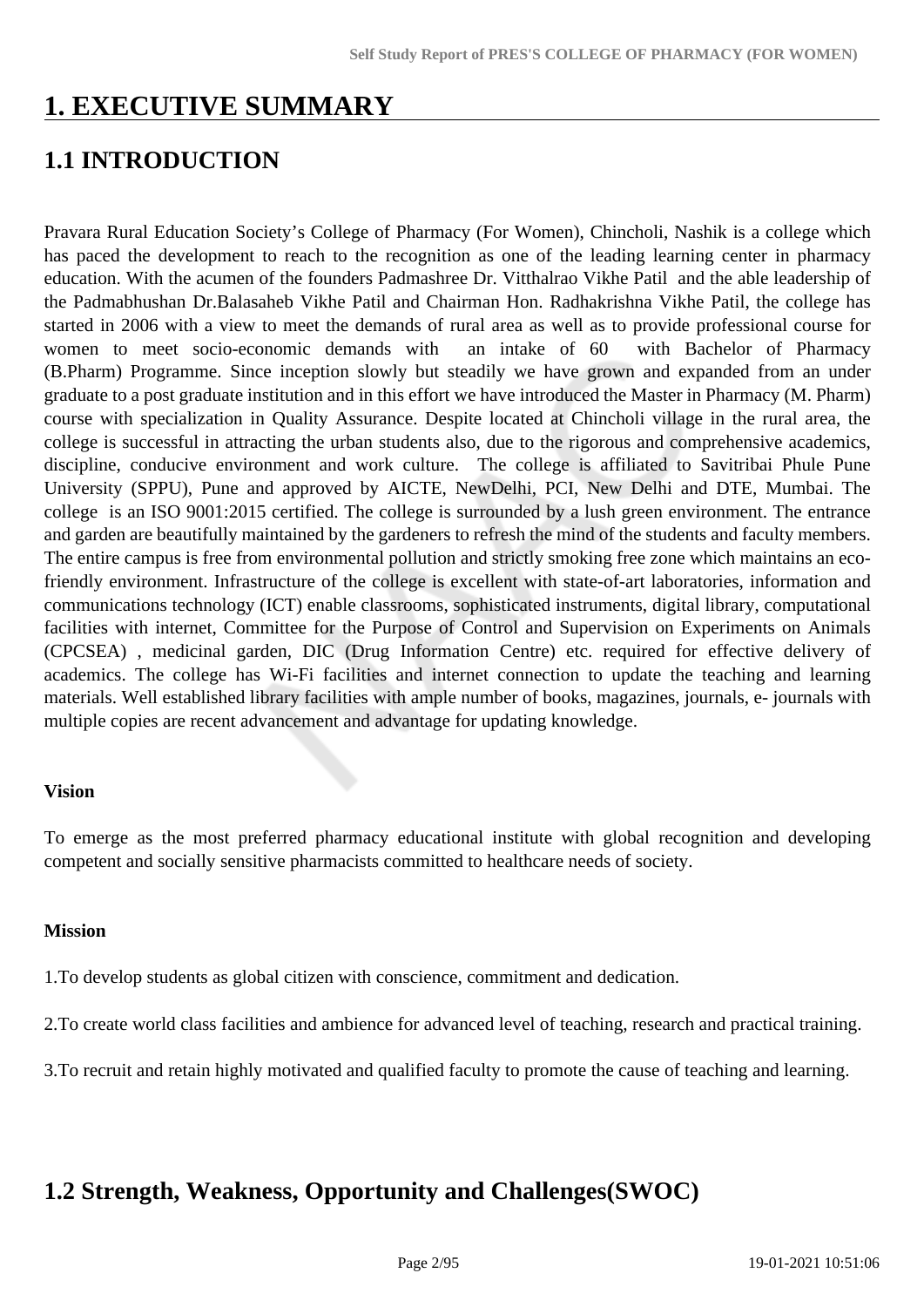#### **Institutional Strength**

- 1. College has lush green, pollution free campus with excellent infrastructure.
- 2. College is ISO 9001:2015 certified.
- 3. Experienced, dedicated, highly qualified faculties.
- 4. Student centric teaching learning integrated with mentoring and counseling.
- 5. ICT enabled classroom.
- 6. Transparent and Participative management.
- 7. Laboratories are well equipped with sophisticated equipments.
- 8. Imparting holistic education.
- 9. Library enriched with reference books, textbooks, national and international journals and periodicals.
- 10. Greater than or equal to 50 Mbps dedicated lease line internet connectivity.
- 11. Research publications in various national and international journals.
- 12. College involvement in extension and outreach activities.
- 13. Excellent academic performance.
- 14. Faculty quarters are constructed in the campus which beneficial for faculty to pursue research activities after working hours.
- 15. Earn and learn scheme for students.
- 16. Training and placement cell actively involved in placement of students as well as organizing the industrial visits and training.
- 17. Activities under National Service Scheme and College Social Responsibility.
- 18. Hostel facility for girl students within the campus with hygienic food facility.

#### **Institutional Weakness**

- 1. Majority of students are having communication problems due to prior marathi medium education so improvement in communication skill is needed.
- 2. Project funding through agencies and consultancy is not satisfactory.
- 3. Industry-institution interaction is not up to the mark.
- 4. The faculty needs to shift from basic research to advanced research for obtaining patents.
- 5. Lack of Government funding support for self-financed programs such as FDP, STTP, MODROBS etc.
- 6. Student participation at National and International level sports.
- 7. Less consultancy work.

### **Institutional Opportunity**

- 1. To enhance research and development activities by interacting with industrial experts.
- 2. Revenue generation through various funding resources.
- 3. To attract meritorious students from other state.
- 4. To explore the alumni involvement in training and placement.

#### **Institutional Challenge**

1. To collaborate with National and International organizations for academic and research activities in the thrust areas of pharmacy.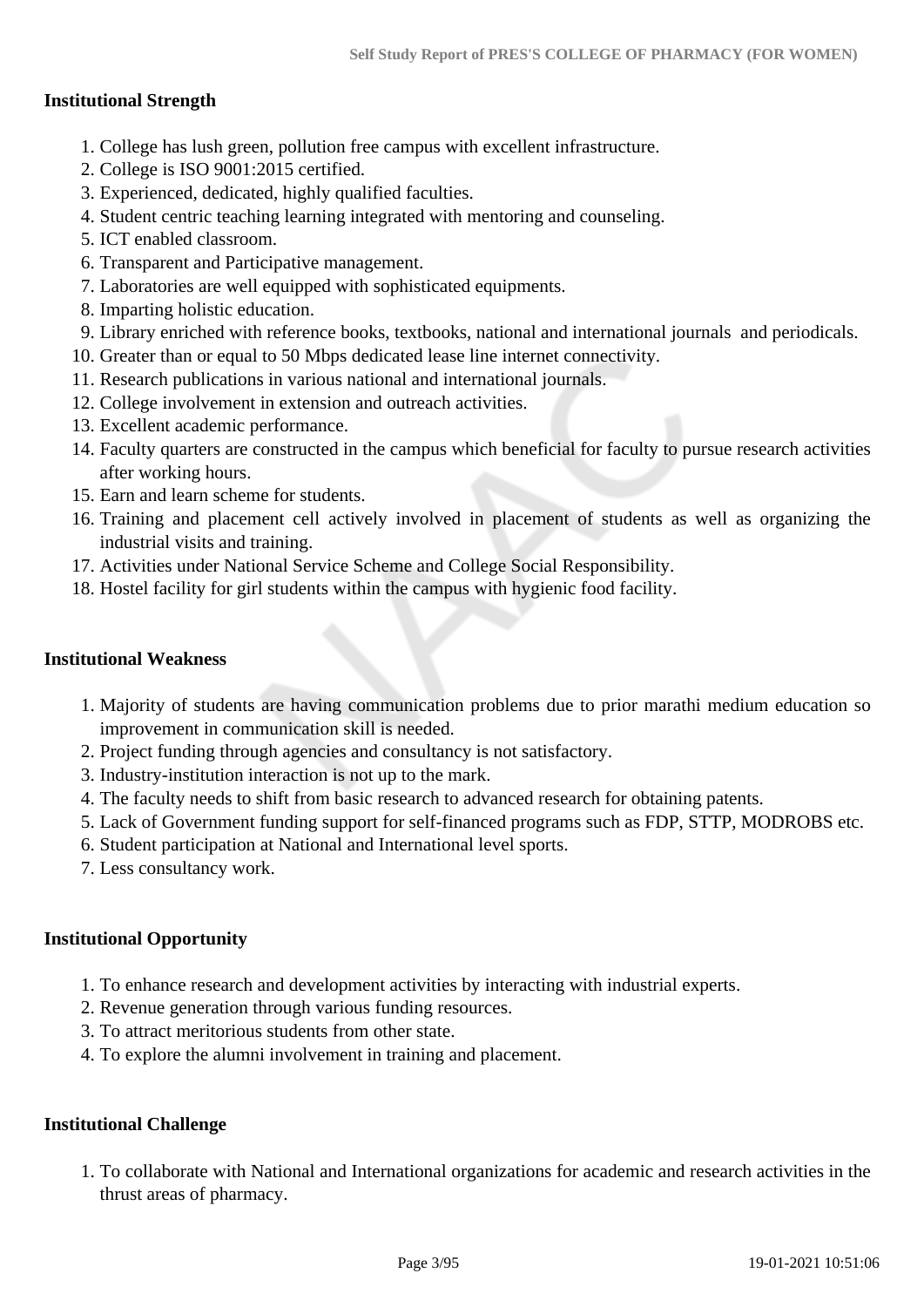- 2. To develop entrepreneurial aptitude in students.
- 3. To get the industry funded project.
- 4. To overcome the language barrier amongst the students of rural areas.
- 5. To attract core companies for training and recruitment.

# **1.3 CRITERIA WISE SUMMARY**

### **Curricular Aspects**

The college is approved by All India Council of Technical Education (AICTE) and Pharmacy Council of India (PCI) and affiliated to Shreemati Nathibai Damodar Thackersey Women's University ,Mumbai from 2006-07 to 2015-16 and reallocated to Savitribai Phule Pune University, Pune from 2016-17 for B.Pharm and M.Pharm Programme. The college has adopted the Credit Based System (CBS) with Cumulative Grade Points Average (CGPA) as prescribed by the University. The curriculum is distributed into theory and practical hours along with extension of practical teaching in the form of credits. Based on university guidelines, college prepare detail academic calendar to cover curricular, co-curricular and extracurricular activities. Effective curriculum is ensured by preparing college academic calendar, workload distribution, preparing time table, using different ICT modes of teaching-learning, preparing course files, faculty diary and academic book. The college is striving to achieve its objectives & goal which are reflected in its Mission, Vision, Program Educational Objectives and Program Outcomes. The curriculum has integrated various cross cutting issues. The college has further strengthened addressing these issues through following initiatives- Gender, human value, Environment & Sustainability and Professional Ethics.

For the curriculum Enrichment the IQAC takes proactive initiatives in organizing certificate courses. The students are encouraged to participate in seminars, workshops, symposiums and conferences which make them abreast with current industrial scenario and research activity. Industrial visits and collaborations through MoUs with pharmaceutical industries help to bridge the gap between academia and industry and to achieve academic flexibility. College has framed certain committees such as Anti-ragging committee, Internal complaint committee, Discipline committee, Antidiscrimination cell, Grievance Redressal cell, Training and Placement cell etc. for the betterment of students. Enrichment programs such as classes on Yoga, meditation and lectures on moral, social and ethical issues are conducted for holistic development of students. Feedback on curriculum from stakeholders like students, faculty, alumni,employer and parents are periodically taken analyzed and implemented which helps in the overall development of the college.

#### **Teaching-learning and Evaluation**

College is committed on ensuring publicity and transparent admission process. The college strictly follows the rules laid down by both the University and Government to ensure transparency in the admission process. The institution organizes orientation program for the newly admitted students by introducing management, college, faculty and discusses about Curriculum, Exam evaluation, Academic calendar, Anti-ragging policy, Women's rights and Sexual harassment. An effective Mentor System is implemented at college level where every faculty is assigned around 15-20 students to monitor their academic/personal progress. The teaching-learning and evaluation schedules are planned according to the guidelines laid down by its affiliated Savitribai Phule Pune University and the PCI. The College aims at creating responsible citizens and independent women out of its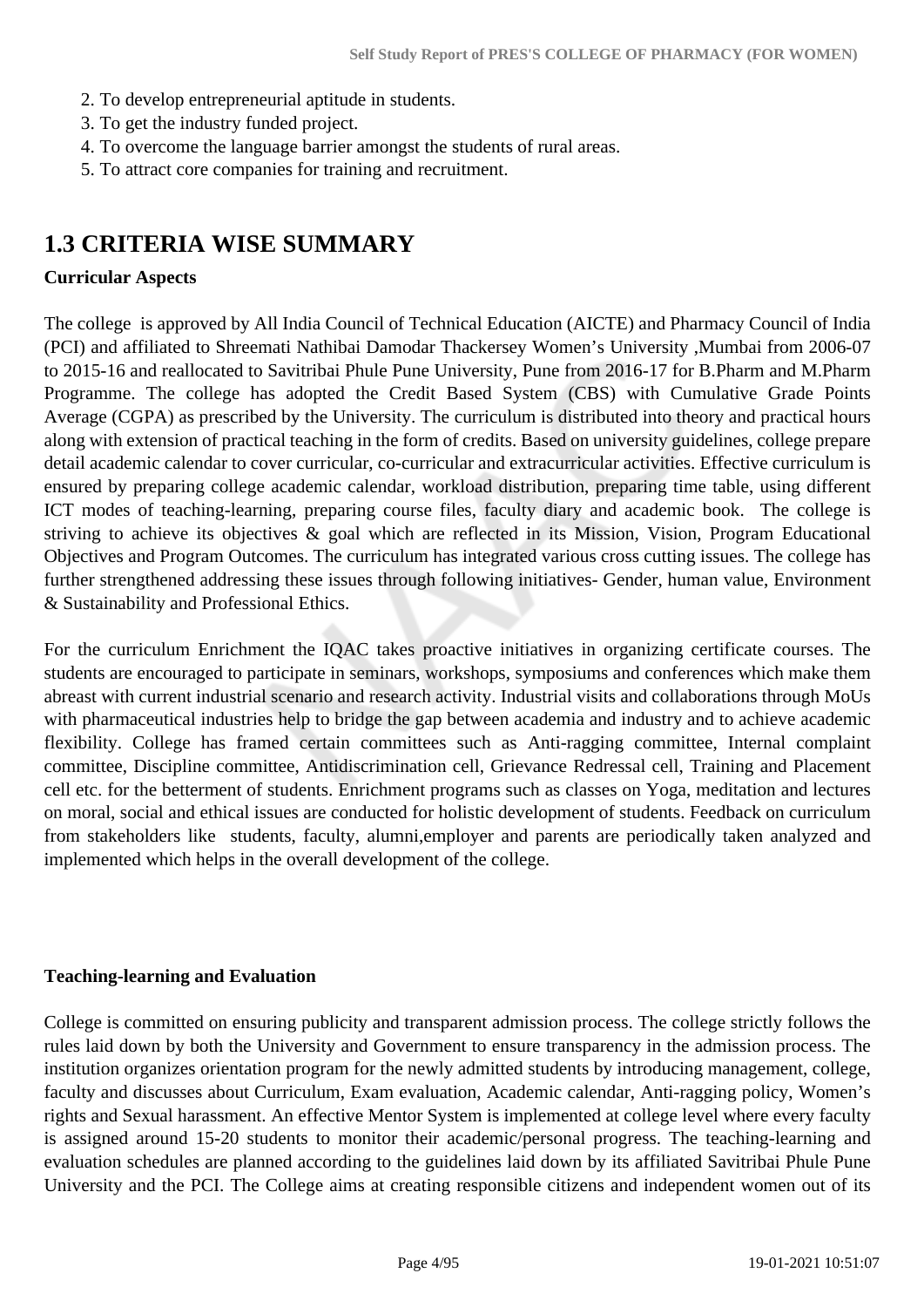students. The college follows the assessment and evaluation pattern as per the guidelines given by the Savitribai Phule Pune University. Continuous internal assessment system implemented for the students is robust and transparent. Internal assessment based on timely submission of assignment, performance and attentiveness, unit test, attendance and sessional exam as per University guidelines. Assessment methods designed in such a way to achieve the PO's. Attainment of learning outcomes is evaluated by direct and in-direct assessment tools. Mentoring of students and identifying slow learners for continuous improvement have profound impacts on enhancing the competence and confidence of learners. Student centric methods are integral part for enhancement of learning experiences of students. Learning experiences focus on experiential, integrated, participative, problem solving, self directed, evidence based, project based, role play and humanity learning for holistic development of students. For effective implementation and use of Information Communication Technology, college organizes workshop and hands on training for teachers. Teachers prepare power point presentations, animations and web-based materials and deliver to students. Parents Teacher Meet is organized to aware the parents about attendance, behavior, progress in exam of their ward.

#### **Research, Innovations and Extension**

The college has continuously taken care to develop the scientific temper and research culture through activities like arranging poster competition during Pharmacist Day, debate competition, arranging the visits at Pharmaceutical industry etc. The Faculty and students are motivated to present papers in National/ International level seminars, conference and workshops. The college signed MOU's with various industries to promote the students and faculty for advanced research and to access the other facilities of the counterpart. Eminent personalities are being invited to the college campus for research projects which generates ideas for innovation in research. Faculty members who are expert in specific field are encouraged by reducing their academic and administrative work load while executing consultancy works with the industries. The college has constituted R & D cell, Start-up and Innovation Cell and Industry-Institute Partnership cell for enhancing research activities. Under start up and innovation cell, students are motivated for entrepreneurship. Identification of problem and idea creation for business model are initiated through cell by conducting visits to industry, NGO and organizing Idea creation competition Faculty members are encouraged to do the 7 days training programme in the industry to upgrade their knowledge. Faculty members are encouraged to obtain consultancy work through their personal contacts and visits to industries. College has collaboration with Industry, Organizations which provides ample opportunities to its students for Industry Visits, projects, internship/training, research and field trips. It helps students to understand working standards and work ethics of industry. The college conducts workshop, seminars for start-ups, project competitions. College has NSS unit with initial enrollment of 25 students. The unit carries out various extension activities like blood donation, hemoglobin, blood pressure checkup, blood group detection, thalassemia checkup and swatch Bharat Abhiyan in nearby rural areas. students have also conducted street plays and rally to bring awareness about AIDS, female foeticide, misuse and over-use of medications. Hence students have been made aware about belongingness and corporate social responsibilities. Special camps are conducted in the vicinity of sinner taluka, to bring awareness of social issues among villagers.

#### **Infrastructure and Learning Resources**

The College has well equipped classrooms, laboratories, library, staff rooms, sick rooms, conference hall, play ground, animal house and vehicle parking. The College has the security guards, Solar lighting system and CCTV surveillance for safety & security. College frequently updates its IT facilities including Wi-Fi. All the computers in Computer lab are enabled with LAN connection. The internet bandwidth of the institution is  $> 50$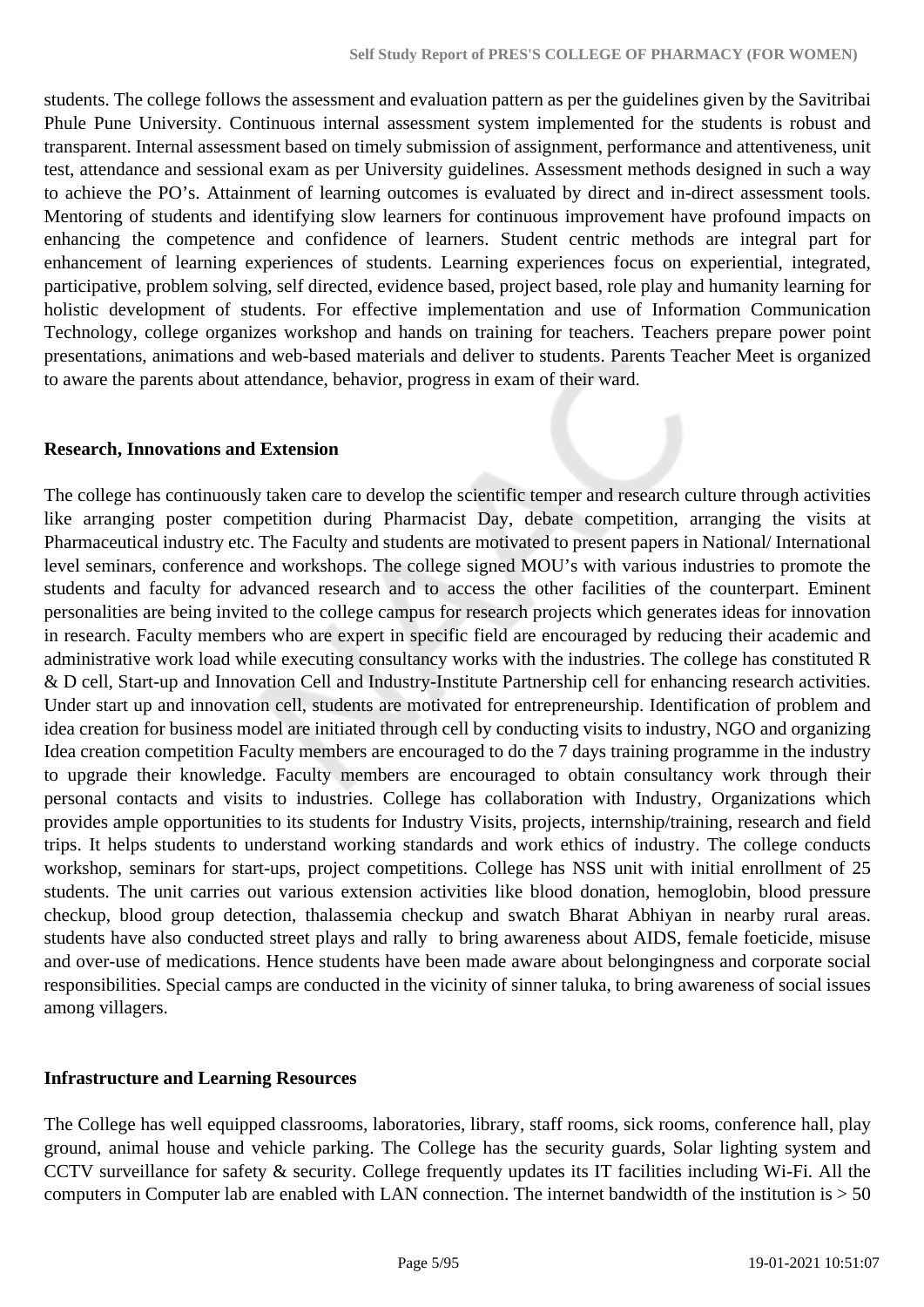Mbps. Hostel facility is provided for girls separately. The hostel is situated very near to the college. Gymnasium and TV room are available for students' recreation. In case of medical emergency, the college has tie up with nearby hospital and the medical facilities are available on call. The capacity of the hostel is 450 students. College provides sufficient fund through sanctioned budget for maintenance and purchase of infrastructural facility. The library has a seating capacity of 60 having area 150 sq.mtr. The library has computer with internet facility. Average 500 numbers of books are added per year. College library has good number of books of worth editions for reference. The college provides training and web-based materials through DELNET, e-PG Pathshala, SWAYAM platform, NPTEL video lectures etc. For self learning reference books, journals, e-resources and databases are available in the central library with book bank facilities. College also has subscription for Jaykar Library which is in participation with UGC- INFLIBNET program. With consultation of library advisory committee the staffs is furnishing the requirements as per the curriculum and need. Students are encouraged and motivated to participate in various sports and cultural activities in campus and out the campus. Various sports facilities are provided to the students within the campus as sport is an integral part of the curriculum. Various sports competitions such as Inter departmental, NPW and Foot-print, activities etc help in developing team spirit in students, etc. The skill development program is conducted in college which is beneficial for students to upgrade their knowledge and skill. To improve overall mental health of students and Staffs College organizes Yoga and Meditation sessions.

#### **Student Support and Progression**

The college supports students for availing financial assistance, scholarships provided by State and Central Government. The students have benefitted by scholarships and freeships provided by the Government. College has MOU with various industries for training and placement, to help students prepare for interview and get employment. The training and placement cell organizes on - campus and off-campus interviews for placement of students in reputed pharmaceutical companies. Training and Placement cell also motivate students for self employment through various activities as interactions and guest lecturers of successful entrepreneurs of the institute. The college provides assistance to students for obtaining educational loans from banks and other financial institutions. The college has registered alumni association governed by alumni committee; conducts annually one alumni meet and discuss about their experience of placements and job description, perspective scenario of pharmaceutical sciences and research. Alumni guides the students of the college in various discipline and also valuable feedbacks are collected and documented, through which further ideas on development strategy of the institution in terms of promoting quality education is adopted. The college responds instantaneously to all the queries of alumni including transcription, recommendation letters, testimonials, job requirements. The focus of college is to overall development of students not only curricular but also co-curricular activities. The extracurricular activities are conducted by college which includes conferences, worshops, expert talks, seminars, projects, sport activities and cultural activities. NSS programs are conducted regularly for the students for inculcating the social responsibilities and to become a good human being College has framed various committees such as anti ragging committee, women's grievance redressal cell, Students Council etc. To ensure safety and welfare of female students and employees, the college has active Internal Complaints Committee. Progression and growth of students is continuously monitored by class teacher. Special efforts like Graduate Pharmacy Aptitude Test (GPAT) coaching, career guidance workshops are conducted to help the students to take up higher studies and build their career.

#### **Governance, Leadership and Management**

The college has a well-defined vision and mission that also addresses the needs of all its stakeholders. College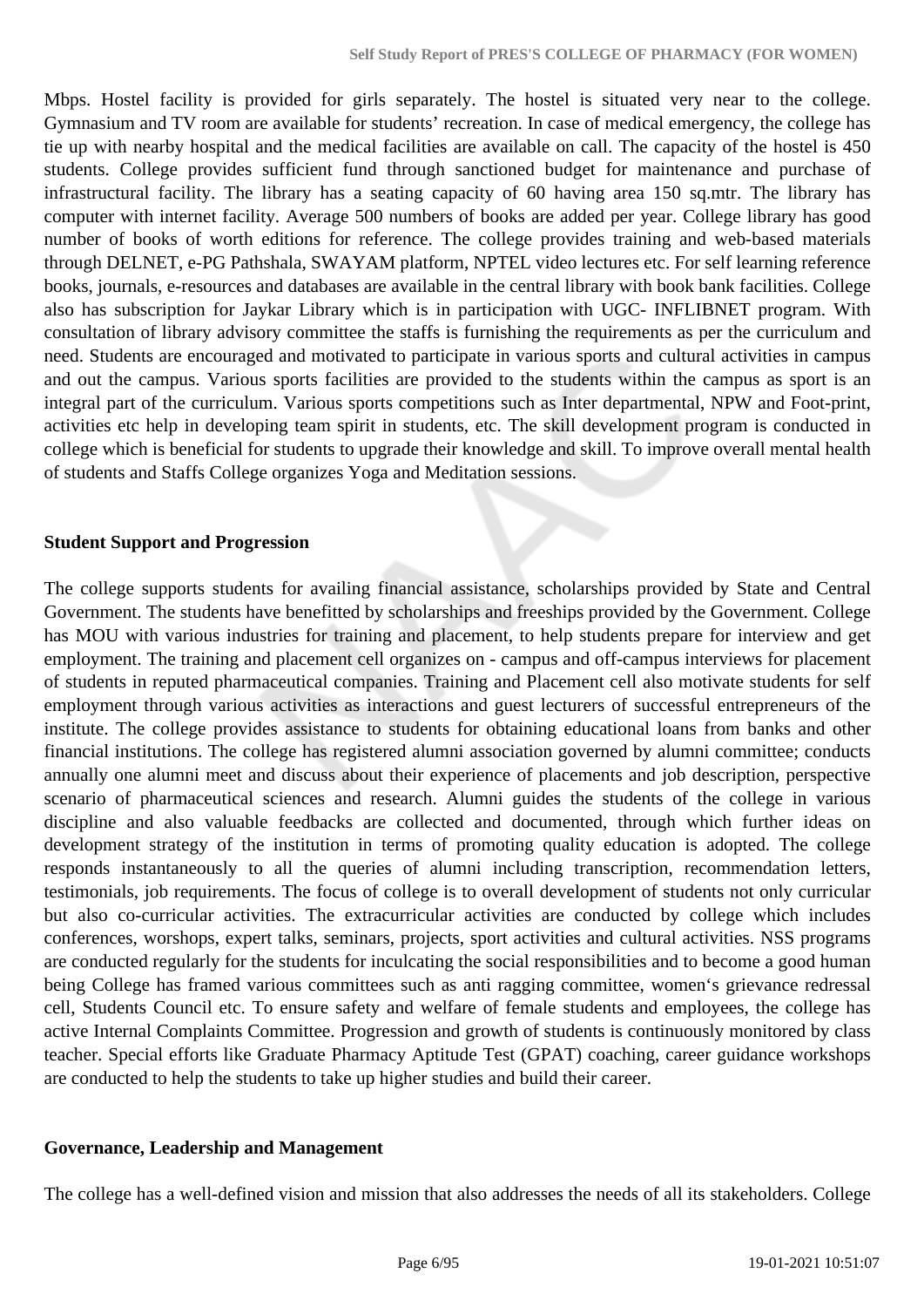has Vision and Mission which are futuristic in nature. It satisfies the needs of society by providing quality education. The College is setting higher benchmarks, ensuring the students to meet standards of excellence. College has well defined organizational structure, different committees and effectively deployed strategic plan. The advisory body of the college guides us regularly in the line of vision and mission. The college has formed all mandatory committees along with Governing Body Council and college Development Committee as per norms. College promotes the participative management and encourages the staff and students for active involvement in administrative bodies like Internal Complaint Committee, Student Grievance Redressal, Anti Ragging, Library, Discipline and Student Council of the college. All the decisions of the institution are governed by suggestions from the stakeholders like alumni, parents, employers, academician, industrialist, staff and students for smooth and efficient administration. IQAC cell is working effectively for the overall quality improvement of the process system. The budget submitted by the HODs is carefully scrutinized by the principal and consent is sought from management. Audited financial statements including Income and Expenditure Account, Balance Sheet etc. are prepared by qualified auditors. The College has effective welfare measure to provides Employee's Provident Fund, Gratuity, accidental insurance, maternity leave, festival advance etc for staff. The college has implemented e-governance in academic and administrative work. The information of the college and necessary formats are displayed on the college website for better access and quality service to the stakeholders. The institution supports the teaching and non-teaching staff to enhance their professional development by motivating faculty to organize conferences/seminars/workshops and encouraging participation of faculty in FDPs, seminars, workshops and conferences. Performance appraisal for teaching and non teaching staff is taken once in year in a structured format to evaluate the progress and performance of staff. Teaching staff performance is evaluated on the basis of academic as well as contribution in co-curricular activities.

#### **Institutional Values and Best Practices**

Building structures are designed with high natural lighting and ventilation to minimize lighting needs. College was established to achieve equality by means of providing educations to girls. The institution is distinctive in natural lush green, pollution free, calm environment with cool stone structure. Even being a women's college we consistently take initiatives by means of which gender equity is promoted. College organizes the programs on Women empowerment, Kanya Ratna Vachava Abhiyan and Nirbhay Kanya Abhiyan by means of which girl's are sensitized about gender equity. College inculcates values in students and staff for being responsible citizens to abide with the Constitution of India by celebrating, organizing and conducting National festivals. The continuous academic monitoring system helps the faculty in recording the academic progress of each and every student. Also the tutor system adopted, where every faculty is in charge of 15-20 students and acts as a mentor for those students, so that they can approach their respective faculty in case of any academic / personal help. Personality Development Programs are conducted to help student and faculty to develop their communication skills, body language. Natural resources are most precious to us and we conserve them by rain water harvesting, running sewage treatment plant and recycling the water for gardening, using solar panels for heating water. College has installed solar panels to trap solar energy for the use of LED lamps in the premises. Overall waste management is given topmost priority by segregating wet and dry garbage and following preset protocols for e-waste management.Biogas plant is also available in premises for waste management. Green audit has been successfully performed by our college. Our college believes in giving special leave facilities and opportunities to our faculty members so as to improve their skills and knowledge as well as their retention which includes PhD leave, on duty leave in order to pursue research work or special assignments or attending seminars/ workshops/training program.Institute adopts the best practices like "Academic book" , to motivate the students for academic excellence and" Women Empowerment" to develop competent and socially sensitive women pharmacist committed to healthcare needs of society.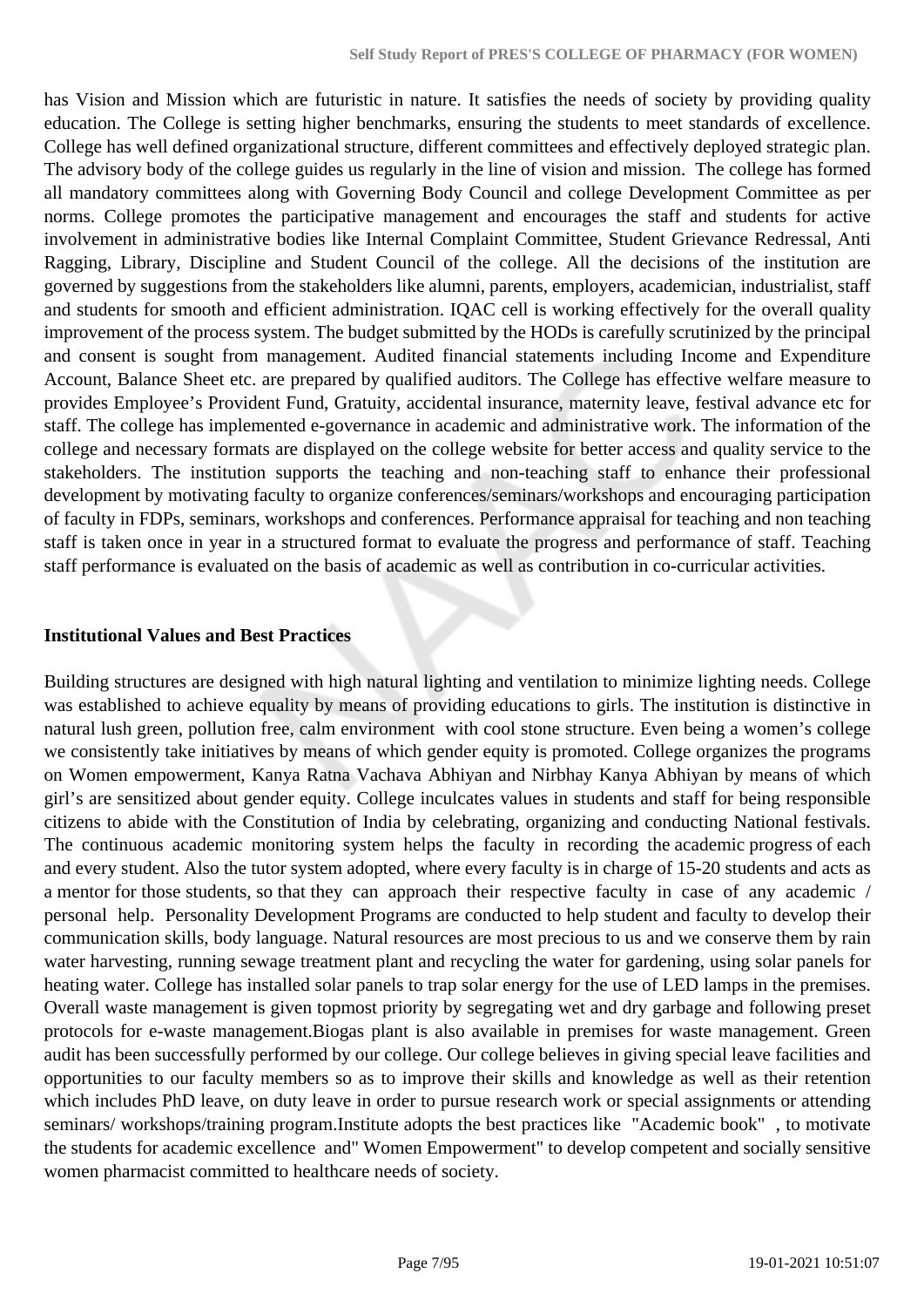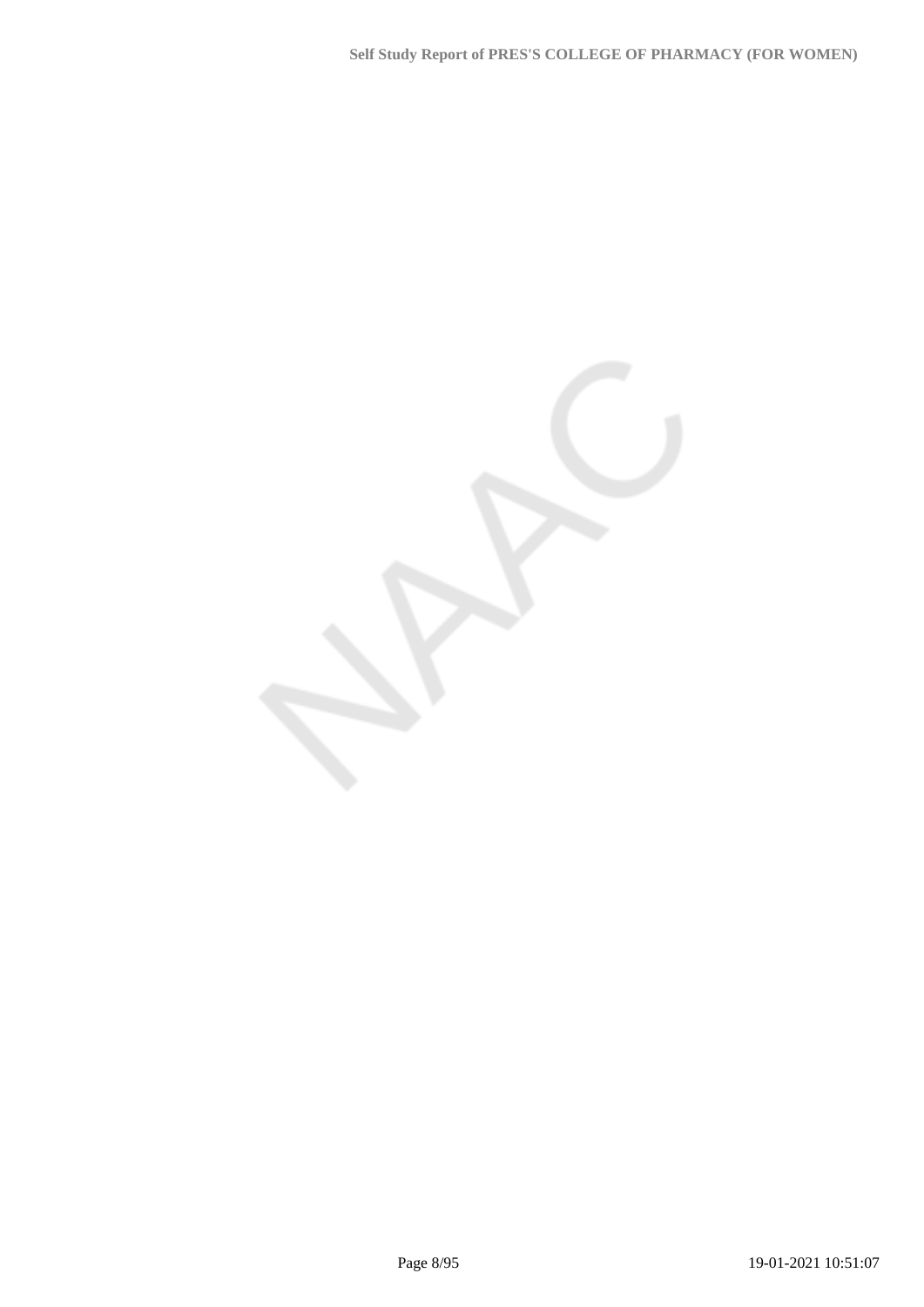# **2. PROFILE**

# **2.1 BASIC INFORMATION**

| Name and Address of the College |                                                   |
|---------------------------------|---------------------------------------------------|
| Name                            | PRES'S COLLEGE OF PHARMACY (FOR<br><b>WOMEN</b> ) |
| Address                         | At Post Chincholi Tal Sinnar Dist Nashik          |
| City                            | Chincholi Sinnar Nashik                           |
| <b>State</b>                    | Maharashtra                                       |
| Pin                             | 422102                                            |
| Website                         | www.wcopcpravara.in                               |

| <b>Contacts for Communication</b> |                                  |                                          |               |                   |                             |  |  |  |
|-----------------------------------|----------------------------------|------------------------------------------|---------------|-------------------|-----------------------------|--|--|--|
| <b>Designation</b><br><b>Name</b> |                                  | <b>Telephone with</b><br><b>STD Code</b> | <b>Mobile</b> | Fax               | Email                       |  |  |  |
| Principal(in-<br>charge)          | Charushila<br>Jayant<br>Bhangale | 02551-271178                             | 9011140176    | 02551-27117<br>8  | pravaracopc@yaho<br>o.co.in |  |  |  |
| IQAC / CIQA<br>coordinator        | Ramdas<br>Tukaram<br>Dolas       | 02551-271178                             | 9657720340    | 02551-22711<br>78 | ramdas.dolas@pra<br>vara.in |  |  |  |

| <b>Status of the Institution</b> |                                   |
|----------------------------------|-----------------------------------|
| Institution Status               | <b>Private and Self Financing</b> |

| Type of Institution   |           |  |  |  |  |
|-----------------------|-----------|--|--|--|--|
| By Gender             | For Women |  |  |  |  |
| $\mathsf{I}$ By Shift | Regular   |  |  |  |  |

| Recognized Minority institution            |                |
|--------------------------------------------|----------------|
| If it is a recognized minroity institution | N <sub>0</sub> |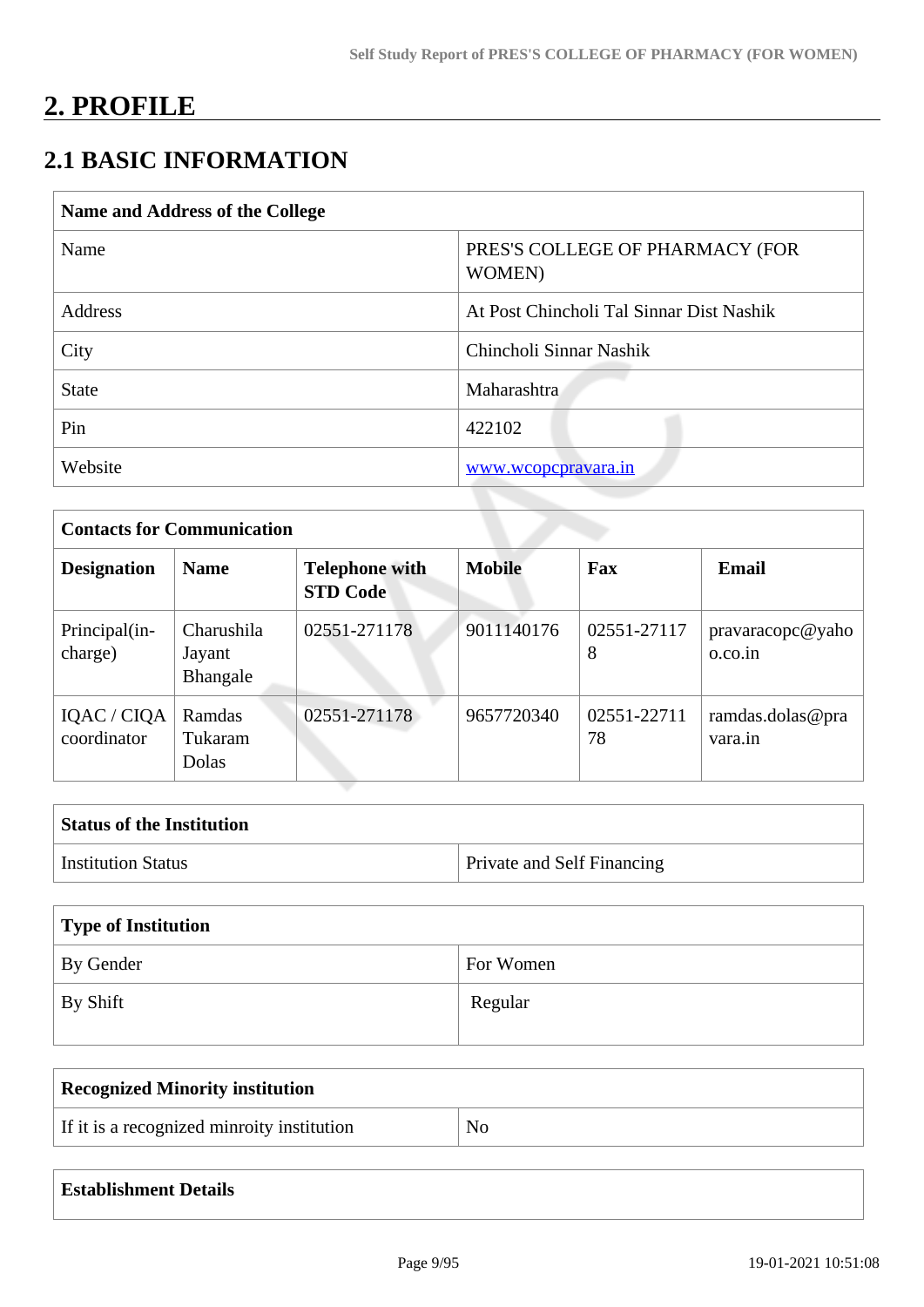|                                                           | Date of establishment of the college                                                                                                    |                        | 31-08-2006           |                              |                      |                                                                                                     |  |  |
|-----------------------------------------------------------|-----------------------------------------------------------------------------------------------------------------------------------------|------------------------|----------------------|------------------------------|----------------------|-----------------------------------------------------------------------------------------------------|--|--|
| college)                                                  |                                                                                                                                         |                        |                      |                              |                      | University to which the college is affiliated/ or which governs the college (if it is a constituent |  |  |
| <b>State</b>                                              |                                                                                                                                         | <b>University name</b> | <b>Document</b>      |                              |                      |                                                                                                     |  |  |
| Maharashtra                                               | Savitribai Phule Pune University                                                                                                        |                        |                      |                              | <b>View Document</b> |                                                                                                     |  |  |
| <b>Details of UGC recognition</b>                         |                                                                                                                                         |                        |                      |                              |                      |                                                                                                     |  |  |
| <b>Under Section</b>                                      |                                                                                                                                         | Date                   |                      |                              | <b>View Document</b> |                                                                                                     |  |  |
| 2f of UGC                                                 | 07-06-2012                                                                                                                              |                        | <b>View Document</b> |                              |                      |                                                                                                     |  |  |
| 12B of UGC                                                |                                                                                                                                         |                        |                      |                              |                      |                                                                                                     |  |  |
| <b>Statutory</b><br><b>Regulatory</b><br><b>Authority</b> | AICTE, NCTE, MCI, DCI, PCI, RCI etc(other than UGC)<br><b>Recognition/App</b><br>roval details Inst<br>itution/Departme<br>nt programme | year(dd-mm-<br>yyyy)   | Day, Month and       | <b>Validity in</b><br>months |                      | <b>Remarks</b>                                                                                      |  |  |
|                                                           |                                                                                                                                         |                        |                      |                              |                      |                                                                                                     |  |  |
| <b>AICTE</b>                                              | <b>View Document</b>                                                                                                                    | 10-04-2019             |                      | 12                           |                      | Extension of<br>approval is valid<br>for two thousand<br>nineteen twenty                            |  |  |

| Details of autonomy                                                                                                                  |                |
|--------------------------------------------------------------------------------------------------------------------------------------|----------------|
| Does the affiliating university Act provide for<br>conferment of autonomy (as recognized by the<br>UGC), on its affiliated colleges? | N <sub>o</sub> |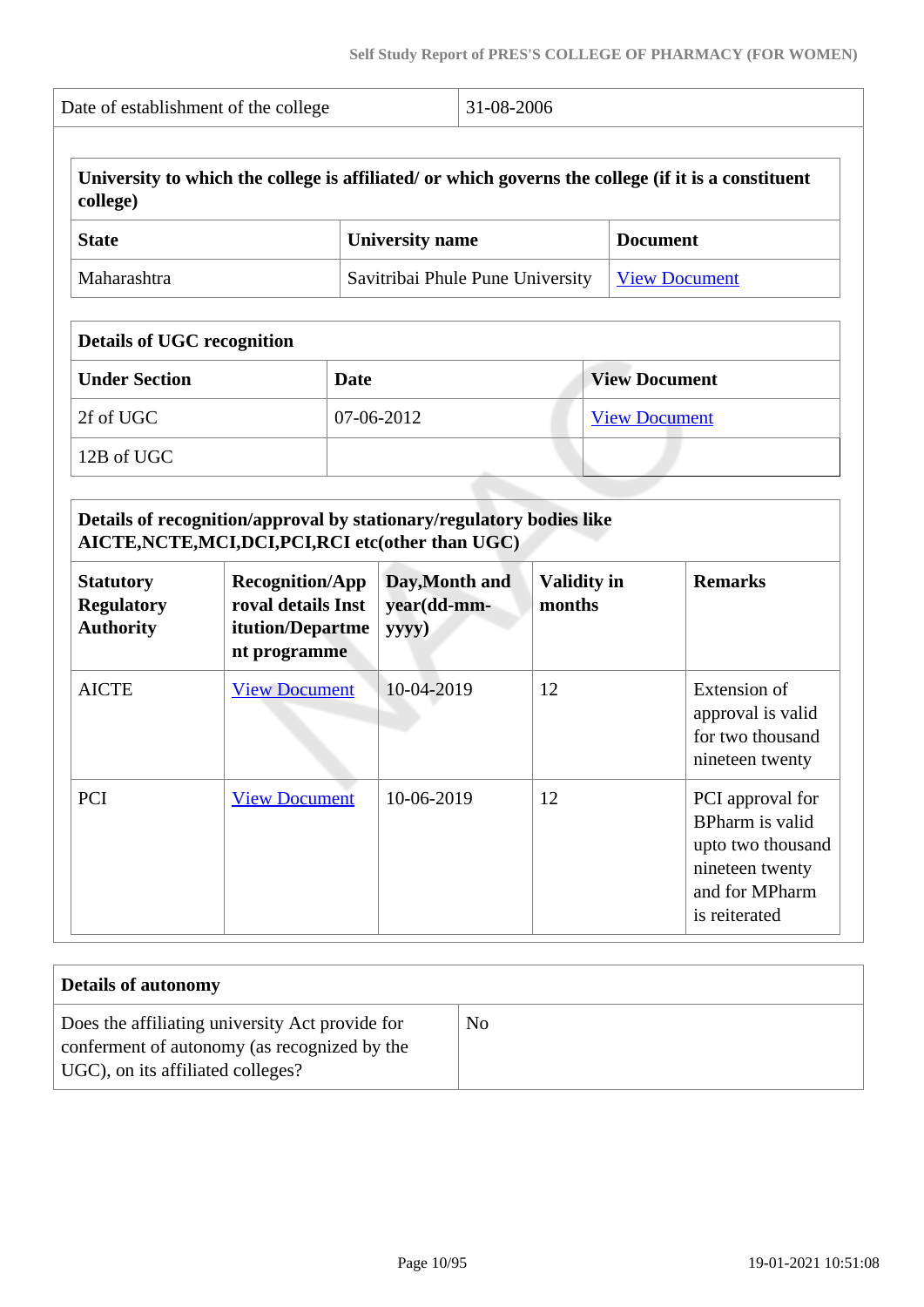| <b>Recognitions</b>                                                                   |                |  |  |  |  |  |  |
|---------------------------------------------------------------------------------------|----------------|--|--|--|--|--|--|
| Is the College recognized by UGC as a College<br>with Potential for Excellence (CPE)? | N <sub>0</sub> |  |  |  |  |  |  |
| Is the College recognized for its performance by<br>any other governmental agency?    | N <sub>0</sub> |  |  |  |  |  |  |

| <b>Location and Area of Campus</b> |                                             |           |                                |                             |  |  |  |  |  |
|------------------------------------|---------------------------------------------|-----------|--------------------------------|-----------------------------|--|--|--|--|--|
| <b>Campus Type</b>                 | <b>Address</b>                              | Location* | <b>Campus Area</b><br>in Acres | Built up Area in<br>sq.mts. |  |  |  |  |  |
| Main campus<br>area                | At Post Chincholi Tal Sinnar<br>Dist Nashik | Rural     | 100                            | 11215.07                    |  |  |  |  |  |

# **2.2 ACADEMIC INFORMATION**

| Details of Programmes Offered by the College (Give Data for Current Academic year) |                                  |                                     |                                                    |                                        |                                      |                                             |  |  |  |
|------------------------------------------------------------------------------------|----------------------------------|-------------------------------------|----------------------------------------------------|----------------------------------------|--------------------------------------|---------------------------------------------|--|--|--|
| <b>Programme</b><br>Level                                                          | Name of Pr<br>ogramme/C<br>ourse | <b>Duration</b> in<br><b>Months</b> | <b>Entry</b><br><b>Qualificatio</b><br>$\mathbf n$ | <b>Medium of</b><br><b>Instruction</b> | <b>Sanctioned</b><br><b>Strength</b> | No.of<br><b>Students</b><br><b>Admitted</b> |  |  |  |
| <b>UG</b>                                                                          | BPharm, Phar<br>macy             | 48                                  | Twelve<br>science                                  | English                                | 258                                  | 257                                         |  |  |  |
| PG                                                                                 | MPharm, Pha<br>rmacy             | 24                                  | <b>B.Pharm</b>                                     | English                                | 30                                   | 30                                          |  |  |  |

**Position Details of Faculty & Staff in the College**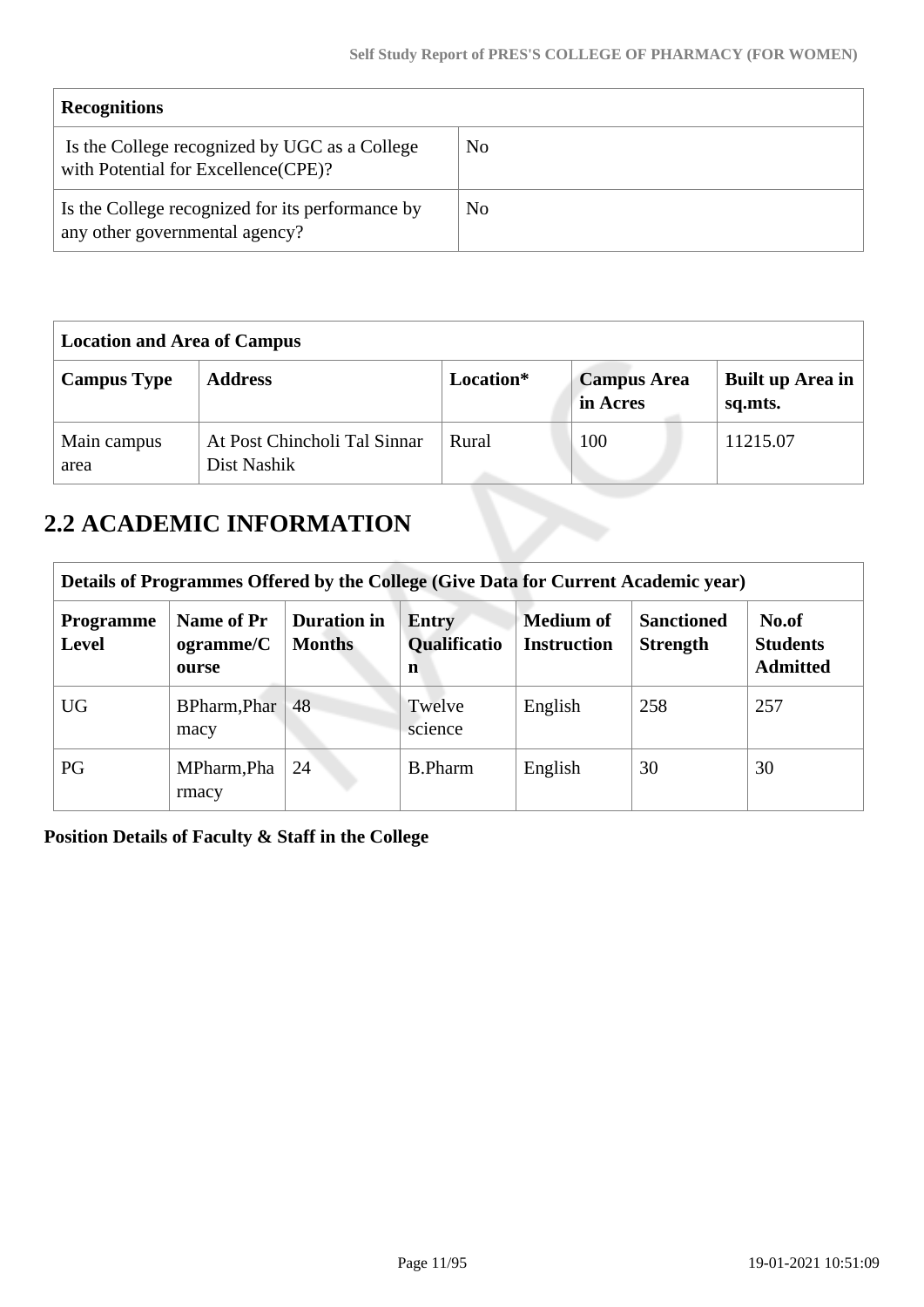| <b>Teaching Faculty</b>                                                             |                  |                |                |                |                  |                            |                |                  |                            |                |                |                |
|-------------------------------------------------------------------------------------|------------------|----------------|----------------|----------------|------------------|----------------------------|----------------|------------------|----------------------------|----------------|----------------|----------------|
|                                                                                     | <b>Professor</b> |                |                |                |                  | <b>Associate Professor</b> |                |                  | <b>Assistant Professor</b> |                |                |                |
|                                                                                     | Male             | Female         | Others         | Total          | Male             | Female                     | Others         | Total            | Male                       | Female         | Others         | Total          |
| Sanctioned by the<br>UGC /University<br><b>State</b><br>Government                  |                  |                |                | $\overline{4}$ |                  |                            |                | 5                |                            |                |                | 12             |
| Recruited                                                                           | $\overline{0}$   | $\overline{0}$ | $\mathbf{0}$   | $\overline{0}$ | 3                | $\overline{2}$             | $\overline{0}$ | 5                | 8                          | 3              | $\overline{0}$ | 11             |
| Yet to Recruit                                                                      |                  |                |                | $\overline{4}$ |                  |                            |                | $\boldsymbol{0}$ |                            |                |                | 1              |
| Sanctioned by the<br>Management/Soci<br>ety or Other<br>Authorized<br><b>Bodies</b> |                  |                |                | $\overline{0}$ |                  |                            |                | $\overline{0}$   |                            |                |                | $\theta$       |
| Recruited                                                                           | $\overline{0}$   | $\overline{0}$ | $\overline{0}$ | $\overline{0}$ | $\boldsymbol{0}$ | $\overline{0}$             | $\overline{0}$ | $\boldsymbol{0}$ | $\theta$                   | $\overline{0}$ | $\overline{0}$ | $\overline{0}$ |
| Yet to Recruit                                                                      |                  |                |                | $\overline{0}$ |                  |                            |                | $\theta$         |                            |                |                | $\Omega$       |
|                                                                                     |                  |                |                |                |                  |                            |                |                  |                            |                |                |                |

| <b>Non-Teaching Staff</b>                                                       |                |                |                  |                  |  |  |  |  |
|---------------------------------------------------------------------------------|----------------|----------------|------------------|------------------|--|--|--|--|
|                                                                                 | <b>Male</b>    | <b>Female</b>  | <b>Others</b>    | <b>Total</b>     |  |  |  |  |
| Sanctioned by the<br><b>UGC</b> / University State<br>Government                |                |                |                  | $\overline{0}$   |  |  |  |  |
| Recruited                                                                       | $\overline{0}$ | $\overline{0}$ | $\boldsymbol{0}$ | $\mathbf{0}$     |  |  |  |  |
| <b>Yet to Recruit</b>                                                           |                |                |                  | $\boldsymbol{0}$ |  |  |  |  |
| Sanctioned by the<br>Management/Society<br>or Other Authorized<br><b>Bodies</b> |                |                |                  | 19               |  |  |  |  |
| Recruited                                                                       | 5              | 14             | $\boldsymbol{0}$ | 19               |  |  |  |  |
| Yet to Recruit                                                                  |                |                |                  | $\overline{0}$   |  |  |  |  |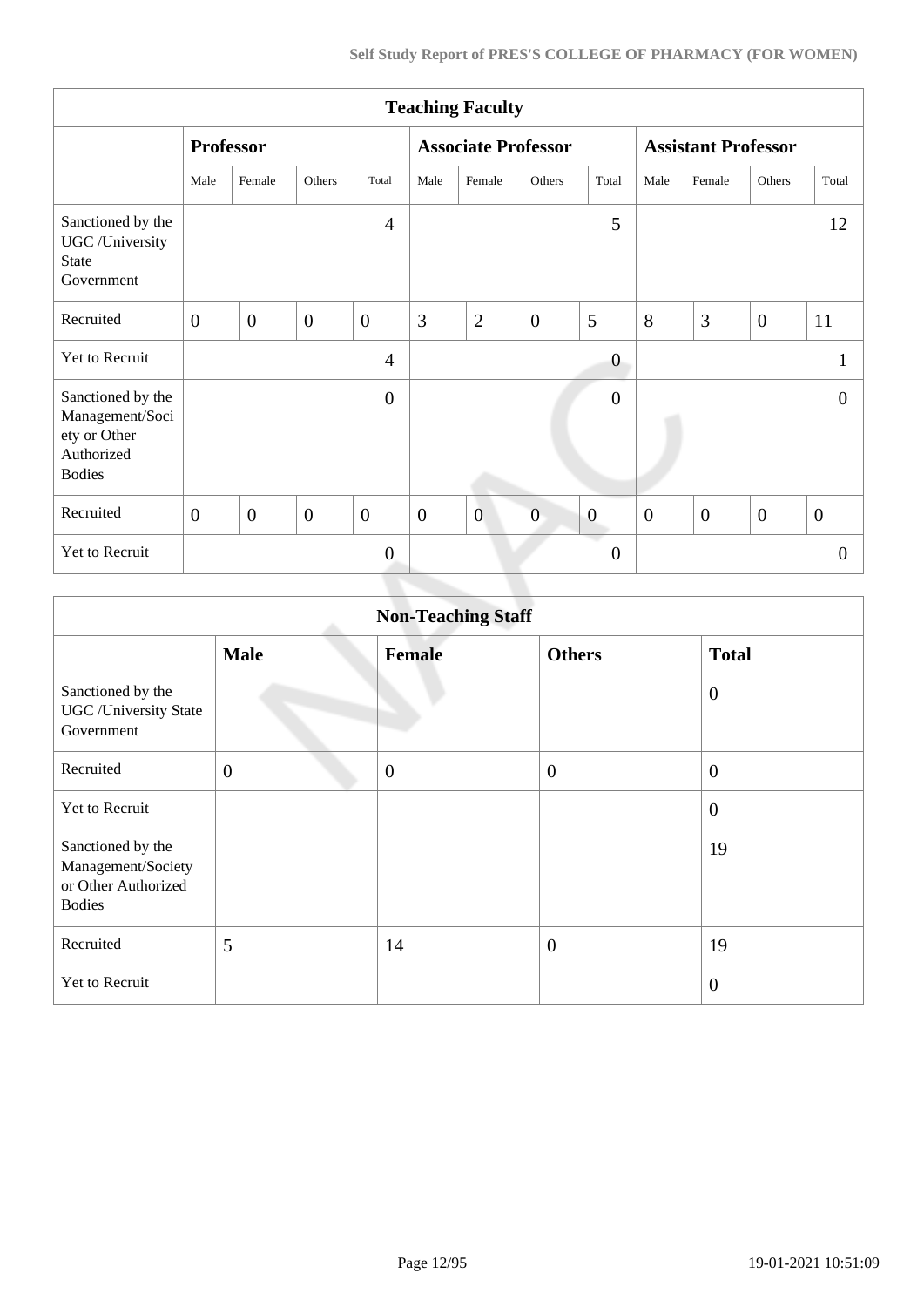| <b>Technical Staff</b>                                                          |              |          |                |                |  |  |  |  |
|---------------------------------------------------------------------------------|--------------|----------|----------------|----------------|--|--|--|--|
|                                                                                 | <b>Male</b>  | Female   | <b>Others</b>  | <b>Total</b>   |  |  |  |  |
| Sanctioned by the<br><b>UGC</b> / University State<br>Government                |              |          |                | $\overline{0}$ |  |  |  |  |
| Recruited                                                                       | $\mathbf{0}$ | $\theta$ | $\overline{0}$ | $\theta$       |  |  |  |  |
| Yet to Recruit                                                                  |              |          |                | $\overline{0}$ |  |  |  |  |
| Sanctioned by the<br>Management/Society<br>or Other Authorized<br><b>Bodies</b> |              |          |                | 3              |  |  |  |  |
| Recruited                                                                       | $\mathbf{0}$ | 3        | $\overline{0}$ | 3              |  |  |  |  |
| Yet to Recruit                                                                  |              |          |                | $\overline{0}$ |  |  |  |  |

## **Qualification Details of the Teaching Staff**

|                                     | <b>Permanent Teachers</b> |                |                            |                |                            |                |                |          |                |          |
|-------------------------------------|---------------------------|----------------|----------------------------|----------------|----------------------------|----------------|----------------|----------|----------------|----------|
| <b>Highest</b><br>Qualificatio<br>n | <b>Professor</b>          |                | <b>Associate Professor</b> |                | <b>Assistant Professor</b> |                |                |          |                |          |
|                                     | Male                      | Female         | <b>Others</b>              | Male           | Female                     | Others         | Male           | Female   | Others         | Total    |
| D.sc/D.Litt.                        | $\overline{0}$            | $\mathbf{0}$   | $\overline{0}$             | $\theta$       | $\overline{0}$             | $\overline{0}$ | $\overline{0}$ | $\theta$ | $\overline{0}$ | $\theta$ |
| Ph.D.                               | $\overline{0}$            | $\overline{0}$ | $\overline{0}$             | 3              | $\overline{2}$             | $\overline{0}$ | 1              | $\theta$ | $\overline{0}$ | 6        |
| M.Phil.                             | $\overline{0}$            | $\mathbf{0}$   | $\overline{0}$             | $\overline{0}$ | $\overline{0}$             | $\overline{0}$ | $\overline{0}$ | $\theta$ | $\overline{0}$ | $\theta$ |
| PG                                  | $\theta$                  | $\overline{0}$ | $\overline{0}$             | $\overline{0}$ | $\overline{0}$             | $\overline{0}$ | 7              | 3        | $\overline{0}$ | 10       |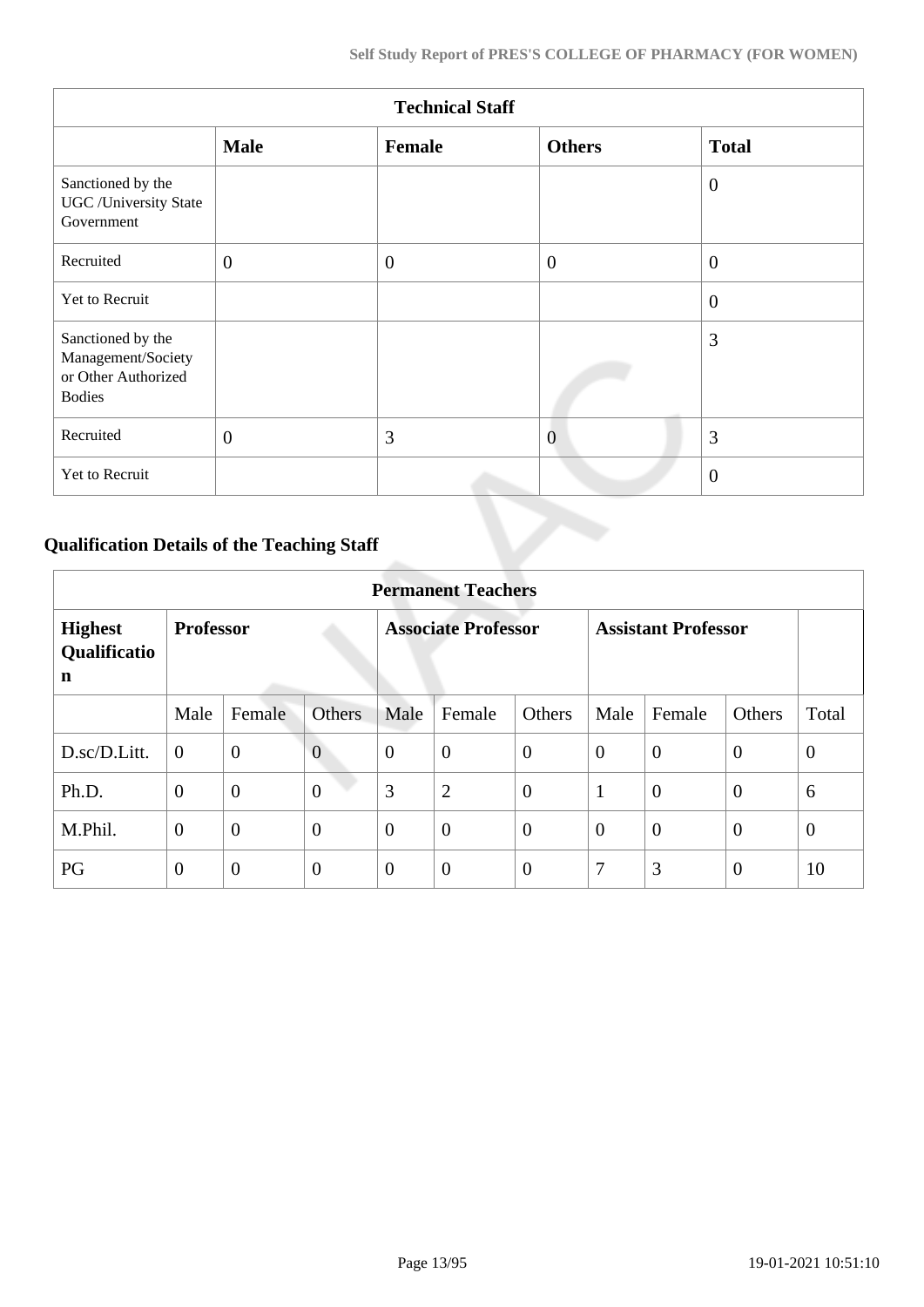| <b>Temporary Teachers</b>           |                  |                  |                            |                |                  |                            |                |                |                |                |
|-------------------------------------|------------------|------------------|----------------------------|----------------|------------------|----------------------------|----------------|----------------|----------------|----------------|
| <b>Highest</b><br>Qualificatio<br>n | <b>Professor</b> |                  | <b>Associate Professor</b> |                |                  | <b>Assistant Professor</b> |                |                |                |                |
|                                     | Male             | Female           | Others                     | Male           | Female           | Others                     | Male           | Female         | Others         | Total          |
| D.sc/D.Litt.                        | $\theta$         | $\overline{0}$   | $\boldsymbol{0}$           | $\overline{0}$ | $\overline{0}$   | $\overline{0}$             | $\overline{0}$ | $\overline{0}$ | $\overline{0}$ | $\overline{0}$ |
| Ph.D.                               | $\overline{0}$   | $\theta$         | $\overline{0}$             | $\overline{0}$ | $\overline{0}$   | $\overline{0}$             | $\overline{0}$ | $\overline{0}$ | $\theta$       | $\overline{0}$ |
| M.Phil.                             | $\overline{0}$   | $\overline{0}$   | $\overline{0}$             | $\overline{0}$ | $\overline{0}$   | $\overline{0}$             | $\overline{0}$ | $\overline{0}$ | $\theta$       | $\overline{0}$ |
| PG                                  | $\overline{0}$   | $\boldsymbol{0}$ | $\mathbf{0}$               | $\overline{0}$ | $\boldsymbol{0}$ | $\overline{0}$             | $\overline{0}$ | $\overline{0}$ | $\overline{0}$ | $\theta$       |

| <b>Part Time Teachers</b>                               |                |                |                |                                                          |                  |                  |                |                |                |                |
|---------------------------------------------------------|----------------|----------------|----------------|----------------------------------------------------------|------------------|------------------|----------------|----------------|----------------|----------------|
| <b>Professor</b><br><b>Highest</b><br>Qualificatio<br>n |                |                |                | <b>Associate Professor</b><br><b>Assistant Professor</b> |                  |                  |                |                |                |                |
|                                                         | Male           | Female         | Others         | Male                                                     | Female           | Others           | Male           | Female         | Others         | Total          |
| D.sc/D.Litt.                                            | $\theta$       | $\overline{0}$ | $\overline{0}$ | $\overline{0}$                                           | $\overline{0}$   | $\overline{0}$   | $\theta$       | $\overline{0}$ | $\overline{0}$ | $\overline{0}$ |
| Ph.D.                                                   | $\overline{0}$ | $\mathbf{0}$   | $\overline{0}$ | $\overline{0}$                                           | $\overline{0}$   | $\overline{0}$   | $\overline{0}$ | $\overline{0}$ | $\overline{0}$ | $\theta$       |
| M.Phil.                                                 | $\mathbf{0}$   | $\overline{0}$ | $\overline{0}$ | $\overline{0}$                                           | $\boldsymbol{0}$ | $\boldsymbol{0}$ | $\theta$       | $\overline{0}$ | $\overline{0}$ | $\theta$       |
| PG                                                      | $\mathbf{0}$   | $\overline{0}$ | $\overline{0}$ | $\overline{0}$                                           | $\overline{0}$   | $\boldsymbol{0}$ | $\overline{0}$ | $\overline{0}$ | $\mathbf{0}$   | $\theta$       |

| <b>Details of Visting/Guest Faculties</b> |             |               |               |              |  |  |  |
|-------------------------------------------|-------------|---------------|---------------|--------------|--|--|--|
| <b>Number of Visiting/Guest Faculty</b>   | <b>Male</b> | <b>Female</b> | <b>Others</b> | <b>Total</b> |  |  |  |
| engaged with the college?                 |             |               |               |              |  |  |  |

**Provide the Following Details of Students Enrolled in the College During the Current Academic Year**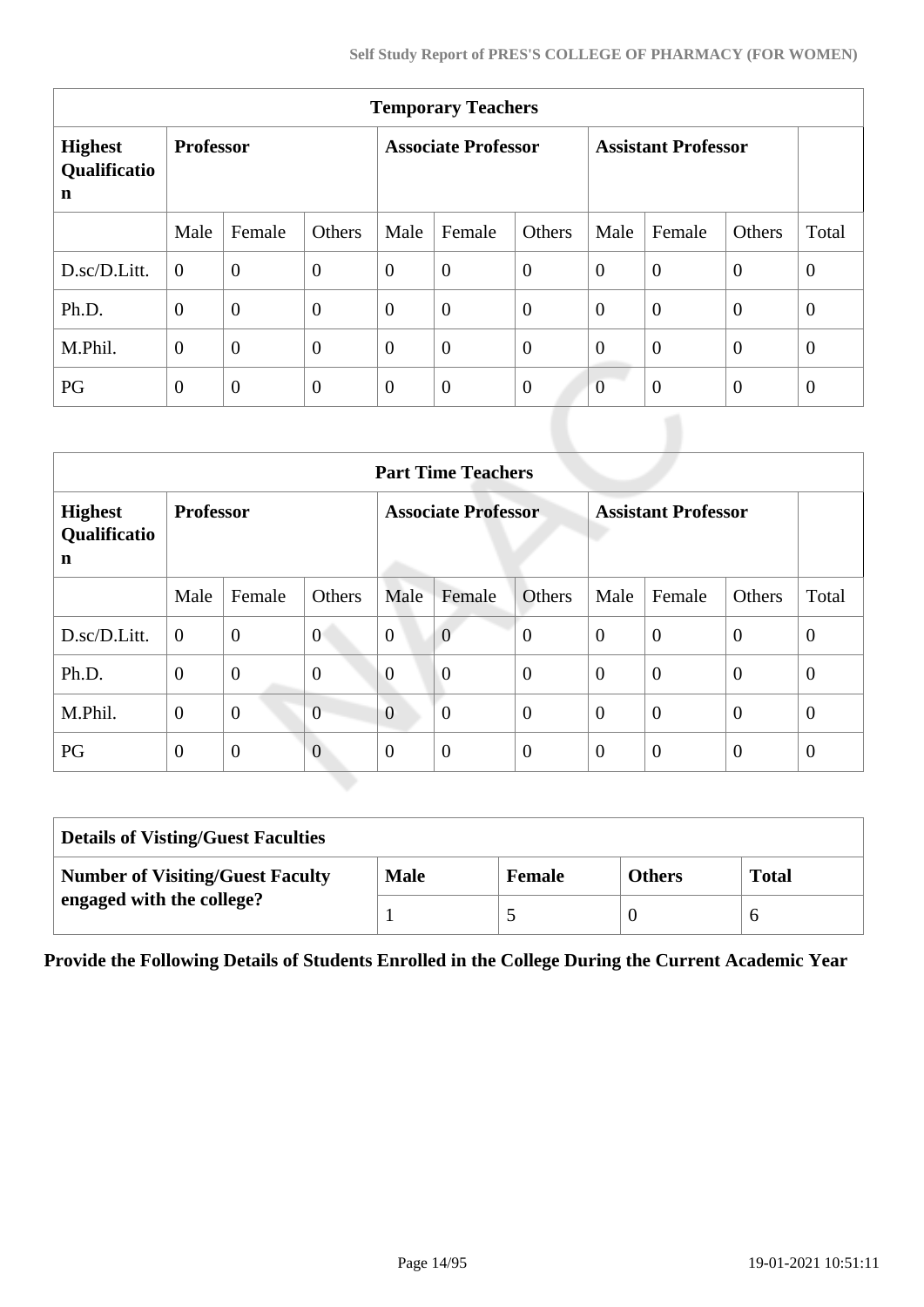| Programme                  |        | <b>From the State</b><br><b>Where College</b><br>is Located | <b>From Other</b><br><b>States of India</b> | <b>NRI Students</b> | Foreign<br><b>Students</b> | <b>Total</b>   |
|----------------------------|--------|-------------------------------------------------------------|---------------------------------------------|---------------------|----------------------------|----------------|
| <b>UG</b>                  | Male   | $\overline{0}$                                              | $\overline{0}$                              | $\theta$            | $\overline{0}$             | $\overline{0}$ |
|                            | Female | 257                                                         | $\overline{0}$                              | $\overline{0}$      | $\theta$                   | 257            |
|                            | Others | $\overline{0}$                                              | $\theta$                                    | $\overline{0}$      | $\theta$                   | $\mathbf{0}$   |
| PG                         | Male   | $\overline{0}$                                              | $\overline{0}$                              | $\overline{0}$      | $\overline{0}$             | $\overline{0}$ |
|                            | Female | 30                                                          | $\overline{0}$                              | $\overline{0}$      | $\theta$                   | 30             |
|                            | Others | $\overline{0}$                                              | $\boldsymbol{0}$                            | $\overline{0}$      | $\overline{0}$             | $\overline{0}$ |
| Certificate /<br>Awareness | Male   | $\overline{0}$                                              | $\overline{0}$                              | $\overline{0}$      | $\overline{0}$             | $\overline{0}$ |
|                            | Female | $\overline{0}$                                              | $\mathbf{0}$                                | $\mathbf{0}$        | $\theta$                   | $\overline{0}$ |
|                            | Others | $\overline{0}$                                              | $\mathbf{0}$                                | $\overline{0}$      | $\mathbf{0}$               | $\overline{0}$ |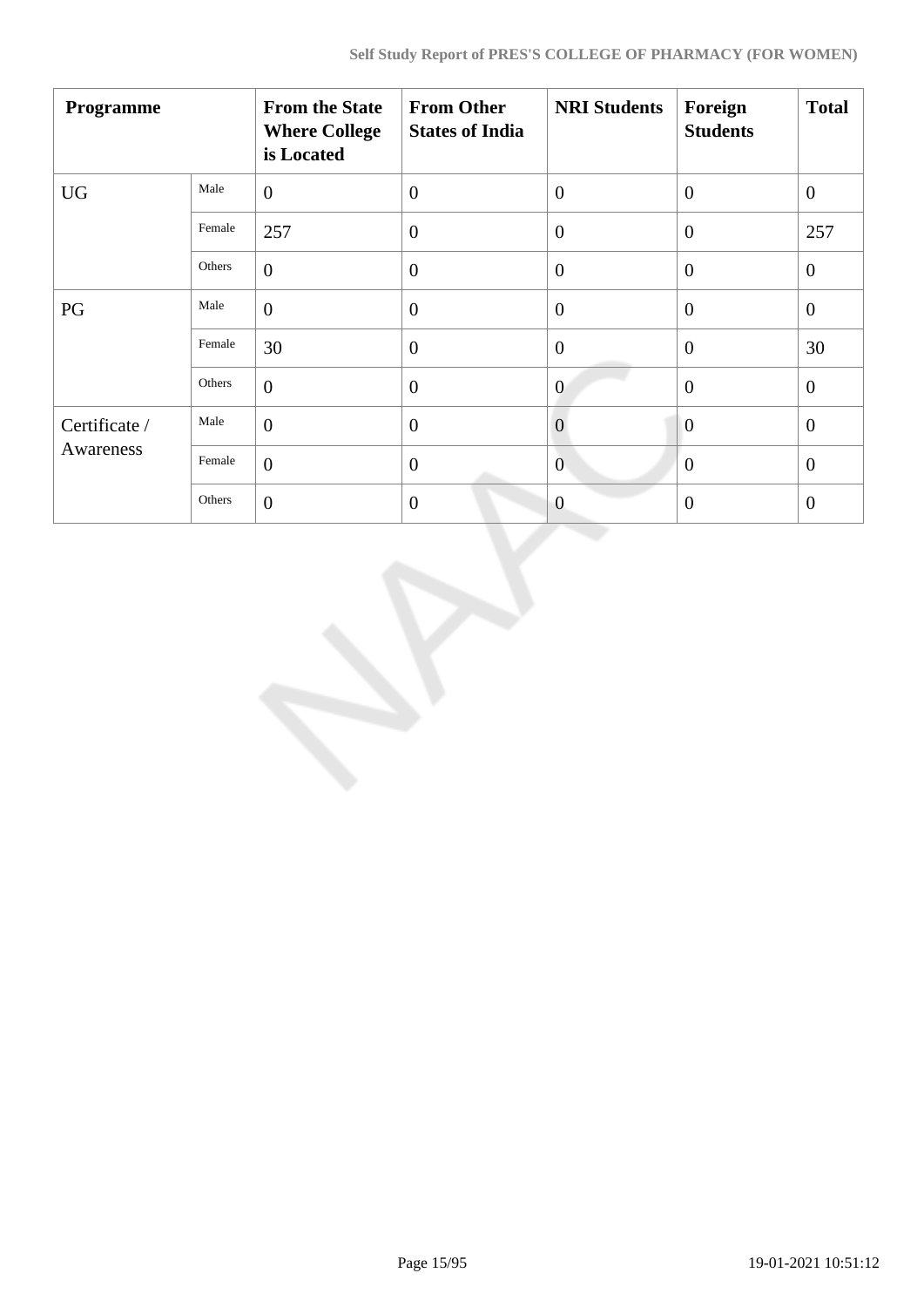| <b>Y</b> ears      |        |                  |                  |                  |                  |  |  |  |
|--------------------|--------|------------------|------------------|------------------|------------------|--|--|--|
| Programme          |        | Year 1           | Year 2           | Year 3           | Year 4           |  |  |  |
| <b>SC</b>          | Male   | $\overline{0}$   | $\boldsymbol{0}$ | $\overline{0}$   | $\boldsymbol{0}$ |  |  |  |
|                    | Female | 6                | 8                | 9                | 9                |  |  |  |
|                    | Others | $\boldsymbol{0}$ | $\boldsymbol{0}$ | $\mathbf{0}$     | $\boldsymbol{0}$ |  |  |  |
| ${\cal S}{\cal T}$ | Male   | $\boldsymbol{0}$ | $\boldsymbol{0}$ | $\overline{0}$   | $\overline{0}$   |  |  |  |
|                    | Female | $\mathbf{1}$     | $\sqrt{2}$       | $\overline{4}$   | $\overline{3}$   |  |  |  |
|                    | Others | $\overline{0}$   | $\boldsymbol{0}$ | $\overline{0}$   | $\mathbf{0}$     |  |  |  |
| OBC                | Male   | $\overline{0}$   | $\mathbf{0}$     | $\mathbf{0}$     | $\mathbf{0}$     |  |  |  |
|                    | Female | 41               | 25               | 24               | 33               |  |  |  |
|                    | Others | $\overline{0}$   | $\boldsymbol{0}$ | $\boldsymbol{0}$ | $\boldsymbol{0}$ |  |  |  |
| General            | Male   | $\boldsymbol{0}$ | $\boldsymbol{0}$ | $\overline{0}$   | $\overline{0}$   |  |  |  |
|                    | Female | 14               | 19               | 14               | 12               |  |  |  |
|                    | Others | $\overline{0}$   | $\overline{0}$   | $\overline{0}$   | $\overline{0}$   |  |  |  |
| Others             | Male   | $\overline{0}$   | $\mathbf{0}$     | $\mathbf{0}$     | $\mathbf{0}$     |  |  |  |
|                    | Female | $11\,$           | 21               | 15               | 16               |  |  |  |
|                    | Others | $\overline{0}$   | $\boldsymbol{0}$ | $\boldsymbol{0}$ | $\mathbf{0}$     |  |  |  |
| Total              |        | 73               | 75               | 66               | 73               |  |  |  |

**Provide the Following Details of Students admitted to the College During the last four Academic Years**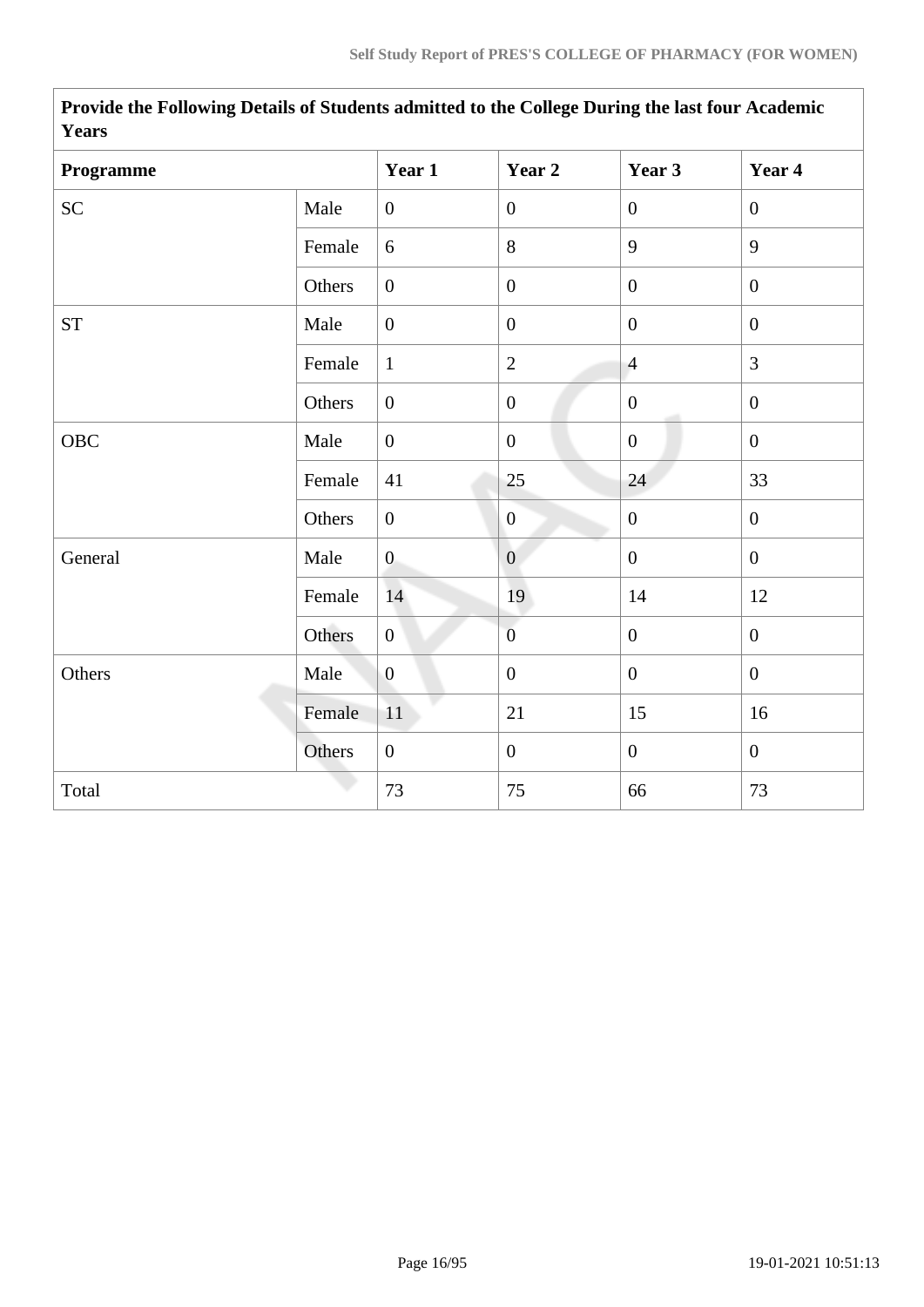# **Extended Profile**

# **1 Program**

### **1.1**

### **Number of courses offered by the Institution across all programs during the last five years**

| 2018-19                              | 2017-18 | 2016-17 |          | 2015-16              | 2014-15 |  |
|--------------------------------------|---------|---------|----------|----------------------|---------|--|
| 101                                  | 97      | 93      |          | 86                   | 82      |  |
| <b>File Description</b>              |         |         | Document |                      |         |  |
| Institutional data prescribed format |         |         |          | <b>View Document</b> |         |  |

### **1.2**

### **Number of programs offered year-wise for last five years**

| 2018-19 | 2017-18 | 2016-17 | $2015 - 16$ | 2014-15 |
|---------|---------|---------|-------------|---------|
| ∼       | _       | ┕       | ∽           | -       |

# **2 Students**

**2.1**

### **Number of students year-wise during last five years**

| 2018-19                                 | 2017-18 | 2016-17 |          | 2015-16              | 2014-15 |  |
|-----------------------------------------|---------|---------|----------|----------------------|---------|--|
| 276                                     | 268     | 256     |          | 263                  | 258     |  |
| <b>File Description</b>                 |         |         | Document |                      |         |  |
| Institutional data in prescribed format |         |         |          | <b>View Document</b> |         |  |

### **2.2**

### **Number of seats earmarked for reserved category as per GOI/State Govt rule year-wise during last five years**

| 2018-19 | 2017-18 | 2016-17 | 2015-16 | 2014-15 |
|---------|---------|---------|---------|---------|
| 59      | 56      | 52      | 01      | 60      |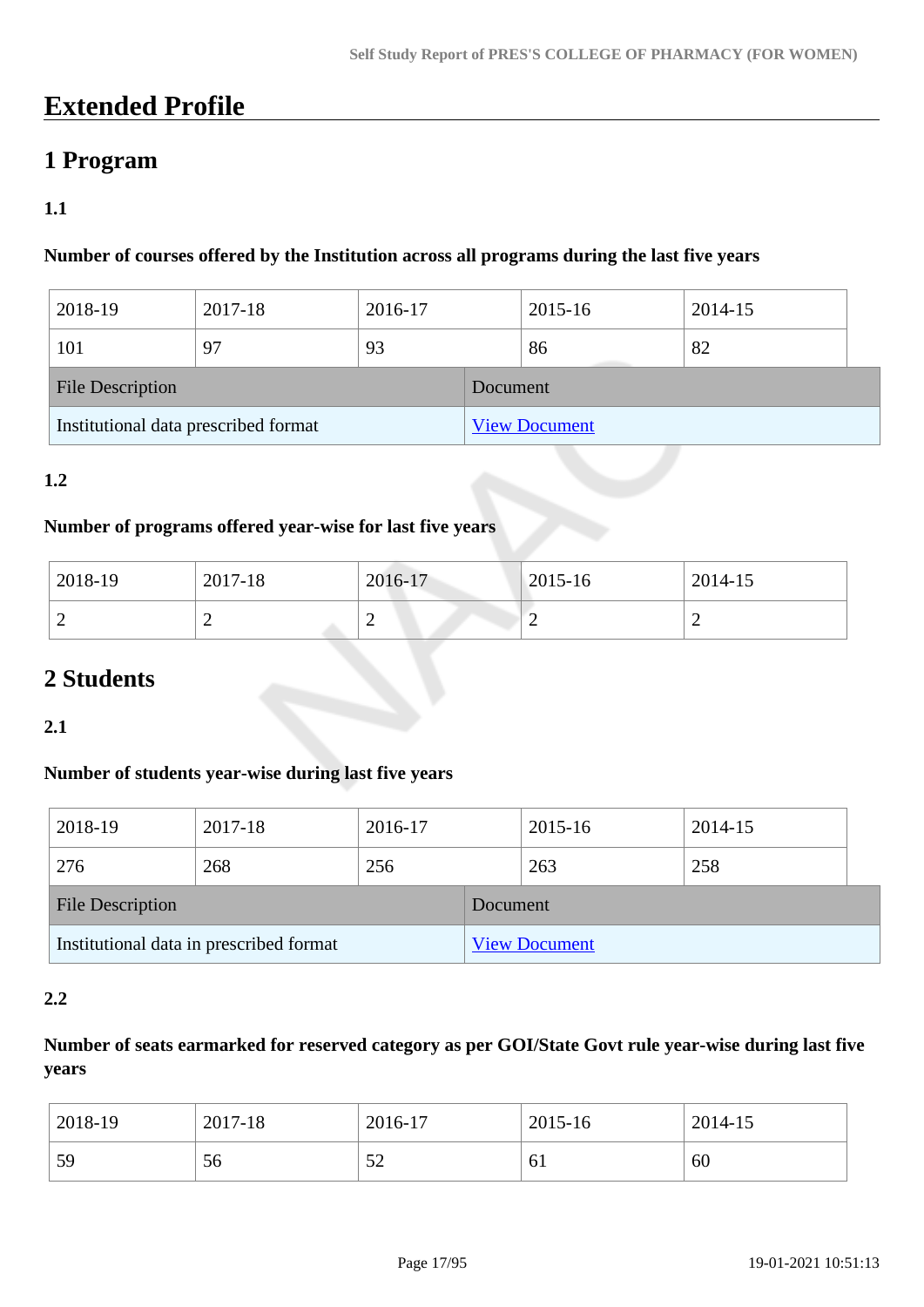| <b>File Description</b>                 | Document             |
|-----------------------------------------|----------------------|
| Institutional data in prescribed format | <b>View Document</b> |

### **2.3**

### **Number of outgoing / final year students year-wise during last five years**

| 2018-19                                 | 2017-18 | 2016-17 |          | 2015-16              | 2014-15 |  |
|-----------------------------------------|---------|---------|----------|----------------------|---------|--|
| 75                                      | 65      | 64      |          | 78                   | 62      |  |
| <b>File Description</b>                 |         |         | Document |                      |         |  |
| Institutional data in prescribed format |         |         |          | <b>View Document</b> |         |  |

# **3 Teachers**

### **3.1**

### **Number of full time teachers year-wise during the last five years**

| 2018-19                                 | 2017-18 | 2016-17 |                      | 2015-16 | 2014-15 |  |
|-----------------------------------------|---------|---------|----------------------|---------|---------|--|
| 17                                      | 18      |         |                      | 17      | 16      |  |
| <b>File Description</b>                 |         |         | Document             |         |         |  |
| Institutional data in prescribed format |         |         | <b>View Document</b> |         |         |  |

### **3.2**

### **Number of sanctioned posts year-wise during last five years**

| 2018-19                                 | 2017-18 | 2016-17  |                      | 2015-16 | 2014-15 |  |
|-----------------------------------------|---------|----------|----------------------|---------|---------|--|
|                                         | 21      | 21       |                      | 22      | 22      |  |
| <b>File Description</b>                 |         | Document |                      |         |         |  |
| Institutional data in prescribed format |         |          | <b>View Document</b> |         |         |  |

# **4 Institution**

### **4.1**

**Total number of classrooms and seminar halls**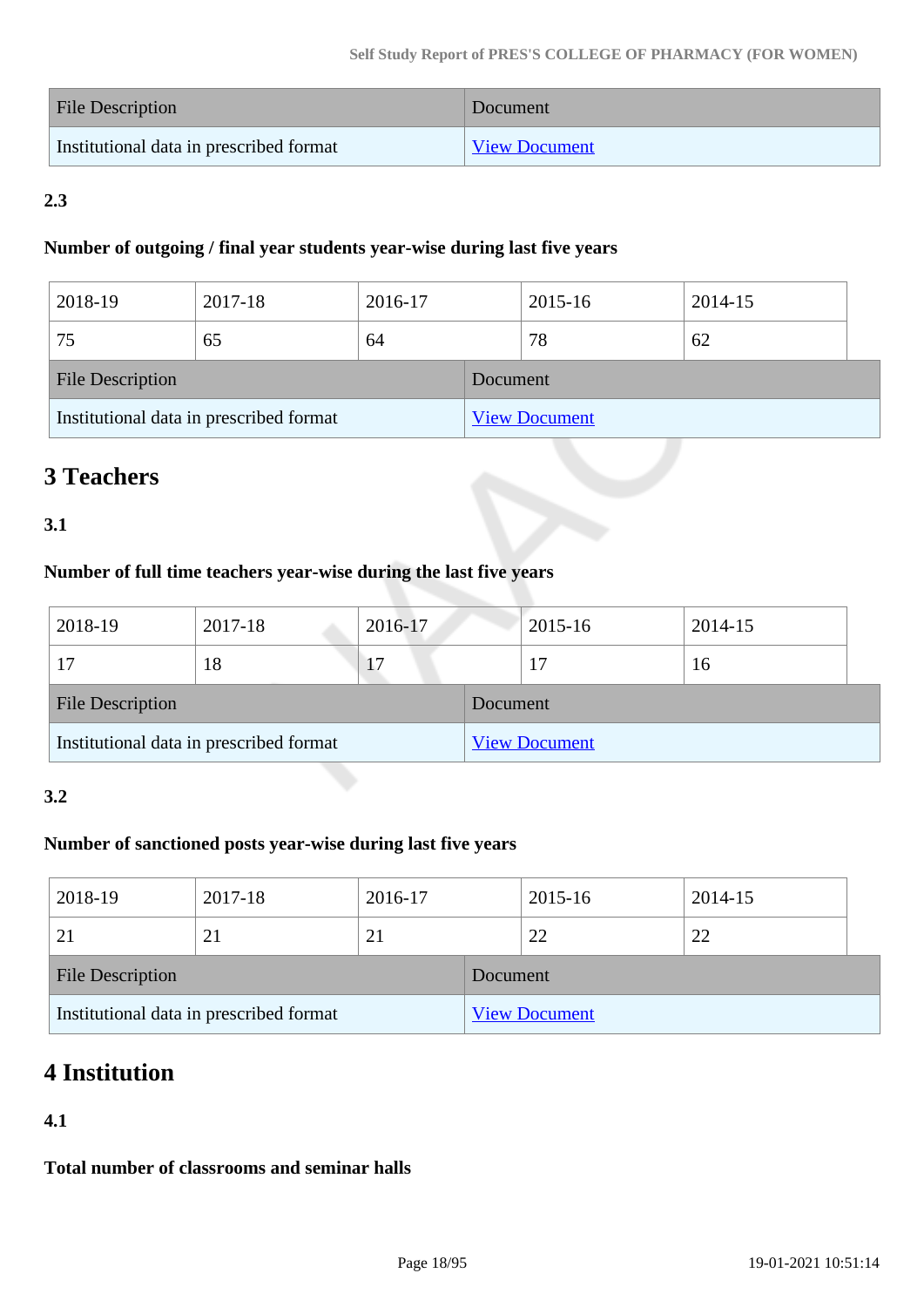### **Response: 07**

### **4.2**

### **Total Expenditure excluding salary year-wise during last five years ( INR in Lakhs)**

| 2018-19 | 2017-18 | 2016-17 | 2015-16 | 2014-15 |
|---------|---------|---------|---------|---------|
| 101     | 114     | 67      | 79      | −<br>74 |

**4.3**

### **Number of Computers**

**Response: 53**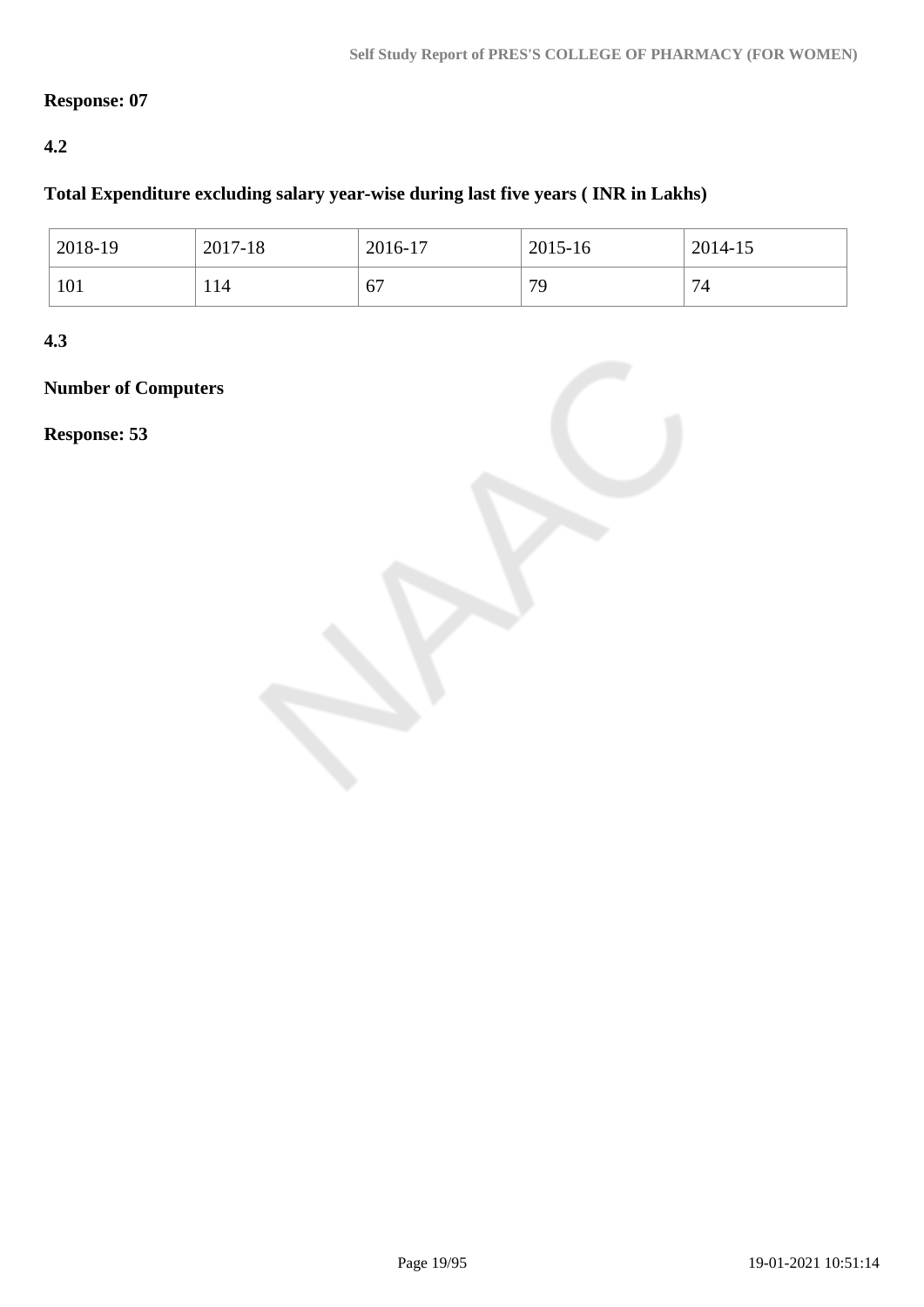# **4. Quality Indicator Framework(QIF)**

# **Criterion 1 - Curricular Aspects**

### **1.1 Curricular Planning and Implementation**

 **1.1.1 The Institution ensures effective curriculum delivery through a well planned and documented process**

### **Response:**

Pravara Rural Education Society's College of Pharmacy (For Women) was affiliated to Shreemati Nathibai Damodar Thackersey Women's University ,Mumbai (Reaccredited by NAAC with A grade) from 2006-07 to 2015-16 and reallocated to Savitribai Phule Pune University, Pune(Accreditation with A+ grade, Highest in Maharashtra) from 2016-17 for B.Pharm and M.Pharm Programme. College is approved by regulatory bodies like Pharmacy Council of India, All India Council for Technical Education and Directorate of Technical Education Government of Maharashtra.

Curriculum is planned as per the academic calendar of University. Based on academic calendar of university college academic calendar is prepared which is aligned with regulatory requirements. College academic calendar includes plan for regular lectures, practical's, guest lectures, examinations, industry visits, alumni meet, parents meets etc. Course allotment is done based on preference given by teacher and considering their responsibility/other workload. Course time table, Laboratory time table, Individual time table is prepared and finalized. Course and laboratory time table is displayed on notice board and web-site to aware stakeholders before commencement of semester.Course file is prepared for each course by respective teachers and approved by academic incharge and principal. Based on blooms taxonomy teaching and practical plans are prepared for each course as per course time table which are mapped with course outcome and program outcome. Teaching plan and practical plan are checked and approved by academic in charge and Principal for each course. Based on academic details college prepares academic book which include vision, mission, course objectives, course outcomes, program outcomes, program specific outcomes, program education outcomes, evaluation guidelines, teaching plans, assignments, demo sessional papers, question bank, university semester question papers mapped with course outcome, programme outcome and Blooms taxonomy. The copy of academic book is kept in library for reference of the students.

Curriculum delivery is done by using conventional method, power point presentation, seminars, workshops, conferences, guest lectures, industrial visits, software's etc.

In practical teachers explain the relevance of theoretically learned concepts with the experiment. A review of key points is delivered prior to experiment and performance. Teacher demonstrates the experiment and latter student performs the practical.

Principal and academic incharge takes regular review of syllabus completion through academic progress reports in staff meeting.

Research and literature review is an integral component of curriculum; the research and review projects are given to students of B. Pharm and M. Pharm. This gives them the opportunity to upgrade their professional and technical skills.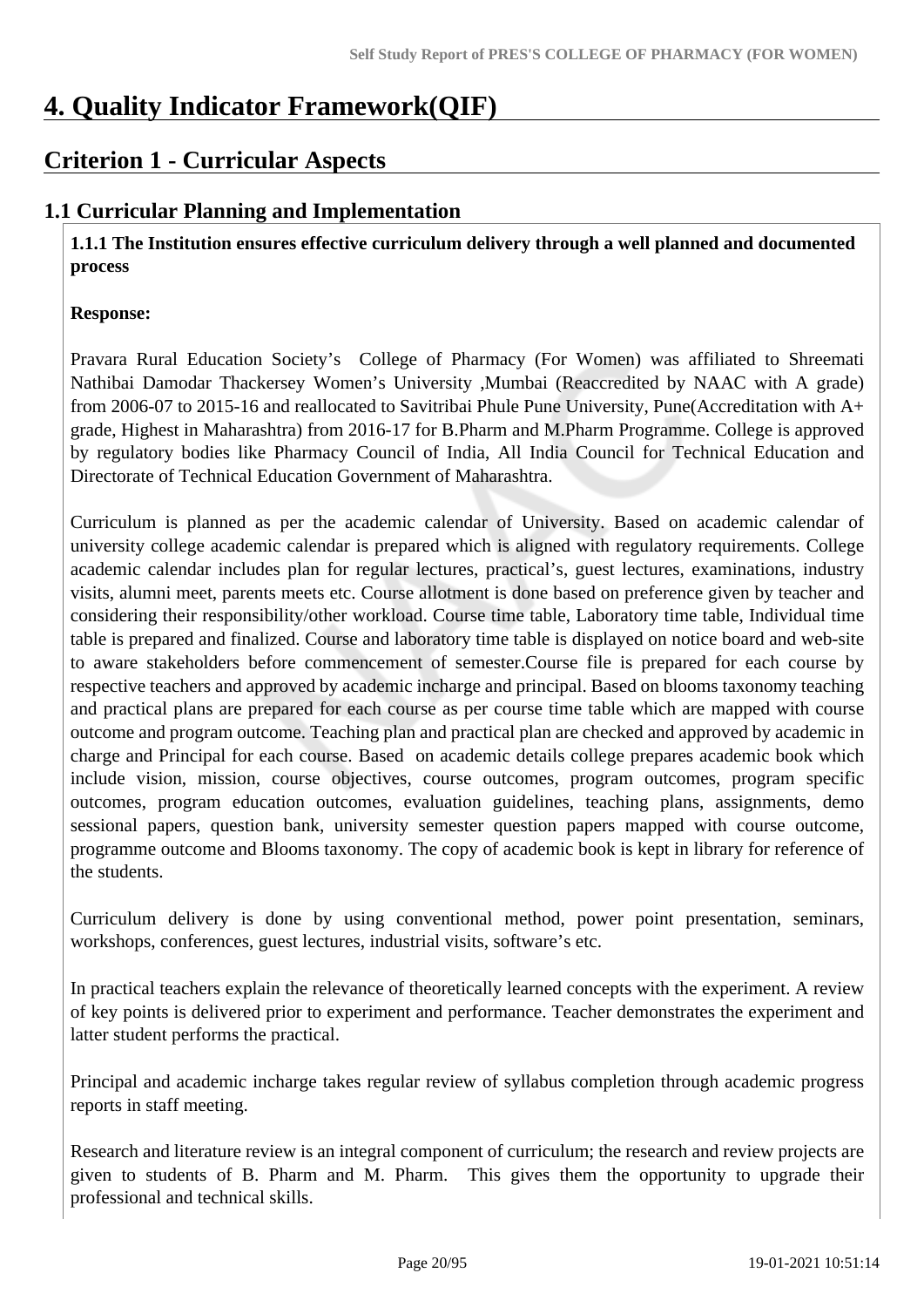Evaluations are done based on respective university guidelines. Internal assessments are done on basis of sessional exams and continuous assessments. Continuous assessments for theory and practical's are done which include class test, assignments, open book test student teacher interaction etc. Practical assessment is done on Attendance, Journal, Performance and Viva-voce. End semester exam assessment is done by Board of Examination of respective university.

| <b>File Description</b>              | <b>Document</b>      |
|--------------------------------------|----------------------|
| <b>Upload Additional information</b> | <b>View Document</b> |
| Link for Additional information      | <b>View Document</b> |

#### **1.1.2 The institution adheres to the academic calendar including for the conduct of CIE**

#### **Response:**

Being the affiliated institute, the institute implements the curriculum prescribed by SNDT Women's University for final year B. Pharm 2018-2019 and Savitribai Phule Pune University, Pune (SPPU) for First/Second/Third Year B. Pharm/M. Pharm respectively for 2018-2019. For effective implementation of the curriculum, the following process is developed and deployed. SPPU notifies academic calendar before the commencement of every academic year. Referring university calendar, academic incharge prepares institute academic calendar including curricular and co-curricular activities. The teaching and laboratory plans are approved by Principal and Academic Incharge. Before the start of semester Academic Calendar is displayed on Notice Board.

Continuous Internal Evaluation system implemented for the students is robust and transparent. Internal assessment based on timely submission of assignment, performance and attentiveness, Unit Test, attendance and Sessional Exam as per University guidelines. Academic Calendar includes tentative dates for conduct of Continuous Internal Evaluation. Exam department notifies the student about CIE and course teachers conducts CIE respectively. CIE includes Class Test, Assignments, Open Book Test, Short Quize, Seminar, Attendance, Mini Research Projects etc. As per University guidelines course teachers may conduct minimum two CIE. Students also participate in extracurricular activities, Sport, cultural etc. Views of experts from industry, academia and alumni on curriculum are taken regularly. Extra lectures are conducted for slow learners and advanced learners are encouraged to refer journals, to give seminar on advanced topic, to participate in project compitition. Industry persons are invited as an expert lecture to bridge the gap between industry and academia. Also students are encouraged to visit nearby industry to learn more.

Academic Calendar also includes the dates for Internal Sessional Exam. The examinations are held strictly under the supervision of teachers. Students are notified about the timelines and duration of examination. The principal and examination committee are also vigilant so as to avoid any malpractice by the students.

Course teacher selects randomly questions from question bank and gives for class test.

Evaluated class test papers are shown to the students. Any grievance regarding the evaluation like total of marks and or any discrepancy are sorted out.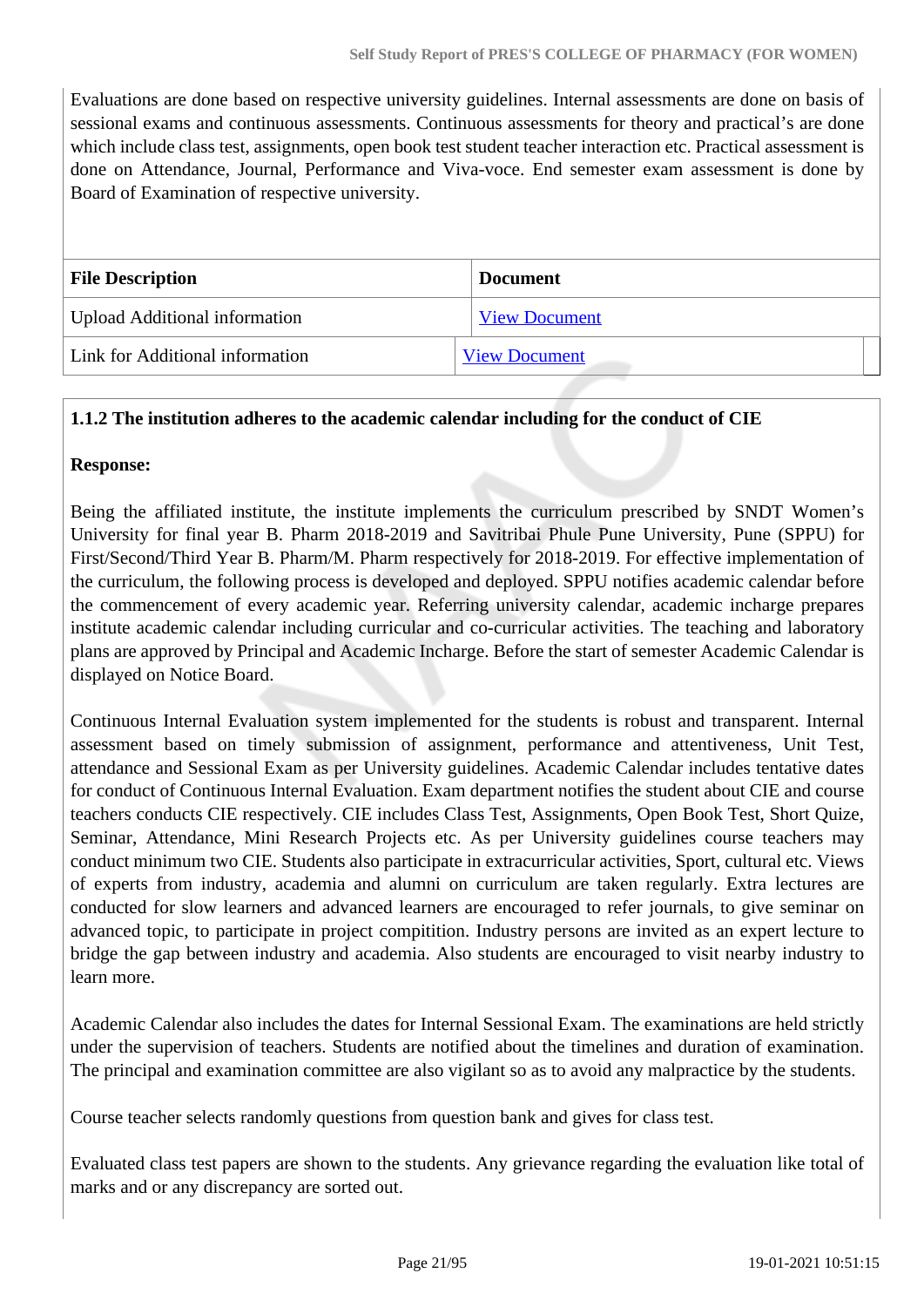In open book test students refers the books and write the answers for the questions specified by the course teacher. Content of the answer in the open book test is evaluated and discussed with the students.

Seminar topics are allotted to students and based on content, presentation skills, communication and confidence evaluation is carried out.

Student by self, writes the answers for the assignment questionnaires which are evaluated and discussed with students.

 At the end of the semester, the averages internal marks are shown to the students, which they sign after confirmation of their marks. Examination committee supervises the entry of internal marks. For weak students remedial classes are arranged and improvement is conducted.

Further any grievance of the student is sorted out by the Examination committee and Principal.

| <b>File Description</b>              | <b>Document</b>      |
|--------------------------------------|----------------------|
| <b>Upload Additional information</b> | <b>View Document</b> |
| Link for Additional information      | <b>View Document</b> |

### **1.1.3 Teachers of the Institution participate in following activities related to curriculum development and assessment of the affiliating University and/are represented on the following academic bodies during the last five years**

- **1.Academic council/BoS of Affiliating university**
- **2.Setting of question papers for UG/PG programs**

**3.Design and Development of Curriculum for Add on/ certificate/ Diploma Courses** 

**4.Assessment /evaluation process of the affiliating University**

**Response:** A. All of the above

| <b>File Description</b>                                                                                      | <b>Document</b>      |
|--------------------------------------------------------------------------------------------------------------|----------------------|
| Institutional data in prescribed format                                                                      | <b>View Document</b> |
| Details of participation of teachers in various<br>bodies/activities provided as a response to the<br>metric | <b>View Document</b> |
| Any additional information                                                                                   | <b>View Document</b> |

### **1.2 Academic Flexibility**

 **1.2.1 Percentage of Programmes in which Choice Based Credit System (CBCS)/ elective course system has been implemented**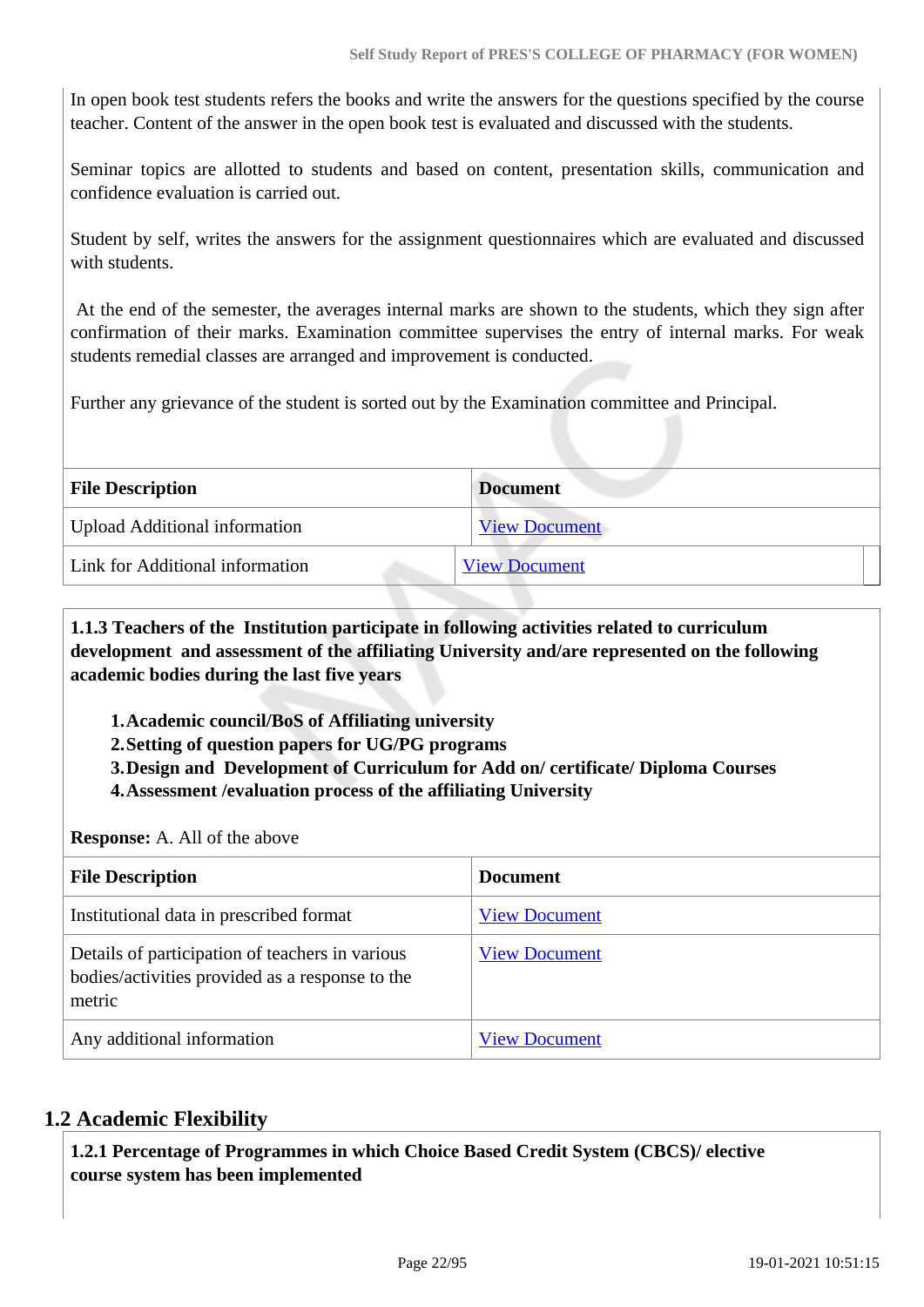### **Response:** 50

### 1.2.1.1 **Number of Programmes in which CBCS / Elective course system implemented.**

### Response: 1

| <b>File Description</b>                              | <b>Document</b>      |
|------------------------------------------------------|----------------------|
| Minutes of relevant Academic Council/BOS<br>meetings | <b>View Document</b> |
| Institutional data in prescribed format              | <b>View Document</b> |
| Any additional information                           | <b>View Document</b> |

### **1.2.2 Number of Add on /Certificate programs offered during the last five years**

### **Response:** 13

### 1.2.2.1 **How many Add on /Certificate programs are added within the last 5 years.**

| 2018-19 | 2017-18 | $2016-17$ | 2015-16 | 2014-15 |
|---------|---------|-----------|---------|---------|
| $\sim$  | ∼       | ∽         | ∸       | ∽       |

| <b>File Description</b>                                                    | <b>Document</b>      |
|----------------------------------------------------------------------------|----------------------|
| List of Add on /Certificate programs                                       | <b>View Document</b> |
| Brochure or any other document relating to Add on<br>/Certificate programs | <b>View Document</b> |
| Any additional information                                                 | <b>View Document</b> |

### **1.2.3 Average percentage of students enrolled in Certificate/ Add-on programs as against the total number of students during the last five years**

**Response:** 49.93

1.2.3.1 **Number of students enrolled in subject related Certificate or Add-on programs year wise during last five years**

| 186<br>$1 \cap T$<br>ററ<br>114<br>113<br>144<br>$1 \leq l$ | 2018-19 | 2017-18 | 2016-17 | 2015-16 | 2014-15 |
|------------------------------------------------------------|---------|---------|---------|---------|---------|
|                                                            |         |         |         |         |         |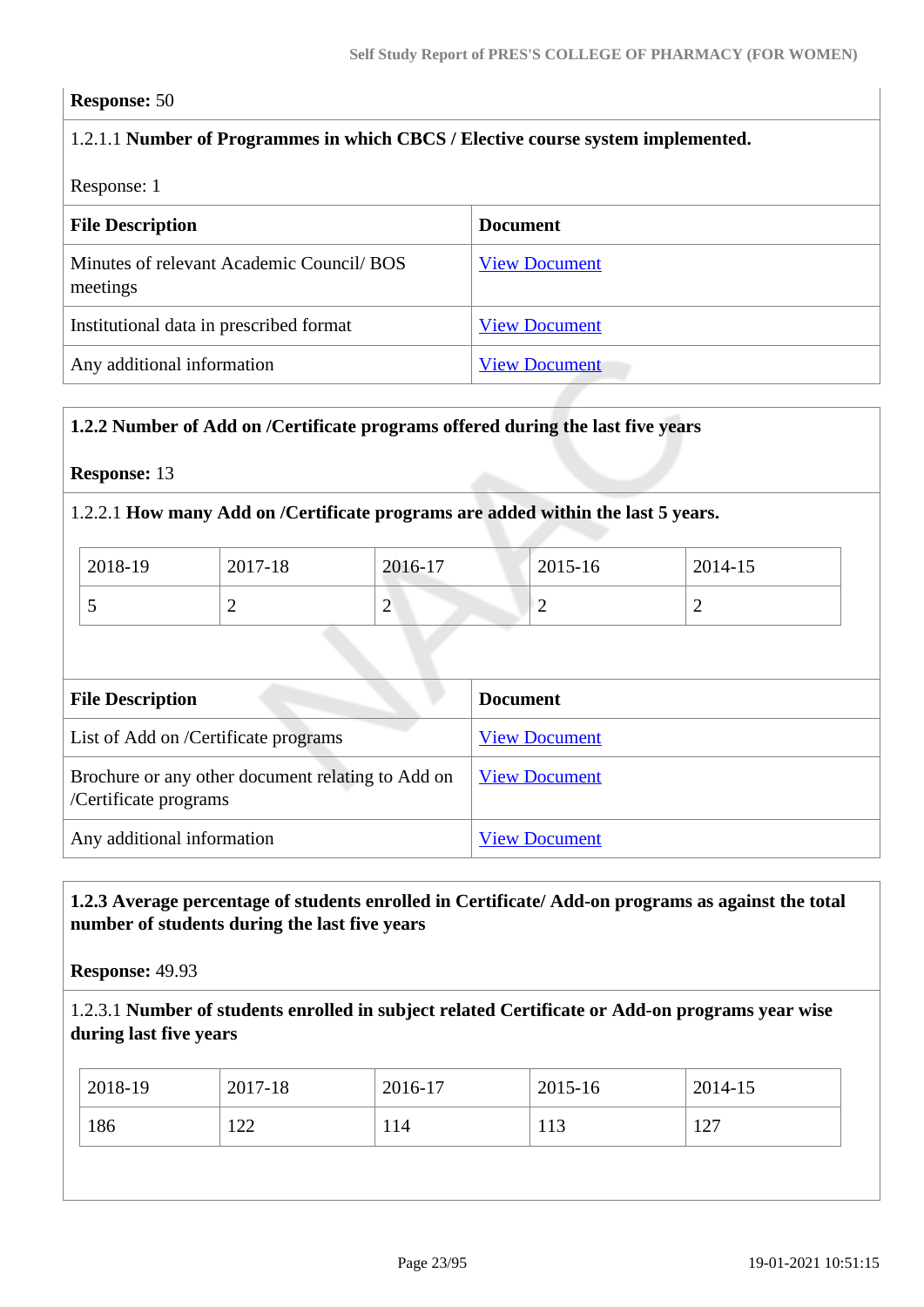| <b>File Description</b>                                                                | <b>Document</b>      |
|----------------------------------------------------------------------------------------|----------------------|
| Details of the students enrolled in Subjects related<br>to certificate/Add-on programs | <b>View Document</b> |
| Any additional information                                                             | <b>View Document</b> |

### **1.3 Curriculum Enrichment**

 **1.3.1 Institution integrates crosscutting issues relevant to Professional Ethics ,Gender, Human Values ,Environment and Sustainability into the Curriculum**

### **Response:**

 College follows the syllabus prescribed by SPPU and SNDT. Curriculum involves study of different posology for male and female which includes the reproductive system, sexually transmitted diseases with its pharmacotherapy, cosmetic preparations which integrates the cross cutting issues relevant to gender. Internal complaints committee has been established for addressing the grievances. NSS unit organizes programs like health checkup and personality development for students. Even being a women's college we consistently take initiatives by means of which gender equity is promoted. For this purpose college organizes the programs on Women empowerment, Kanya Ratna Vachava Abhiyan and Nirbhay Kanya Abhiyan by means of which girl's are sensitized about gender equity. College organizes and celebrates International women's day with zest and enthusiasm.

The practice of environmental sustainability is ensured by studying microwave assisted synthesis, biofuels, safety handling of chemicals, pollution, population, handling of radiochemicals and control of contamination. By considering depleting energy sources and pollution free our campus is equipped with solar power plant of capacity 100 KW as alternative energy source. As a tribute to Mother Nature tree plantation is done. With the objective to promote environment, management and conversation in college, green audit is carried out to identify, quantify, describe and prioritize frame work of environment sustainability.

 Students perform the activities under Corporate Social Responsibilities like say no to plastic, cleanliness awareness, endowment to tribal people and tribal schools sensitize students about their role as human values. Students learn human ethics through the subjects like Pharmaceutical Jurisprudence and Clinical Pharmacy. CPCSEA guidelines for animal handling, effective communication, human resource development includes study of cross-cutting issues relevant to human values. College has Anti Ragging Cell to ensure ragging free environment. College has constructed ramp near staircase for *Diyangjan* students. Our college always believes and strives to make each student to be a good human being and Pharmacist. For physical and mental well being International Yoga day is celebrated along with training program of yoga. To ensure good health of students and Staff College has RO water supply, clean air, pollution free lush green campus and medical facility for students. Counseling of students is done by mentor as well as counselor. College has medical services, sanitation, mess and canteen food, hostel facility and clean environment.

Curriculum includes Good Manufacturing Practices, Consumers Protection Act, Good Laboratory Practices, World Health Organization guidelines, International Conference on Harmonization, validation, quality control, and quality assurance to study the professional ethics. College organizes personality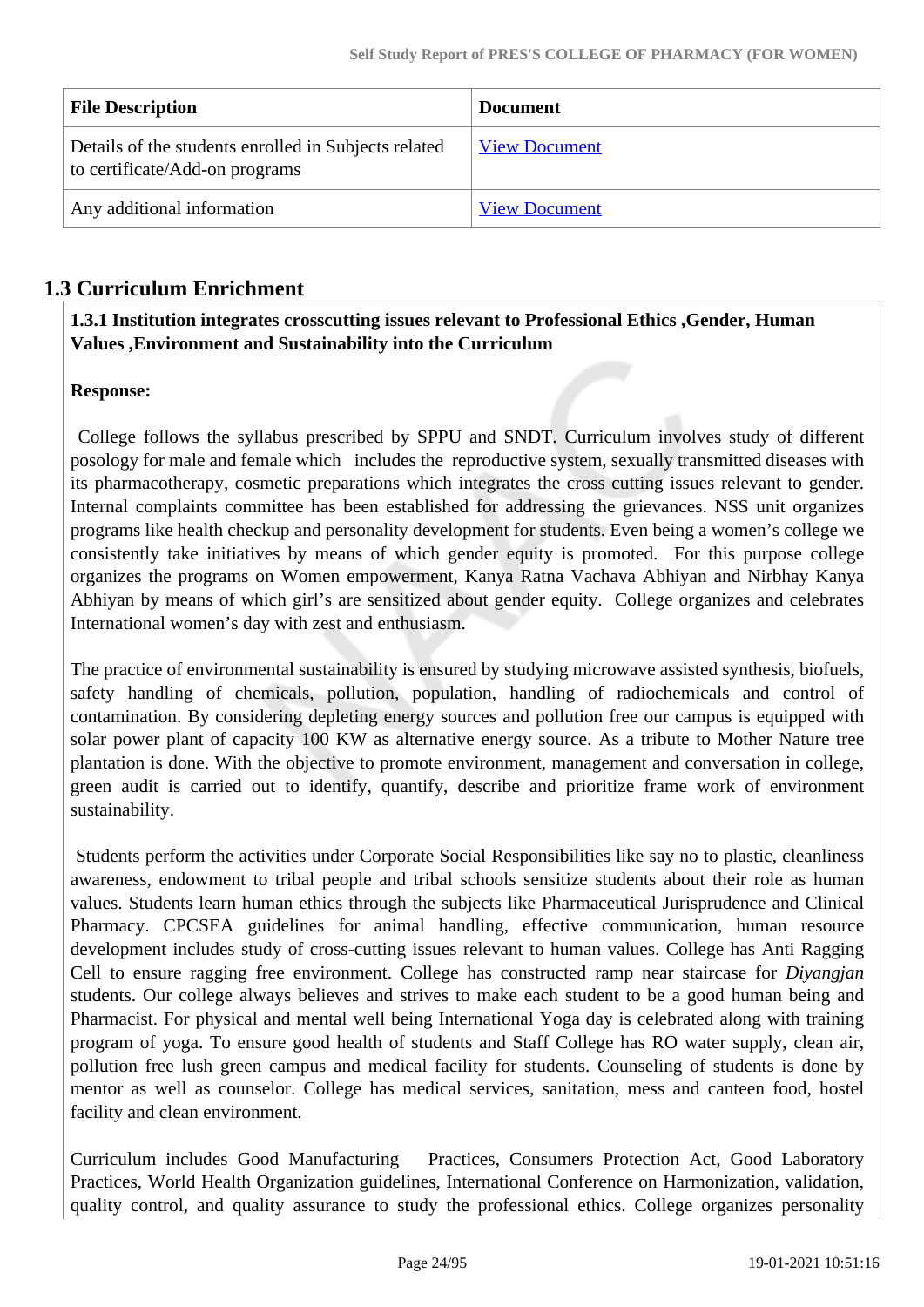development programs through skill development cell to increase the employability of students. Industrial visits and implant training are arranged and experts from industry are invited to share their views to understand industrial standards.

Thus college helps in integrating issues through curriculum that helps to met without jeopardizing the ability of future generations to meet their needs.

| <b>File Description</b>                                                                                                                                              | <b>Document</b>      |
|----------------------------------------------------------------------------------------------------------------------------------------------------------------------|----------------------|
| Upload the list and description of courses which<br>address the Professional Ethics, Gender, Human<br>Values, Environment and Sustainability into the<br>Curriculum. | <b>View Document</b> |
| Any additional information                                                                                                                                           | <b>View Document</b> |

### **1.3.2 Average percentage of courses that include experiential learning through project work/field work/internship during last five years**

**Response:** 53.19

### 1.3.2.1 **Number of courses that include experiential learning through project work/field work/internship year-wise during last five years**

| 2018-19 | 2017-18 | 2016-17   | 2015-16 | 2014-15 |
|---------|---------|-----------|---------|---------|
| $4_{1}$ | ◡▴      | 50<br>ے ر | 4.      | ◡▴      |

| <b>File Description</b>                                                                                                                                                          | <b>Document</b>      |
|----------------------------------------------------------------------------------------------------------------------------------------------------------------------------------|----------------------|
| Programme / Curriculum/ Syllabus of the courses                                                                                                                                  | <b>View Document</b> |
| MoU's with relevant organizations for these courses,<br>if any Average percentage of courses that include<br>experiential learning through project work/field<br>work/internship | <b>View Document</b> |
| Minutes of the Boards of Studies/Academic<br>Council meetings with approvals for these courses                                                                                   | <b>View Document</b> |
| Any additional information                                                                                                                                                       | <b>View Document</b> |

### **1.3.3 Percentage of students undertaking project work/field work/ internships (Data for the latest completed academic year**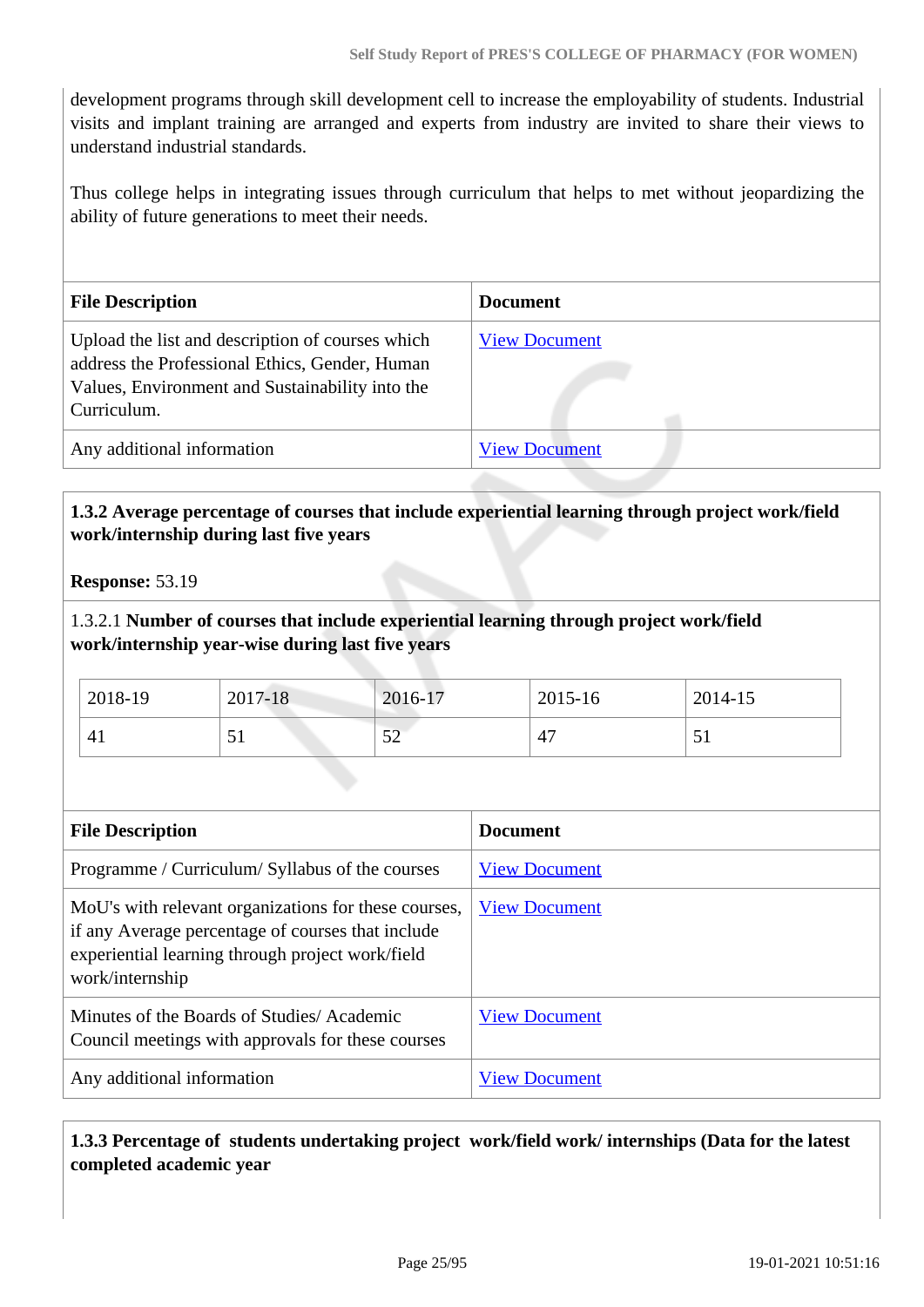### **Response:** 94.2

### 1.3.3.1 **Number of students undertaking project work/field work / internships**

Response: 260

| <b>File Description</b>                                                                       | <b>Document</b>      |
|-----------------------------------------------------------------------------------------------|----------------------|
| List of programmes and number of students<br>undertaking project work/field work//internships | <b>View Document</b> |
| Any additional information                                                                    | <b>View Document</b> |

### **1.4 Feedback System**

 **1.4.1** *Institution obtains feedback on the syllabus and its transaction at the institution from the following stakeholders 1) Students 2)Teachers 3)Employers 4)Alumni* 

**Response:** A. All of the above

| <b>File Description</b>                                                                                                                                    | <b>Document</b>      |
|------------------------------------------------------------------------------------------------------------------------------------------------------------|----------------------|
| Any additional information (Upload)                                                                                                                        | <b>View Document</b> |
| Action taken report of the Institution on feedback<br>report as stated in the minutes of the Governing<br>Council, Syndicate, Board of Management (Upload) | <b>View Document</b> |
| URL for stakeholder feedback report                                                                                                                        | <b>View Document</b> |

**1.4.2 Feedback process of the Institution may be classified as follows: Options:**

**1.Feedback collected, analysed and action taken and feedback available on website**

- **2.Feedback collected, analysed and action has been taken**
- **3.Feedback collected and analysed**
- **4.Feedback collected**
- **5. Feedback not collected**

**Response:** A. Feedback collected, analysed and action taken and feedback available on website

| <b>File Description</b>           | <b>Document</b>      |
|-----------------------------------|----------------------|
| Upload any additional information | <b>View Document</b> |
| URL for feedback report           | <b>View Document</b> |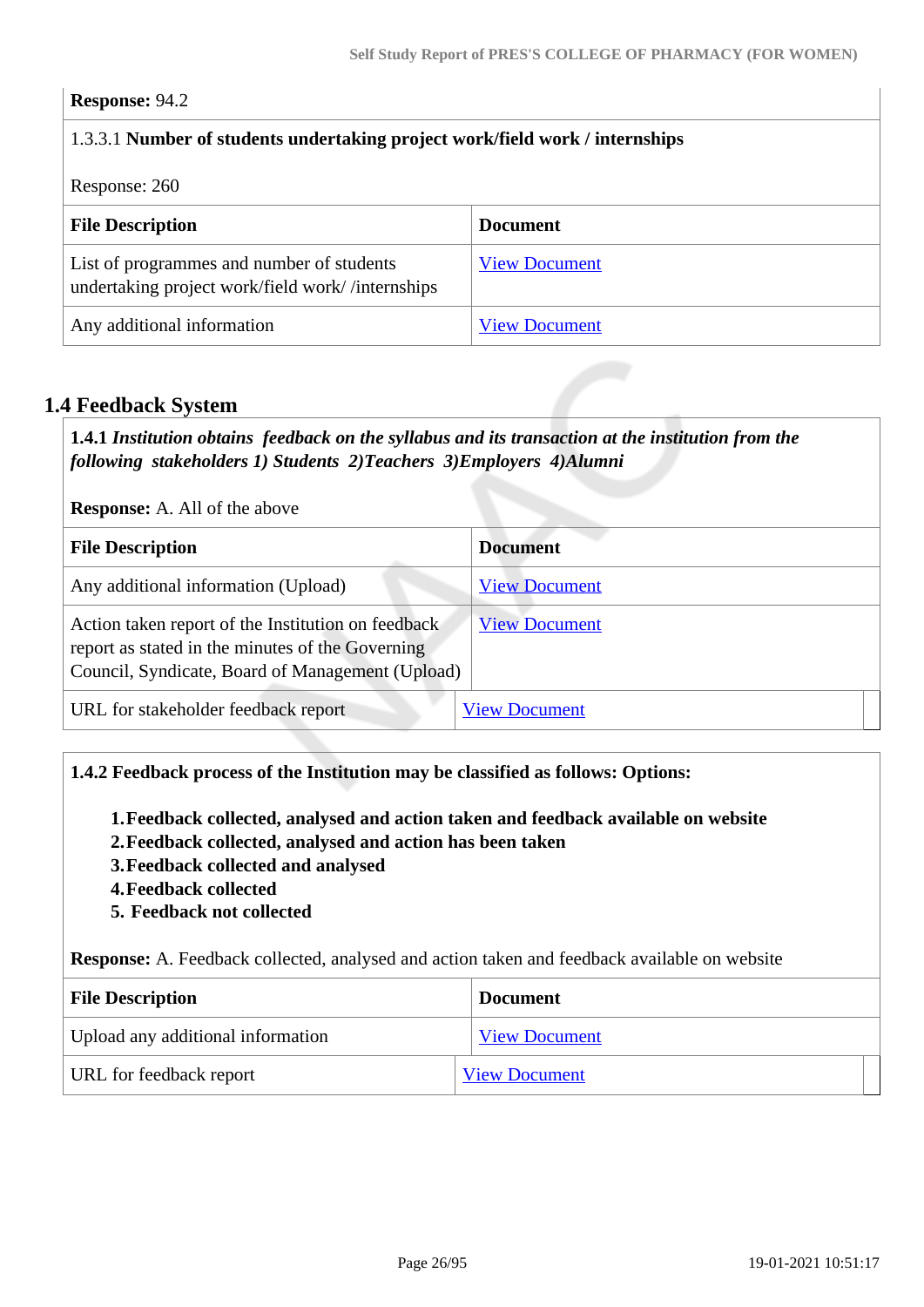# **Criterion 2 - Teaching-learning and Evaluation**

### **2.1 Student Enrollment and Profile**

| Response: 94.34 |         | 2.1.1.1 Number of students admitted year-wise during last five years      |         |         |
|-----------------|---------|---------------------------------------------------------------------------|---------|---------|
| 2018-19         | 2017-18 | 2016-17                                                                   | 2015-16 | 2014-15 |
|                 |         |                                                                           |         |         |
| 73              | 75      | 66<br>2.1.1.2 Number of sanctioned seats year wise during last five years | 73      | 75      |
| 2018-19         | 2017-18 | 2016-17                                                                   | 2015-16 | 2014-15 |

| Institutional data in prescribed format | <b>View Document</b> |
|-----------------------------------------|----------------------|
| Any additional information              | <b>View Document</b> |

 **2.1.2 Average percentage of seats filled against reserved categories (SC, ST, OBC, Divyangjan, etc. as per applicable reservation policy ) during the last five years ( exclusive of supernumerary seats)**

**Response:** 100

2.1.2.1 Number of actual students admitted from the reserved categories year-wise during the last five years

| 2018-19 | 2017-18 | 2016-17   | 2015-16 | 2014-15 |
|---------|---------|-----------|---------|---------|
| 59      | 56      | 52<br>ے ر | 61      | 60      |

| <b>File Description</b>                                      | <b>Document</b>      |
|--------------------------------------------------------------|----------------------|
| Average percentage of seats filled against seats<br>reserved | <b>View Document</b> |
| Any additional information                                   | <b>View Document</b> |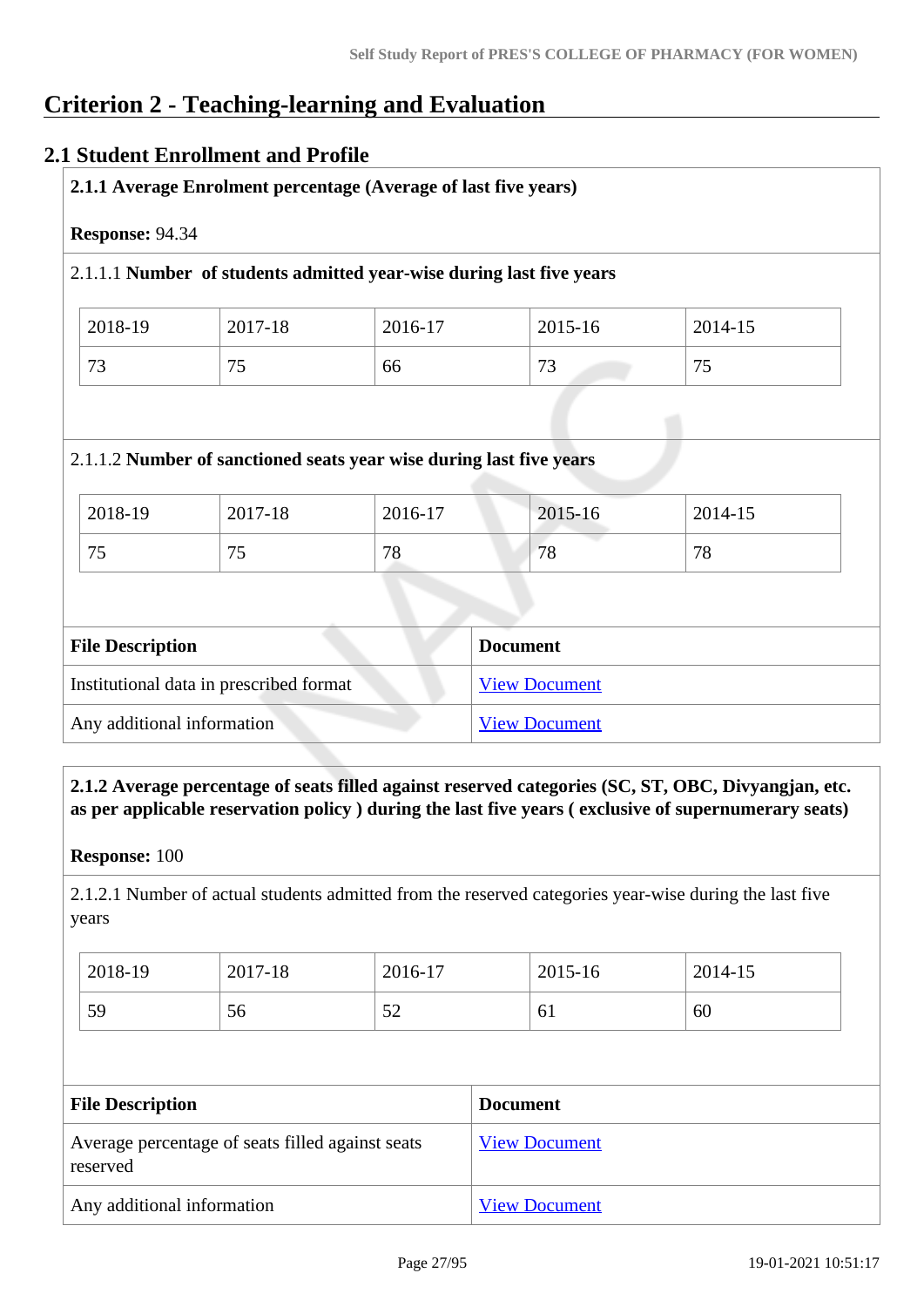### **2.2 Catering to Student Diversity**

### **2.2.1 The institution assesses the learning levels of the students and organises special Programmes for advanced learners and slow learners**

### **Response:**

The learning style of student is assessed online through questionnaires on **www.webtools.ncsu.edu/learningstyles/**. The learning style of student's such as Active, Sensing, Visual, Sequential, Reflective , Intuitive, Verbal and Global are identified.

The learning level of the students after admission is assessed by results of their previous examinations, interactive sessions, continuous evaluation and performance in regular classes. College has a very good mechanism for continuous evaluation and monitoring the progress of the students. This helps to identify slow learners and advanced learners. Slow learners are given enough assistance during remedial classes by clarifying their doubts, re-explaining the critical conceptual topics and giving them extra guidance so that these students improve their performance.

In college, each faculty is assigned the responsibility of some students as a teacher guardian (mentor). The mentor identifies the slow learners and advanced learners of his/her group and provide differential mentoring so as to help the slow and advanced learners? bank on their strength and reach their full potential.

### **The learning needs of slow learners are countered by**

- 1.Regular counseling during mentoring sessions for improvement in performance.
- 2.Remedial classes.
- 3.Expert lectures
- 4.Tutorial classes for some difficult subjects.
- 5.Providing study material and question bank to students.
- 6.One to one interaction with subject experts.
- 7.Giving assignments to boost their confidence level.
- 8.Discussions on critical topics and motivating them to ask their doubts.
- 9.Monitoring their attendance.
- 10.Conducting class tests
- 11.Special Guidance Scheme

For advanced learners boosting is done through challenging opportunities like paper presentations in conferences, participation in various inter college fests which add value to their exposure and resume. The advanced learners are motivated to undertake certificate courses offered by the college. The advanced learners are also guided to pursue higher education and provided guidance for higher courses by holding special sessions for GPAT/NIPER/CET/MBA etc

### **The advanced learners are provoked by:**

1.To appreciate academic excellence, top rankers are felicited and rewarded every year during annual social gathering and *Accolade*.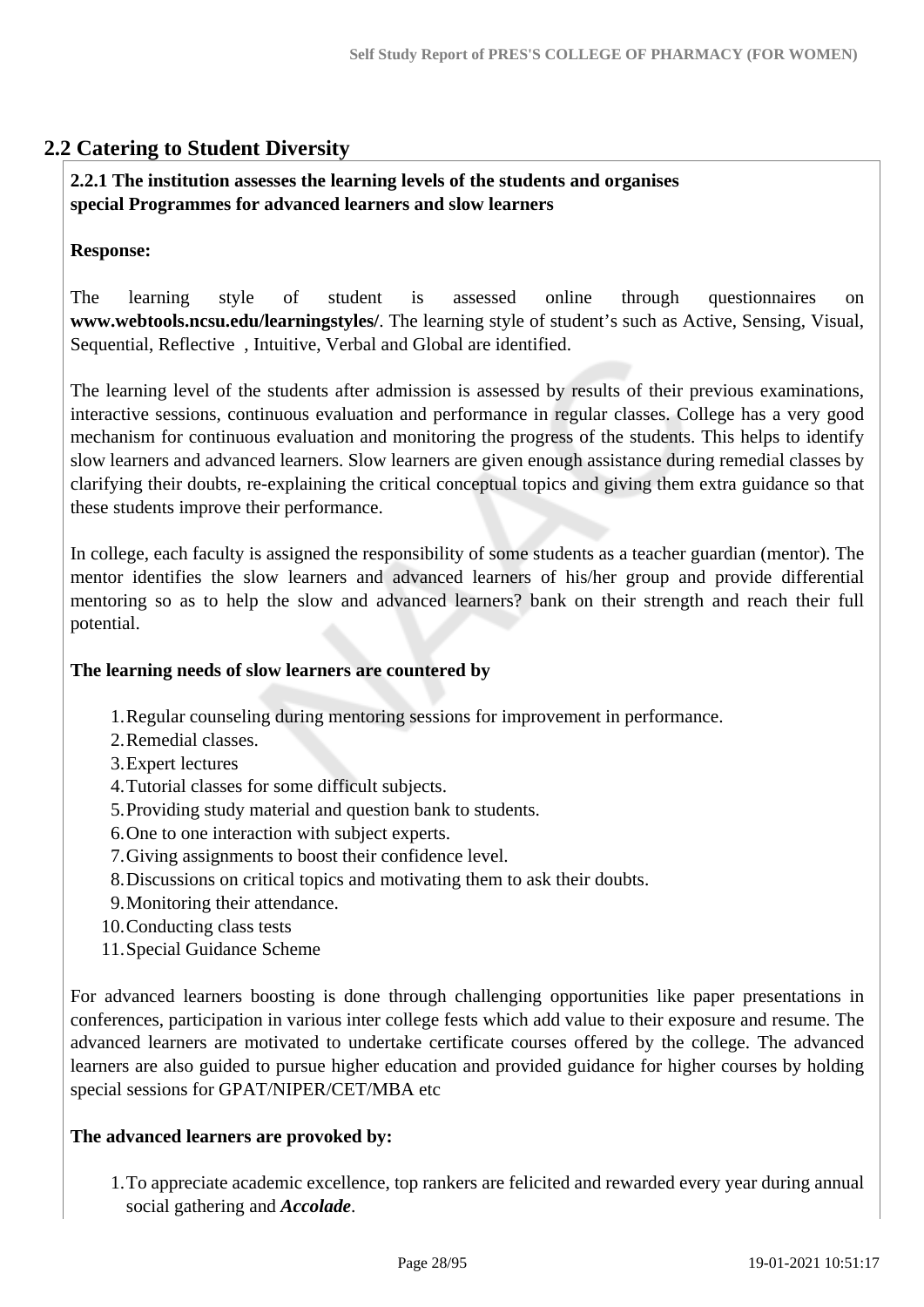- 2.Extra guidance provided by faculty through personal interactions motivating the students for better performance in competitive exams.
- 3.Motivating and providing career guidance for higher studies, employability, entrepreneurship, etc.
- 4.Conducting preparation classes and assessment modules for the GPAT and other competitive examinations.
- 5.Interaction with alumni through alumni association.
- 6.Assigning seminars/projects and group leadership.
- 7.Arranging guest lectures, seminars and workshops.
- 8.Motivating and deputing the students to participate in in-house, intercollegiate or state, national and international seminars and conferences.
- 9.Providing in house- training of sophisticated instruments and equipments through certificate courses.
- 10.Publishing review articles on project work done by students.
- 11.The college also gives "Student of the Year Award" every year.

The progress of the students is measured by noting the marks in their next continuous internal evaluation and/or end semester examination as compared to their previous continuous internal evaluation. The outcome of the activities conducted for low and advanced learners is also assessed by academic monitoring, result analysis.

| <b>File Description</b>              | <b>Document</b>      |
|--------------------------------------|----------------------|
| Upload any additional information    | <b>View Document</b> |
| Past link for additional Information | <b>View Document</b> |

### **2.2.2 Student- Full time teacher ratio (Data for the latest completed academic year)**

#### **Response:** 16:1

| <b>File Description</b>    | <b>Document</b>      |  |
|----------------------------|----------------------|--|
| Any additional information | <b>View Document</b> |  |

### **2.3 Teaching- Learning Process**

 **2.3.1 Student centric methods, such as experiential learning, participative learning and problem solving methodologies are used for enhancing learning experiences**

### **Response:**

Student centric methods are integral part for enhancement of learning experiences of students. Learning experiences focus on experiential, integrated, participative, problem solving, self directed, evidence based, project based, role play and humanity learning for holistic development of students.

Experiential learning is the process of learning through experience. Students learn through practical by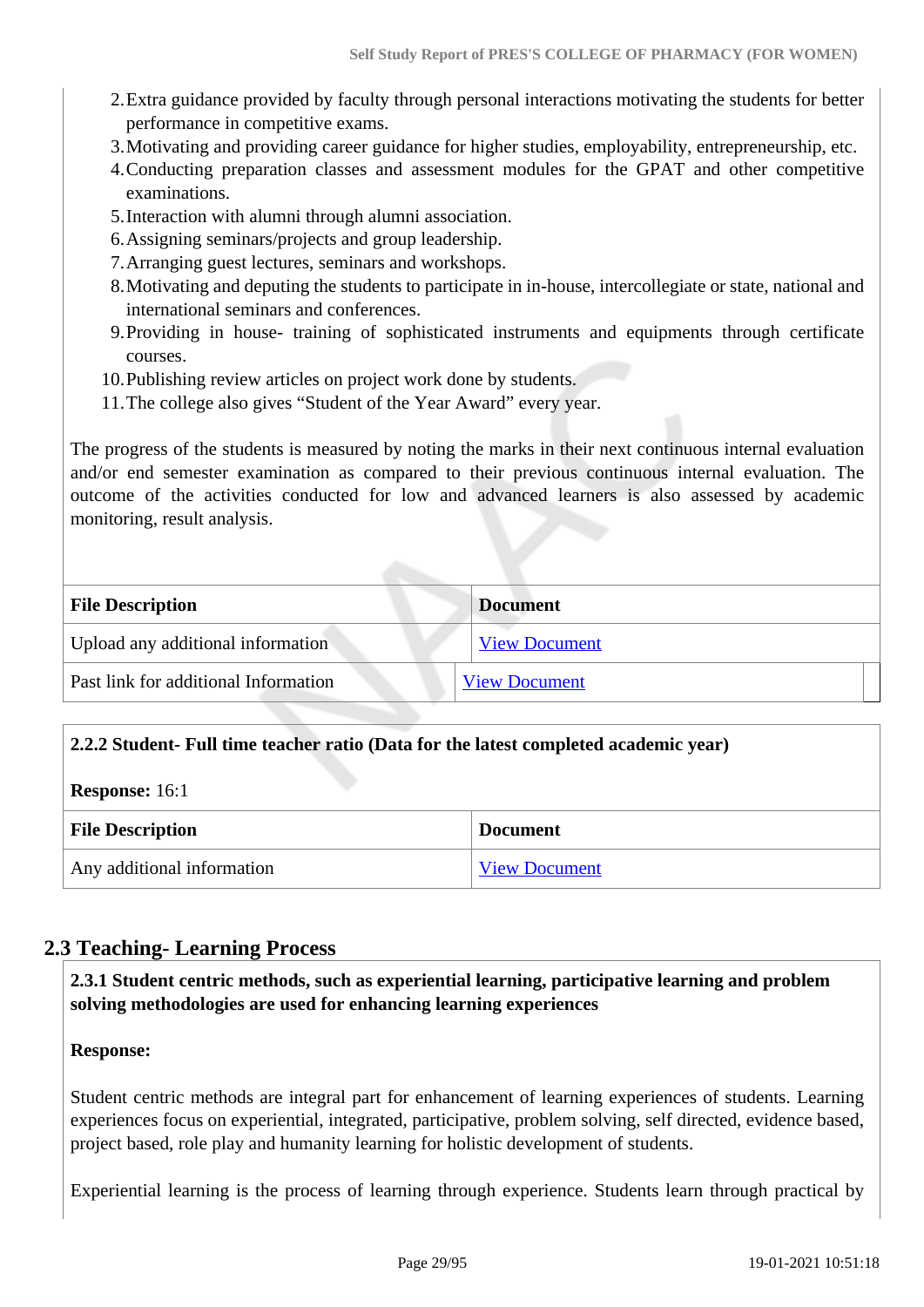performing experiments, which helps to build experience based learning. Industrial training is the best way to translate classroom knowledge into practice. Students upgrade their knowledge to bridge the gap between academics and industry through one month industrial training. Learning experience is gained through Industrial Visits, Research Projects, Health check-up camps, Healthcare awareness, NPW and NSS activities.

Interdisciplinary learning helps students for awareness of the meaningful connections that exist among the disciplines. Environmental science, Communication skill, Soft skill development & Pharmaceutical business management are multifaceted and resourceful subjects where students are exposed. College and other institute within the campus collaboratively participate in "Umang" Annual social gathering and techno events.

Participatory learning is a way to motivate learners which provides students with an opportunity to gain professional values, knowledge and skills. College celebrates cultural activities like Annual social gathering "Umang" and "Spandan", NPW, Ganpati festival every year with active participation of students. Students also take part in conferences, seminars, workshops to further sharpen their professional skills.

Students participate in earn and learn scheme where they take over tasks related to library, office, laboratory, hostel etc.

Problem solving is the process of finding solutions to difficult or complex issues. Students give the solutions to the real time problems in the Idea creation competition organized by the college.

In Self-directed learning students access e-journals from DELNET / Bentham Science, E-books, SWAYAM, e PG-Pathshala, etc. Charts and models consisting of atomic model, body systems, medicinal plants, biochemistry etc. are displayed in laboratories. Departmental museum, drug information center further directs the students towards self directed learning. In the evidence based learning, students study the case study in regular Practicals. Students carry out detection of blood analysis, Lung function test and urine analysis.

In order to incorporate human values amongst students college under student development cell organizes Nirbhay Kanya Abhiyan, Bharat Abhiyan, Sahas Shibir etc. Students perform the activities under Corporate Social Responsibilities like Say no to plastic, Tree Plantation, Cleaniliness awareness, endowment to tribal people and tribal schools sensitize students about their role as human values. Students also learn human ethics through the subjects like Pharmaceutical Jurisprudence and Clinical Pharmacy as a part of curriculum.

Minor research projects are given to final year and M. Pharm students under the guidance of staff. Staff gives review and research projects to students to perform. This helps students to understand the particular research and review which is beneficial to students as a part of learning.

As a responsible pharmacist student has performed role play and aware society on Say no to Plastic, Tobacco free environment, Green army activity and skit on Incredible India.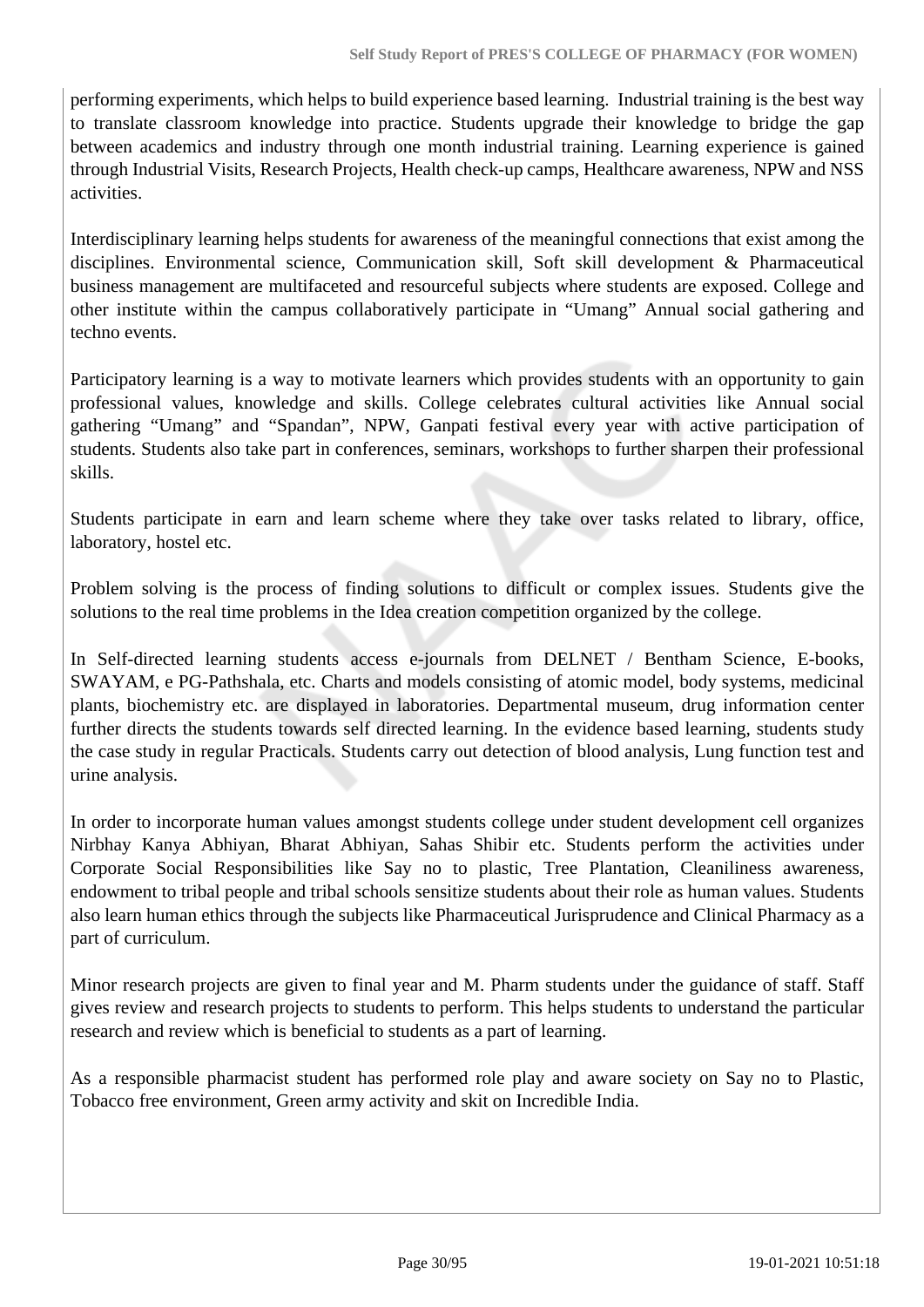| <b>File Description</b>           | <b>Document</b>      |  |
|-----------------------------------|----------------------|--|
| Upload any additional information | <b>View Document</b> |  |
| Link for additional information   | <b>View Document</b> |  |

### **2.3.2 Teachers use ICT enabled tools for effective teaching-learning process.**

### **Response:**

Information Communication Technology is integrated into courses; students are expected to be more interested in the subjects they are studying. Information Communication Technology tools provide different opportunities to make learning more fun and enjoyable in terms of teaching same things in new ways.

For effective implementation and use of Information Communication Technology college organizes workshop and hands on training for teachers. Teachers prepare power point presentations, animations and web-based materials and deliver to students. Teachers make use of LCD projectors in class rooms as a tool for effective pedagogy to deliver power point presentations, show videos & animations. All the classrooms and language lab of the college are enabled with LAN connection. College frequently updates its IT facilities including Wi-Fi. The college provides Wi-Fi facilities in the campus. The internet bandwidth of the college is 50 Mbps.

Seminar hall is equipped with multimedia facilities using Information Communication Technology tools. Invited talks and webinars are conducted in seminar hall using Information Communication Technology facilities. The college use latest multimedia facilities and encourages faculty to utilize NPTEL for an effective teaching learning process and Language Lab training. College has integrated web mail system for all administrative & internal communication under the domain pravara.in.

Teachers and students have accesses to E-journals using DELNET, Bentham, e-PG Pathshala, SWAYAM platform, NPTEL video lectures etc. For self learning reference books, journals, e-resources and databases are available in the library with book bank facilities.

For effective communication skills and professional development, college has language lab software of BIYANI Technology Ltd.

The faculty members effectively utilize Audio Visual aids to demonstrate the concepts to the students using the resources from National Programme on Technology Enhanced Learning (NPTEL) to enhance the learning experience. USB Hard disk containing web and video courses (offline) from NPTEL are accessible to faculty and students from the server installed in the library.

Simulation based software for physiological and pharmacological systems are used for demonstration purpose during teaching learning.

By using ICT in teaching learning process, both teachers and students develop skills essential for today's competitive world. Thus teachers and student inculcate skill essential to be successful in the future with different blend of ICT tools.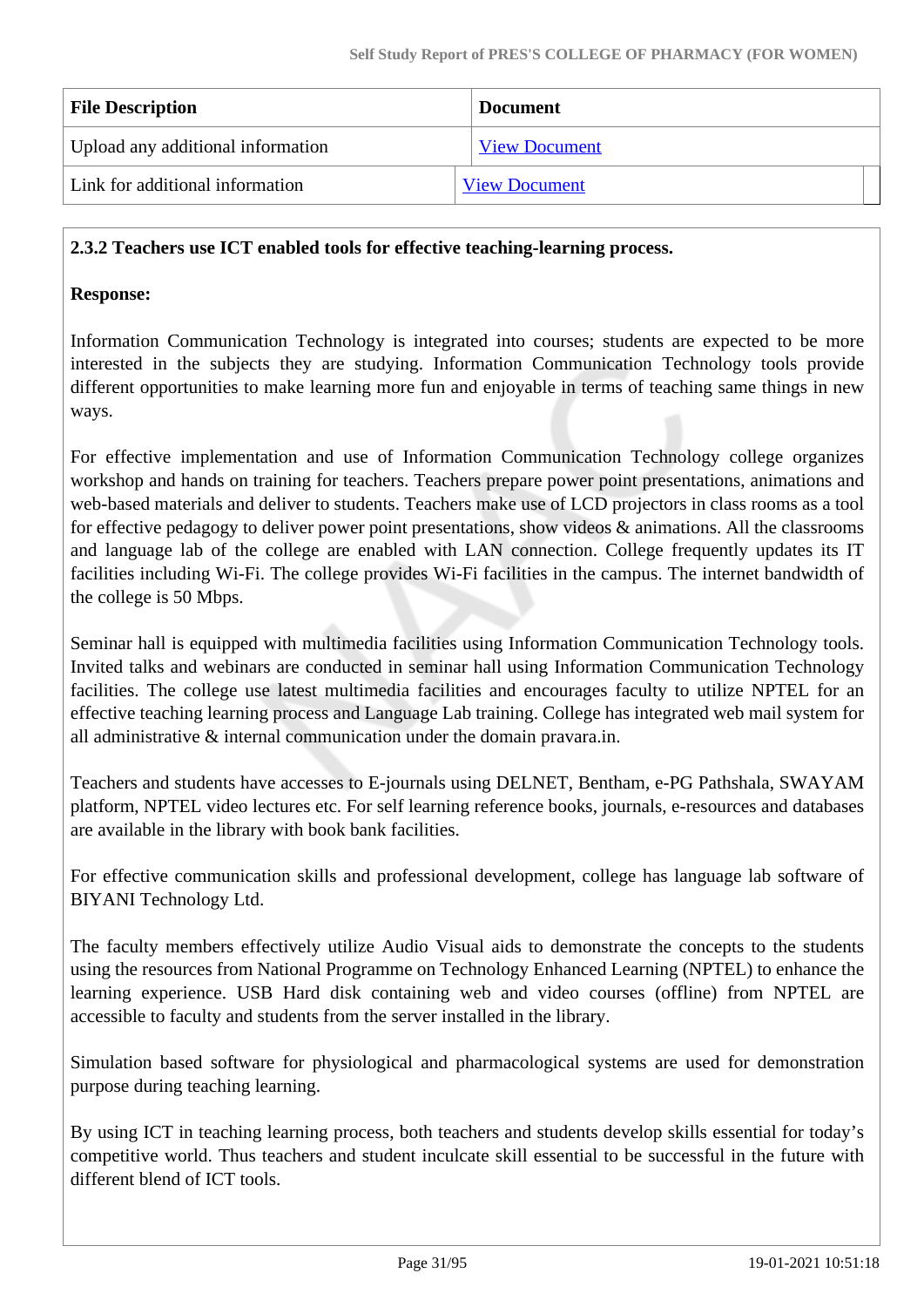| <b>File Description</b>                                                                                 | <b>Document</b>      |
|---------------------------------------------------------------------------------------------------------|----------------------|
| Upload any additional information                                                                       | <b>View Document</b> |
| Provide link for webpage describing the ICT<br>enabled tools for effective teaching-learning<br>process | <b>View Document</b> |

### **2.3.3 Ratio of students to mentor for academic and other related issues (Data for the latest completed academic year )**

| <b>Response: 16:1</b> |
|-----------------------|
|                       |

| 2.3.3.1 Number of mentors                                                        |                      |  |
|----------------------------------------------------------------------------------|----------------------|--|
| Response: 17                                                                     |                      |  |
| <b>File Description</b>                                                          | <b>Document</b>      |  |
| Upload year wise, number of students enrolled and<br>full time teachers on roll. | <b>View Document</b> |  |
| mentor/mentee ratio                                                              | <b>View Document</b> |  |
| Circulars pertaining to assigning mentors to mentees                             | <b>View Document</b> |  |

## **2.4 Teacher Profile and Quality**

**2.4.1 Average percentage of full time teachers against sanctioned posts during the last five years**

**Response:** 79.52

| <b>File Description</b>                                                         | <b>Document</b>      |
|---------------------------------------------------------------------------------|----------------------|
| Year wise full time teachers and sanctioned posts<br>for 5years (Data Template) | <b>View Document</b> |
| List of the faculty members authenticated by the<br>Head of HEI                 | <b>View Document</b> |
| Any additional information                                                      | <b>View Document</b> |

 **2.4.2 Average percentage of full time teachers with Ph. D. / D.M. / M.Ch. / D.N.B Superspeciality / D.Sc. / D.Litt. during the last five years (consider only highest degree for count)**

**Response:** 15.24

2.4.2.1 **Number of full time teachers with** *Ph. D. / D.M. / M.Ch. / D.N.B Superspeciality / D.Sc. / D.Litt.* **year wise during the last five years**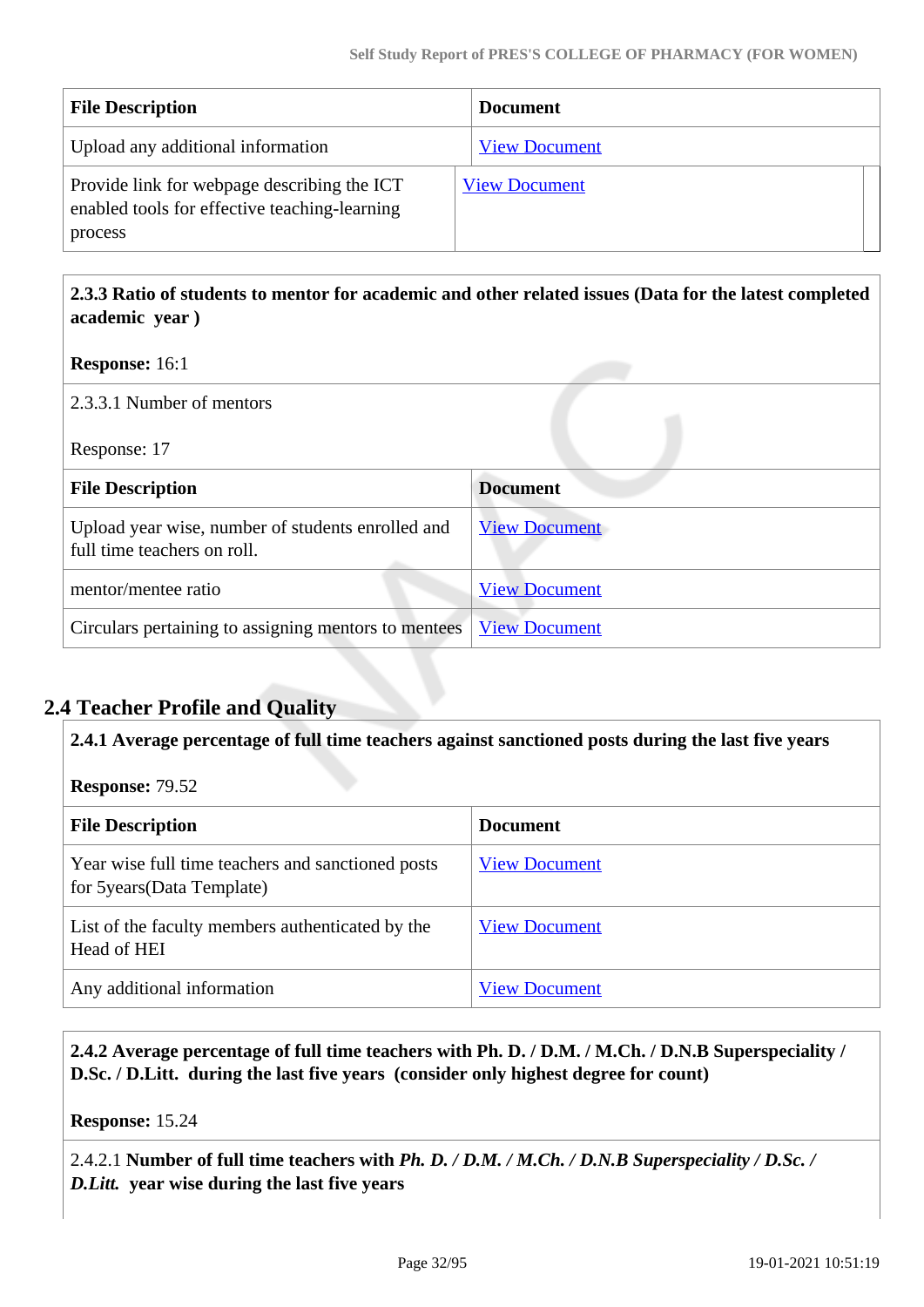| 2018-19                                                                                                                                                                          |  | 2017-18              | 2016-17 |                      | $2015 - 16$    |  | 2014-15 |  |
|----------------------------------------------------------------------------------------------------------------------------------------------------------------------------------|--|----------------------|---------|----------------------|----------------|--|---------|--|
| 6                                                                                                                                                                                |  | $\overline{2}$       | 2       |                      | $\overline{2}$ |  | 1       |  |
|                                                                                                                                                                                  |  |                      |         |                      |                |  |         |  |
| <b>File Description</b>                                                                                                                                                          |  | <b>Document</b>      |         |                      |                |  |         |  |
| List of number of full time teachers with Ph. D. /<br>D.M. / M.Ch. / D.N.B Superspeciality / D.Sc. /<br>D. Litt. and number of full time teachers for 5 years<br>(Data Template) |  | <b>View Document</b> |         |                      |                |  |         |  |
| Any additional information                                                                                                                                                       |  |                      |         | <b>View Document</b> |                |  |         |  |

### **2.4.3 Average teaching experience of full time teachers in the same institution (Data for the latest completed academic year in number of years)**

**Response:** 6.32

| $\bf{R}$ $\bf{D}$ $\bf{D}$ $\bf{D}$ $\bf{D}$ $\bf{D}$ $\bf{D}$ $\bf{D}$ $\bf{D}$ $\bf{D}$ $\bf{D}$ $\bf{D}$ $\bf{D}$ |                      |  |
|----------------------------------------------------------------------------------------------------------------------|----------------------|--|
| 2.4.3.1 Total experience of full-time teachers                                                                       |                      |  |
| Response: 107.5                                                                                                      |                      |  |
| <b>File Description</b>                                                                                              | <b>Document</b>      |  |
| List of Teachers including their PAN, designation,<br>dept and experience details (Data Template)                    | <b>View Document</b> |  |
| Any additional information                                                                                           | <b>View Document</b> |  |

### **2.5 Evaluation Process and Reforms**

### **2.5.1 Mechanism of internal assessment is transparent and robust in terms of frequency and mode**

### **Response:**

Continuous Internal Assessment system implemented for the students is robust and transparent. Internal assessment based on timely submission of assignment, performance and attentiveness, Unit Test, attendance and Sessional Exam as per University guidelines.

Taking in account University academic calendar, college academic calendar for next academic year is prepared. Academic calendar is prepared and finalized by academic incharge in consultation with Principal, staff and student. The provisional dates for upcoming events as well as dates of Internal Continuous Assessment are discuss and decided in meeting.

The academic calendar is disseminated by displaying it on the college notice board before the commencement of academic session.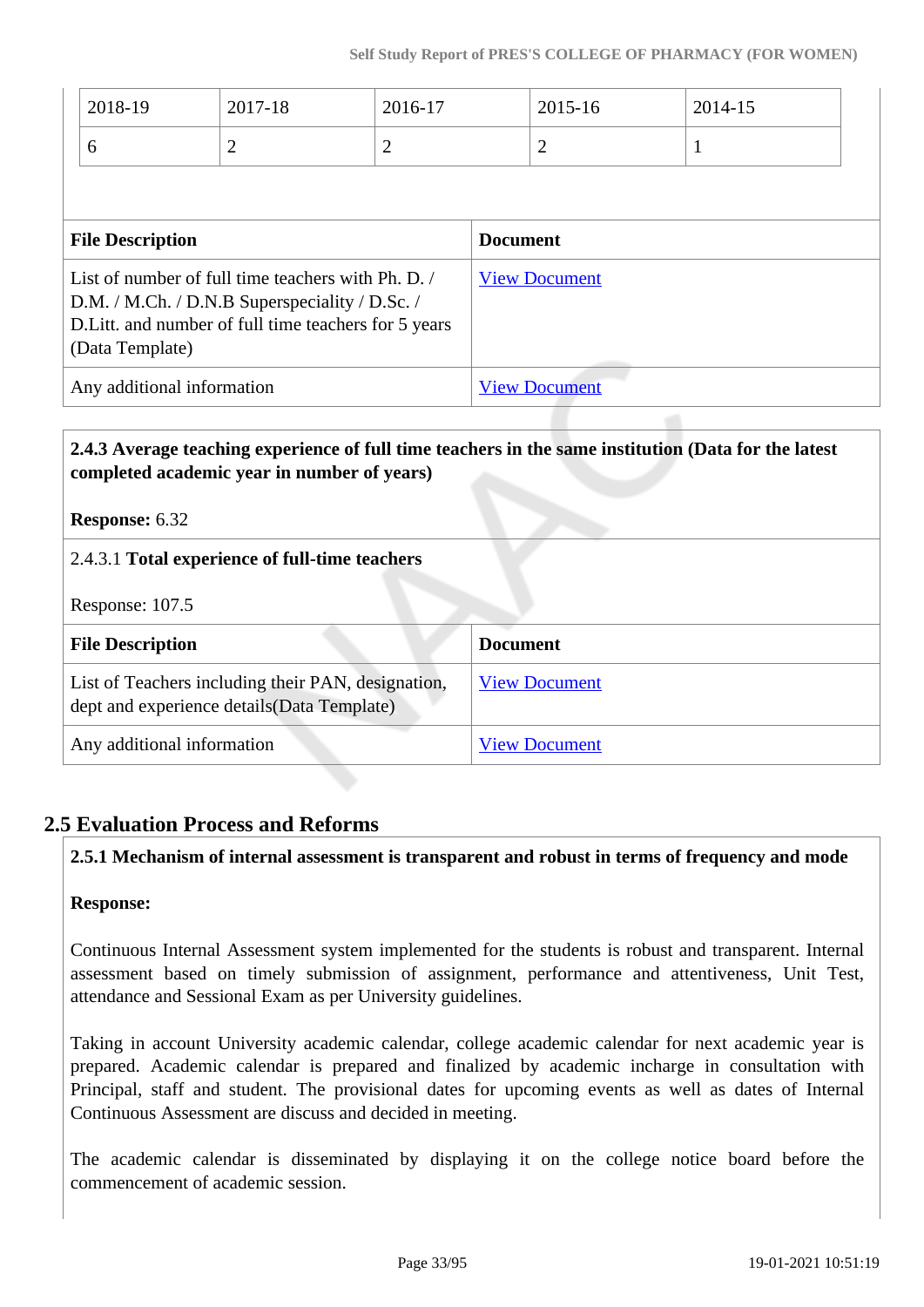Also the Continuous Internal Assessment and Sessional examination time table is displayed on the notice board. The respective course teacher submits question papers which are mapped with course outcomes to college exam officer. Paper setters are appointed other than course teacher for Sessional exam.

 The examinations are held strictly under the supervision of teachers. Students are notified about the timelines and duration of examination. The principal and examination committee are also vigilant so as to avoid any malpractice by the students.

College exam officer prepares schedule of supervision and inform to teachers. For each block one invigilator is appointed.

After the examination is over, answer sheets are submitted to examination department and respective course teachers are directed to evaluate the answer sheets in stipulated time.

 Evaluated Sessional theory answer papers are shown to the students. Any grievance regarding the evaluation like total of marks and or any discrepancy are sorted out.

Practical sessional examination is assessed on basis of synopsis, performance, journal, viva, day to day assessment like Journal writing and attendance.

Apart from sessional examination the internal evaluation for theory and practical is also assessed by Continuous Assessment which includes modes such as Class Test, Open Book Test, Seminar and Assignment. The prior notification is given to the students by the course teacher for conduct of Internal Continuous Assessment.

Course teacher selects randomly questions from question bank and gives for class test.

Evaluated class test papers are shown to the students. Any grievance regarding the evaluation like total of marks and or any discrepancy are sorted out.

In open book test students refers the books and write the answers for the questions specified by the course teacher. Content of the answer in the open book test is evaluated and discussed with the students.

Seminar topics are allotted to students and based on content, presentation skills, communication and confidence evaluation is carried out.

Student by self, writes the answers for the assignment questionnaires which are evaluated and discussed with students.

 At the end of the semester, the averages internal marks are shown to the students, which they sign after confirmation of their marks. Examination committee supervises the entry of internal marks. For weak students remedial classes are arranged and improvement is conducted.

Further any grievance of the student is sorted out by the Examination committee and Principal.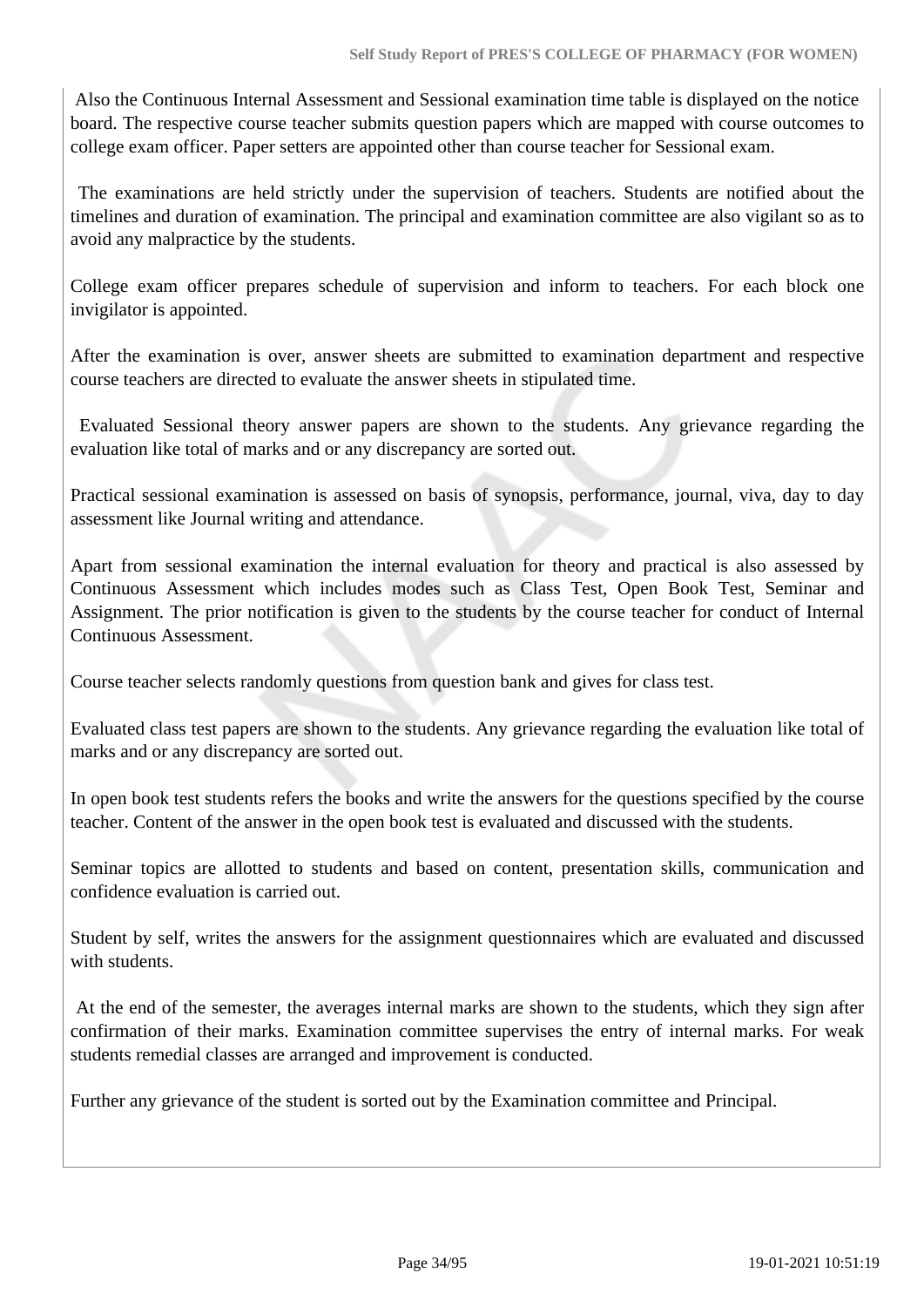| <b>File Description</b>         | <b>Document</b>      |  |
|---------------------------------|----------------------|--|
| Any additional information      | <b>View Document</b> |  |
| Link for additional information | <b>View Document</b> |  |

 **2.5.2 Mechanism to deal with internal/external examination related grievances is transparent, timebound and efficient** 

### **Response:**

University and Internal exams are carried out strictly as per University guidelines. Examinations are indirect methods for outcome of programme.

College Examination Officer and Examination committee operates at college level to resolve grievances related to internal continuous assessment and University level examinations by an established grievances redressal mechanism.

Students are made aware of continuous assessment scheme for sessional exam, lab work, project work and seminars as per the evaluation criteria. After the internal examination is over, answer sheets are submitted to examination department and respective course teachers are directed to evaluate the answer sheets in stipulated time. Evaluated theory answer papers are shown to the students. For any grievance regarding the evaluation like total of marks or any discrepancy students writes application to college exam officer. College exam officer address the matter related to student's absenteeism, less marks in course etc. Improvement exam is conducted as per the directions of college exam officer. Final internal evaluation marks are displayed on notice board.

The grievances during the conduction of the University theory examinations and discrepancies in the mark sheets are addressed and discussed in consultation with the College Examination Officer.

 The student writes the application addressed to the Director of Board of examination through college exam officer for grievance related to providing access to answer scripts (photocopy), re-totaling, change of name, revaluation etc. CEO forwards the application of students to the University for the further action. University declares the schedule for revaluation and demand of photocopy of corrected answer sheet after the declaration of the results.

Assistance is provided by the examination section of the college, for redressal of the examination related grievances occurred from university to the Director of Board of Examination. The outcome of the result is conveyed to the students by the examination section. The above all the process is time bound as per the schedule of the University.

| <b>File Description</b>         | <b>Document</b>      |
|---------------------------------|----------------------|
| Any additional information      | <b>View Document</b> |
| Link for additional information | <b>View Document</b> |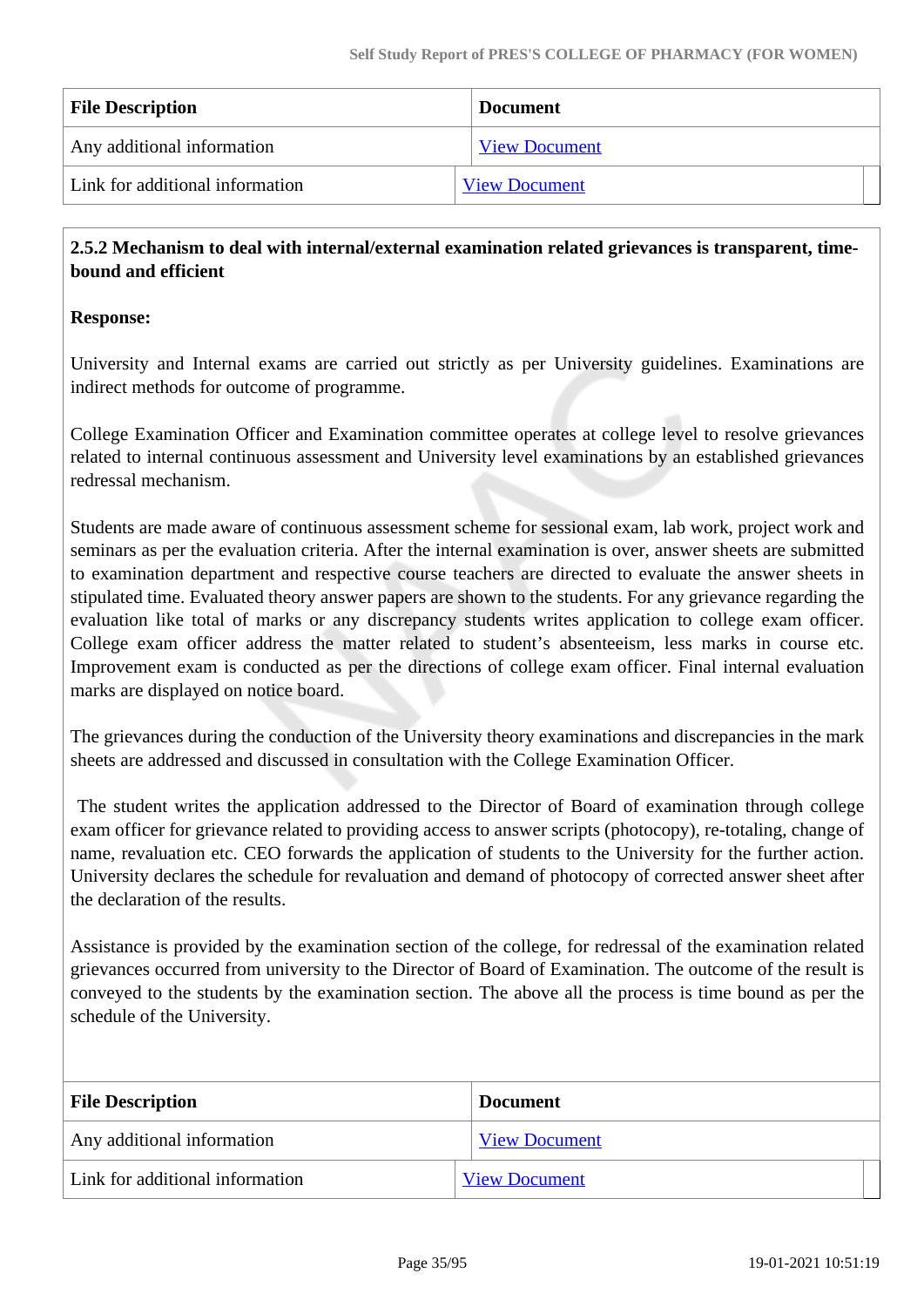### **2.6 Student Performance and Learning Outcomes**

 **2.6.1 Programme and course outcomes for all Programmes offered by the institution are stated and displayed on website and communicated to teachers and students.**

#### **Response:**

Programme outcomes of institution are: Pharmacy Knowledge, Planning Abilities, Problem Analysis, Modern Tool Usage, Leadership Skills, Professional Identity, Pharmaceutical Ethics, Communication, The Pharmacist and Society, Environment and Sustainability and Life-Long Learning. Programme Specific Outcomes are prepared based on programme outcomes. Courses are offered to teachers well in advanced before the starting of Academic Year. Course outcomes are prepared for every subject by using bloom's taxonomy. Course outcomes are mapped with programme outcomes and programme specific outcome.

Course Outcomes of respective course is discussed and presented during subject orientation programme before the start of Semester in presence of all teachers and Principal. Any changes or suggestion are taken into consideration and accordingly course outcomes are finalized. The course teacher discusses course outcome, programme outcome and programme specific outcome for the specific course with students before commencement of course. It helps students to know and understand the attribute offered after completion of course.

Programme Outcomes and Course Outcome are displayed in corridors and college website for explicating expectation of institute from students to be taken away from a programme.

Course outcomes and programme outcomes are also communicated to students, teacher and stakeholders through academic book, e-bulletin and college magazine.

Thus college is committed to conducting programmes that are immensely supportive of the holistic growth of its students and also meet the requirement of the society and the nation.

| <b>File Description</b>                                    | <b>Document</b>      |  |
|------------------------------------------------------------|----------------------|--|
| Upload COs for all Programmes (exemplars from<br>Glossary) | <b>View Document</b> |  |
| Upload any additional information                          | <b>View Document</b> |  |
| Past link for Additional information                       | <b>View Document</b> |  |

**2.6.2 Attainment of programme outcomes and course outcomes are evaluated by the institution.**

**Response:**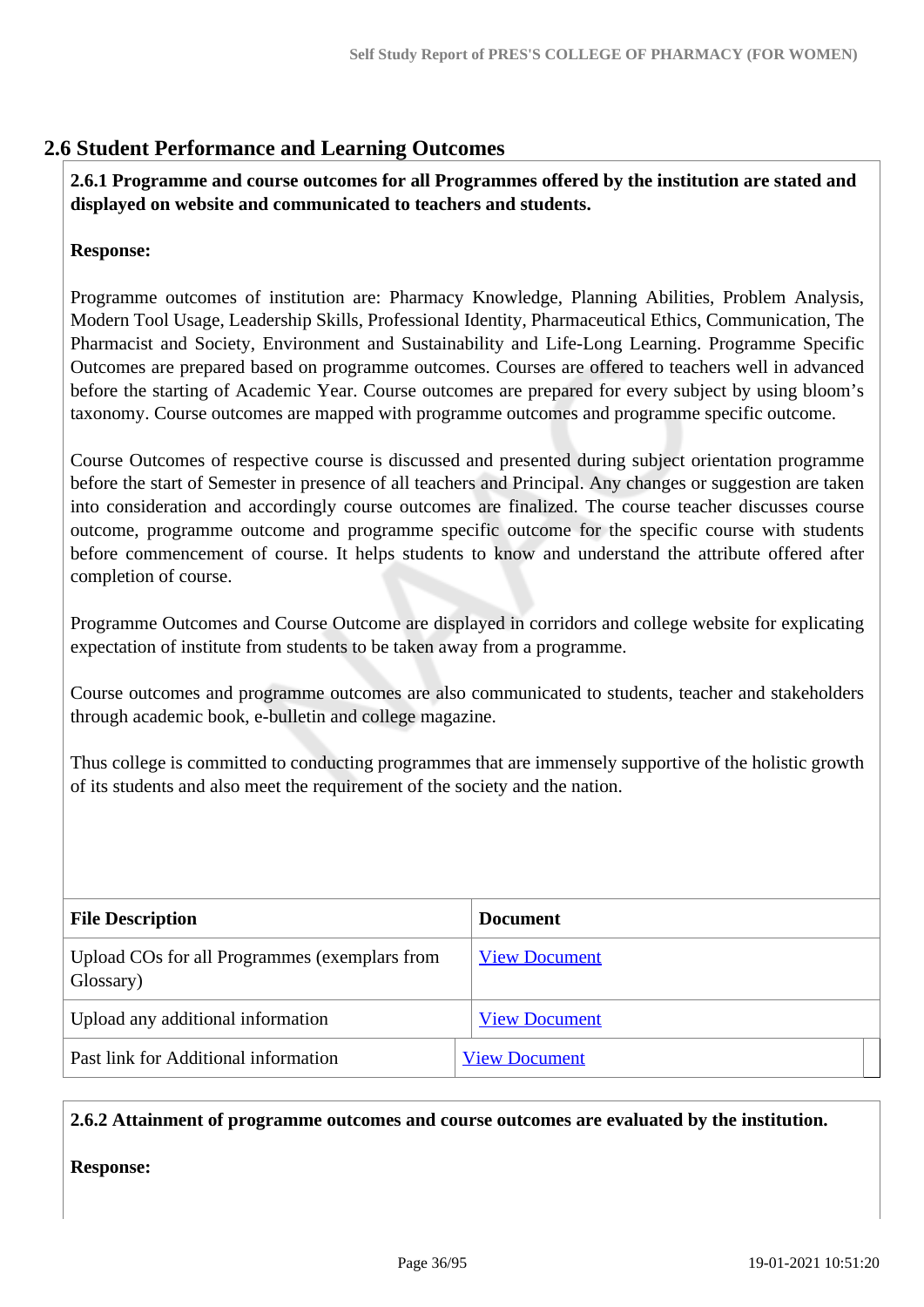The objective based learning programme outcomes and course outcomes are indicators of success of an academic course/programme. Attainment of programme outcomes and course outcomes are evaluated with assessment based on direct and indirect method.

The goal is set for respective course. The marks assessment is done through levels as L1 (Low), L2 (Medium), L3 (High) for each year result. The levels are also applicable for Sessional Exam, and University Examination.

Attainment Level 1: Student score upto 59% to 55% marks in assessment.

Attainment Level 2: Student score upto 69% to 60% marks in assessment.

Attainment Level 3: Student score more than 70% marks in assessment.

The results of CO attainment used to evaluate the attainment of programme outcomes to identify the course outcomes. The outcome of analysis used to improve the teaching and learning experience in the particular course. These COs are produced based on the requirement of the programme outcomes. Each CO is mapped to PO (CO-PO) matrix. The PO is mapped to PSO. (i.e. relationship between CO, PO and PSO). An assessment method is designed to achieve the PO's. The programme outcome is decided as per the levels (High:3), (Medium:2) and (Low:1). Accordingly the CO-PO matrix is prepared which is mapped with PSO. The Course Attainment is mentioned as per value of goal according to 5% more or less. The value of goal with 5% more is given Exceed Expectation (EE) and 5% less is given below Expectation (BE) and goal attained is mentioned as Meet Expectation (ME).

Direct assessment is done through the assignment of correlation levels as L1 (Low), L2 (Medium), L3 (High) for each PO with respect to each course outcome of the said course and the assignments of overall correlation levels for each course.

Indirect assessment considers various tools implemented to achieve the POs by the students, the indirect assessment tools are Student feedback, Industrial visits, Industrial training, NSS activities, etc. the correlation levels as defined above are assigned for each PO with respect to these indirect assessment tools.

The final attainment levels for each PO are calculated by summing up the 80 % weightage of Direct assessment correlation levels and 20 % of Indirect assessment correlation levels with respect to each course which is then averaged to obtain the attainment levels for the programme.

The institute moving from traditional education to outcome based education. Finally attained the course outcomes to program outcomes and improved the performance of student.

| <b>File Description</b>               | <b>Document</b>      |
|---------------------------------------|----------------------|
| Upload any additional information     | <b>View Document</b> |
| Paste link for Additional information | <b>View Document</b> |

**2.6.3 Average pass percentage of Students during last five years**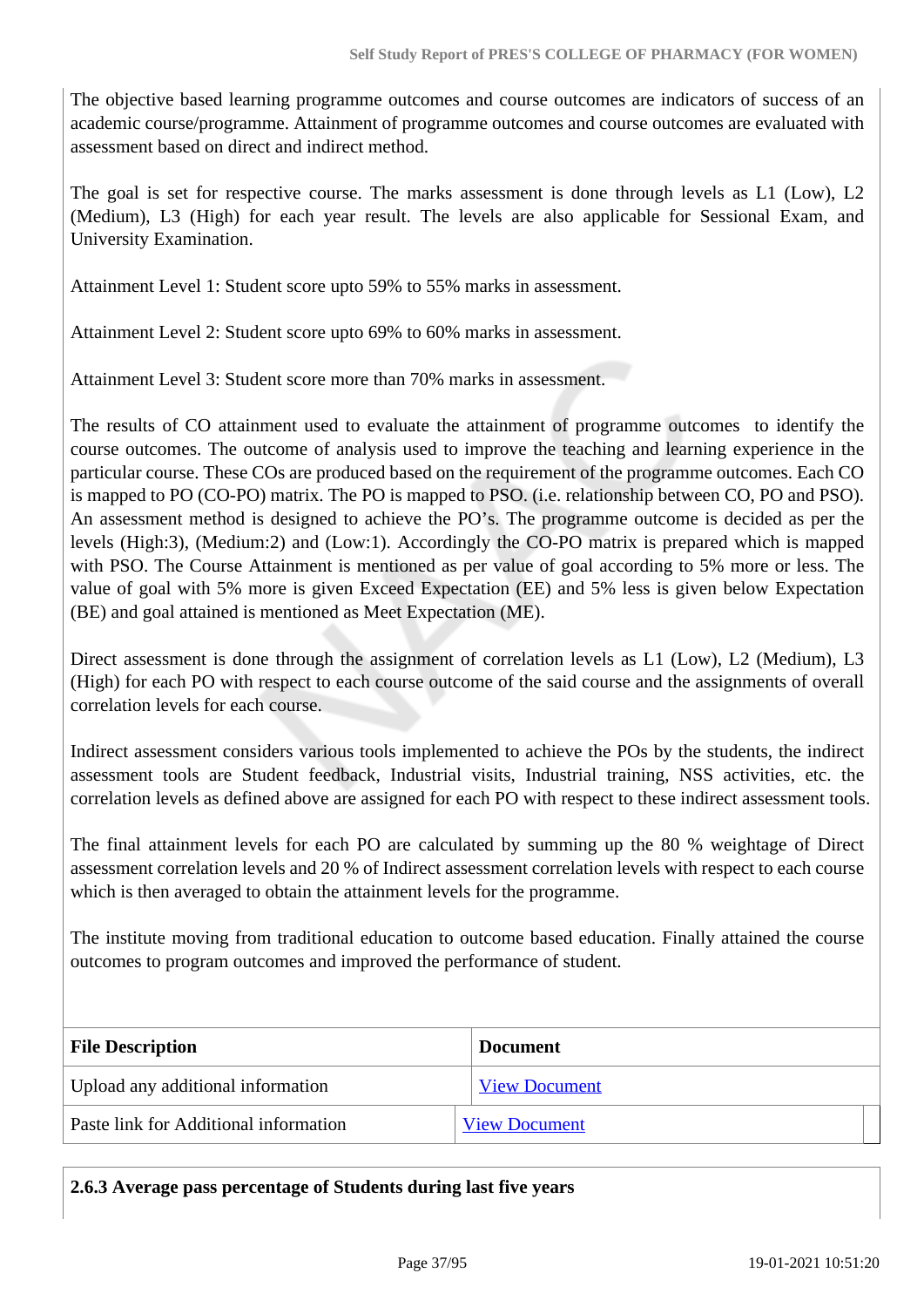#### **Response:** 94.07

### 2.6.3.1 **Number of final year students who passed the university examination year-wise during the last five years**

| 2018-19 | 2017-18 | 2016-17 | 2015-16 | 2014-15 |
|---------|---------|---------|---------|---------|
| 69      | 01      | 65      | 74      | 62      |

2.6.3.2 **Number of final year students who appeared for the university examination year-wise during the last five years**

| 2018-19 | 2017-18 | 2016-17 | 2015-16               | 2014-15 |
|---------|---------|---------|-----------------------|---------|
| 76      | 68      | 65      | $\overline{ }$<br>ر ر | 68      |

| <b>File Description</b>                                                                                                  | <b>Document</b>      |
|--------------------------------------------------------------------------------------------------------------------------|----------------------|
| Upload list of Programmes and number of students<br>passed and appeared in the final year examination<br>(Data Template) | <b>View Document</b> |
| Upload any additional information                                                                                        | <b>View Document</b> |
| Paste link for the annual report                                                                                         | <b>View Document</b> |

#### **2.7 Student Satisfaction Survey**

| 2.7.1 Online student satisfaction survey regarding teaching learning process |                      |  |  |
|------------------------------------------------------------------------------|----------------------|--|--|
| <b>Response:</b>                                                             |                      |  |  |
| <b>File Description</b><br><b>Document</b>                                   |                      |  |  |
| Upload database of all currently enrolled students<br>(Data Template)        | <b>View Document</b> |  |  |
| Upload any additional information                                            | <b>View Document</b> |  |  |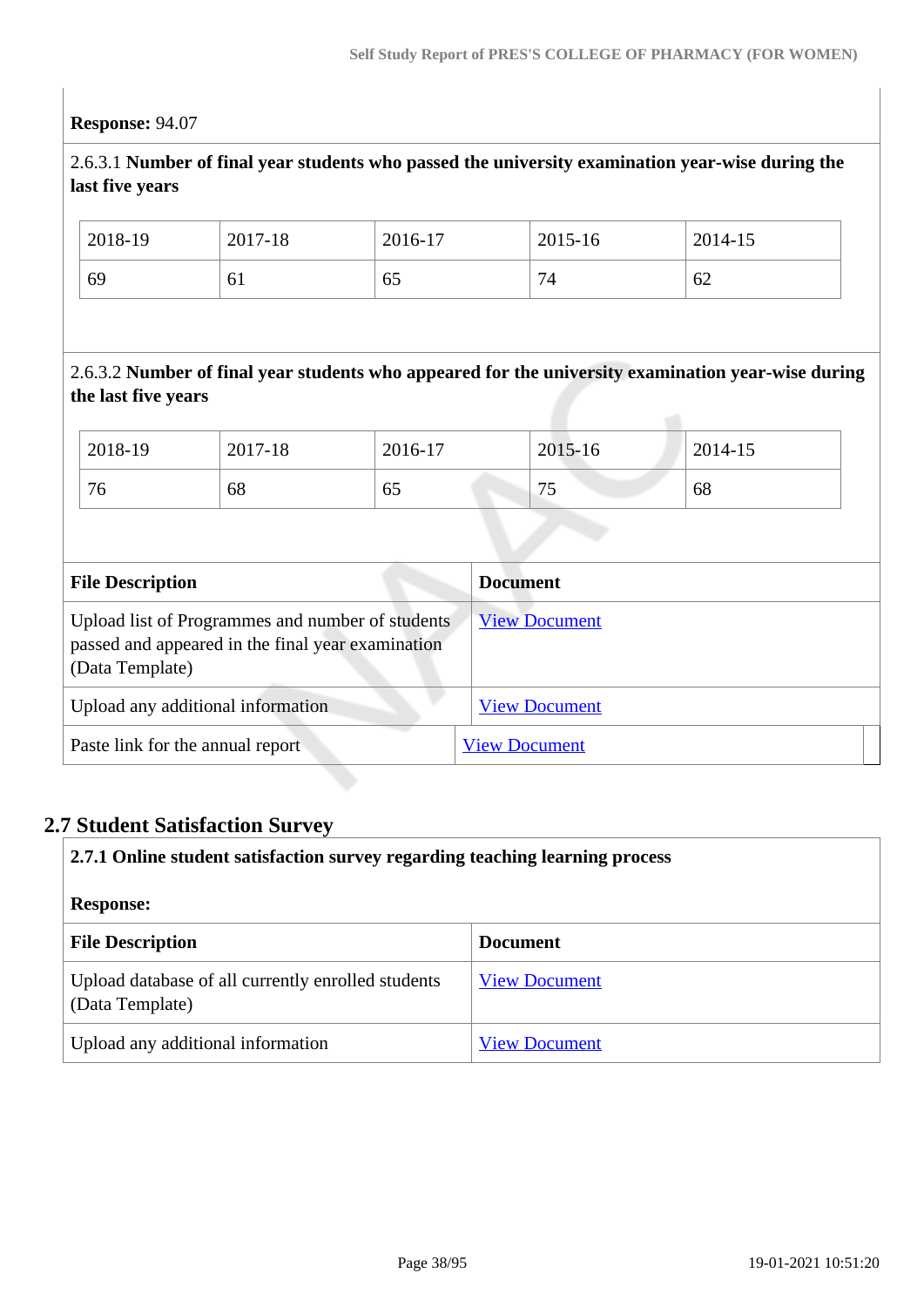## **Criterion 3 - Research, Innovations and Extension**

## **3.1 Resource Mobilization for Research**

 **3.1.1 Grants received from Government and non-governmental agencies for research projects, endowments, Chairs in the institution during the last five years (INR in Lakhs)** 

**Response:** 0.45

3.1.1.1 **Total Grants from Government and non-governmental agencies for research projects , endowments, Chairs in the institution during the last five years (INR in Lakhs)**

| 2018-19 | 2017-18 | 2016-17 | 2015-16          | 2014-15 |
|---------|---------|---------|------------------|---------|
| 0.10    | 0.25    | 0.10    | $\boldsymbol{0}$ |         |

| <b>File Description</b>                                                             | <b>Document</b>      |
|-------------------------------------------------------------------------------------|----------------------|
| List of endowments / projects with details of grants                                | <b>View Document</b> |
| e-copies of the grant award letters for sponsored<br>research projects / endowments | <b>View Document</b> |
| Any additional information                                                          | <b>View Document</b> |

#### **3.1.2 Percentage of teachers recognized as research guides (latest completed academic year)**

**Response:** 35.29

#### 3.1.2.1 **Number of teachers recognized as research guides**

Response: 6

| <b>File Description</b>                 | <b>Document</b>      |
|-----------------------------------------|----------------------|
| Institutional data in prescribed format | <b>View Document</b> |
| Any additional information              | <b>View Document</b> |

### **3.1.3 Percentage of departments having Research projects funded by government and non government agencies during the last five years**

**Response:** 60

3.1.3.1 **Number of departments having Research projects funded by government and nongovernment agencies during the last five years**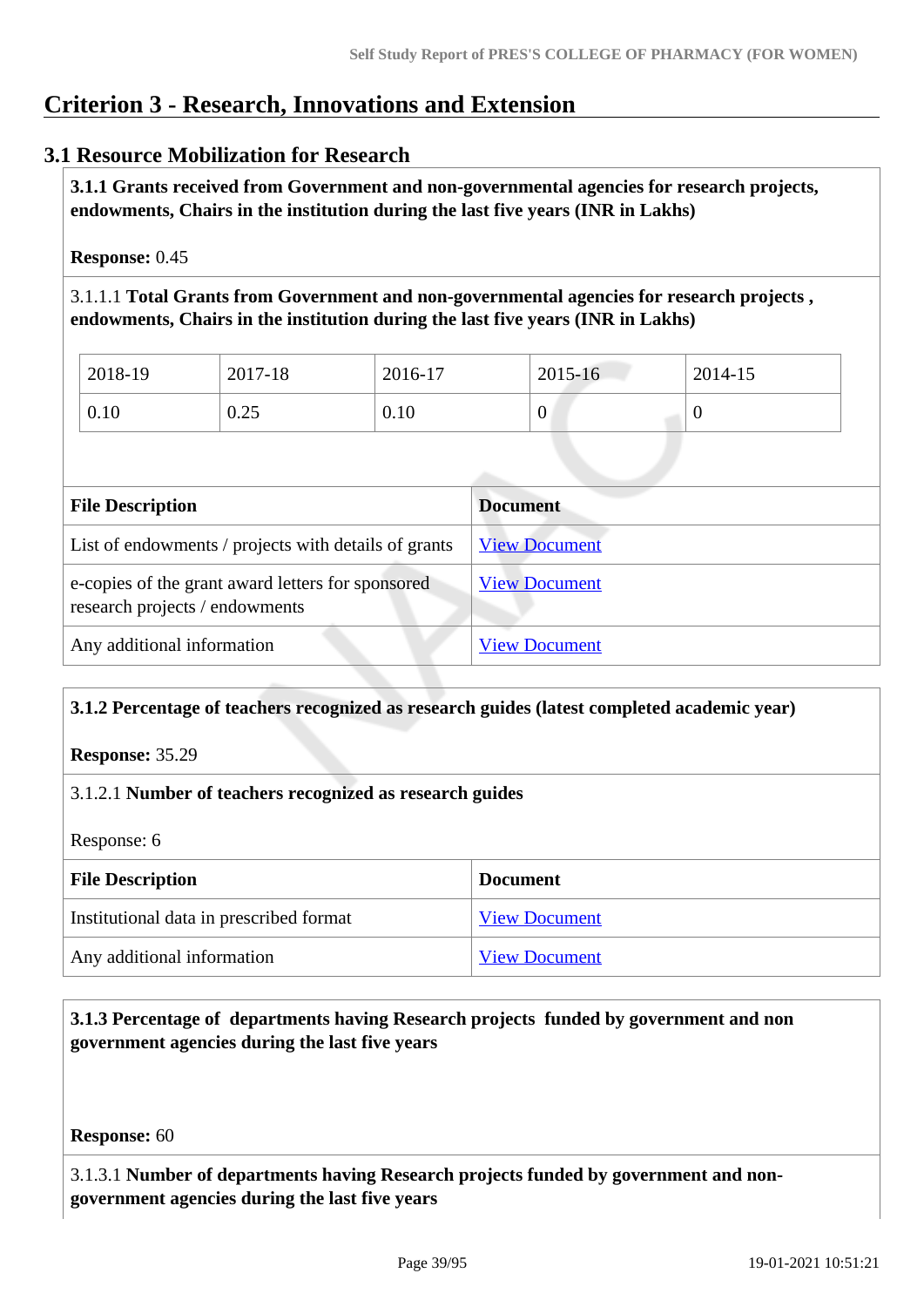$\begin{array}{c} \hline \end{array}$ 

| 2018-19                                                      | 2017-18                                                   | 2016-17        | 2015-16              | 2014-15        |
|--------------------------------------------------------------|-----------------------------------------------------------|----------------|----------------------|----------------|
| $\overline{2}$                                               | 3                                                         | $\mathbf{1}$   | $\theta$             | $\theta$       |
|                                                              |                                                           |                |                      |                |
|                                                              | 3.1.3.2 Number of departments offering academic programes |                |                      |                |
| 2018-19                                                      | 2017-18                                                   | 2016-17        | 2015-16              | 2014-15        |
| $\overline{2}$                                               | $\overline{2}$                                            | $\overline{2}$ | $\overline{2}$       | $\overline{2}$ |
|                                                              |                                                           |                |                      |                |
| <b>File Description</b>                                      |                                                           |                | <b>Document</b>      |                |
| Supporting document from Funding Agency                      |                                                           |                | <b>View Document</b> |                |
| List of research projects and funding details                |                                                           |                | <b>View Document</b> |                |
| Any additional information                                   |                                                           |                | <b>View Document</b> |                |
| <b>View Document</b><br>Paste link to funding agency website |                                                           |                |                      |                |

## **3.2 Innovation Ecosystem**

 **3.2.1 Institution has created an ecosystem for innovations and has initiatives for creation and transfer of knowledge**

#### **Response:**

The college is having a well-established Eco Systems for development, innovation & incubation activities. The college provides the facilities like well equipped laboratories, equipment, internet, books and journals etc. for students and faculties for innovation and transfer the knowledge. The laboratories are equipped with sophisticated instruments and apparatus like HPLC, UV, FTIR, Tablet compression machine, Dissolution test apparatus, BOD incubator, Stability Chamber, Rheometer etc. College has subscribed for membership of E-journals using DELNET, e-PG Pathshala, SWAYAM, NPTEL and Jaykar Library SPPU, National Digital Library of India giving access to knowledge resource. The college has CPCSEA approved animal house.

The college has constituted R & D cell, Innovation and Start-up Cell as per the norms of Centre for Innovation, Incubation and Linkages at SPPU and Industry-Institute Partnership cell for enhancing research activities. Under Innovation and Start up cell, students are motivated for entrepreneurship. Identification of problem and idea creation for business model are initiated through cell by conducting visits to industry, NGO and organizing Idea creation competition. Through Entrepreneur Development Cell, Entrepreneurship Awareness Camp in collaboration with Udyogwardhini was organized. Also platform is provided for students to interact with alumni through alumni association. Students and teachers participates in orientation programs like Orientation Program for Start-up and Innovation Cell/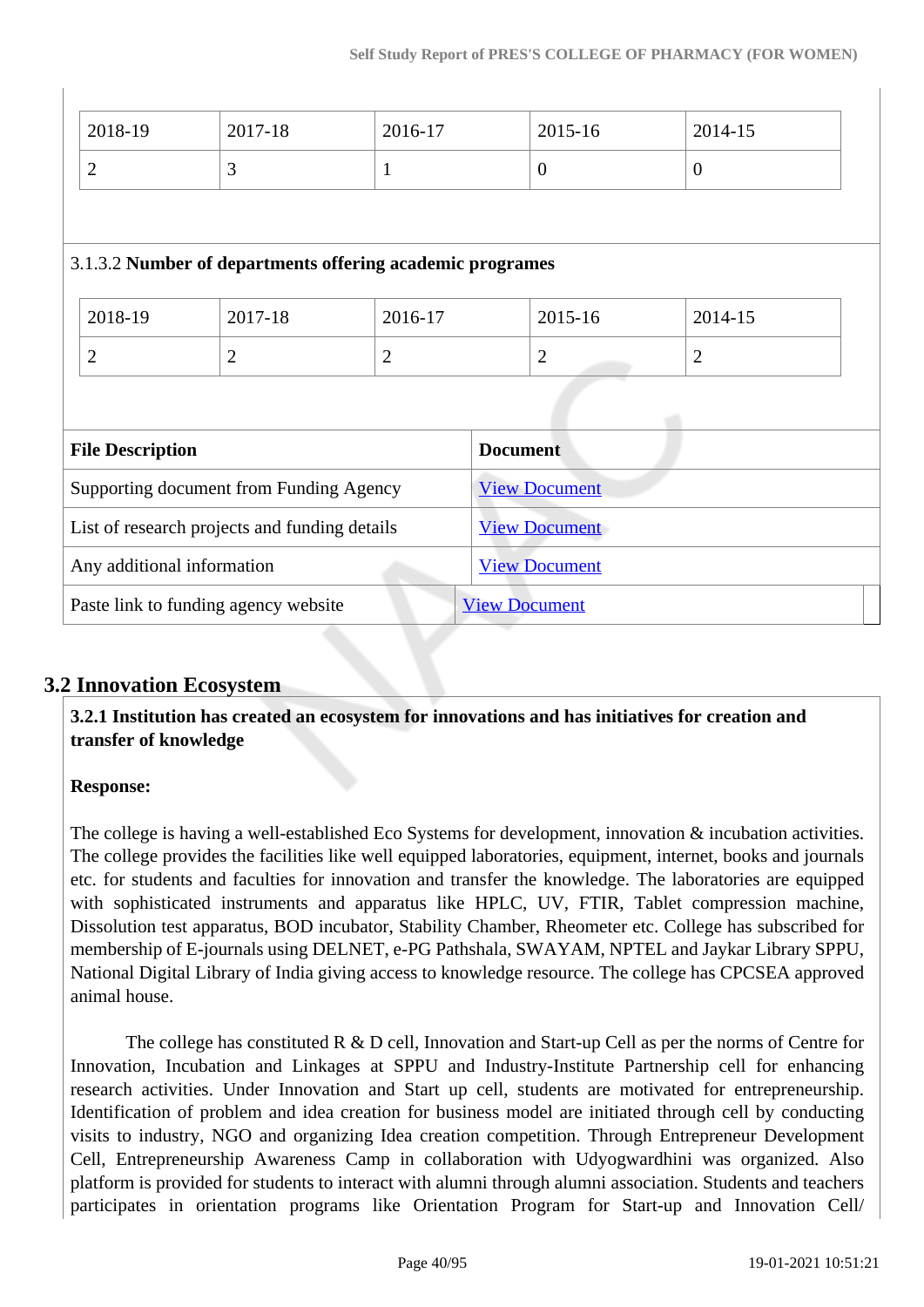AVISHKAR/ ASPIRE/ Syllabus Framing Workshops etc. to facilitate up-gradation of knowledge and research skills.

 Innovation at College level is encouraged through Innovation and Start Up Cell skills. Under innovation and start up cell, team of college students "Manos Amiga-The helping hands" develop a model to impart proficiency in English for rural development. Student was selected for regional convection of IInd AICTE-ECI-ISTE Chhatra Vishwakarma Award 2018. Design of New pack system for liquid oral was selected for poster presentation stage III in Aviskar State Inter University Research Project Competition.

Teachers pursuing PhD, uses the laboratory facilities and assistance are provided for

chemicals and glassware's required. Teachers are motivated to publish/ present research papers 2at various scientific forums. And also, granted leave and provided financial support to attend conferences, seminars and workshops outside the college. Appreciation certificates are provided for their achievements.

 Seminars and guest lectures are organized providing platform for students and teachers to interact with industry experts/ eminent academicians and obtain information about latest trends in the field of pharmaceutical research.

 The college is having active training and placement cell which has signed 18 functional Memorandum of understanding with Pharmaceutical Industries and Research Organizations. The college organizes various industrial training and visits for students & teachers giving them exposure to latest technology used in manufacturing and quality control of pharmaceuticals, research trends in pharmaceutical industry, as well as updates on regulations followed by the industry.

 Thus the college continuously attempts to provide state of the art resources for innovations along with creation and transfer of knowledge.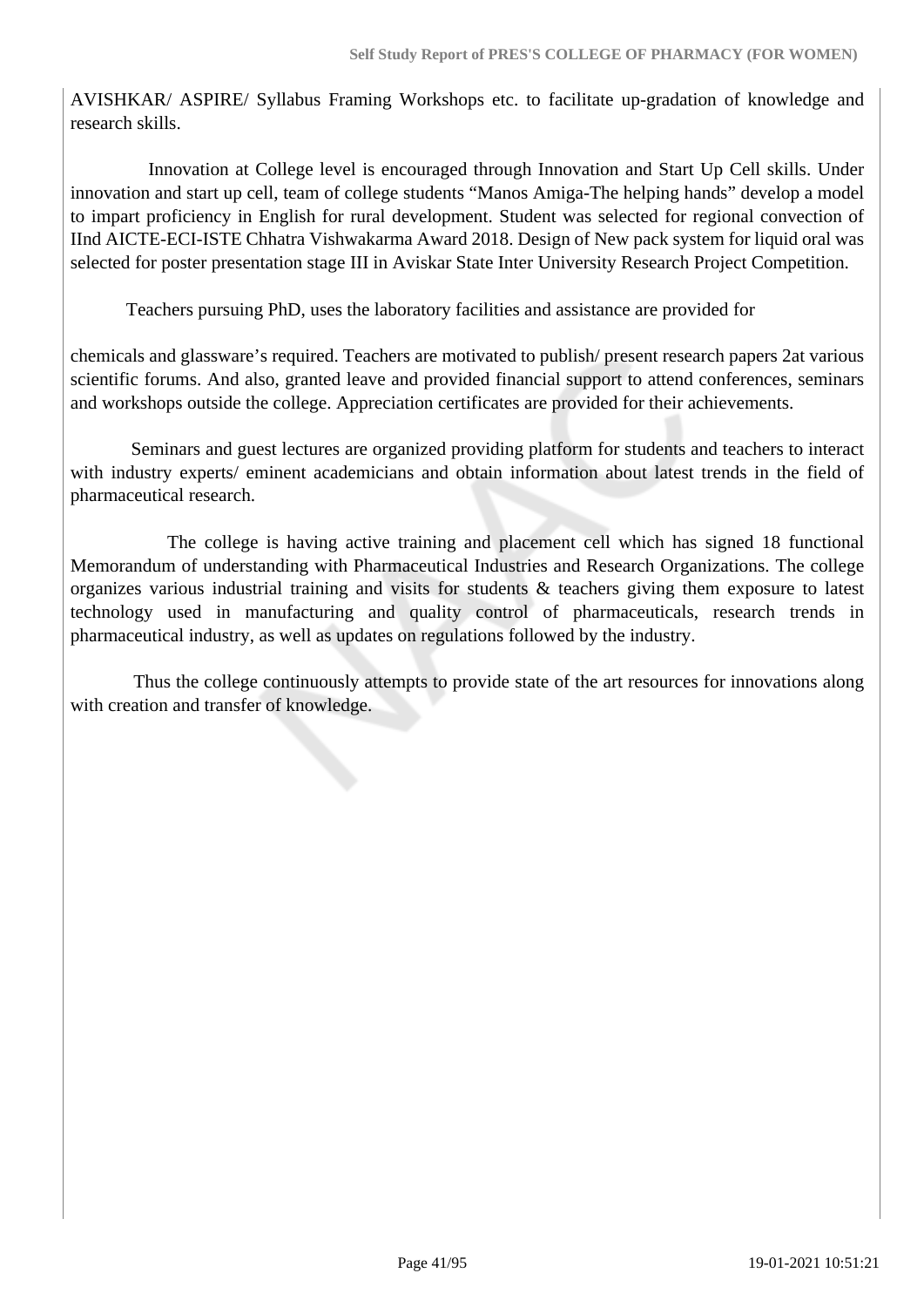| <b>File Description</b>               | <b>Document</b>      |
|---------------------------------------|----------------------|
| Upload any additional information     | <b>View Document</b> |
| Paste link for additional information | <b>View Document</b> |

#### **3.2.2 Number of workshops/seminars conducted on Research Methodology, Intellectual Property Rights (IPR) and entrepreneurship during the last five years**

#### **Response:** 32

3.2.2.1 **Total number of workshops/seminars conducted on Research Methodology, Intellectual Property Rights (IPR) and entrepreneurship year-wise during last five years** 

| 2018-19 | 2017-18 | 2016-17 | 2015-16 | 2014-15 |
|---------|---------|---------|---------|---------|
| . .     |         | $\circ$ | ∼       | ັ       |

| <b>File Description</b>                        | <b>Document</b>      |
|------------------------------------------------|----------------------|
| Report of the event                            | <b>View Document</b> |
| List of workshops/seminars during last 5 years | <b>View Document</b> |
| Any additional information                     | <b>View Document</b> |

## **3.3 Research Publications and Awards**

#### **3.3.1 Number of Ph.Ds registered per eligible teacher during the last five years**

#### **Response:** 0

3.3.1.1 **How many Ph.Ds registered per eligible teacher within last five years**

### 3.3.1.2 **Number of teachers recognized as guides during the last five years**

| <b>File Description</b>                                                                              | <b>Document</b>      |
|------------------------------------------------------------------------------------------------------|----------------------|
| List of PhD scholars and their details like name of<br>the guide, title of thesis, year of award etc | <b>View Document</b> |

### **3.3.2 Number of research papers per teachers in the Journals notified on UGC website during the last five years**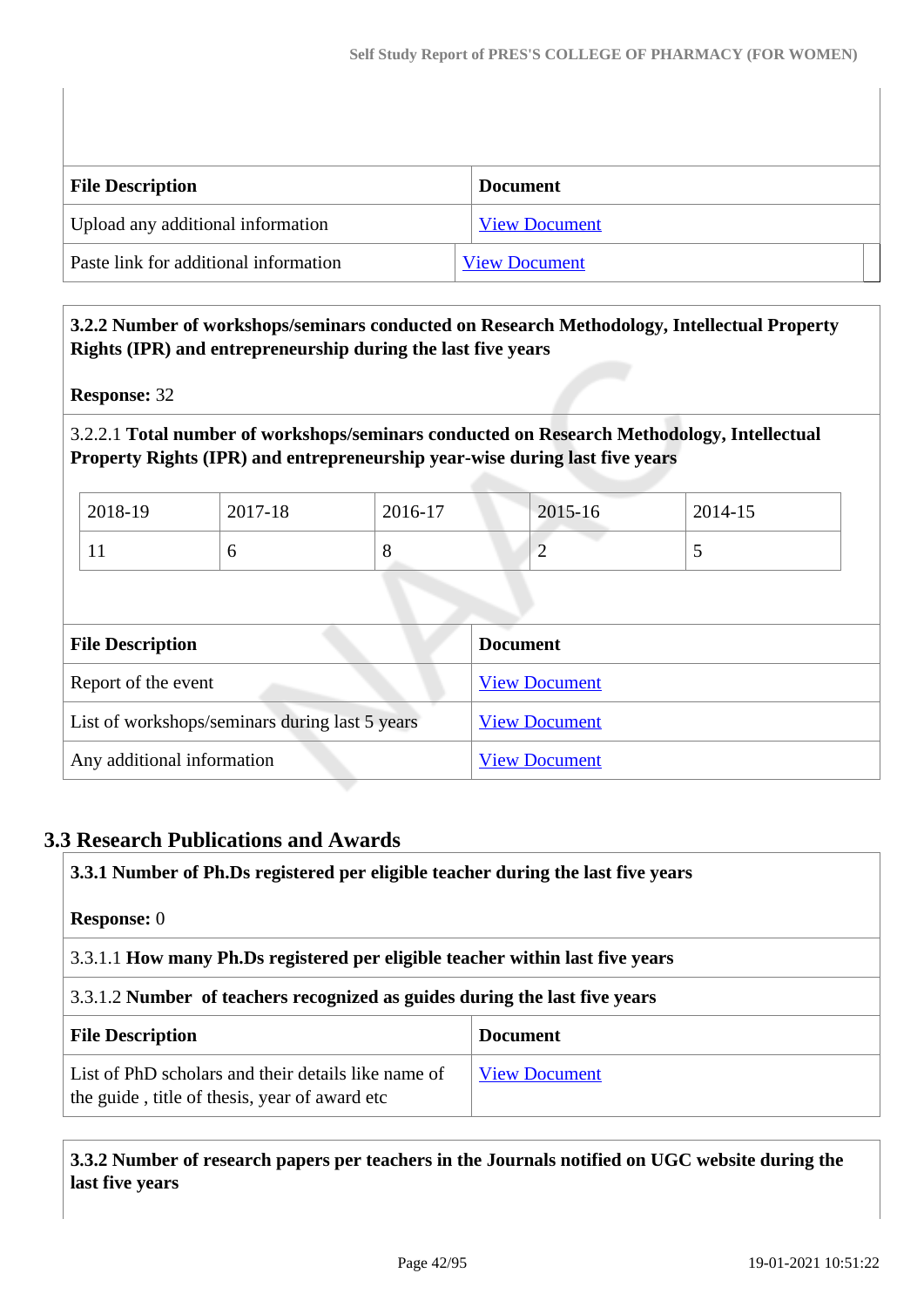#### **Response:** 3.29

3.3.2.1 **Number of research papers in the Journals notified on UGC website during the last five years.**

| 2018-19                                                 | 2017-18                                               | 2016-17 |                 | 2015-16              | 2014-15 |
|---------------------------------------------------------|-------------------------------------------------------|---------|-----------------|----------------------|---------|
| 12                                                      | 7                                                     | 19      |                 | 10                   | 8       |
|                                                         |                                                       |         |                 |                      |         |
|                                                         |                                                       |         |                 |                      |         |
|                                                         |                                                       |         |                 |                      |         |
| <b>File Description</b><br>name and year of publication | List of research papers by title, author, department, |         | <b>Document</b> | <b>View Document</b> |         |

#### **3.3.3 Number of books and chapters in edited volumes/books published and papers published in national/ international conference proceedings per teacher during last five years**

#### **Response:** 2

3.3.3.1 **Total number of books and chapters in edited volumes/books published and papers in national/ international conference proceedings year-wise during last five years**

| 2018-19 | 2017-18 | 2016-17 | 2015-16 | 2014-15 |  |
|---------|---------|---------|---------|---------|--|
|         | c       |         |         |         |  |

| <b>File Description</b>                                   | <b>Document</b>      |
|-----------------------------------------------------------|----------------------|
| List books and chapters edited volumes/books<br>published | <b>View Document</b> |
| Any additional information                                | <b>View Document</b> |

### **3.4 Extension Activities**

 **3.4.1 Extension activities are carried out in the neighborhood community, sensitizing students to social issues, for their holistic development, and impact thereof during the last five years.**

#### **Response:**

The Pravara Rural Education Society was set up in 1964 to utilize education for nation building, integrated rural development and women empowerment. Creating versatile and socially responsible professional leaders for holistic and sustainable development is the cornerstone of our belief system. The college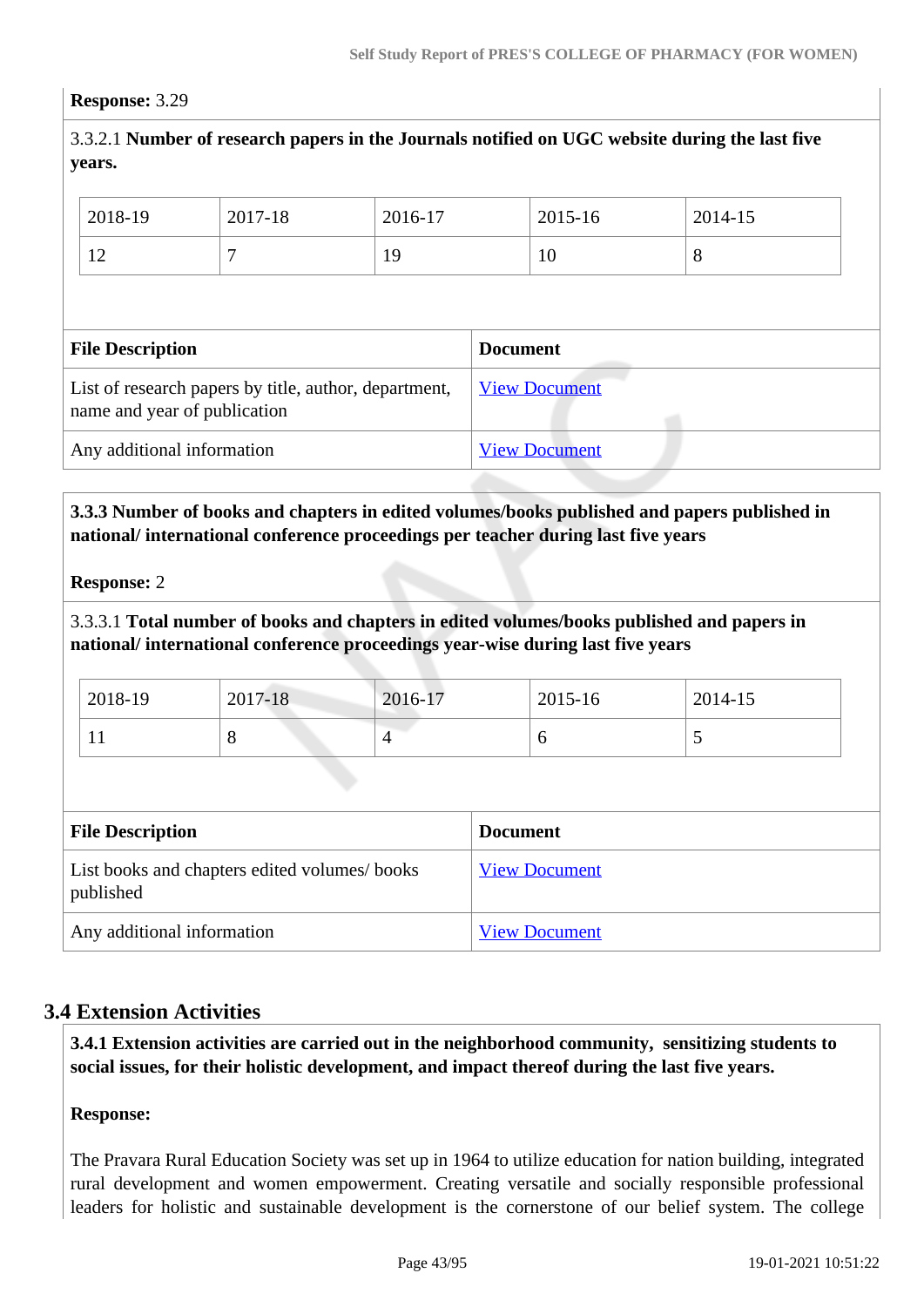follows the footprint of the PRES by maintaining a cordial relationship with the neighbourhood rural communities for sensitizing the students to social issues, good values, service orientations, good citizenship and holistic development by which the students and neighbourhood communities are mutually benefited.

Students are motivated and sensitized through NSS unit, College Social Responsibility Cell, Cultural Program Committee and Student Council. These committees introduce activities related to outreach program for the students during orientation program and ensure their participation throughout the academic year.

 Students participate in need based activities, such as awareness programs like rallies, skits, street plays for awareness of AIDS, Malaria, Cancer, Drug Rehabilitation, and Safe use of Drug, Swachha Bharat Abhiyan, Campus Cleaning, Tree Plantation, etc. Participation in such activities imbibed the sense of national integrity, environmental and social responsibility among them.

 Surveys on literacy, educational facilities, health and hygiene etc. are done by students. The college arrange health check-up camp, diabetes detection camp, blood donation camp, eye check-up camp etc. in association with other organizations. Involvement in such activities helps students to become socially responsible.

 College organizes expert lectures on leadership development, personality development, women empowerment, importance of cleanliness, youth and their challenges, health awareness etc., which develops, promotes and disseminates knowledge about the different aspects and their role in the development of society.

 College conducted Digital payment awareness programme, Aadhar -PAN card linking camp, Green army registration program in neighbourhood community. This imparts to educate the community about digital payment initiatives of Government of India.

 Students and Staff, contributes and supports to communities such as orphanage, old age home, natural disasters etc. which builds human values amongst the individual.

 Every year National Pharmacy Week is organised in association with Indian Pharmaceutical Association (IPA) Nashik local branch. Students actively participate in Skit, Debate, Scientific Rangoli, Elocution, Drawing, Essay, Pharma marketing competition, Sports etc. These lead to emotional, intellectual, social, and inter-personal development of students. College celebrates National Days and Festivals which sensitizes the students to national integrity and communal harmony. College conducts lectures and training sessions for students for their holistic development which includes Yoga, Meditation and Soft Skill Development.

 Students have opportunity to improve their leadership, interpersonal skills, self-confidence by organizing a socio-technical event *Umang 2k19*, Taluka and District level Science Exhibition.

College conducts awareness campaign for higher education to the students of junior colleges and classes in the vicinity. Students become aware and confident for seeking Higher Education.

 Students participate in Young Inspirators Network (YIN) activities. The YIN provides a platform to network and collaborate with youths, which expose students to stand up for their rights, personal and social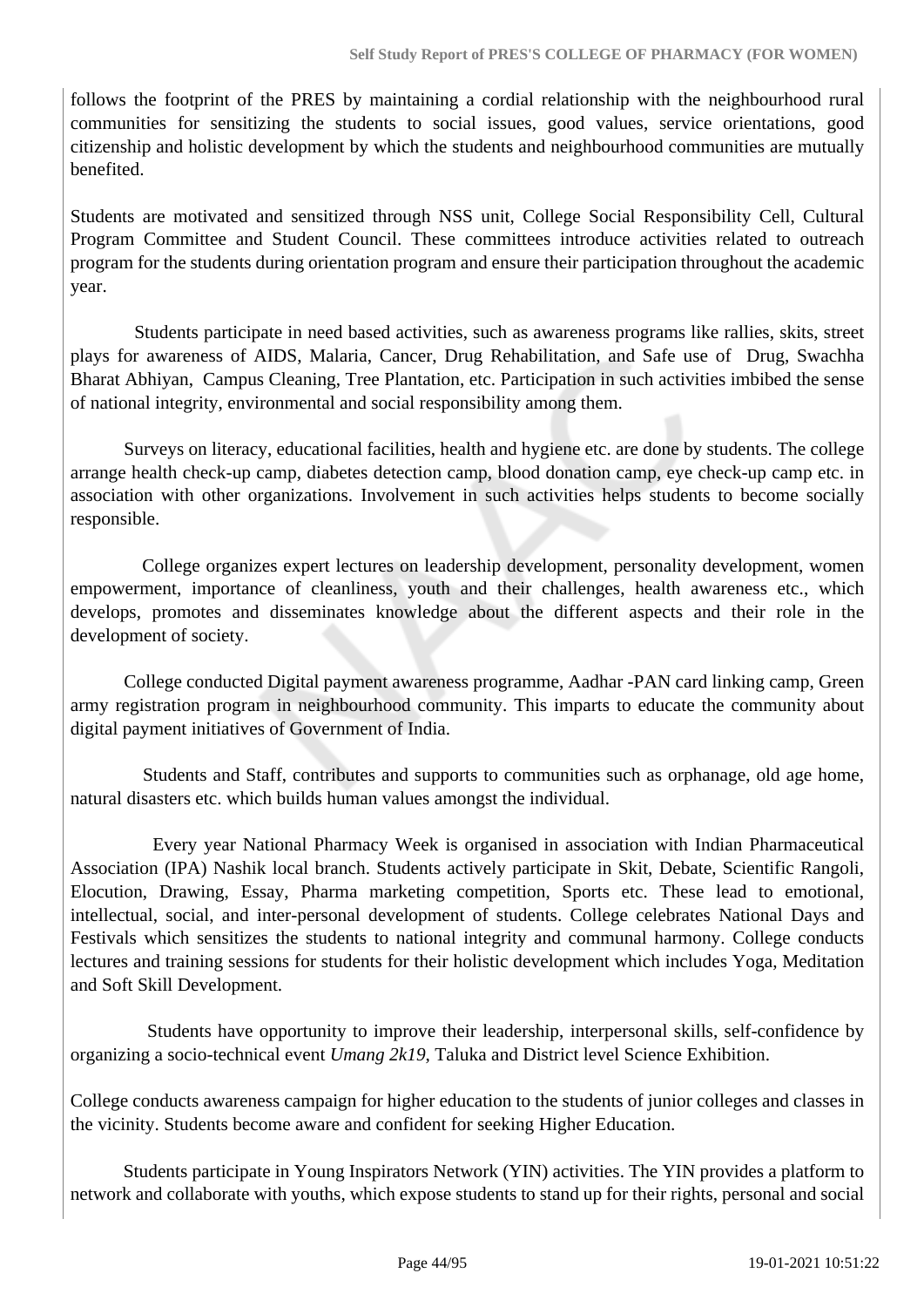development.

| <b>File Description</b>               | <b>Document</b>      |
|---------------------------------------|----------------------|
| Upload any additional information     | <b>View Document</b> |
| Paste link for additional information | <b>View Document</b> |

#### **3.4.2 Number of awards and recognitions received for extension activities from government/ government recognised bodies during the last five years**

#### **Response:** 11

3.4.2.1 **Total number of awards and recognition received for extension activities from Government/ Government recognised bodies year-wise during the last five years.**

| 2018-19 | 2017-18 | 2016-17 | $2015 - 16$ | 2014-15 |
|---------|---------|---------|-------------|---------|
|         |         |         |             |         |

| <b>File Description</b>                                     | <b>Document</b>      |
|-------------------------------------------------------------|----------------------|
| Number of awards for extension activities in last 5<br>year | <b>View Document</b> |
| e-copy of the award letters                                 | <b>View Document</b> |
| Any additional information                                  | <b>View Document</b> |

 **3.4.3 Number of extension and outreach programs conducted by the institution through NSS/NCC/Red cross/YRC etc., during the last five years ( including Government initiated programs such as Swachh Bharat, Aids Awareness, Gender Issue, etc. and those organised in collaboration with industry, community and NGOs)**

**Response:** 68

3.4.3.1 **Number of extension and outreached Programmes conducted in collaboration with industry, community and Non- Government Organizations through NSS/ NCC/ Red Cross/ YRC etc., yearwise during the last five years**

| 2018-19 | 2017-18 | $2016 - 17$ | 2015-16      | 2014-15 |
|---------|---------|-------------|--------------|---------|
| 1 J     | 20      | ⊥ఎ          | $\mathbf{r}$ |         |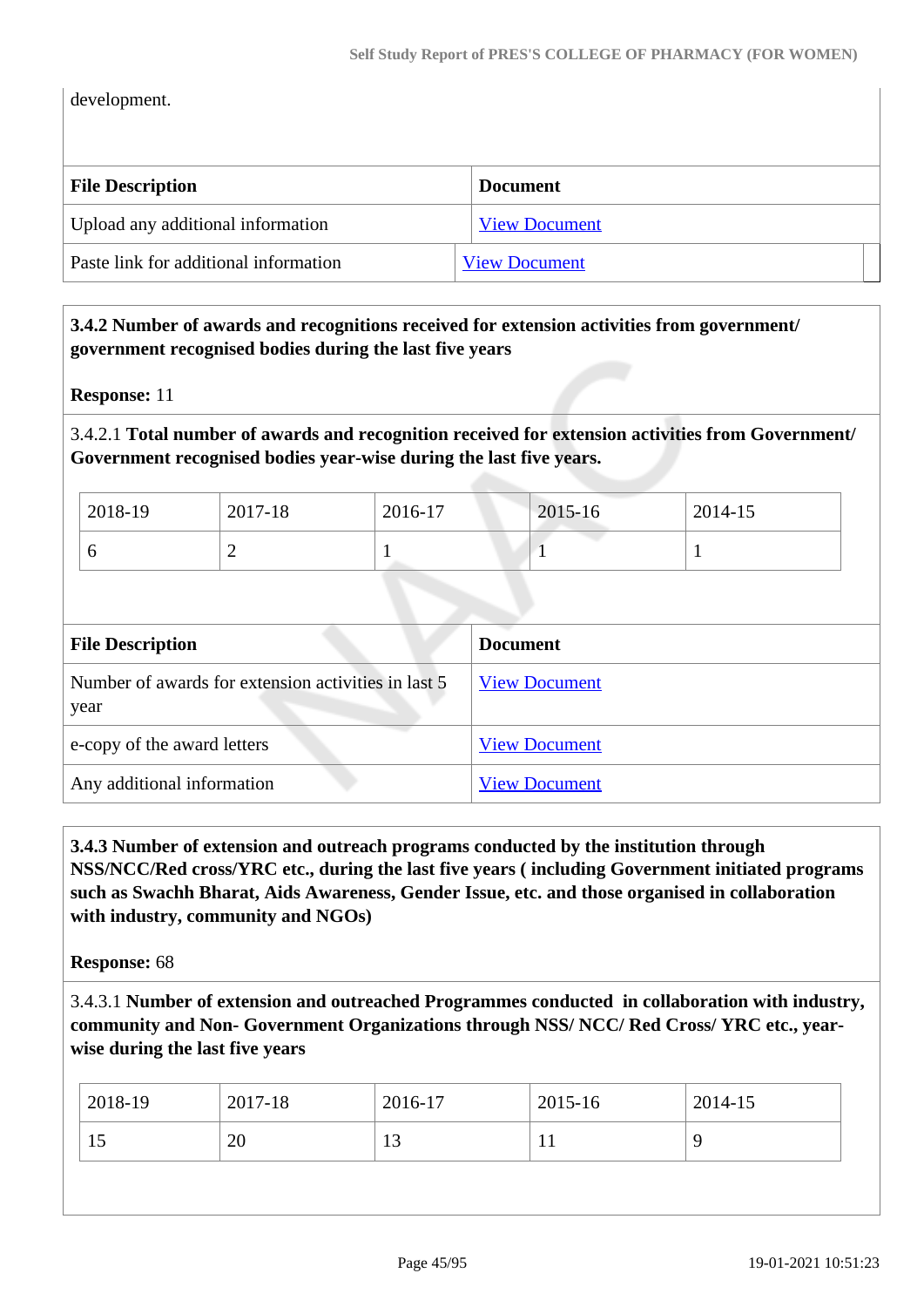| <b>File Description</b>                                                                                          | <b>Document</b>      |
|------------------------------------------------------------------------------------------------------------------|----------------------|
| Reports of the event organized                                                                                   | <b>View Document</b> |
| Number of extension and outreach Programmes<br>conducted with industry, community etc for the last<br>five years | <b>View Document</b> |
| Any additional information                                                                                       | <b>View Document</b> |

 **3.4.4 Average percentage of students participating in extension activities at 3.4.3. above during last five years**

**Response:** 91.48

### 3.4.4.1 **Total number of Students participating in extension activities conducted in collaboration with industry, community and Non- Government Organizations such as Swachh Bharat, AIDs awareness, Gender issue etc. year-wise during last five years**

| 2018-19 | 2017-18 | 2016-17 | 2015-16 | 2014-15 |
|---------|---------|---------|---------|---------|
| 246     | 246     | 238     | 236     | 242     |

| <b>File Description</b>                                                                      | <b>Document</b>      |
|----------------------------------------------------------------------------------------------|----------------------|
| Report of the event                                                                          | <b>View Document</b> |
| Average percentage of students participating in<br>extension activities with Govt or NGO etc | <b>View Document</b> |
| Any additional information                                                                   | <b>View Document</b> |

## **3.5 Collaboration**

 **3.5.1 Number of Collaborative activities for research, Faculty exchange, Student exchange/ internship per year**

**Response:** 98

3.5.1.1 **Number of Collaborative activities for research, Faculty exchange, Student exchange/ internship year-wise during the last five years**

| 2018-19 | 2017-18        | 2016-17 | 2015-16 | 2014-15 |
|---------|----------------|---------|---------|---------|
| 35      | $\Omega$<br>10 | 24      | . .     | 10      |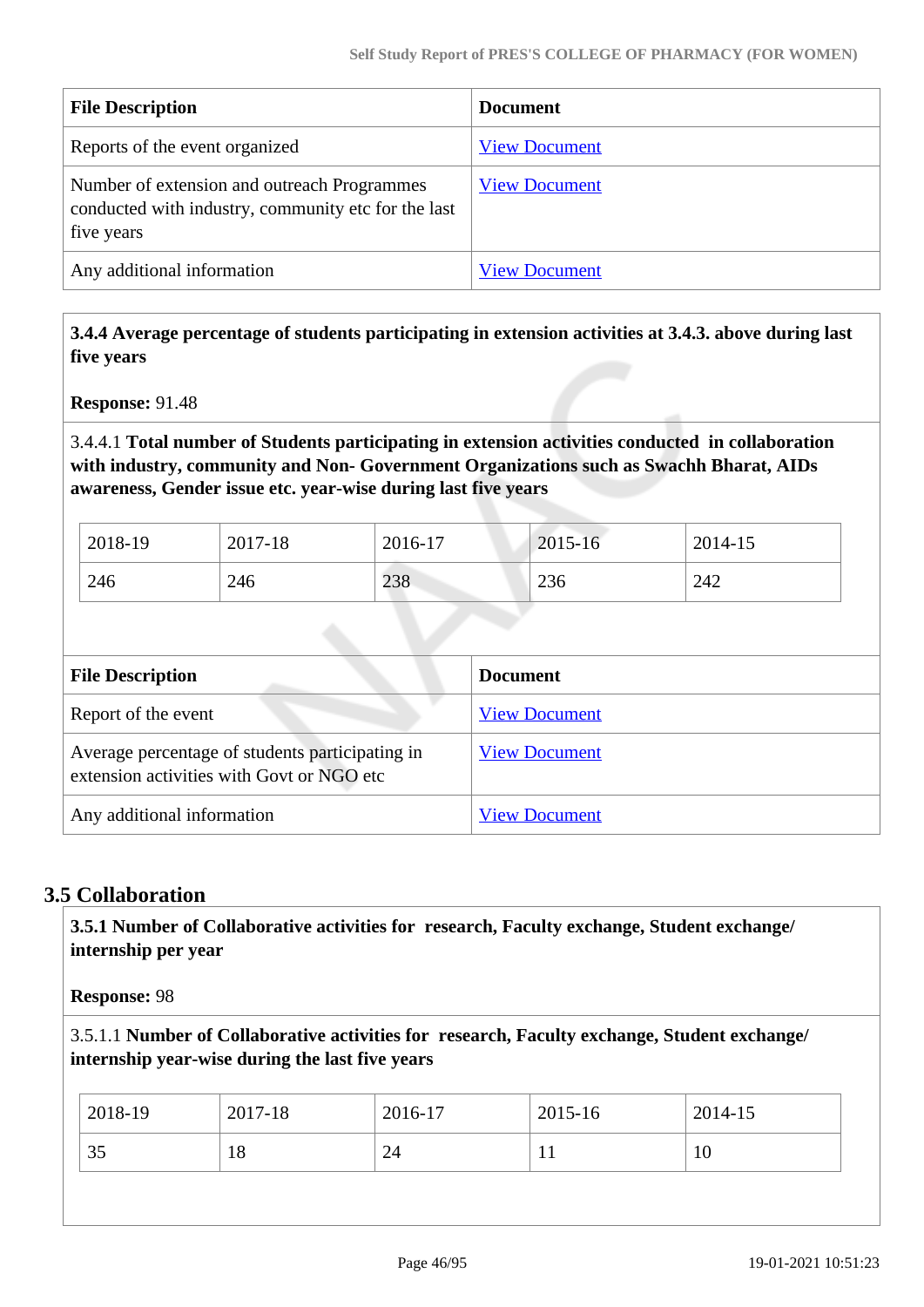| <b>File Description</b>                                                                                                            | <b>Document</b>      |
|------------------------------------------------------------------------------------------------------------------------------------|----------------------|
| e-copies of related Document                                                                                                       | <b>View Document</b> |
| Details of Collaborative activities with<br>institutions/industries for research, Faculty<br>exchange, Student exchange/internship | <b>View Document</b> |
| Any additional information                                                                                                         | <b>View Document</b> |

 **3.5.2 Number of functional MoUs with institutions, other universities, industries, corporate houses etc. during the last five years** 

**Response:** 20

## 3.5.2.1 **Number of functional MoUs with Institutions of national, international importance, other universities, industries, corporate houses etc. year-wise during the last five years**

| 2018-19 | 2017-18 | 2016-17 | 2015-16 | 2014-15 |
|---------|---------|---------|---------|---------|
|         | $\circ$ | -       |         |         |

| <b>File Description</b>                                                                                                                     | <b>Document</b>      |
|---------------------------------------------------------------------------------------------------------------------------------------------|----------------------|
| e-Copies of the MoUs with institution/<br>industry/corporate houses                                                                         | <b>View Document</b> |
| Details of functional MoUs with institutions of<br>national, international importance, other universities<br>etc during the last five years | <b>View Document</b> |
| Any additional information                                                                                                                  | <b>View Document</b> |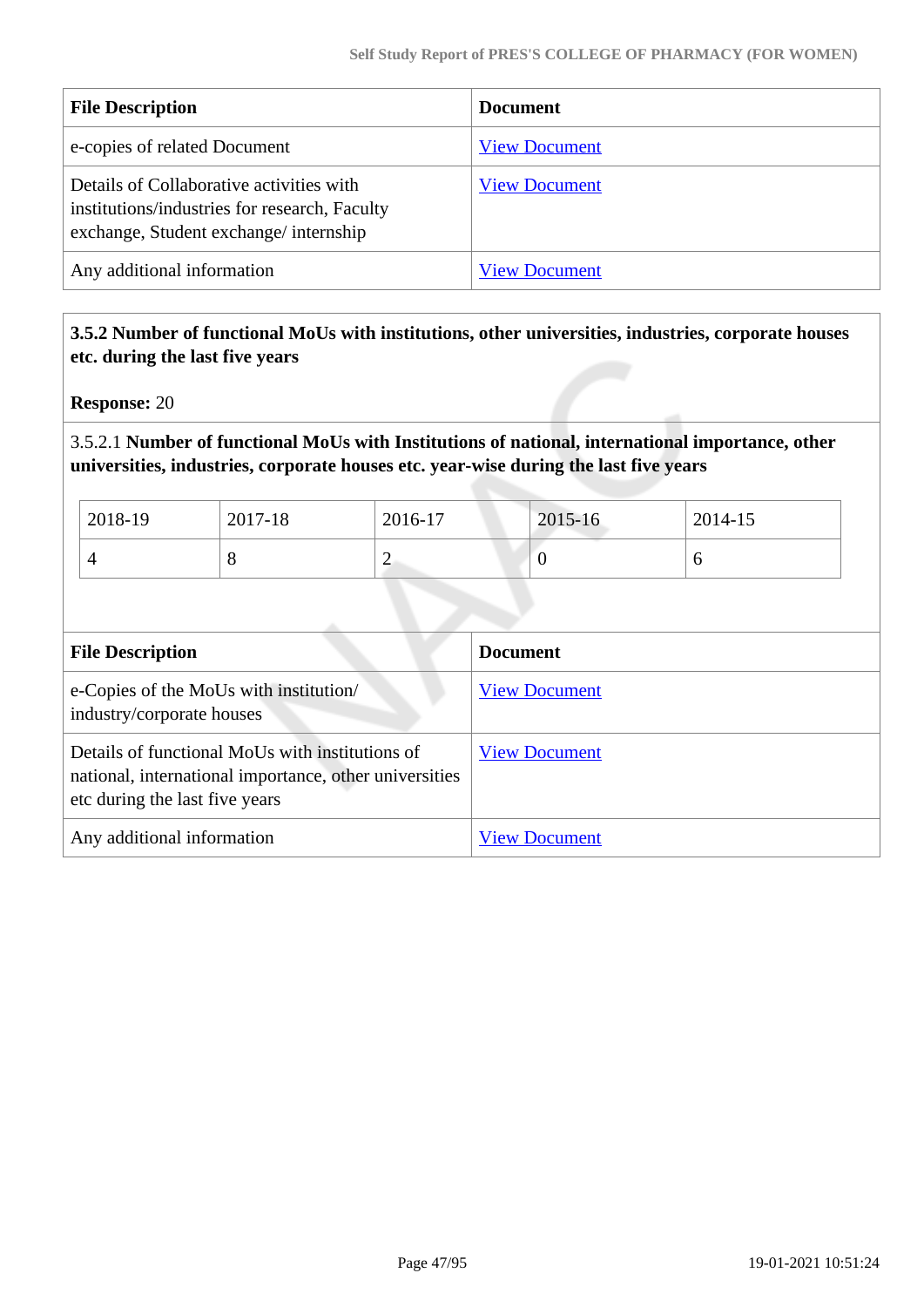# **Criterion 4 - Infrastructure and Learning Resources**

## **4.1 Physical Facilities**

 **4.1.1 The Institution has adequate infrastructure and physical facilities for teaching- learning. viz., classrooms, laboratories, computing equipment etc.** 

#### **Response:**

The campus is blessed by nature with Mountain View and Lush Green environment spread over 100 acres of land out of which 5 acres is allotted to College of Pharmacy. The institution has excellent infrastructural facilities and educational methodologies used for teaching learning process, as per regulatory requirements of AICTE, PCI, DTE Government of Maharashtra and SNDT/Savitribai Phule Pune University Pune.

 The college building is constructed with stone which is the uniqueness of the institute. Institute is structured with five classrooms with seating arrangement of 75 students, one tutorial rooms and two seminar halls. The classrooms are equipped with internet, ICT teaching aids like LCD projector, green glass board, white screen etc. Class rooms, tutorial room and seminar halls is well ventilated.

 Seminar hall of seating capacity 150 is equipped with chairs with proper air ventilation, light and internet connection utilized for conducting of guest lectures, training, conferences and workshops.

 For UG and PG courses every department has dedicated laboratories. Total 19 laboratories are available including Digital Library,Machine room and Instrument room. Each laboratory is equipped with required experimental setups. Laboratories are adequately utilized and maintained.

 Institute provides facility for clinical base learning by conducting the certificate course and clinical based practicals.

As the part of community learning institute also focus on making students aware about various societal responsibilities by conducting programs under NSS and Student Development Department which helps them to think beyond the syllabus.

The Zoom teleconference facility is available in campus which helps in fast and effective communication.

 Each lab is having student capacity of 25 per batch with adequate safety.Facilities like UPS backup and multiple circuit breakers are provided wherever necessary. Fire extinguisher is placed in each lab for emergency firefighting.

 Computer lab is equipped with 23 computers connected to internet via LAN. Students utilize computer lab for their projects, online surfing; digital language lab software is available in language lab. The common facilities are utilized in campus for various festivals and cultural events. Sport complex for outdoor and indoor activities is accessible to all the students.

The skill development program is conducted in college which is beneficial for students to upgrade their knowledge and skills.

Institute's whole campus is under CCTV surveillance, electricity supply of 440 Volt, 3Phase, AC is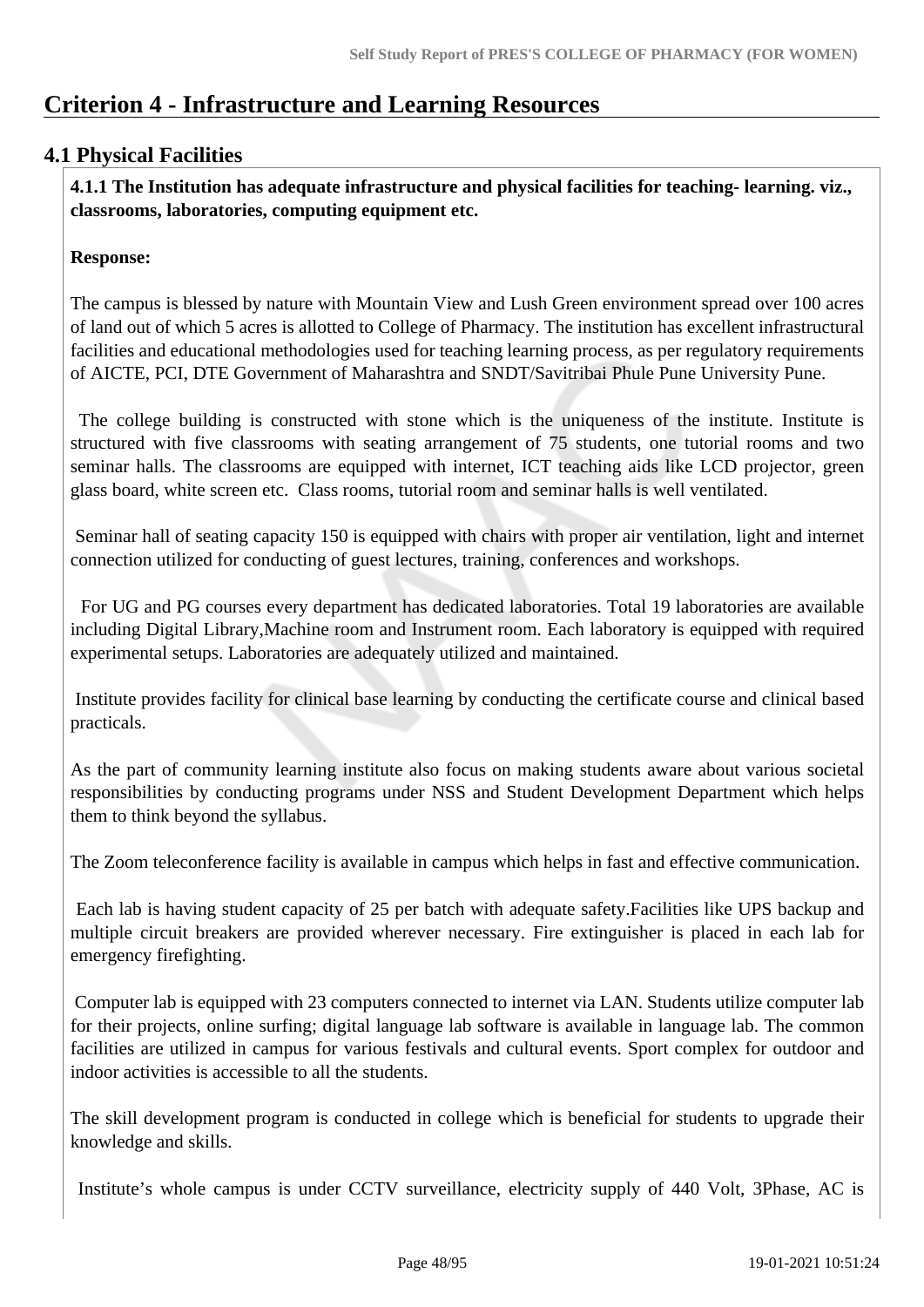available in college. For undisturbed teaching and learning process a Generator is installed in campus (Capacity: 50 KV) for uninterrupted power supply which give 24X7 electric supply.

 Students of B.Pharmacy and M.Pharmacy are trained and promoted to use highly sophisticated instruments.

Institute has drug museum,drug health information centre, beautiful exhibition & display sections in each corridor and pilot plant setup in Instrumentation room and Animal house maintained as per CPCSEA guidelines.

The college provides training and web-based materials through DELNET, e-PG Pathshala, SWAYAM platform, NPTEL video lectures etc. For self learning reference books, journals, e-resources and databases are available in the central library with book bank facilities.

| <b>File Description</b>               | <b>Document</b>      |  |
|---------------------------------------|----------------------|--|
| Upload any additional information     | <b>View Document</b> |  |
| Paste link for additional information | <b>View Document</b> |  |

 **4.1.2 The Institution has adequate facilities for cultural activities, sports, games (indoor, outdoor), gymnasium, yoga centre etc.** 

#### **Response:**

For the overall physical and mental development of students and Staffs College is devoted to create a balanced atmosphere of academic, sports and cultural activities.

Students are encouraged and motivated to participate in various sports and cultural activities in campus and out the campus. Various sports facilities are provided to the students within the campus as sport is an integral part of the curriculum. Various sports competitions such as Inter departmental, NPW and Footprint, activities etc help in developing team spirit in students, etc.

Institute has a play ground in the campus around 3 acres for outdoor games viz. volleyball court, throw ball court, cricket ground, discus throw, running track, tug of war ground, Kho-Kho ground. Institute possesses equipments required for outdoor sports viz, volleyball net and balls, discus, cricket kit etc. Institute also has indoor games sports facilities viz. Badminton court, Carrom boards, Chess, Table tennis.

Gym facility is provided in campus which includes Multi-Gymnasium gym machine, bench press, set of dumbbells, set of weight plates etc. To improve overall mental health of students and Staffs College organizes Yoga and Meditation sessions.

Students every year participate in NPW sports events of Viz. cricket, throw ball, Kho-Kho, badminton, and chess. Institute provides sports kit to all the players participating in different events of NPW (IPA- Nashik) sports tournament.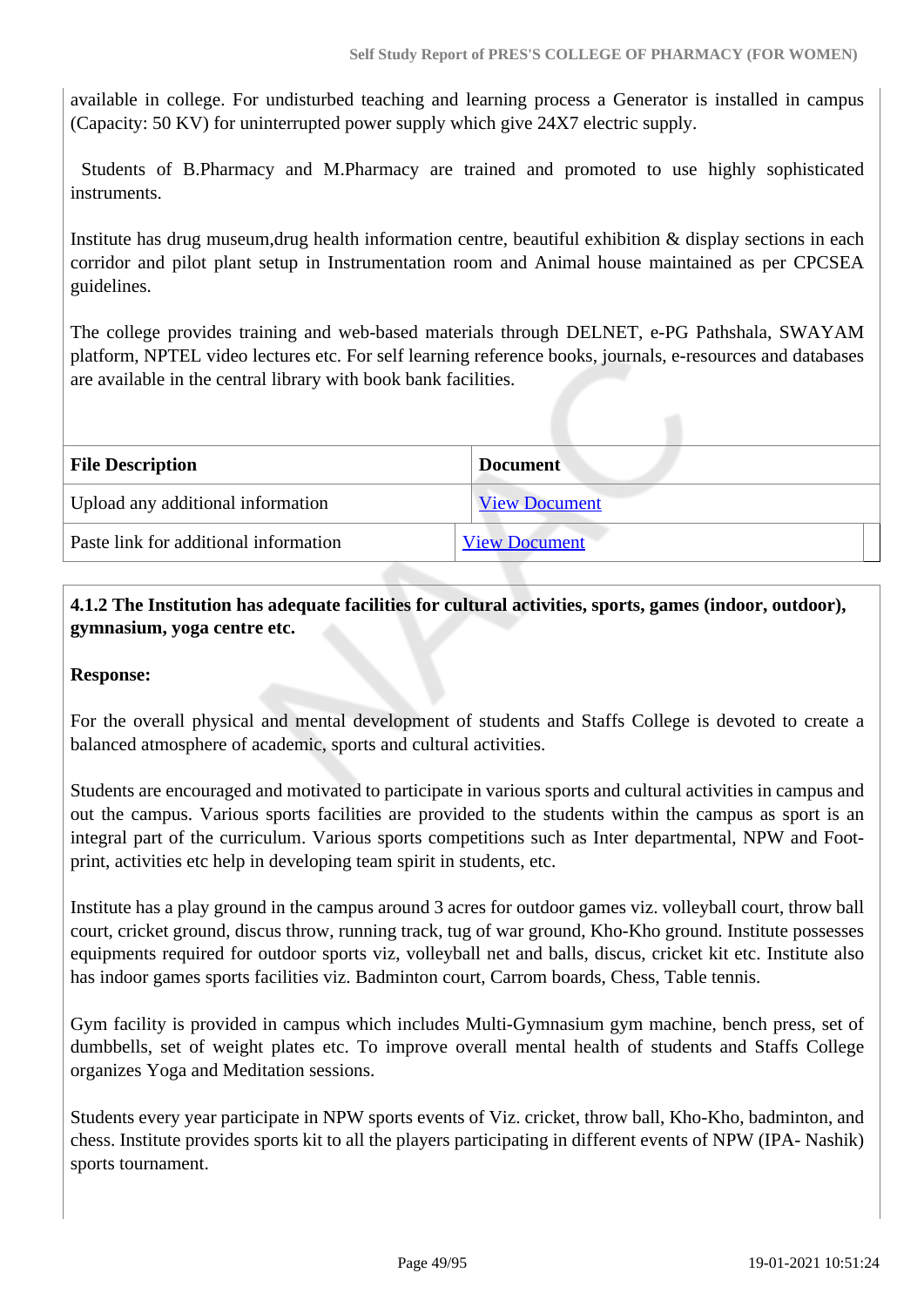To improve and make student aware about their societal responsibilities they are inspired to take part in various socio-economical activities viz awareness rally, Swachhata Abhiyan etc.

### **Cultural Activities:**

The college also encourages the students to participate and explore their talents in various cultural and social activities to make students excel in their fields of interest. Institute conducts the various cultural activities like Annual day, Fresher's day, Ganesh festival, various days celebration etc. Students every year participate in Umang campus level and NPW (IPA- Nashik) activities Viz. one act play, collage, painting, dance, mime, singing, quiz etc.

College has open air stage facility for conducting various cultural events. Various cultural activities amenities involves Ahuja sound system, mics and audio system,musical instruments and college also arrange orchestra and other entertainment programmes as and when required.

| <b>File Description</b>               | <b>Document</b>      |
|---------------------------------------|----------------------|
| Upload any additional information     | <b>View Document</b> |
| Paste link for additional information | <b>View Document</b> |

### **4.1.3 Percentage of classrooms and seminar halls with ICT- enabled facilities such as smart class, LMS, etc.** *(Data for the latest completed academic year)*

#### **Response:** 100

4.1.3.1 Number of classrooms and seminar halls with ICT facilities

Response: 7

| <b>File Description</b>                                                                      | <b>Document</b>      |
|----------------------------------------------------------------------------------------------|----------------------|
| Upload Number of classrooms and seminar halls<br>with ICT enabled facilities (Data Template) | <b>View Document</b> |
| Upload any additional information                                                            | <b>View Document</b> |
| Paste link for additional information                                                        | <b>View Document</b> |

#### **4.1.4 Average percentage of expenditure, excluding salary for infrastructure augmentation during last five years(INR in Lakhs)**

**Response:** 19.48

4.1.4.1 **Expenditure for infrastructure augmentation, excluding salary year-wise during last five years (INR in lakhs)**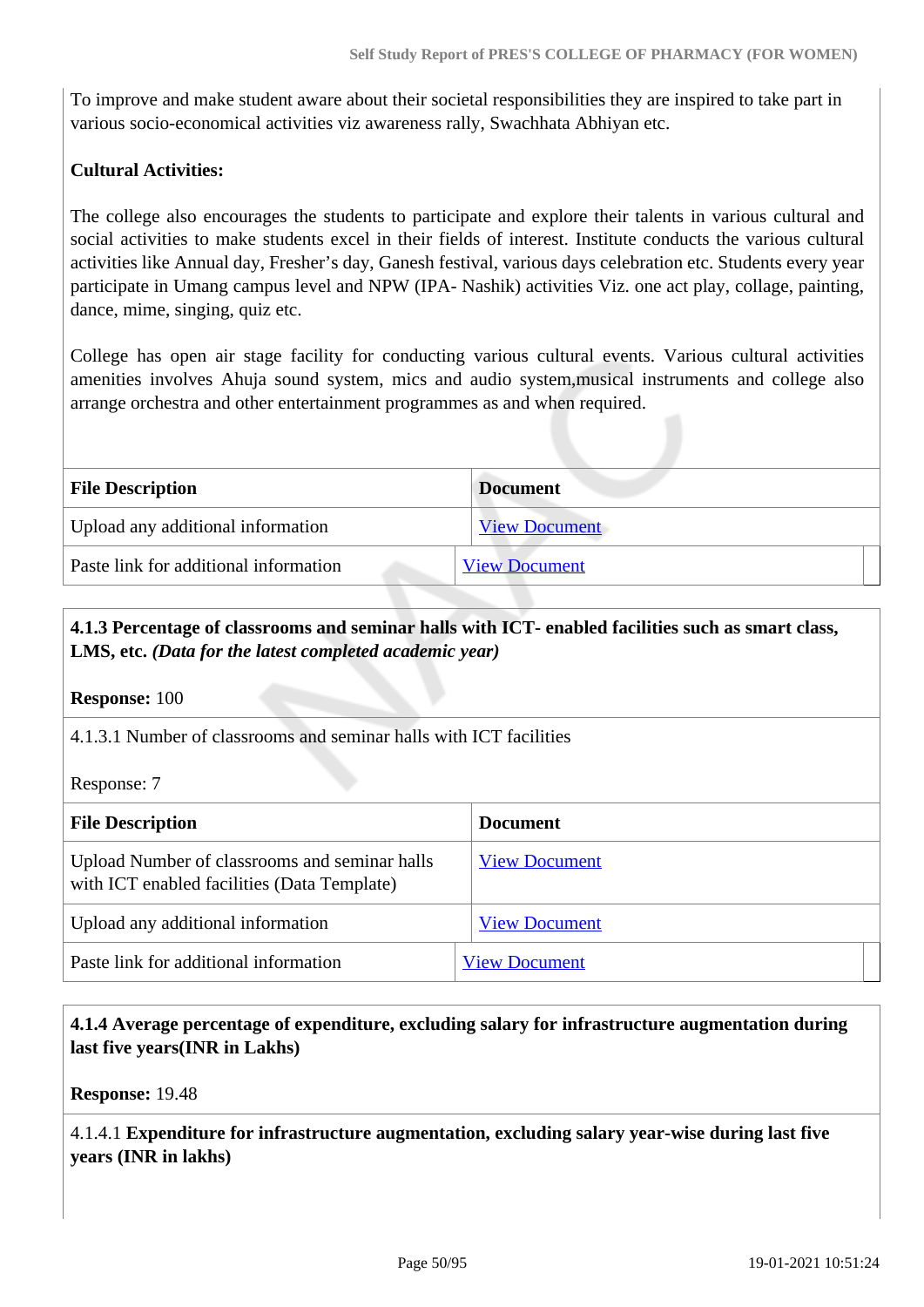|                                                                                                     | 2018-19                 | 2017-18<br>2016-17   |                      |                 | $2015 - 16$ | 2014-15 |
|-----------------------------------------------------------------------------------------------------|-------------------------|----------------------|----------------------|-----------------|-------------|---------|
|                                                                                                     | 16.91                   | 20.34                | 9.20                 |                 | 17.95       | 19.50   |
|                                                                                                     |                         |                      |                      |                 |             |         |
|                                                                                                     | <b>File Description</b> |                      |                      | <b>Document</b> |             |         |
| Upload Details of budget allocation, excluding<br>salary during the last five years (Data Template) |                         |                      | <b>View Document</b> |                 |             |         |
| Upload audited utilization statements                                                               |                         | <b>View Document</b> |                      |                 |             |         |
| Upload any additional information                                                                   |                         |                      | <b>View Document</b> |                 |             |         |

## **4.2 Library as a Learning Resource**

#### **4.2.1 Library is automated using Integrated Library Management System (ILMS)**

#### **Response:**

Library is partially automated with all its subsystems like internet LAN connectivity and Wi-Fi connectivity. Library Management Software system is incorporated with latest technologies that enables Library to serve its users more efficiently. KOHA library management software is available from June 2016 to manage all library data, to enhance effective services in library. It is remote access service provided by library to students and staff. KOHA is totally integrated software encompassing all aspects of library management. This software covers all areas such as book circulation, cataloguing, membership, reports of accession, check in and checkout, availability of books/journals within the preview of the KOHA for efficient Information.

Online Public Access Catalogue (OPAC) is also available for the users in which institutes of Pravara are interconnected with each other to access data related to library with each other. The digitalisation of the Library through OPAC has resulted in the easy access of information from any location on subject/ authorwise book, account information of books borrowed and due date to return, penalty to be paid, if not returned in time, and so on.

College also has subscribed for DELNET which provides an array of facilities to its users. Using DELNET library members can access manuscripts and rare books; E-Books; thesis/dissertation; E-Journals; and other online databases. Library also provide e-learning resources for students and staff such as NPTEL and National Digital Library. College also has subscription for Jaykar Library which is in participation with UGC- INFLIBNET program. This additionally provides an access to more than 2000 journals.

All the members those who have membership access for library have been given a library card which has a barcode on it. Also all books have barcode sticker on it which helps to bring automation and ease for establishing library management system at its best. Apart from integrated library management system, library provides services to its users like reprography, internet browsing, library orientations, inter-library loan facility, book bank facility, newspaper clipping and selective dissemination of information etc. Library also maintains Project reports submitted by the students as part of their course curriculum.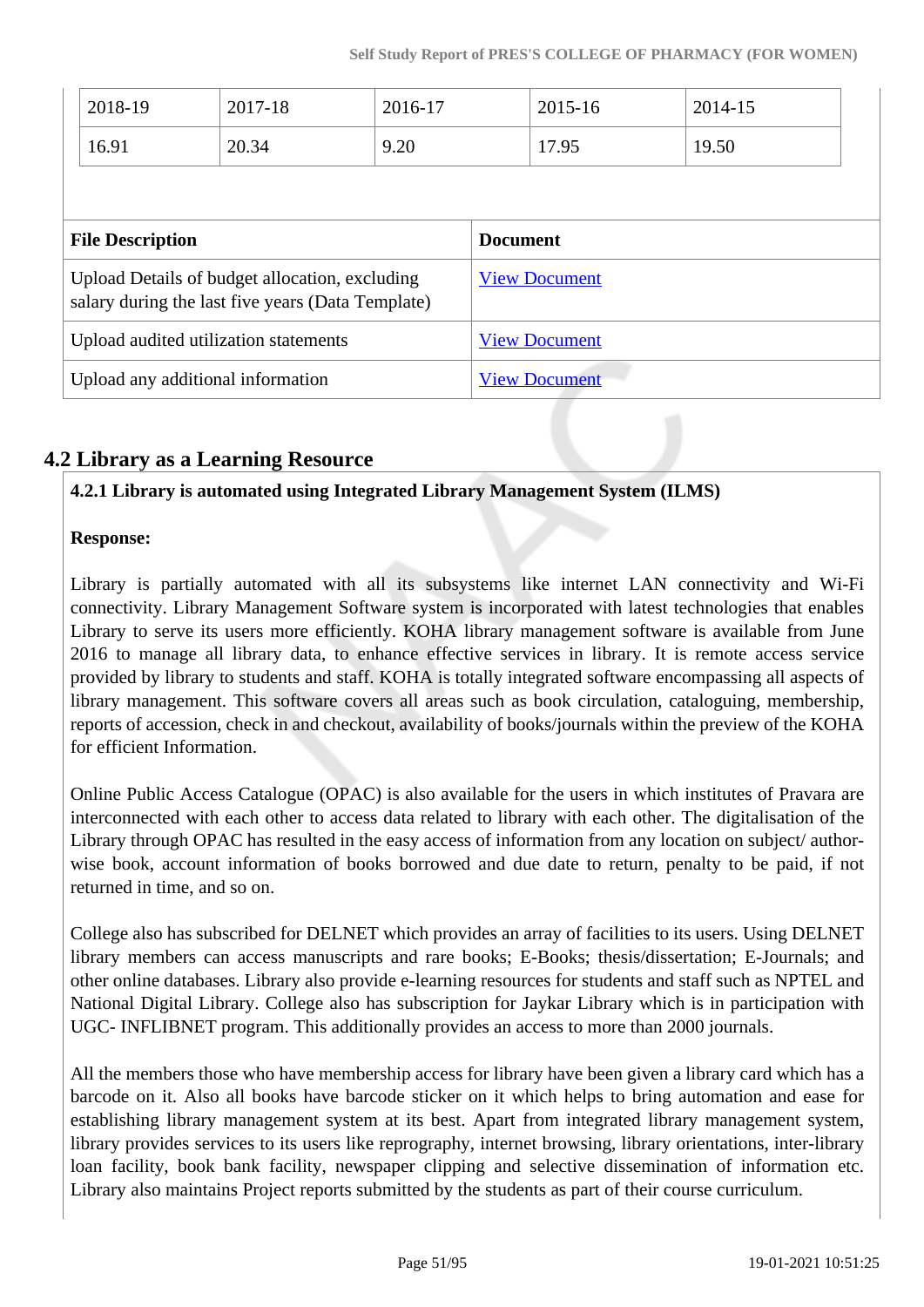Thus an integrated library management system established in college has enhanced the efficiency of the librarian and library users. It also has enabled librarian to easily catalogue books and keep proper records of books issued, reissued, and those not returned.

| <b>File Description</b>               | <b>Document</b>      |
|---------------------------------------|----------------------|
| Upload any additional information     | <b>View Document</b> |
| Paste link for Additional Information | <b>View Document</b> |

# **4.2.2 The institution has subscription for the following e-resources 1.e-journals 2.e-ShodhSindhu 3.Shodhganga Membership 4.e-books 5.Databases 6.Remote access to e-resources Response:** A. Any 4 or more of the above **File Description Document** Upload any additional information [View Document](https://assessmentonline.naac.gov.in/storage/app/hei/SSR/106779/4.2.2_1609929630_4378.pdf) Details of subscriptions like e-journals, e-ShodhSindhu, Shodhganga Membership , Remote [View Document](https://assessmentonline.naac.gov.in/storage/app/hei/SSR/106779/4.2.2_1585031194_4378.xlsx)

## **4.2.3 Average annual expenditure for purchase of books/e-books and subscription to journals/ejournals during the last five years (INR in Lakhs)**

**Response:** 3.73

Template)

access to library resources, Web interface etc (Data

#### 4.2.3.1 **Annual expenditure of purchase of books/e-books and subscription to journals/e- journals year wise during last five years (INR in Lakhs)**

| റ ററ | 2018-19 | 2017-18 | 2016-17 | 2015-16 | 2014-15 |
|------|---------|---------|---------|---------|---------|
|      | 1.88    | 3.89    | 2.65    | 8.01    | 4.44    |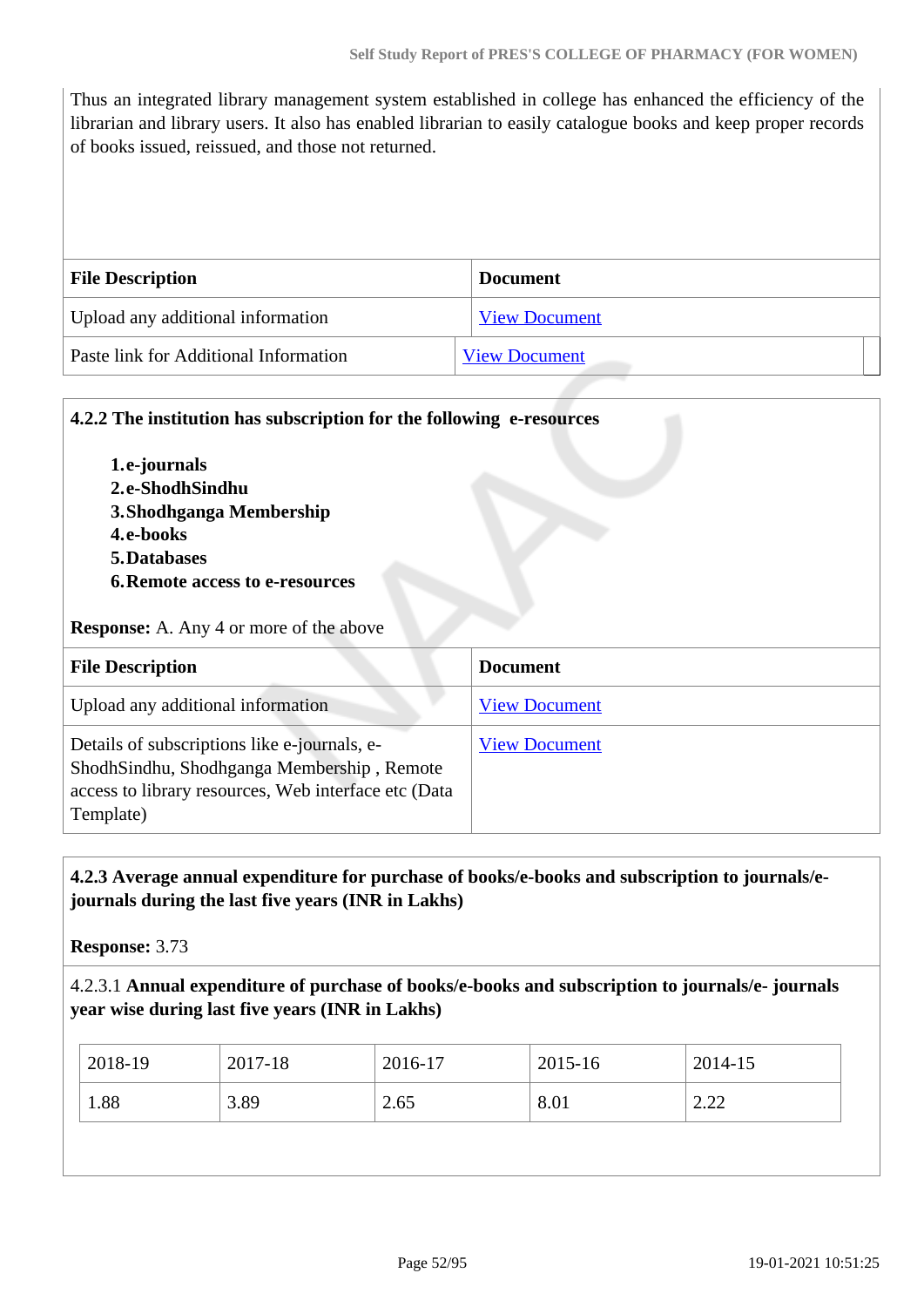| <b>File Description</b>                                                                                                               | <b>Document</b>      |
|---------------------------------------------------------------------------------------------------------------------------------------|----------------------|
| Details of annual expenditure for purchase of<br>books/e-books and journals/e- journals during the<br>last five years (Data Template) | <b>View Document</b> |
| Audited statements of accounts                                                                                                        | <b>View Document</b> |
| Any additional information                                                                                                            | <b>View Document</b> |

#### **4.2.4 Percentage per day usage of library by teachers and students ( foot falls and login data for online access) during the last completed academic year**

#### **Response:** 41.98

4.2.4.1 Number of teachers and students using library per day over last one year

| Response: 123                                     |                      |
|---------------------------------------------------|----------------------|
| <b>File Description</b>                           | <b>Document</b>      |
| Details of library usage by teachers and students | <b>View Document</b> |
| Any additional information                        | <b>View Document</b> |

## **4.3 IT Infrastructure**

### **4.3.1 Institution frequently updates its IT facilities including Wi-Fi**

#### **Response:**

College frequently updates its IT facilities including Wi-Fi. The institution provides Wi-Fi facilities in the campus. All the computers in Computer lab and Language lab of the institution are enabled with LAN connection. The internet bandwidth of the institution is 50 Mbps. The institute has always been reviewing the current needs and accordingly the internet bandwidth is upgraded from time to time.

 The Institution updates its website on regular basis, institute has also upgraded from 50 Mbps to 100 Mbps Leased Line Internet connectivity.

 The institution has 53 computers of HP, Acer,Lenovo and Dell configured with i3, i5 and i7, 2 GB, 4 GB and 8GB RAM respectively, 500GB HDD and LCD Monitors.

 The institution use latest multimedia facilities and encourages faculty to utilize NPTL facilities for an effective teaching learning process and Language Lab training.

 Internet connectivity is available in class room and seminar hall which are installed with LCD Projectors and audio video system for online demonstration to students.

License Software available – Windows 10, Office professional, Digital Language lab, Windows Server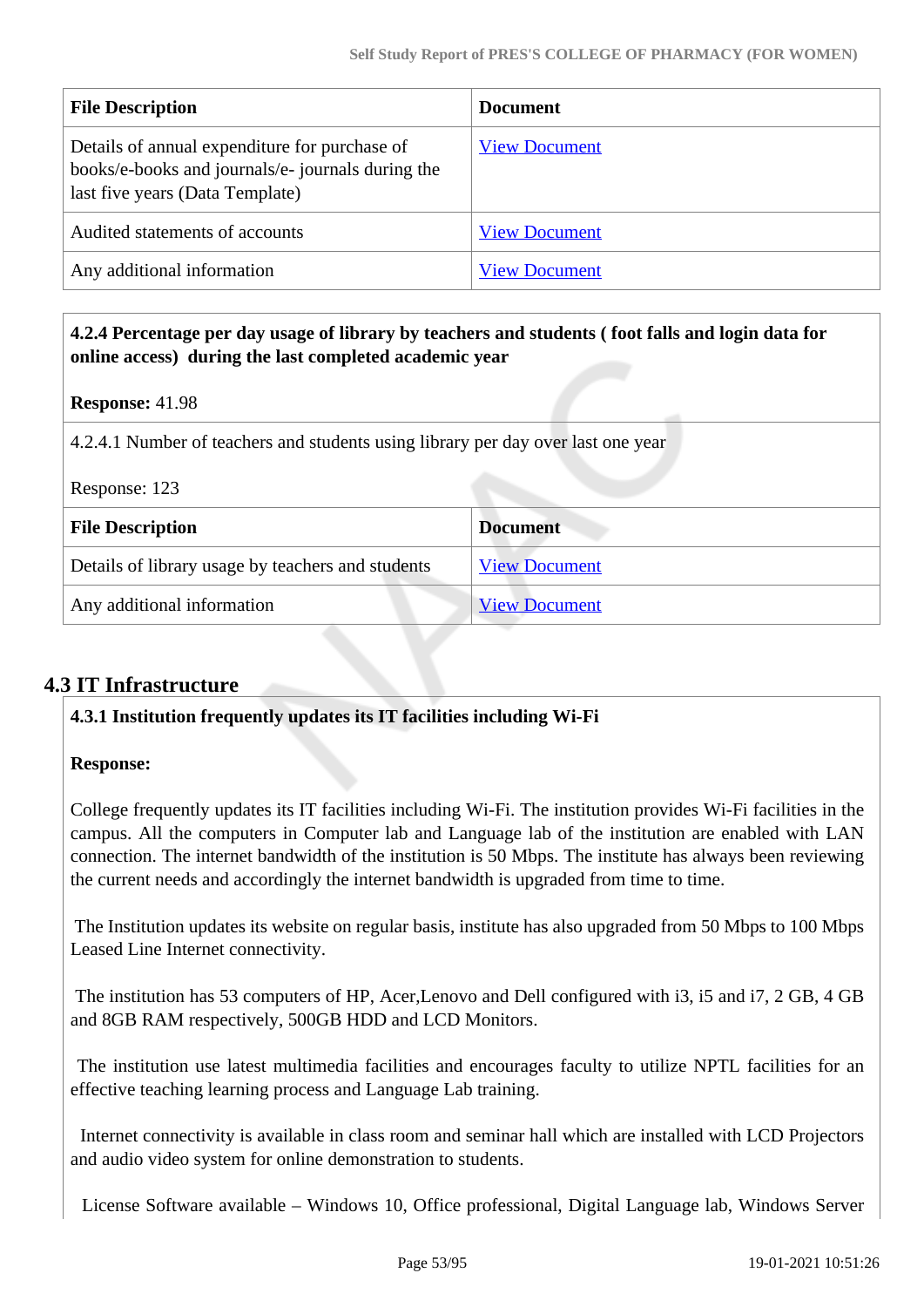CAL, Tally, ERP and Quick heal Antivirus.

The institute is under CCTV surveillance which covers classrooms, laboratories, corridors, common room, training and placement department, examination room, administrative block, seminar hall etc.

| <b>File Description</b>               | <b>Document</b>      |
|---------------------------------------|----------------------|
| Upload any additional information     | <b>View Document</b> |
| Paste link for additional information | <b>View Document</b> |

| 4.3.2 Student - Computer ratio (Data for the latest completed academic year) |                      |
|------------------------------------------------------------------------------|----------------------|
| <b>Response:</b> 5:1                                                         |                      |
| <b>File Description</b>                                                      | <b>Document</b>      |
| Upload any additional information                                            | <b>View Document</b> |
| Student – computer ratio                                                     | <b>View Document</b> |

| 4.3.3 Bandwidth of internet connection in the Institution                   |                      |
|-----------------------------------------------------------------------------|----------------------|
| <b>Response:</b> A. ?50 MBPS                                                |                      |
| <b>File Description</b>                                                     | <b>Document</b>      |
| Upload any additional Information                                           | <b>View Document</b> |
| Details of available bandwidth of internet<br>connection in the Institution | <b>View Document</b> |

### **4.4 Maintenance of Campus Infrastructure**

 **4.4.1 Average percentage of expenditure incurred on maintenance of infrastructure (physical and academic support facilities) excluding salary component during the last five years(INR in Lakhs)**

**Response:** 57.08

4.4.1.1 **Expenditure incurred on maintenance of infrastructure (physical facilities and academic support facilities) excluding salary component year-wise during the last five years (INR in lakhs)**

| 2018-19 | 2017-18 | 2016-17 | 2015-16 | 2014-15 |
|---------|---------|---------|---------|---------|
| 45.94   | 44.09   | 49.39   | 46.27   | 51.04   |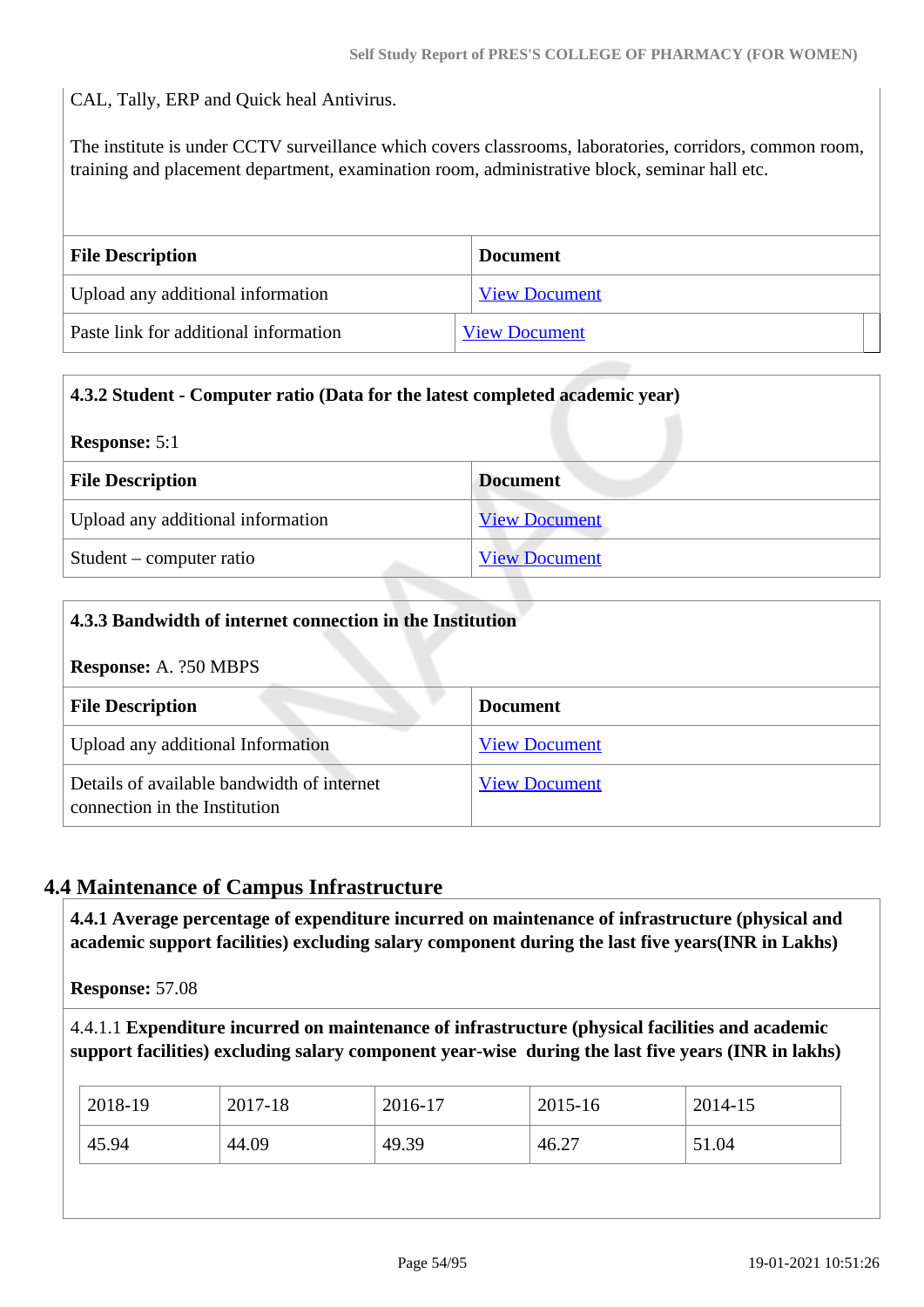| <b>File Description</b>                                                                                                     | <b>Document</b>      |
|-----------------------------------------------------------------------------------------------------------------------------|----------------------|
| Upload any additional information                                                                                           | <b>View Document</b> |
| Details about assigned budget and expenditure on<br>physical facilities and academic support facilities<br>(Data Templates) | <b>View Document</b> |
| Audited statements of accounts                                                                                              | <b>View Document</b> |

 **4.4.2 There are established systems and procedures for maintaining and utilizing physical, academic and support facilities - laboratory, library, sports complex, computers, classrooms etc.**

#### **Response:**

Management has appointed full time civil engineer in campus who monitors building maintenance and infrastructure on regular basis.

 Laboratory technicians and assistants regularly maintain laboratories and museums. The Laboratory incharge or HOD of the department takes regular follow-up for maintenance and cleanliness. The gas connections, taps, basics and drainage system are routinely checked to avoid accidents. The taps and pipes which are leak are changed whenever required.

The log books and SOP's are maintained for all the major equipments available in the college for its proper functioning. The regular maintenance of equipments is carried out by concerned staff/ lab assistant. Annual Maintenance Contract (AMC) is entered where the company representatives visit regularly for the same.

The books available in the library are given accession number and segregated as per subject. Books are kept in shelved with proper coding system to avoid mixing. The old books are identified and properly binding is done to prevent further damage. The Librarian take due care for maintenance of books.

 Sports equipments are kept under custody of Sport incharge and are issued to students as per the requirements. The outdoor ground and the indoor stadium are monitored by maintenance team in campus.

All the computers, printers, scanners and Xerox machine in the college are checked and monitored by the computer technician for maintenance of systems and softwares. Institute is regularly in contact with IT department of PRES's for technical assistance of IT infrastructure, internet and Wi-Fi services.

The fans, electrical fixtures, LCD projectors of class rooms and seminar hall are maintained and repaired by electrician whenever necessary.

The housekeeping facility is available in institute which monitors floor cleaning, sweeping and washing total flooring of institute daily. The toilets are cleaned twice daily. The hygienic condition is maintained by sweeping and washing with disinfectant in classrooms.

The maintenance of animal house is done as per the norms of CPCSEA guidelines. For proper maintenance of animal house a full time house keeper is appointed in the institute who looks into day today activities in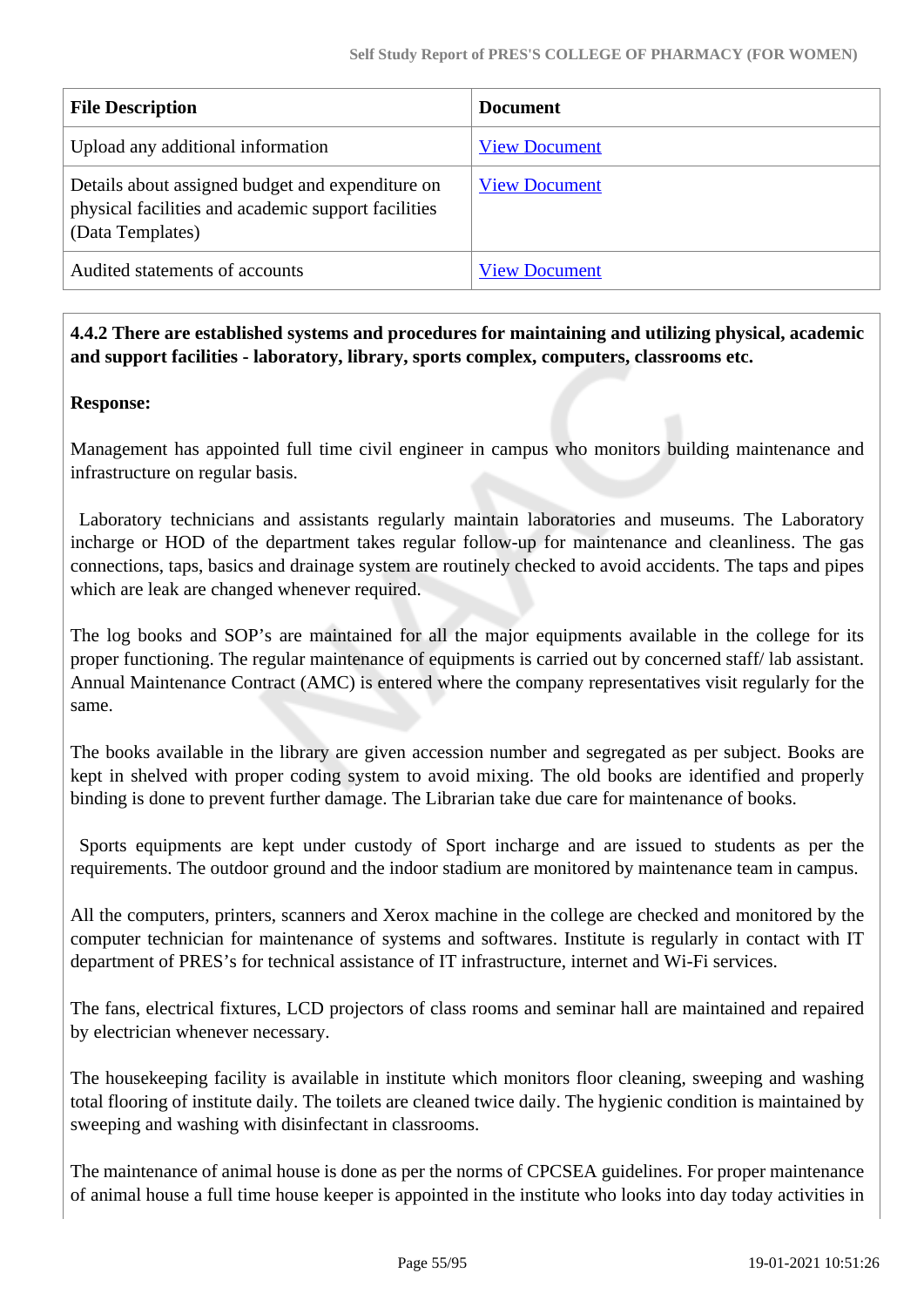the animal house. After animal experimentation all biomedical waste and husk is collected in properly and disposed as per norms.

The institute has rents BSNL landlines for proper communication. The securities which are appointed in campus are provided with wacky- talky facilities for fast communication in emergencies.

The institute has provided 24X7 drinking water purification intelligent RO water system centrally. The full time person has been appointed by institute who monitors all routine maintenance for the same.

The maintenance of hostel is taken care by full time warden and chief rector. The team housekeeping daily cleans hostel to maintain cleanliness. The electrician regularly visits hostels for maintenance of electrical fixtures. The RO water system is installed in hostel for drinking facility on each floor. In case of electricity shut down at night the generator backup facility is made available.

 A full time Gardner is appointed by in campus that looks after the development and maintenance of garden and medicinal plants.

| <b>File Description</b>               | <b>Document</b>      |
|---------------------------------------|----------------------|
| Upload any additional information     | <b>View Document</b> |
| Paste link for additional information | <b>View Document</b> |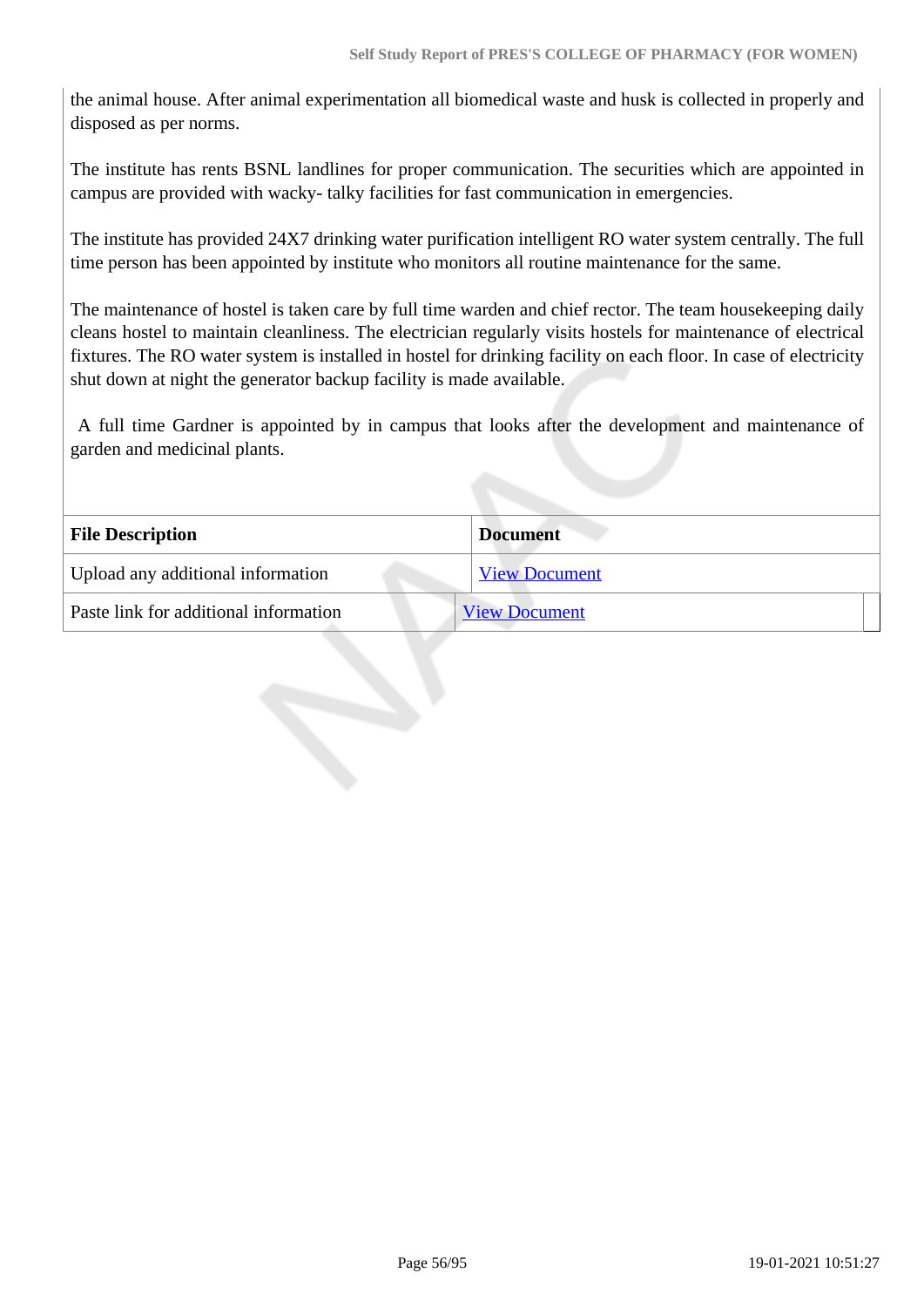# **Criterion 5 - Student Support and Progression**

## **5.1 Student Support**

 **5.1.1 Average percentage of students benefited by scholarships and freeships provided by the Government during last five years** 

#### **Response:** 86.19

5.1.1.1 **Number of students benefited by scholarships and freeships provided by the Government year-wise during last five years**

| 2018-19 | 2017-18 | 2016-17      | $2015 - 16$ | 2014-15 |
|---------|---------|--------------|-------------|---------|
| 264     | 228     | 215<br>ل 1 ب | 217<br>211  | 216     |

| <b>File Description</b>                                                                                                                                                                 | <b>Document</b>      |
|-----------------------------------------------------------------------------------------------------------------------------------------------------------------------------------------|----------------------|
| upload self attested letter with the list of students<br>sanctioned scholarship                                                                                                         | <b>View Document</b> |
| Upload any additional information Average<br>percentage of students benefited by scholarships and<br>freeships provided by the Government during the<br>last five years (Data Template) | <b>View Document</b> |

### **5.1.2 Average percentage of students benefitted by scholarships, freeships etc. provided by the institution / non- government agencies during the last five years**

**Response:** 0

### 5.1.2.1 **Total number of students benefited by scholarships, freeships, etc provided by the institution / non- government agencies year-wise during last five years**

| 2018-19 | 2017-18 | 2016-17 | 2015-16 | 2014-15 |
|---------|---------|---------|---------|---------|
|         | ν       |         |         | ◡       |

| <b>File Description</b>                                                                                                                | <b>Document</b>      |
|----------------------------------------------------------------------------------------------------------------------------------------|----------------------|
| Number of students benefited by scholarships and<br>freeships institution / non-government agencies in<br>last 5 years (Date Template) | <b>View Document</b> |

**5.1.3 Capacity building and skills enhancement initiatives taken by the institution include the**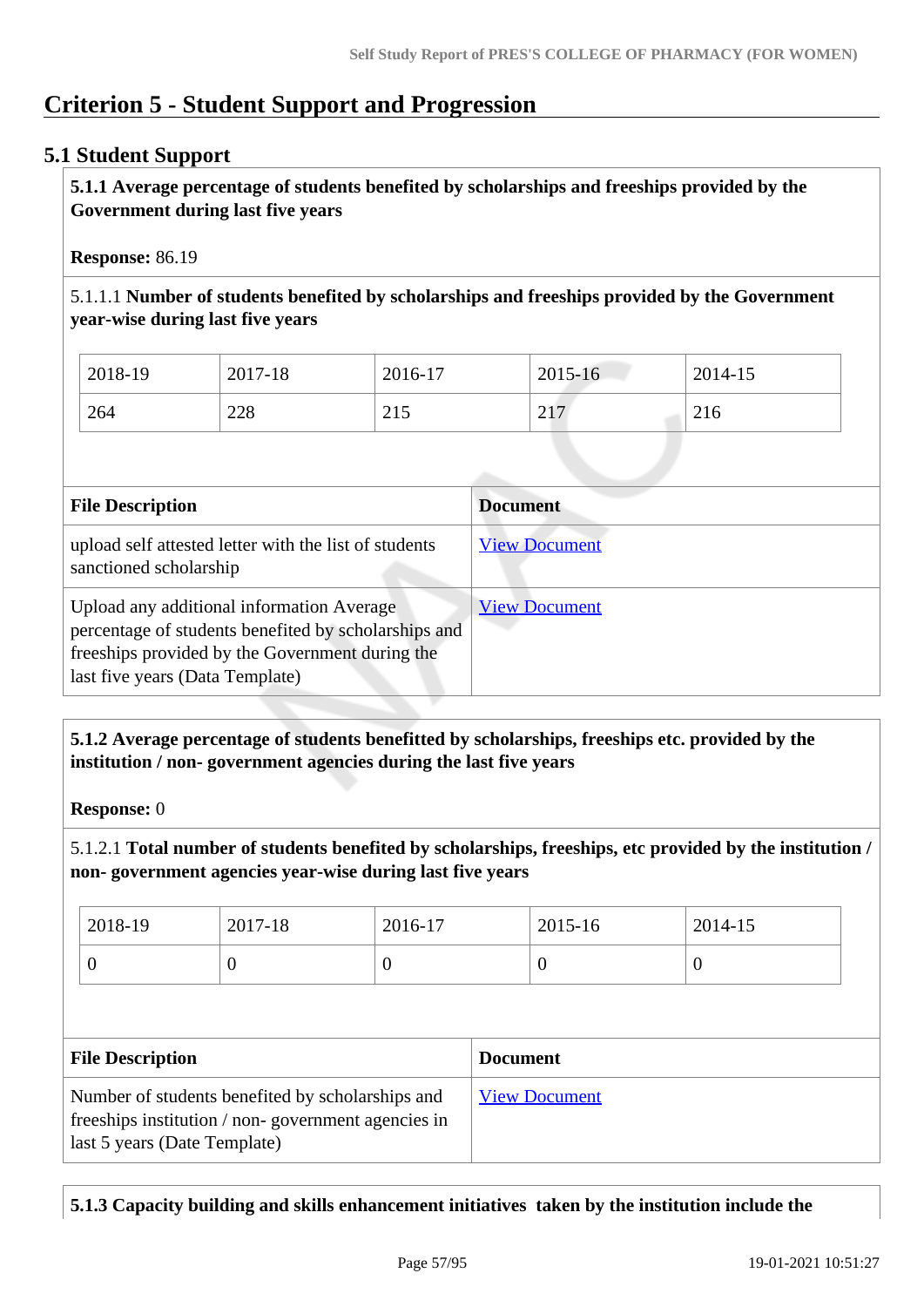### **following**

**1.Soft skills 2.Language and communication skills** 

- **3.Life skills (Yoga, physical fitness, health and hygiene)**
- **4.ICT/computing skills**

**Response:** A. All of the above

| <b>File Description</b>                                                              | <b>Document</b>      |
|--------------------------------------------------------------------------------------|----------------------|
| Details of capability building and skills<br>enhancement initiatives (Data Template) | <b>View Document</b> |
| Any additional information                                                           | <b>View Document</b> |
| Link to Institutional website                                                        | <b>View Document</b> |
|                                                                                      |                      |

#### **5.1.4 Average percentage of students benefitted by guidance for competitive examinations and career counselling offered by the Institution during the last five years**

**Response:** 17.98

5.1.4.1 **Number of students benefitted by guidance for competitive examinations and career counselling offered by the institution year wise during last five years**

| 2018-19 | 2017-18 | 2016-17 | 2015-16 | 2014-15          |
|---------|---------|---------|---------|------------------|
| 42      | 45      | 43      | ◡┭      | $\epsilon$<br>ЭJ |

| <b>File Description</b>                                                                                                       | <b>Document</b>      |  |
|-------------------------------------------------------------------------------------------------------------------------------|----------------------|--|
| Number of students benefited by guidance for<br>competitive examinations and career counselling<br>during the last five years | <b>View Document</b> |  |
| Any additional information                                                                                                    | <b>View Document</b> |  |

 **5.1.5 The Institution has a transparent mechanism for timely redressal of student grievances including sexual harassment and ragging cases**

- **1.Implementation of guidelines of statutory/regulatory bodies**
- **2.Organisation wide awareness and undertakings on policies with zero tolerance**
- **3.Mechanisms for submission of online/offline students' grievances**
- **4.Timely redressal of the grievances through appropriate committees**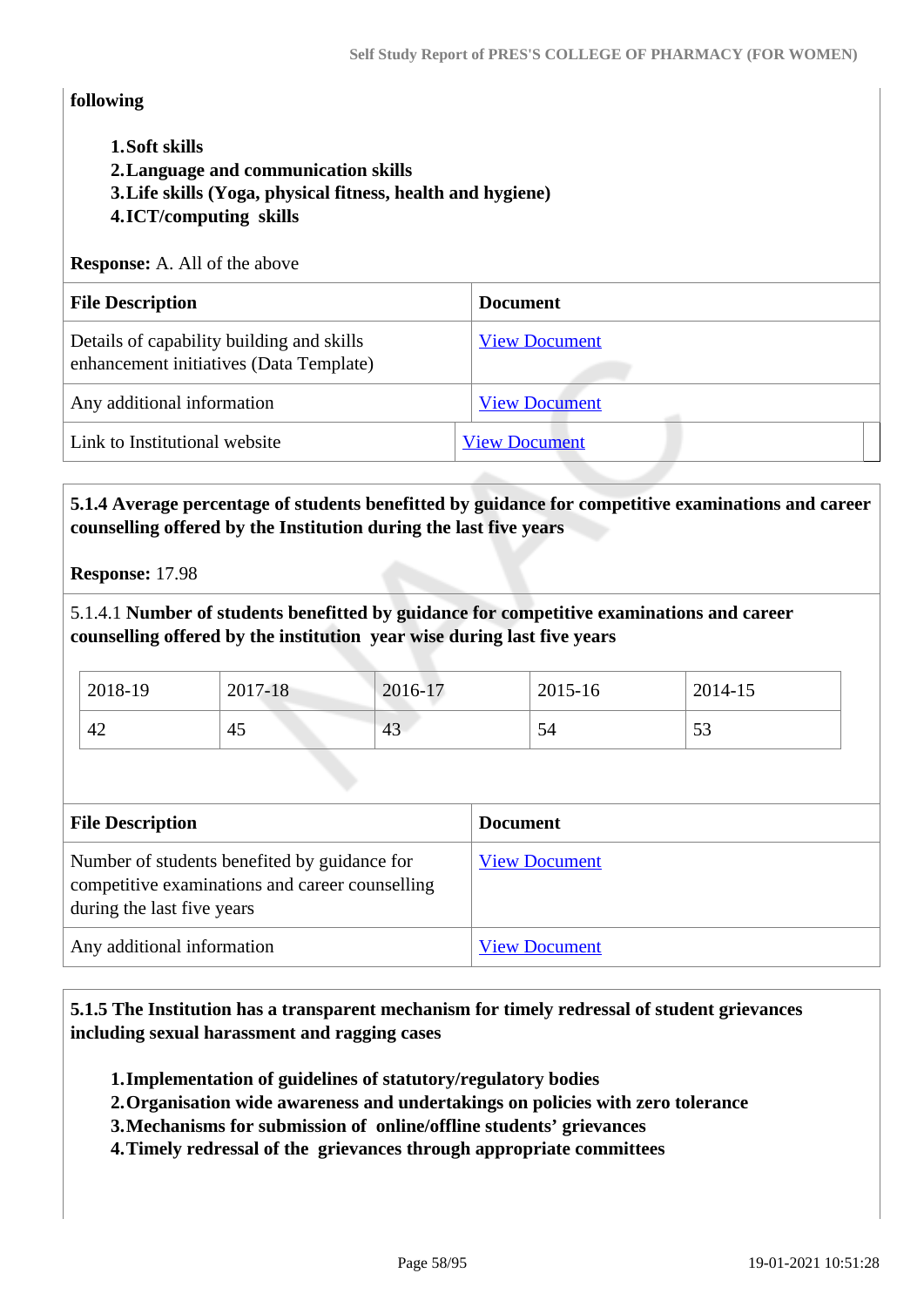| <b>Response:</b> A. All of the above                                                                                               |                      |  |
|------------------------------------------------------------------------------------------------------------------------------------|----------------------|--|
| <b>File Description</b>                                                                                                            | <b>Document</b>      |  |
| Upload any additional information                                                                                                  | <b>View Document</b> |  |
| Minutes of the meetings of student redressal<br>committee, prevention of sexual harassment<br>committee and Anti Ragging committee | <b>View Document</b> |  |
| Details of student grievances including sexual<br>harassment and ragging cases                                                     | <b>View Document</b> |  |

# **5.2 Student Progression**

| 5.2.1 Average percentage of placement of outgoing students during the last five years |         |         |             |         |  |
|---------------------------------------------------------------------------------------|---------|---------|-------------|---------|--|
| <b>Response: 44.77</b>                                                                |         |         |             |         |  |
| 5.2.1.1 Number of outgoing students placed year - wise during the last five years.    |         |         |             |         |  |
| 2018-19                                                                               | 2017-18 | 2016-17 | $2015 - 16$ | 2014-15 |  |
| 20                                                                                    | 29      | 26      | 37          | 40      |  |

| <b>File Description</b>                                                    | <b>Document</b>      |
|----------------------------------------------------------------------------|----------------------|
| Upload any additional information                                          | <b>View Document</b> |
| Self attested list of students placed                                      | <b>View Document</b> |
| Details of student placement during the last five<br>years (Data Template) | <b>View Document</b> |

### **5.2.2 Average percentage of students progressing to higher education during the last five years**

#### **Response:** 110.67

5.2.2.1 **Number of outgoing student progression to higher education during last five years**

Response: 83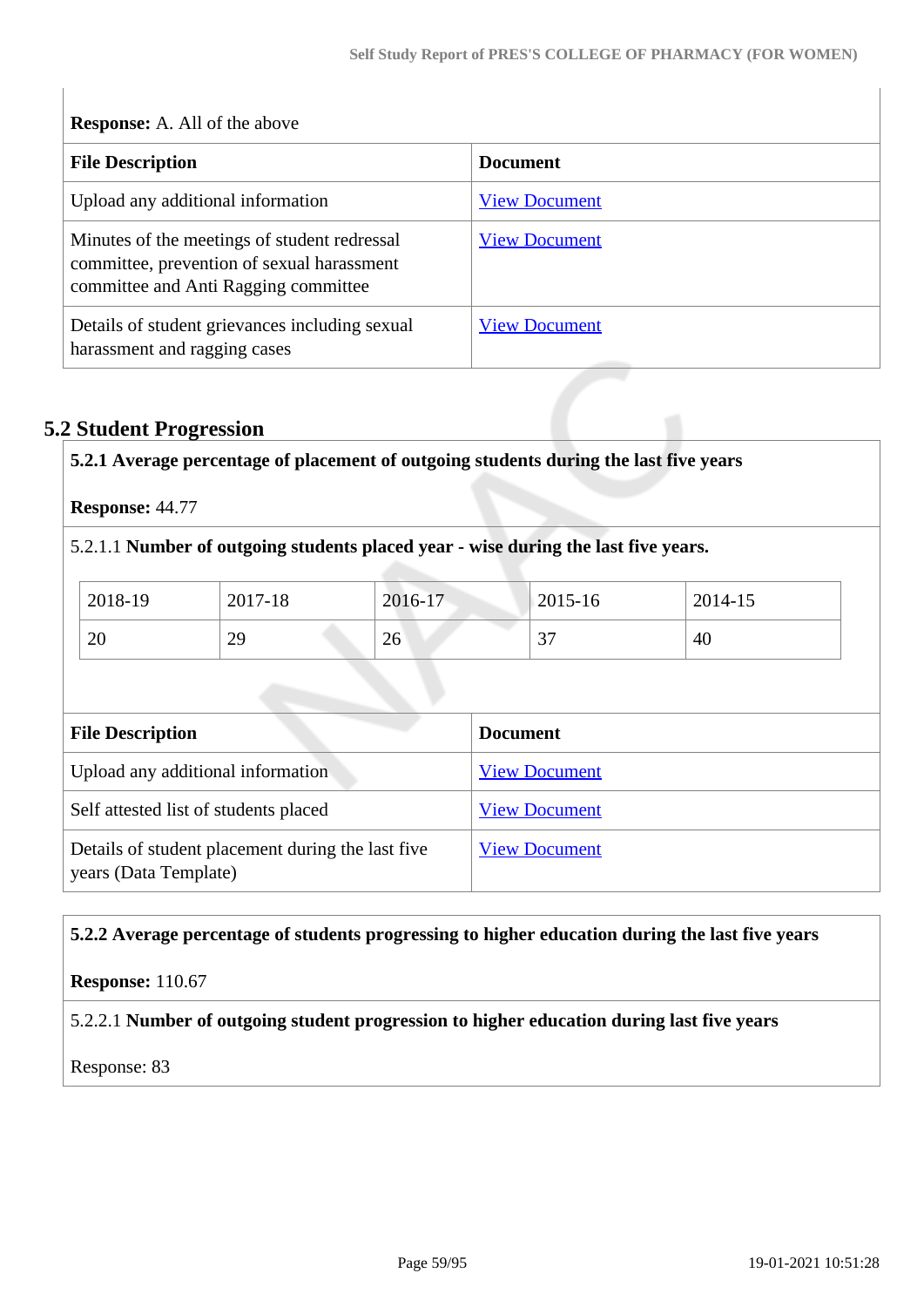| <b>File Description</b>                                               | <b>Document</b>      |
|-----------------------------------------------------------------------|----------------------|
| Upload supporting data for student/alumni                             | <b>View Document</b> |
| Details of student progression to higher education<br>(Data Template) | <b>View Document</b> |
| Any additional information                                            | <b>View Document</b> |

 **5.2.3 Average percentage of students qualifying in state/national/ international level examinations during the last five years (eg: IIT-JAM/CLAT/ NET/SLET/GATE/ GMAT/CAT/GRE/ TOEFL/ Civil Services/State government examinations, etc.)**

**Response:** 8.39

5.2.3.1 **Number of students qualifying in state/ national/ international level examinations (eg: IIT/JAM/ NET/ SLET/ GATE/ GMAT/CAT/GRE/ TOEFL/ Civil Services/ State government examinations***, etc.)***) year-wise during last five years**

| 2018-19 | 2017-18 | 2016-17 | $2015 - 16$ | 2014-15 |
|---------|---------|---------|-------------|---------|
|         |         | ∠       | ∸           |         |

## 5.2.3.2 **Number of students appearing in state/ national/ international level examinations (eg: JAM/CLAT/NET/ SLET/ GATE/ GMAT/CAT,GRE/ TOFEL/ Civil Services/ State government examinations) year-wise during last five years**

| 2018-19 | 2017-18 | 2016-17   | 2015-16 | 2014-15   |
|---------|---------|-----------|---------|-----------|
| 38      | 28      | 30<br>ے ر | 29      | າເ<br>ر ے |

| <b>File Description</b>                                                                                                            | <b>Document</b>      |
|------------------------------------------------------------------------------------------------------------------------------------|----------------------|
| Upload supporting data for the same                                                                                                | <b>View Document</b> |
| Number of students qualifying in state/national/<br>international level examinations during the last five<br>years (Data Template) | <b>View Document</b> |
| Any additional information                                                                                                         | <b>View Document</b> |

## **5.3 Student Participation and Activities**

 **5.3.1 Number of awards/medals won by students for outstanding performance in sports/cultural activities at inter-university/state/national / international level (award for a team event should be**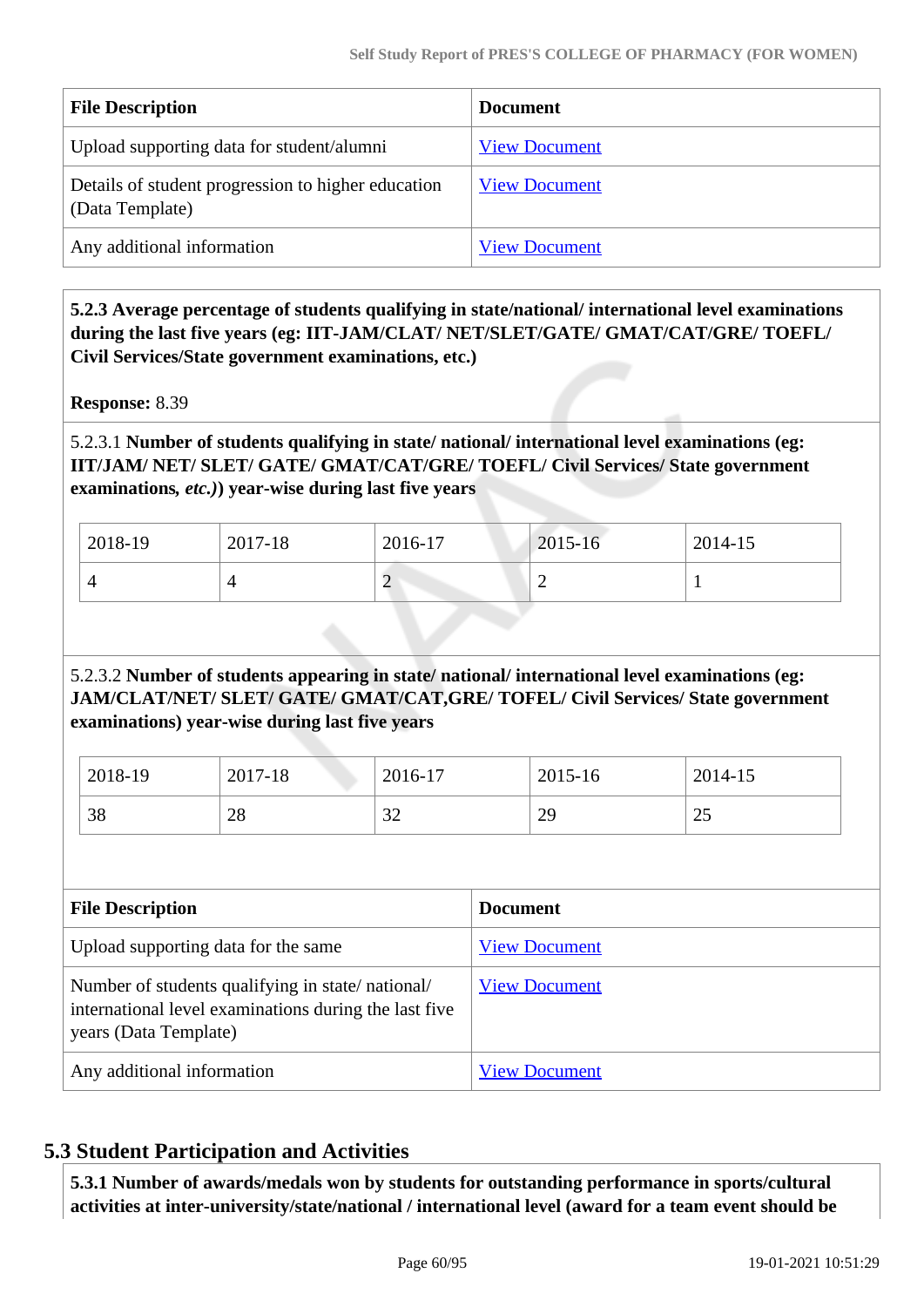#### **counted as one) during the last five years.**

#### **Response:** 19

## 5.3.1.1 **Number of awards/medals for outstanding performance in sports/cultural activities at university/state/national / international level (award for a team event should be counted as one) yearwise during the last five years.**

| 2018-19 | 2017-18                  | 2016-17 | 2015-16  | 2014-15 |
|---------|--------------------------|---------|----------|---------|
|         | $\overline{\phantom{0}}$ |         | <b>~</b> | v       |

| <b>File Description</b>                                                                                                                                                | <b>Document</b>      |
|------------------------------------------------------------------------------------------------------------------------------------------------------------------------|----------------------|
| Number of awards/medals for outstanding<br>performance in sports/cultural activities at<br>university/state/ national/international level during<br>the last five year | <b>View Document</b> |
| e-copies of award letters and certificates                                                                                                                             | <b>View Document</b> |
| Any additional information                                                                                                                                             | <b>View Document</b> |

### **5.3.2 Institution facilitates students' representation and engagement in various administrative, cocurricular and extracurricular activities following duly established processes and norms (student council, students representation on various bodies)**

#### **Response:**

The Student Council is formed in each academic year as per the provisions of the SNDT Women's University according to Section 40(1) and Savitribai Phule Pune University, Pune according to Section 40(2) (b) of the Maharashtra Universities Act, 1994. The purpose of the Student Council is to give students an opportunity to develop leadership by adopting motto "Organize by the Students for the Students". Student Council plays pivotal role in Academics, Sports, Co-curricular, Cultural and Social activities through student clubs. Student Council means a group of student representatives elected and assigned to each class in the institution along with staff.

Student club under Student Council means group of students come together voluntarily to contribute in social service, plantation, event management, literature editing, photography, soft skill development, employability enhancement etc. The Student Council helps to share student's ideas, suggestions, complaints and any other concerned through the representative of the Student Council.

Student Council is constituted of Student Welfare Officer (President), NSS Programme Officer, Sport's Coordinator, Student General Secretary, Student University Representative, NSS Student Volunteer, Cultural Representative, Sports Activities Representative, Girls Representative, Class Representatives and Student Academic Co-ordinator. Student Council members are elected and nominated as per University norms.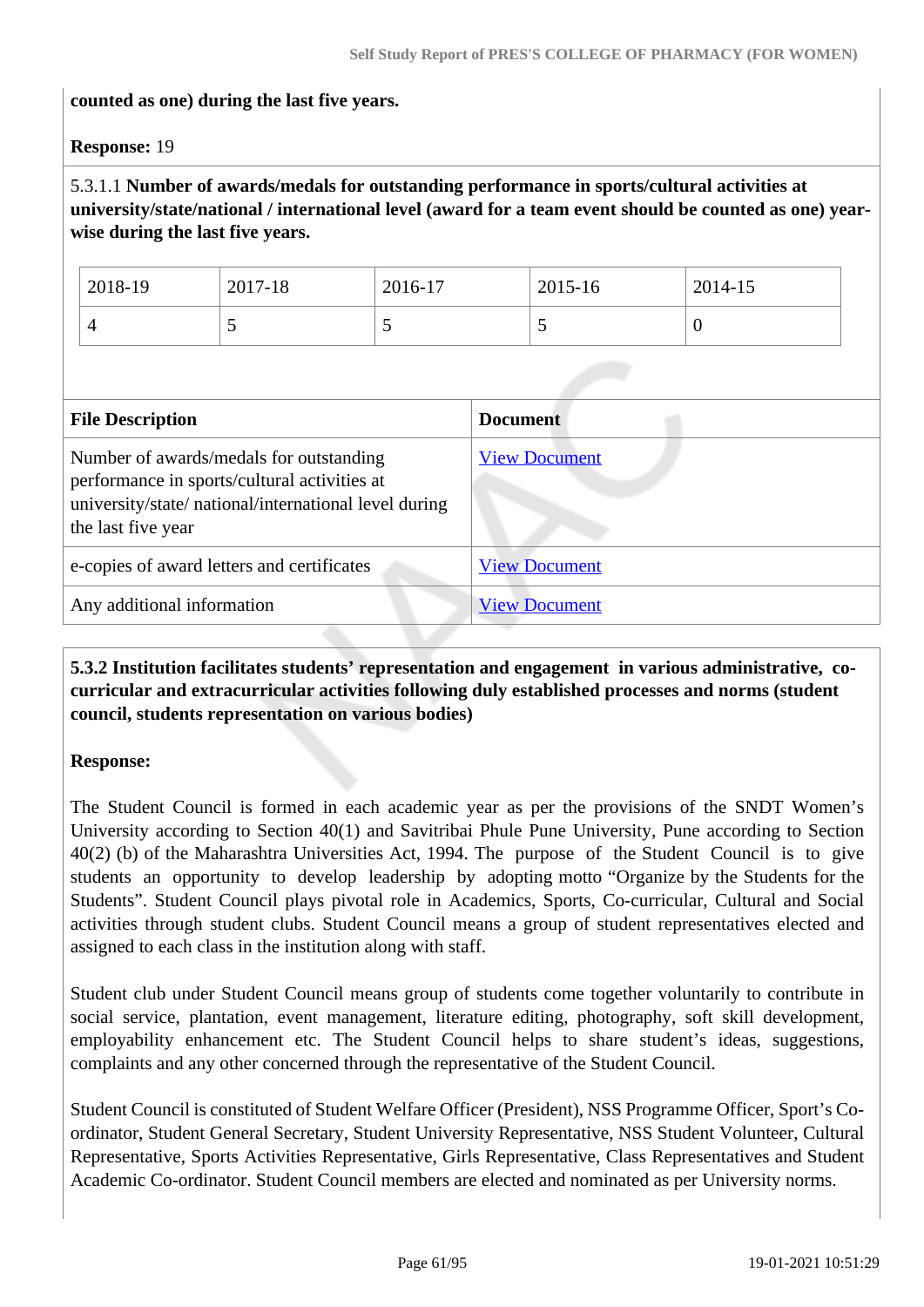All representatives execute their roles and responsibilities by coordinating meetings in the academics such as framing of academic calendar, monthly academic meeting for syllabus completion and administrative bodies like Internal Complaint Committee, Student Grievance Redressal, Anti Ragging, Library and Discipline Committee. Student Council also contributes a major role in the community welfare activities such as health check up for nearby villagers; safe use of medicines, endowment to tribal people and tribal schools. As a social responsibility Student Council members helps in organizing tree plantation activity, blood donation camp, Diabetes detection camp, HIV detection Camp, BMI detection, Eye check up camp, Swach Bharat Abhiyan, Literacy Surveys, Open defecatition and Health awareness rally.

College celebrates cultural activities like Annual social gathering "Umang" and "Spandan", National Pharmacy week, Ganpati festival "Pravarecha Raja", Fresher's Party and Farewell party every year with active involvement of Student council. For preserving national integrity and patriotism national festivals such as Independence Day, Republic Day, World Pharmacist day, Teachers day etc are celebrated with zest and enthusiasm.

Students Council also contributes for health and fitness of students & staff by arranging sports like carrom, chess, badminton, cricket, kho-kho, running, throw ball, tug of war etc. For physical and mental well being International Yoga day is celebrated along with training program of yoga.

Student Council being voice of students is immensely contributing for the development of college. It have significantly benefitted students for recognition and developing competent and socially sensitive pharmacist committed to healthcare needs of society.

| <b>File Description</b>               | <b>Document</b>      |
|---------------------------------------|----------------------|
| Upload any additional information     | <b>View Document</b> |
| Paste link for additional information | <b>View Document</b> |

### **5.3.3 Average number of sports and cultural events/competitions in which students of the Institution participated during last five years (organised by the institution/other institutions)**

**Response:** 27.8

### 5.3.3.1 **Number of sports and cultural events/competitions in which students of the Institution participated year-wise during last five years**

| 2018-19  | 2017-18 | 2016-17 | 2015-16 | 2014-15 |
|----------|---------|---------|---------|---------|
| 34<br>36 |         | 36      | 20      | 13      |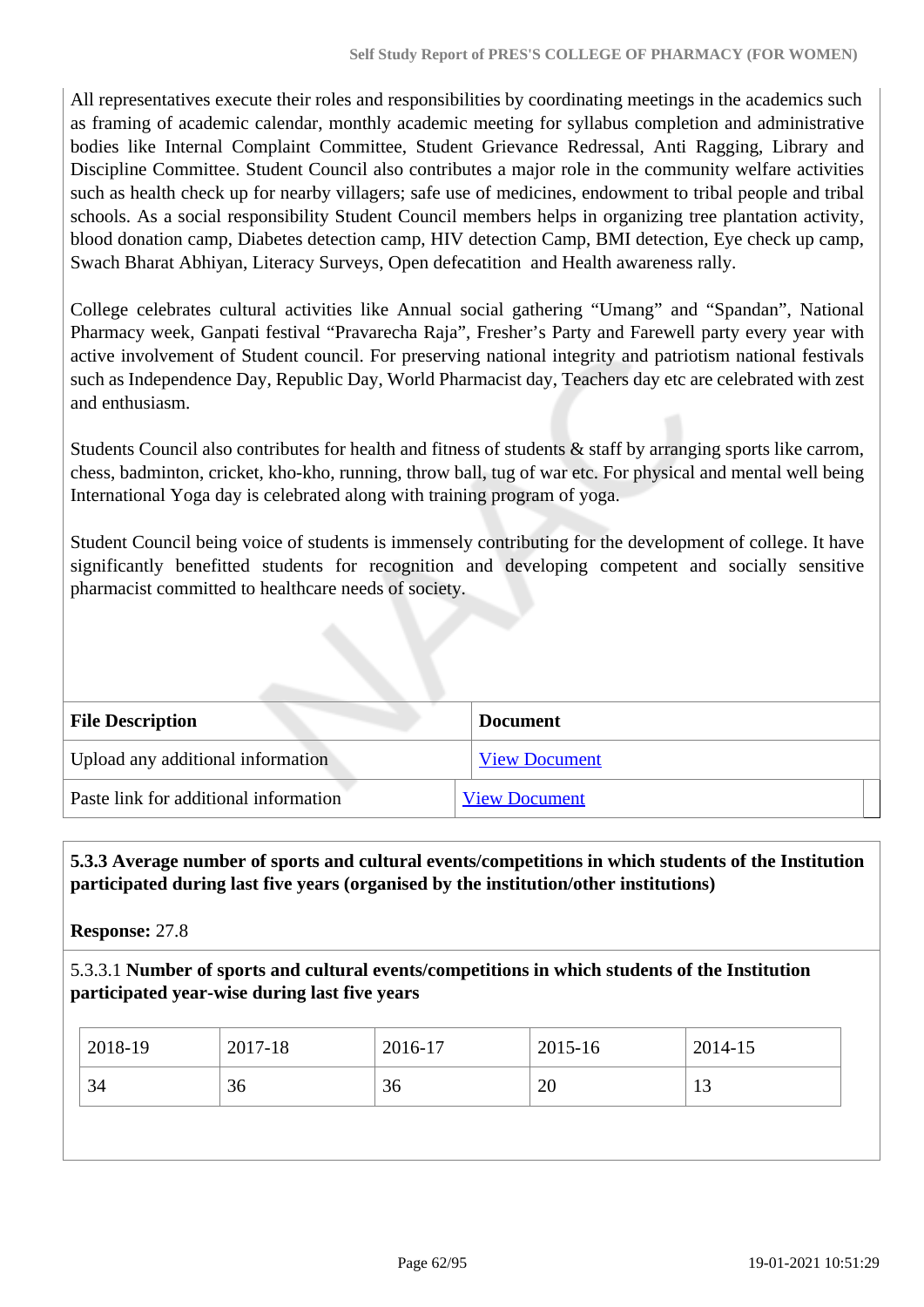| <b>File Description</b>                                                                                                                                                                              | <b>Document</b>      |
|------------------------------------------------------------------------------------------------------------------------------------------------------------------------------------------------------|----------------------|
| Upload any additional information                                                                                                                                                                    | <b>View Document</b> |
| Report of the event                                                                                                                                                                                  | <b>View Document</b> |
| Number of sports and cultural events/competitions<br>in which students of the Institution participated<br>during last five years (organised by the<br>institution/other institutions (Data Template) | <b>View Document</b> |

## **5.4 Alumni Engagement**

 **5.4.1 There is a registered Alumni Association that contributes significantly to the development of the institution through financial and/or other support services**

### **Response:**

The Alumni Association of Pravara Rural Education Society's College of Pharmacy (For Women), Chincholi is a registered as per Society Registration Act, 1860 in the year 2012-13 with Registration Number: F-14347 (Nashik). The Alumni Association is reflection of college which acts as a bridge between students and alumni. It is the platform to interact with students who have passed through the college to create brotherhood, love and unity amongst them.

Alumni of college has effectively helped in contributing by interaction with students, delivering guest lectures, assisting in placement, arrangement of implant training and industrial visits etc.

Alumni association of college conduct regular periodic meetings to plan alumni involvement and development activities. College alumni association along with sisters branches & Pravara Rural Education Society, Loni organises alumni meet in cities like Ahmednagar, Pune, Bangalore, Delhi & abroad. College have strong alumni network and is continuously connected with alumni through what's app group, Pravara web portal, facebook and group email ID. The College is very proud of its alumni and truly appreciate their positions achieved in academics, industries and other sectors of society.

Alumni of college has assist for the placement of students by providing a platform essential so as to get absorb for a particular job like medical coder, chemist in industry, pharmacist, clinical data analyst etc in top notch companies like Cognizant, Tata Consultancy Services, WNS, Mylan,Glaxo,Cipla etcand , retail & wholesale Stores.

Distinguished Alumni of our college visits routinely to the college and deliver their expertise with our student. They share their experience with the students regarding career opportunities in Pharma sector, Skill centric methods & techniques. Alumni motivate and provide necessary guidance to students for preparation of competitive exam like GPAT, CAT, NIPER.

### **Objectives of Association**

1.To unite the students who have passed through the pharmacy college & to create brotherhood, love & unity amongst them.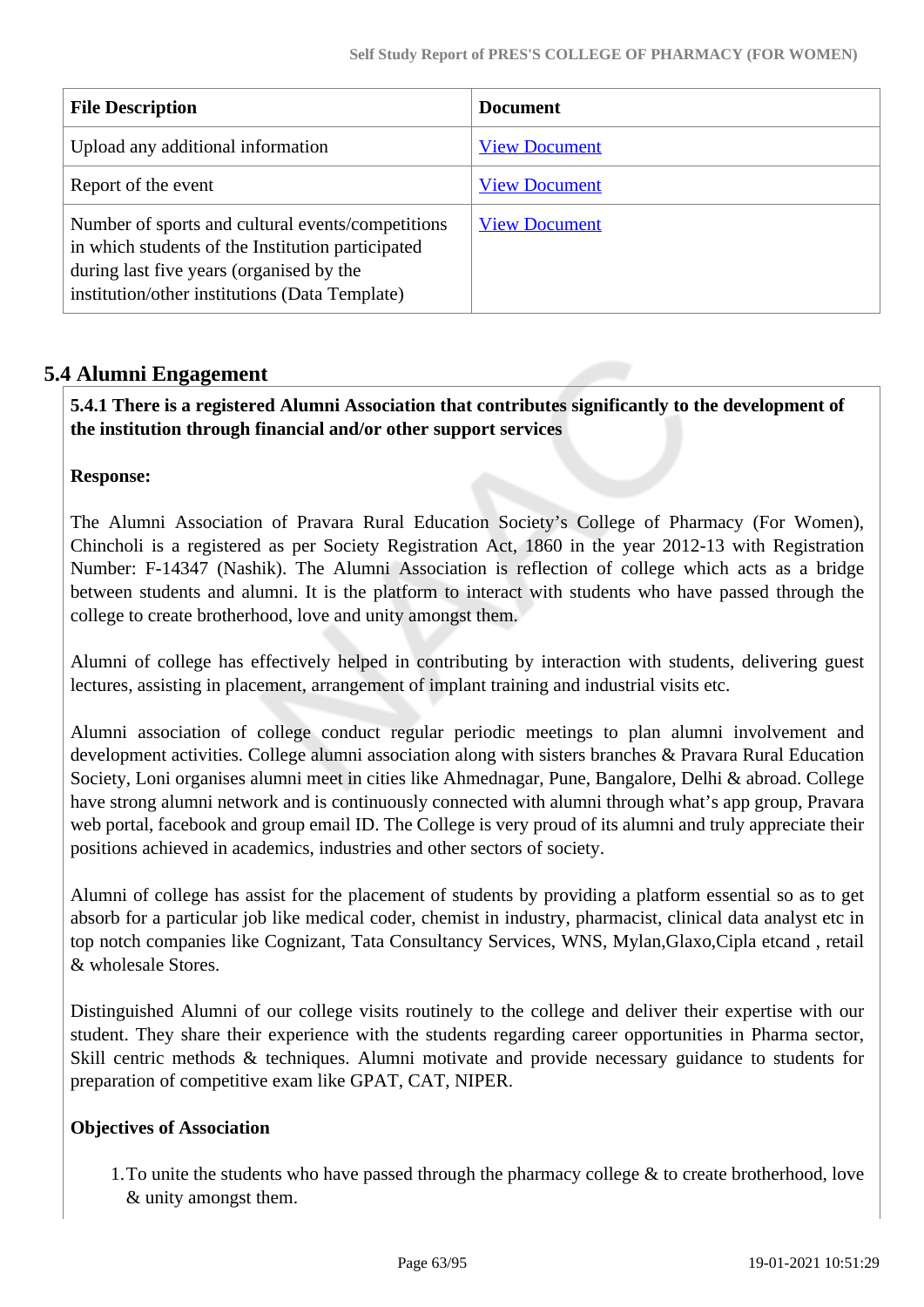- 2.To do all necessary legal work with the help of alumni for the progress of the college
- 3.To guide the newly admitted passing out students & help them in getting educational assistance.
- 4. Creating harmony & conducting seminars between college passing students & passed out students through academic & social activities.
- 5. Make progress with the help of college appeared  $\&$  passed out students from science  $\&$  technology field & if possible help students getting educational assistance.
- 6.Arranging seminars, workshops, conferences with the help of passed out students & expert personnel's from technical fields & guide the students.
- 7.To provide educational assistance to economically backward & schedule cast students & for the same provide them study room, books as well as for library & reading room.
- 8.To arrange the sport events & competitions & find out the hidden talent of present & passed out students.
- 9.To implement various social & educational programs & activities for the above reasons & for the benefit of the nation.

Alumni Association committee consists of representatives of student and faculty from college.

| <b>File Description</b>               | <b>Document</b>      |  |
|---------------------------------------|----------------------|--|
| Upload any additional information     | <b>View Document</b> |  |
| Paste link for additional information | <b>View Document</b> |  |

| 5.4.2 Alumni contribution during the last five years (INR in lakhs) |                      |  |  |
|---------------------------------------------------------------------|----------------------|--|--|
| <b>Response: D. 1 Lakhs - 3 Lakhs</b>                               |                      |  |  |
| <b>File Description</b>                                             | <b>Document</b>      |  |  |
| Upload any additional information                                   | <b>View Document</b> |  |  |
| Link for any additional information                                 | <b>View Document</b> |  |  |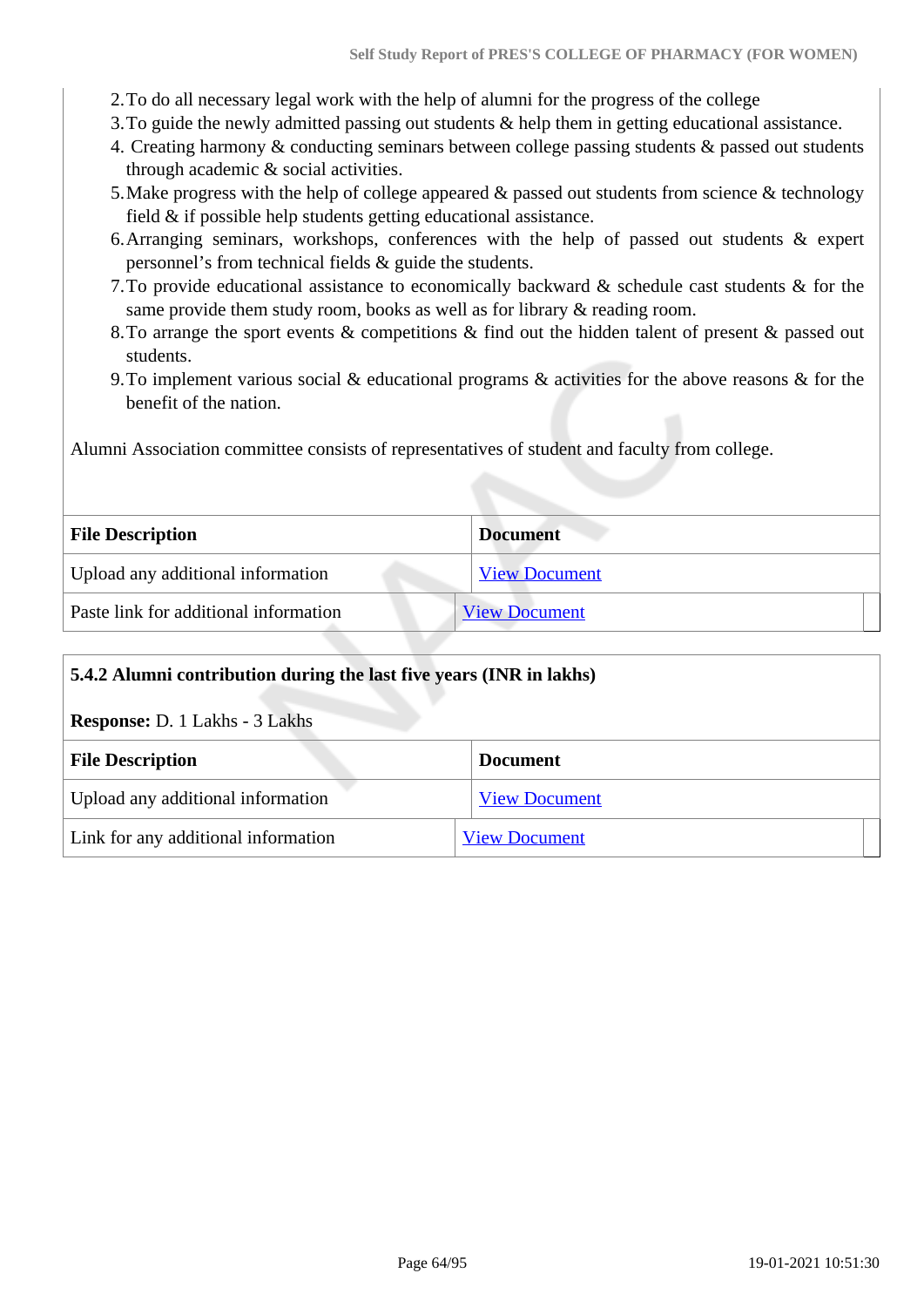# **Criterion 6 - Governance, Leadership and Management**

## **6.1 Institutional Vision and Leadership**

 **6.1.1 The governance of the institution is reflective of and in tune with the vision and mission of the institution**

#### **Response:**

### **VISION**

 To emerge as the most preferred pharmacy educational institute with global recognition and developing competent and socially sensitive pharmacists committed to healthcare needs of society.

### **MISSION**

- 1.To develop students as global citizen with conscience, commitment and dedication.
- 2.To create world class facilities and ambience for advanced level of teaching, research and practical training.
- 3.To recruit and retain highly motivated and qualified faculty to promote the cause of teaching and learning.

Humble farmer Late Padmashri Dr. Vitthalrao Vikhe Patil considered "Co-operative Movement" as a tool for social, education and economical upliftment of rural masses and with this idea he established "Pravara Rural Education Society" in 1964. Extending our founder Dr. Vitthalrao Vikhe Patils vision of empowering women through education, College of pharmacy (for women), Chincholi was established in 2006.

Governance in college functions through governing body and college development committee in which decisions, strategies and regulations related to development of college are made. By considering the vision and mission of college and society, GB takes decision for overall development of college and gives perspective goal to the principal which is then implemented in the practice. CDC considers the decision taken by GB and feedback taken from stakeholders then prepares brief structural targets for functioning of academics, administration, curricular, co curricular and extracurricular activities.

College opt decentralized management for conducting the smooth function of various regular activities of institution. Various committees were formed for effective administration like academic monitoring committee, IQAC, ICC, antiragging and student grievance cell etc.

The college has perspective plan from year 2015-2020. The short term goal, long term goals and action plan are formulated under the leadership of principal in accordance of vision and mission of the college. The perspective plans mainly focus on academic excellence, administrative execution and conveyance, infrastructure and facilities, outstretch of education and establishment, training and placement orientation. To achieve these plans the college governance and administration work in coordination with main aim to attain college excellence.

The management and college effectively implement the active participation of all stakeholders i.e. alumni, students, management, academician, parents, employees, industrialist, educationalist and representative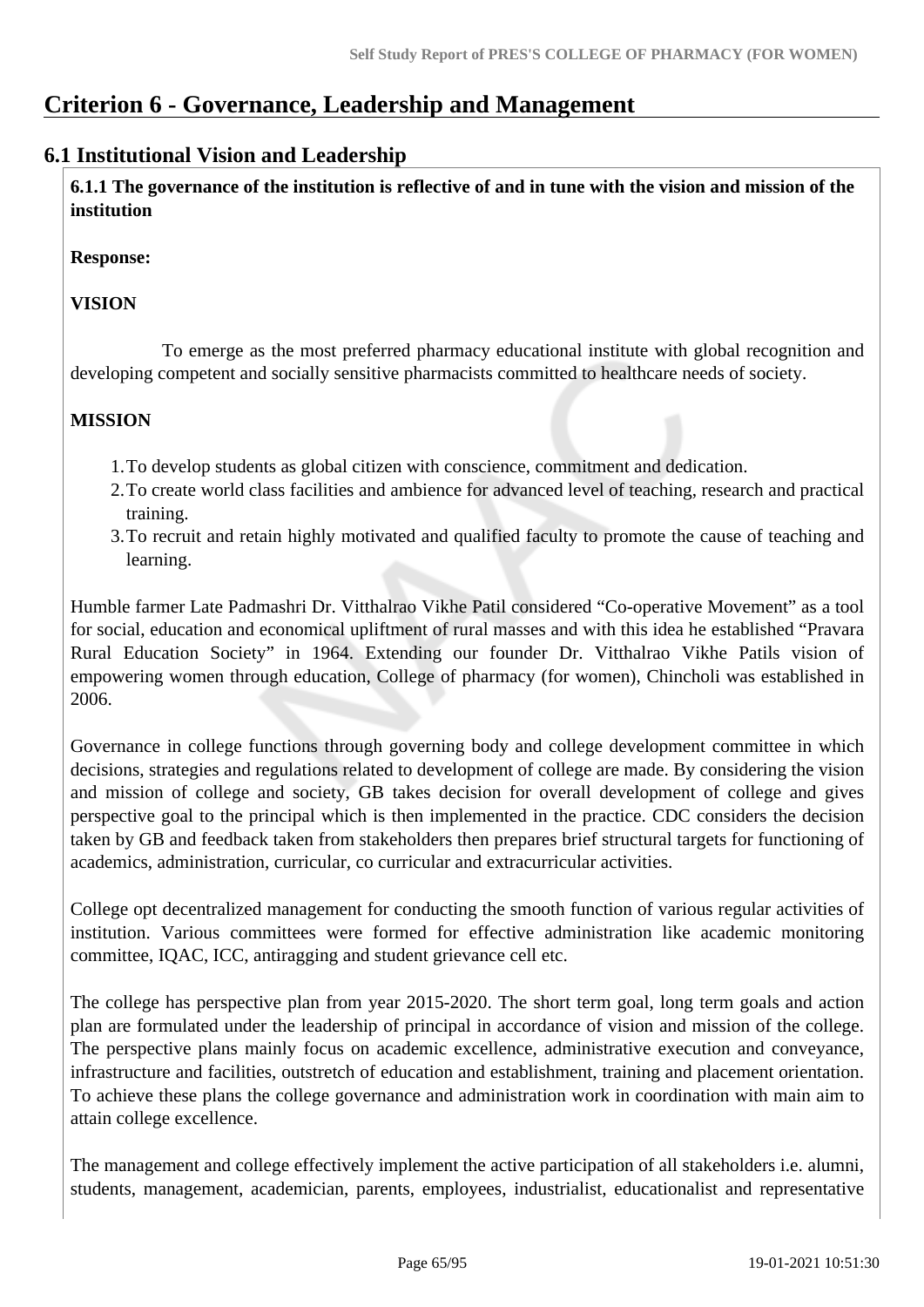from affiliated professional bodies, in framing vision and mission of institution. Different quality aspects were discussed with stakeholders for building academically, technically and ethically competent pharmacy graduate and their mode of achievements are structured in GB/CDC meeting with the expert advice of management representative, university and industry representative, principal and faculty members of college.

Culture of excellence is achieved through channel of quality implementation in every aspect of curricular and extracurricular activities of staff as well as students. Various training programmes, seminars, industry visit and expert lecture from research scientist were arranged by college for quality improvement in faculty as well as in students. Students are always promoted for the active participation in curricular and extracurricular activities. Institutional excellence is shown in academics in form of university toppers for consecutive three years (2017, 2018 and 2019), awards, PhD done by staff, GPAT qualified students and students opting for higher education.

| <b>File Description</b>               |                      |  |  |
|---------------------------------------|----------------------|--|--|
|                                       | <b>Document</b>      |  |  |
| Upload any additional information     | <b>View Document</b> |  |  |
| Paste link for additional information | <b>View Document</b> |  |  |
|                                       |                      |  |  |

#### **6.1.2 The effective leadership is visible in various institutional practices such as decentralization and participative management**

### **Response:**

The college follows decentralization management through proper and well organized structure as given in organogram of college. Committees are framed at college for implementation of all its decision and resolution. The important decision making committees are governing body (GB) and college development committee (CDC) along with campus director and principal. Depending upon academic, co-curricular and extracurricular activities committees are constituted. Faculties including teaching and non teaching staff members are given charge of these committees empowering their skills and leadership quality. Also students are involved actively to work independently through Students Council.

 College promotes the participative management and encourages the staff and students for active involvement in administrative bodies like Internal Complaint Committee, Student Grievance Redressal, Anti Ragging, Library, Discipline, Cultural, Student Council of the college. All the decisions of the institution are governed by suggestions from the stakeholders like alumni, parents, employers, academician, industrialist, statutory body representative, staff and students for smooth and efficient administration.

 The Principal, academic coordinator and staff members decide and define the policies, standard operating procedures, guidelines, rules and regulations relevant to academic and administrative functions such as admission, AICTE and PCI work function (documentation), budget and procurement, training, placement, discipline, grievance, mentoring and library service etc. for effective implementation of all its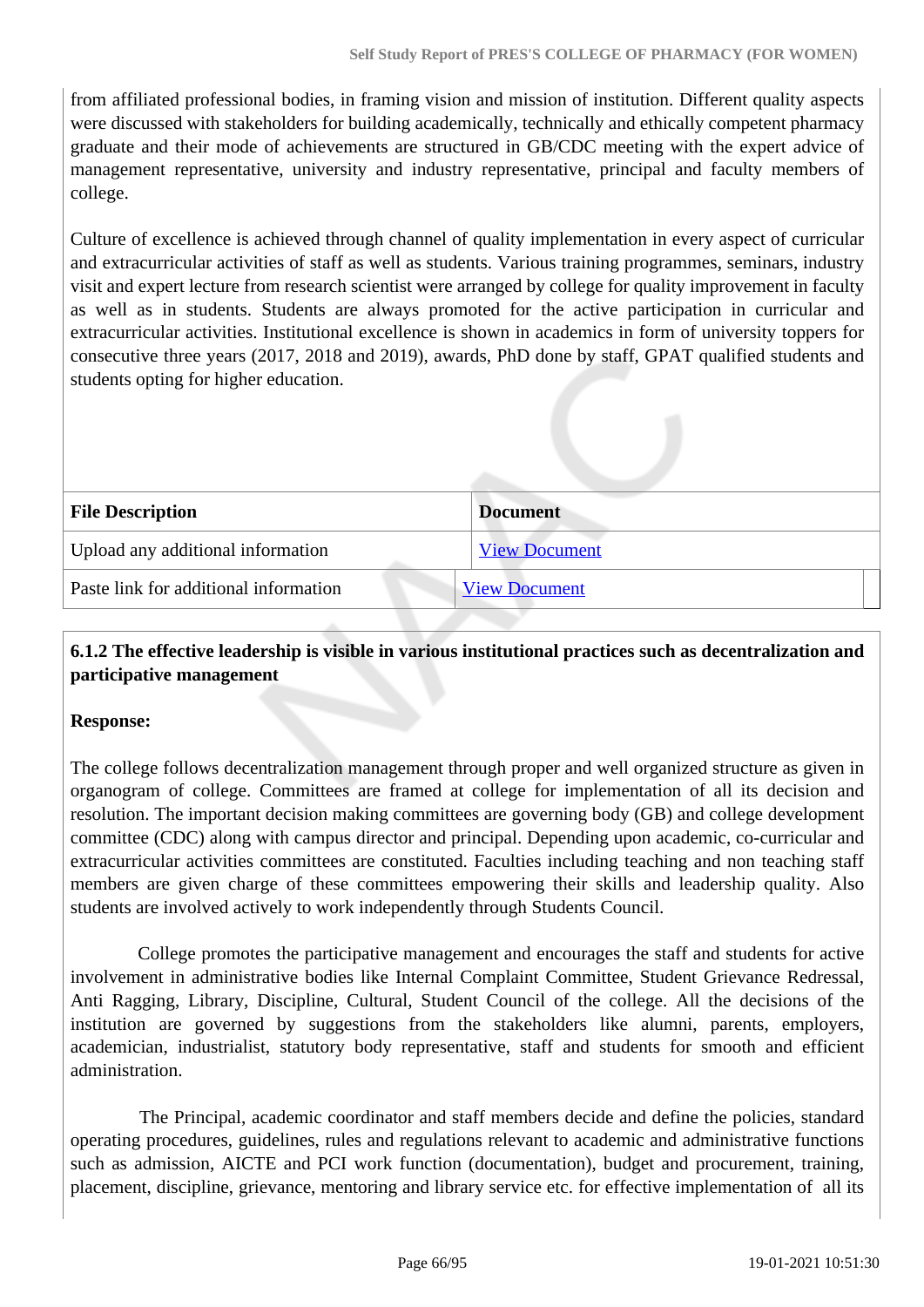decision and resolutions for autonomous functioning of work. Academic activities and examination schedule is discussed and decided by all staff under the guidance of principal. The principal of the college is a member of GB. The decision and findings of GB is conveyed by principal to all the staff members. All staff members implement the policies and rules framed by management and work efficiently for improving the quality standard and achieving the vision and mission of college. Administrative staff and nonteaching staff work according to SOP and support maximum services to student and faculties.

 The decentralization and participatory management is best explained by the case study of purchase of books and journal in library committee. As a part of functioning and participative management library committee consist of academic incharge as chairman, librarian as member secretary, assistant/associate professor from each department, one student representative and office superintendent as members.

 As a part of policy, library committee prepares the budget for purchase of books and journal. Suggestions about name and number of copies of books required for academic as well as other reading is taken via google form or offline form from students and staff. Library committee after scrutinizing the requirement, prepare the list of books and journal to be purchase and sends the final requirement list to Management. Books and journals are purchased by the Purchase Department by placing a Purchase Order to the vendor. The vendor sends the books to college as per PO, after which Librarian crosschecked the received books and makes entry in the data register of library. The list of new books arrived in Library is displayed , and made available to use for Students and Staff.

| <b>File Description</b>               | <b>Document</b>      |  |
|---------------------------------------|----------------------|--|
| Upload any additional information     | <b>View Document</b> |  |
| Paste link for additional information | <b>View Document</b> |  |

## **6.2 Strategy Development and Deployment**

### **6.2.1 The institutional Strategic / Perspective plan is effectively deployed**

#### **Response:**

As per regulations and norms of AICTE and SPPU, college has constituted the GB and CDC for academic, administrative and overall development of college. Recruitment of teaching and nonteaching staff, selection and approval for faculty posts is done after roster verification which is carried out as per the rules and regulations of statutory bodies.

Society has a Service Rule Book which includes rules and regulations related to leave rules, classification of employees, promotion policy, attendance policy, increment policy, gratuity policy, superannuation, action for misconduct and punishment. The service book of faculty is maintained by Officer Superintendent.

 College has well defined strategic plan which includes following: motives and strategies and specific objectives like academic excellence includes Student progression, Staff development, Motivation of research and development, Laboratory renovation and modernization and Academic monitoring;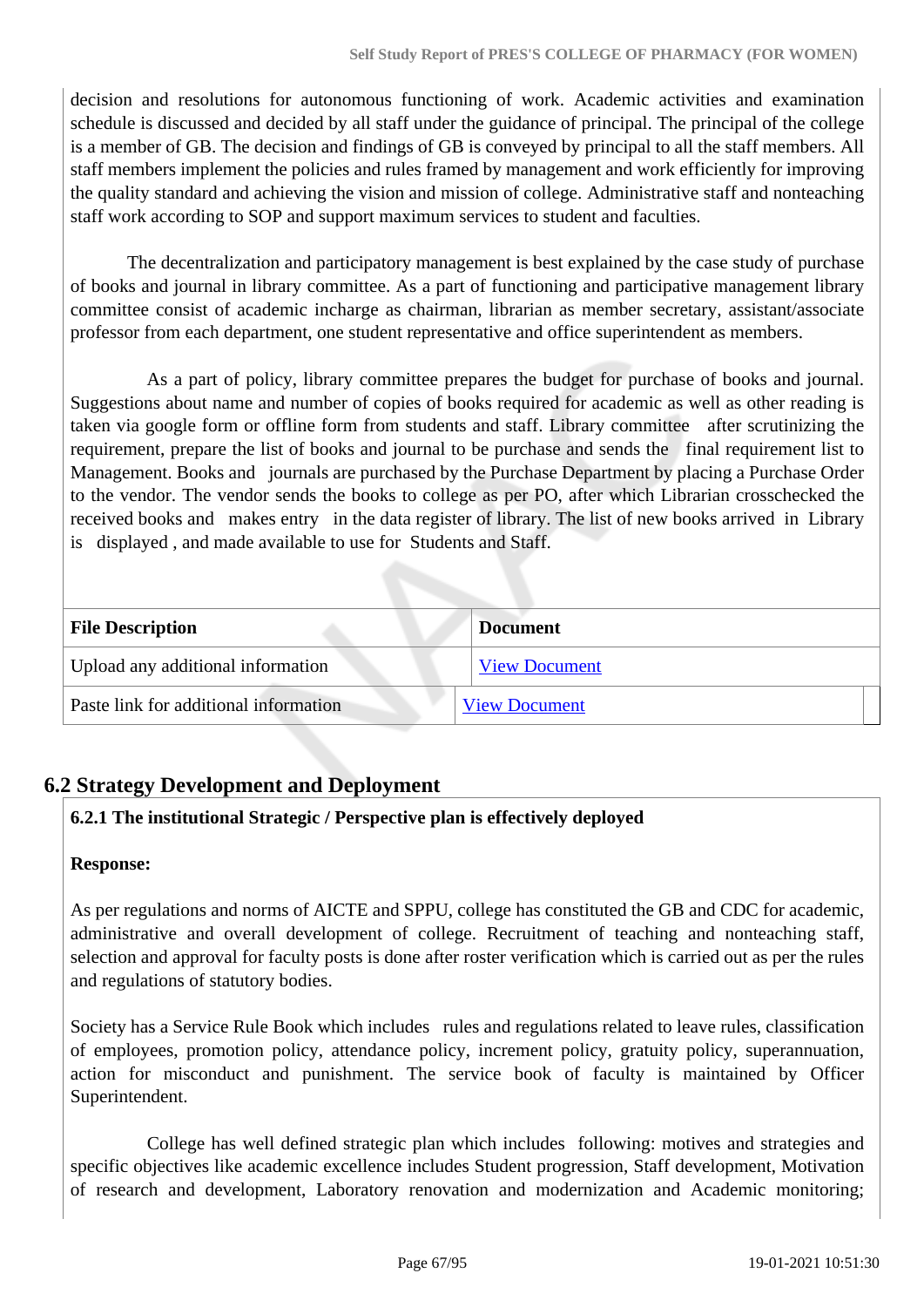Administration, Execution and conveyance includes recruitment and administrative monitoring; Infrastructure and facilities includes Building and structure, Promotional/Miscellaneous facilities and Learning Facilities; Outstretch of education and establishment includes Co curricular activities, College social responsibility activities and Student Friendly environment; Training and Placement orientation includes industry visit and placements.

College has well defined organizational structure, different committees and effectively deployed strategic plan. The best quoted example for deployed activities is of implementation of Pradhan Mantri Kaushal Vikas Yojana activity (PMKVY) from student progression in academic excellence.

As per instruction and discussion of Governing Body/College Development committee conducted on **Feb 2018** it was decided to study the brochure and apply for few courses of skill development towards our contribution in nation development.

The Govt. of India requires a large number youth with Skills, as entire nation is looking for 109 million skilled persons by 2022. Considering this aspect, the Ministry of Human Resource Development, Government of India, New Delhi & AICTE has launched **Pradhan Mantri Kaushal Vikas Yojana** (PMKVY) requesting various technical Colleges approved by AICTE to contribute in the Skill India initiative: PMKVY

In response to the notification of AICTE, and eligibility of our college for conducting the courses, College submitted online application on AICTE Portal in June 2018 for starting five courses under PMKVY.

In September, 2018, College received approval by the AICTE, for **three** courses which are Regulatory Medical Writer , Drug Regulatory Affair Chemist and Medical Sales Representative with intake of 25 students. Courses were effectively implemented based on current market demand and futuristic development for employability of students. This programme received overwhelming response from the student's community. In each course 2 faculties were involved as trainee and 3 faculties involved as expert.

The planning for the courses on PMKVY consisted of preparation of brochure, campaigning of courses and deciding expert faculty from department to conduct the course.

The execution of the course consisted of Registering student to the course, conduction of lectures , maintaining of attendance, conduction of end examination, reporting to AICTE , result declared by AICTE

Other activity successfully deployed are Solar Plant , S.T.P, Bio Gas and RO Water for Campus.

.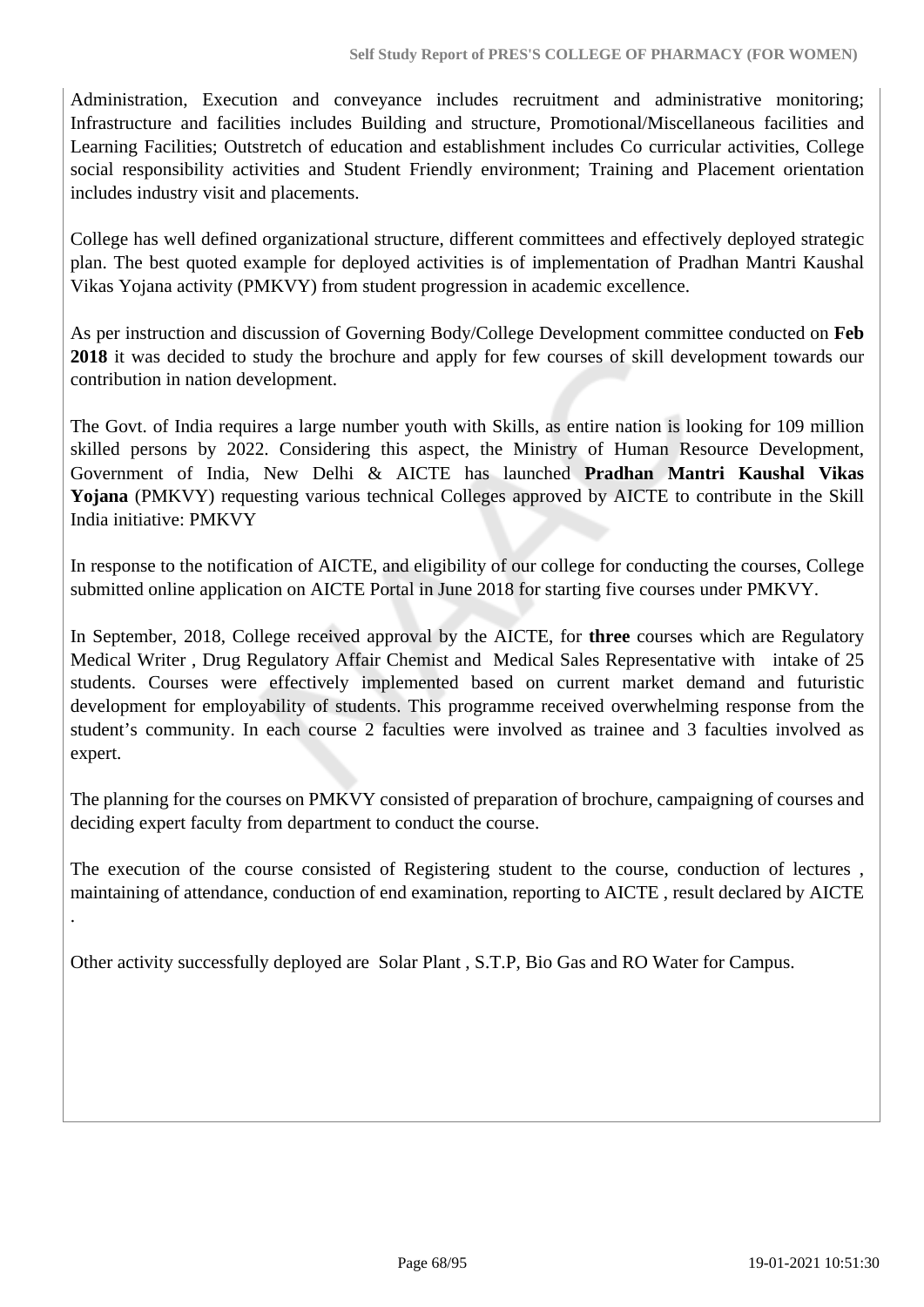| <b>File Description</b>                                   | <b>Document</b>      |
|-----------------------------------------------------------|----------------------|
| Upload any additional information                         | <b>View Document</b> |
| strategic Plan and deployment documents on the<br>website | <b>View Document</b> |
| Paste link for additional information                     | <b>View Document</b> |

 **6.2.2 The functioning of the institutional bodies is effective and efficient as visible from policies, administrative setup, appointment and service rules, procedures, etc.**

#### **Response:**

The college has a well defined organizational structure of the administration staff and laboratory staff to execute smooth functioning of academic and administrative work. Governing body involved in the monitoring and continuous development of the Institute. The members of this body include people with vast knowledge and experience in the field of academics, research, industry and administration At the college level, Principal is the chief executive and administrator of the college who coordinates all the activities of the college. Principal is also the ex-officio chairperson of various committees to carry out various functions of the college. The principal and the management hold the regular staff meetings and address them about their responsibilities for smooth functioning of the College. The decision making process is normally initiated by the management followed by the Principal. The management has always welcomed the views and suggestions expressed by the faculties in taking institution ahead .The various committees at college include IQAC, Grievance Redressal Cell, Academic program committee, NSS, TPC cell, Library committee, Repair and Maintenance committee, Purchase committee, Antiragging committee, OBC cell, Minority cell, Student welfare, Cultural, Sports committee, Internal complaint committee etc to ensure safety and welfare of staff and students. The institute has constituted IQAC as per the NAAC guidelines. IQAC is instrumental in quality sustenance necessary for the development of students and institute at large. Duties and responsibilities are defined for each committees and executed accordingly. The student can put their complaints in written form in the suggestion boxes kept in college campus. The boxes are opened periodically and the authorities discuss about the grievances and suggest appropriate measures. Grievances of students are also received through the members of the student council, and the appropriate measures are taken .College environment is so friendly that the students can directly approach to Principal and their mentor regarding any grievances.

HR policy is clearly defined with all service rules, process, procedures, recruitment and promotional policies. The institution strictly follows the Service rules, which displayed on the college website. Staff appraisal system is used with the promotional policies. At the end of every year, a performance appraisal is conducted for all faculties. Assessment of faculties is done by HOD, Principal and management by considering the various aspects such as subject result , the feedback received from students, participation in seminar/ workshops/conferences, publications in international/national journals, projects guided, self- up gradation activities and involvement in student/ department/ institution level activities.

The teaching and non-teaching faculty have the benefits of PF, Gratuity, Casual Leaves, and Maternity leaves, PhD course work leave, sick leave, earn leave etc., The institute follows AICTE/SPPU norms for staff recruitment. Selection and appointment of Principal/Teachers/Administrative staff is done as per the sanctioned post. The advertisement is released in popular English and vernacular news paper stating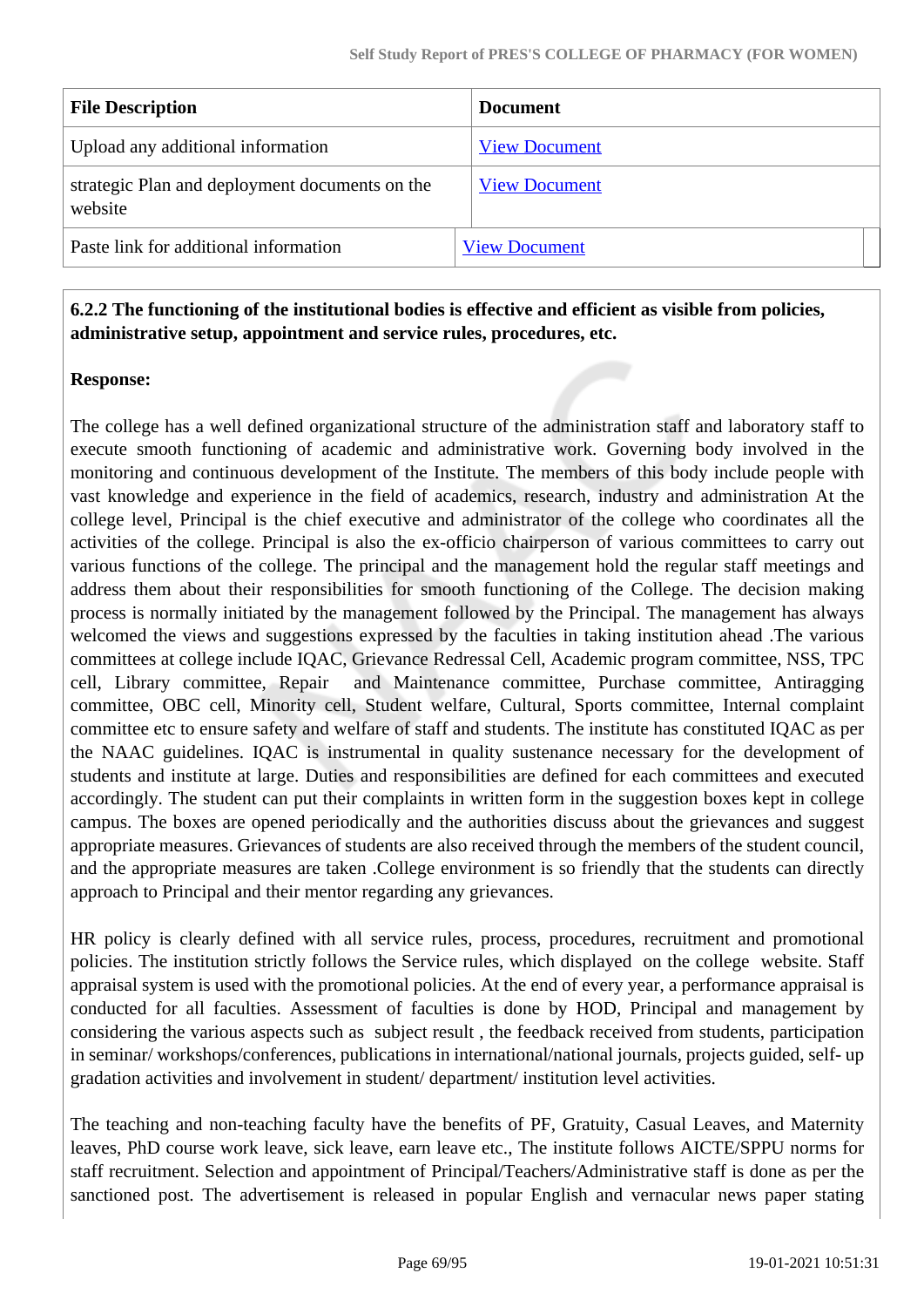vacancies and basic requirements for applying. The applications are shortlisted based on the number of vacancies and the interview is arranged which is conducted by subject expert, Principal and other management members.

| <b>File Description</b>                       | Document             |  |
|-----------------------------------------------|----------------------|--|
| Upload any additional information             | <b>View Document</b> |  |
| Paste link for additional information         | <b>View Document</b> |  |
| Link to Organogram of the Institution webpage | <b>View Document</b> |  |

| 6.2.3 Implementation of e-governance in areas of operation<br>1. Administration<br>2. Finance and Accounts<br><b>3. Student Admission and Support</b><br>4. Examination<br><b>Response:</b> A. All of the above |                      |
|-----------------------------------------------------------------------------------------------------------------------------------------------------------------------------------------------------------------|----------------------|
| <b>File Description</b>                                                                                                                                                                                         | <b>Document</b>      |
| Screen shots of user interfaces                                                                                                                                                                                 | <b>View Document</b> |
| ERP (Enterprise Resource Planning) Document                                                                                                                                                                     | <b>View Document</b> |
| Details of implementation of e-governance in areas<br>of operation, Administration etc                                                                                                                          | <b>View Document</b> |
| Any additional information                                                                                                                                                                                      | <b>View Document</b> |

## **6.3 Faculty Empowerment Strategies**

#### **6.3.1 The institution has effective welfare measures for teaching and non-teaching staff**

#### **Response:**

Different welfare schemes were implemented by management for the teaching and non teaching staff.

Following are the different welfare schemes available

- Employee's Provident Fund (EPF)
- Gratuity
- Accidental insurance
- Study leave and earn leave
- Medical Leave
- Casual leaves/Compensatory Off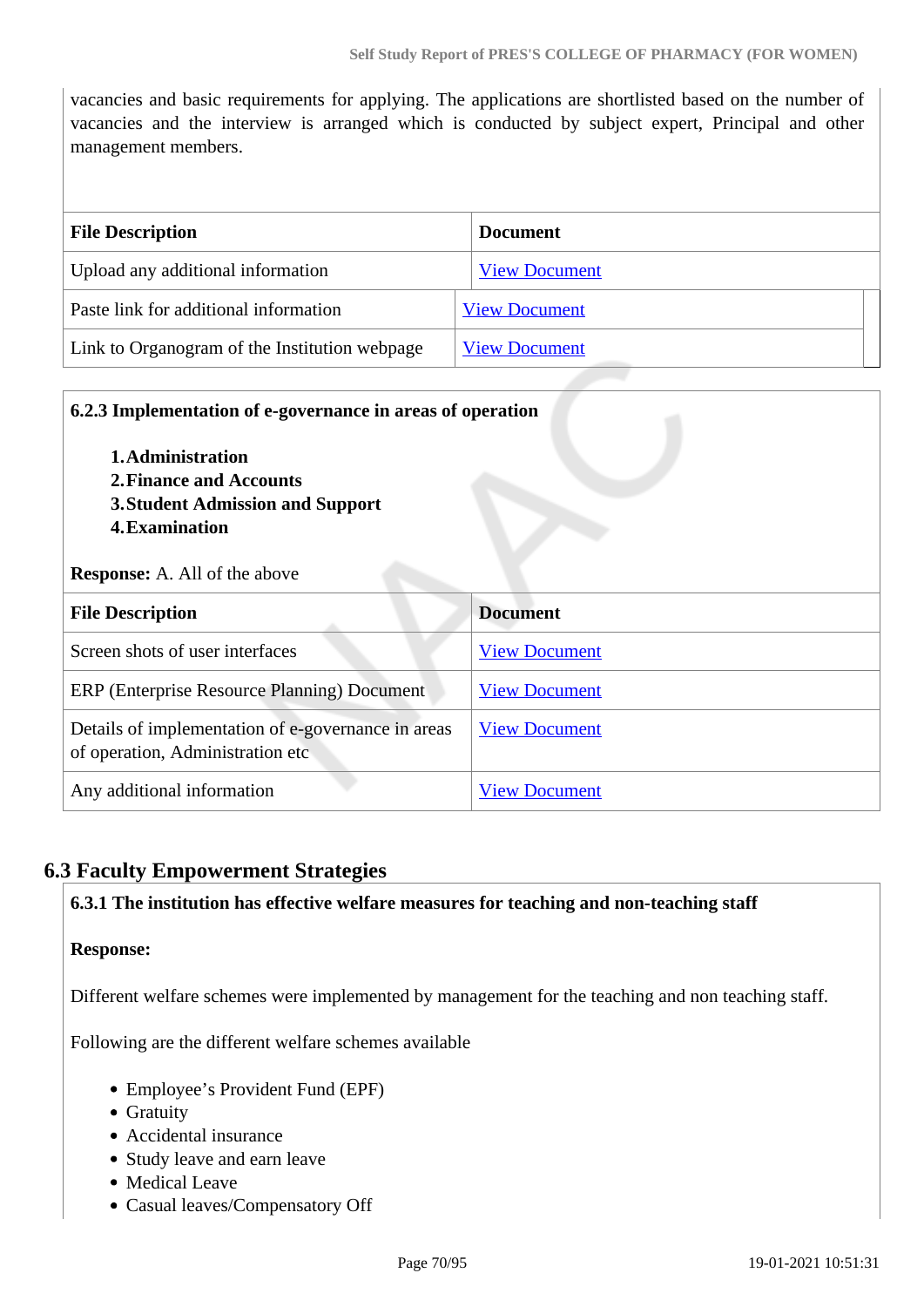- Maternity leave.
- Festival advance
- Bus facility
- Concession in fee of existing Pravara employees child
- Uniforms are provided to all non-teaching and security staff.
- Staff quarters are provided as per the requisites.
- The College provides NOC, salary certificate and other necessary documents for availing loans from banks.
- The teaching faculty members are given experience certificate, salary certificate, NOC etc. on request.
- If the non-teaching staff uses their personal vehicle for College work, conveyance allowance is paid and telephone allowance is paid to OS and TPO.
- Safe drinking water, proper parking facility, specialized security and guards are engaged by the college.
- Canteen facility is available on the campus.

#### **LIST OF BENEFICIARIES OF WELFARE MEASURES**

- Employee provident fund EPF To all Staff
- Gratuity Dr. Sunil Nirmal and Mr. Gite
- Accidental insurance Mrs. Shakuntala Walunj
- Medical leave- Mrs. Lata Ahire
- <sup>o</sup> Study leave given to staff for Phd Mr. Sachin Somwanshi, Mr. Kiran Dhamak, Mr. Kiran Kotade, Mr. Vinayak Gaware
- Maternity leave Mrs. Vandana Aher, Mrs. Pallavi Ekhande, Mrs. Lata Ahire,Mrs. Sangita Shinde
- Festival advance- All Non Teaching staff
- Uniforms for non-teaching staff and security staff- All Non Teaching staff
- Staff quarter- Mr. Sandip Laware Facility provided as per requirement
- NOC and salary certificate- As per need of staff
- Safe drinking water All staff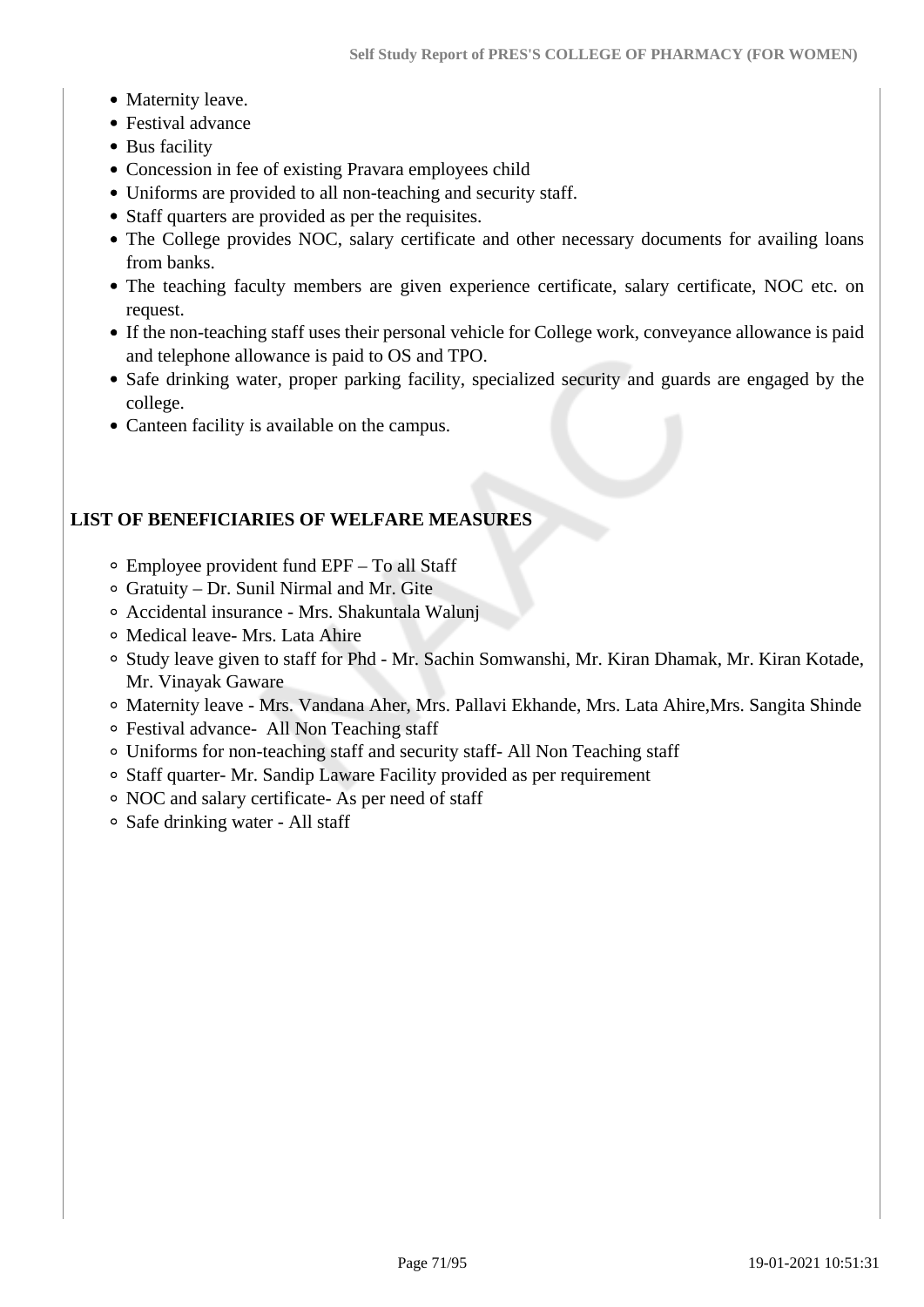| <b>File Description</b>               | <b>Document</b>      |  |
|---------------------------------------|----------------------|--|
| Upload any additional information     | <b>View Document</b> |  |
| Paste link for additional information | <b>View Document</b> |  |

#### **6.3.2 Average percentage of teachers provided with financial support to attend conferences/workshops and towards membership fee of professional bodies during the last five years**

**Response:** 68.26

6.3.2.1 **Number of teachers provided with financial support to attend conferences/workshops and towards membership fee of professional bodies year wise during the last five years**

| 2018-19  | 2017-18 | 2016-17  | $12015 - 16$ | 2014-15 |
|----------|---------|----------|--------------|---------|
| $\bf{1}$ | ∸∸      | 15<br>IJ |              | . .     |

| <b>File Description</b>                                                                                                  | <b>Document</b>      |
|--------------------------------------------------------------------------------------------------------------------------|----------------------|
| Upload any additional information                                                                                        | <b>View Document</b> |
| Details of teachers provided with financial support<br>to attend conference, workshops etc during the last<br>five years | <b>View Document</b> |

 **6.3.3 Average number of professional development /administrative training programs organized by the institution for teaching and non teaching staff during the last five years**

**Response:** 7.6

6.3.3.1 **Total number of professional development /administrative training Programmes organized by the institution for teaching and non teaching staff year-wise during the last five years**

| 2018-19 | 2017-18 | 2016-17 | 2015-16 | 2014-15 |
|---------|---------|---------|---------|---------|
|         |         | $\circ$ | ∸       | ັ       |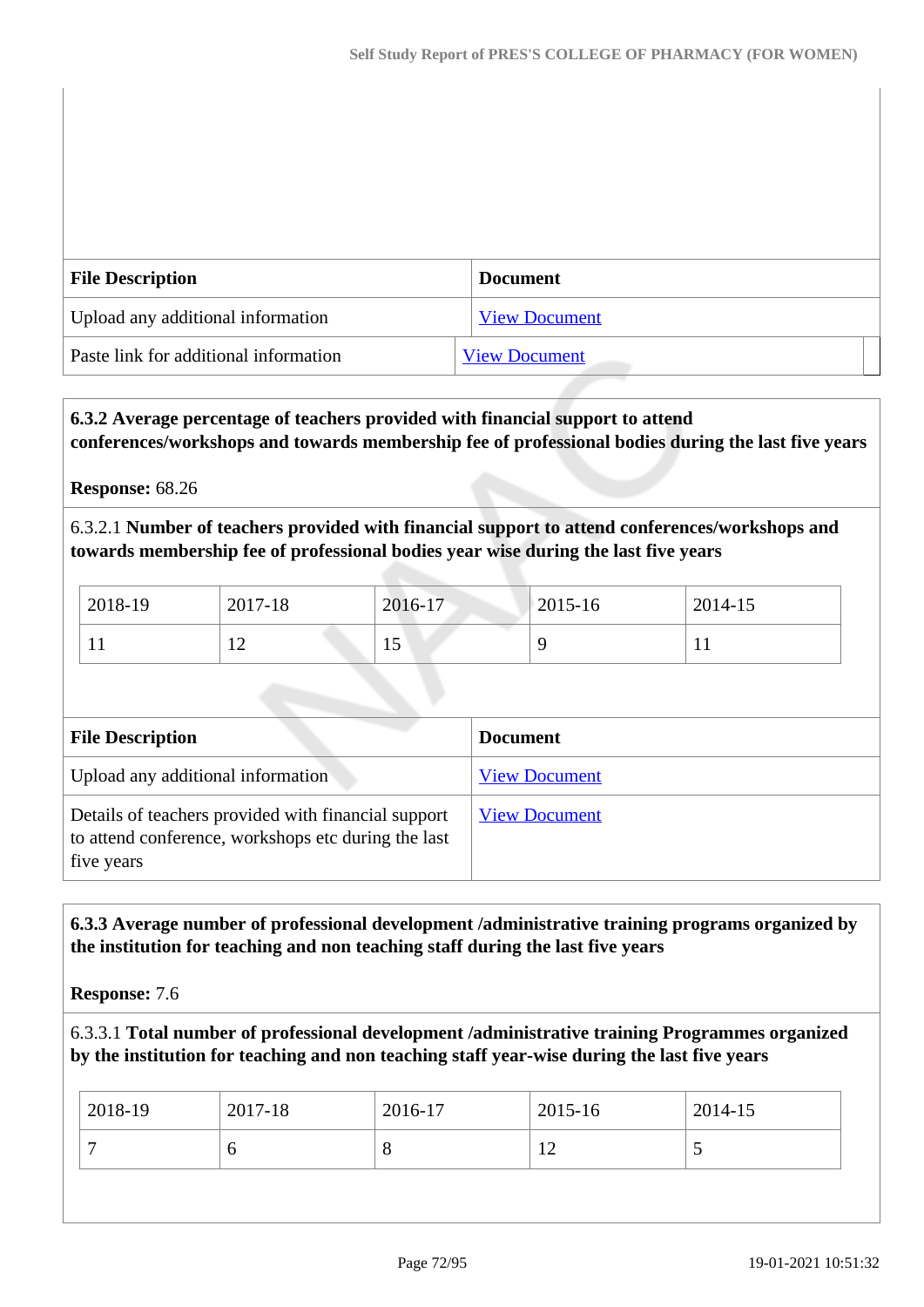| <b>File Description</b>                                                                                                                        | <b>Document</b>      |
|------------------------------------------------------------------------------------------------------------------------------------------------|----------------------|
| Upload any additional information                                                                                                              | <b>View Document</b> |
| Reports of the Human Resource Development<br>Centres (UGC ASC or other relevant centres)                                                       | <b>View Document</b> |
| Reports of Academic Staff College or similar<br>centers                                                                                        | <b>View Document</b> |
| Details of professional development / administrative<br>training Programmes organized by the University<br>for teaching and non teaching staff | <b>View Document</b> |

# **6.3.4 Average percentage of teachers undergoing online/ face-to-face Faculty Development Programmes (FDP)during the last five years (Professional Development Programmes, Orientation / Induction Programmes, Refresher Course, Short Term Course ).**

**Response:** 54.6

6.3.4.1 **Total number of teachers attending professional development Programmes viz., Orientation / Induction Programme, Refresher Course, Short Term Course year-wise during the last five years**

| 2018-19              | 2017-18 | 2016-17 | 2015-16 | 2014-15 |
|----------------------|---------|---------|---------|---------|
| 1 <sub>0</sub><br>▴∠ | ັ       |         |         | T T     |

| <b>File Description</b>                                                                         | <b>Document</b>      |
|-------------------------------------------------------------------------------------------------|----------------------|
| Upload any additional information                                                               | <b>View Document</b> |
| Reports of the Human Resource Development<br>Centres (UGC ASC or other relevant centers)        | <b>View Document</b> |
| <b>IQAC</b> report summary                                                                      | <b>View Document</b> |
| Details of teachers attending professional<br>development programmes during the last five years | <b>View Document</b> |

# **6.3.5 Institutions Performance Appraisal System for teaching and non-teaching staff**

#### **Response:**

Performance appraisal for teaching and non teaching staff is taken once in year in a structured format to evaluate the progress and performance of staff. Teaching staff performance is evaluated on the basis of academic as well as contribution in co curricular activities. Principal evaluates the self assessment forms, analyze the student feedback from students and takes review of appraisal. From academic year 2019-20,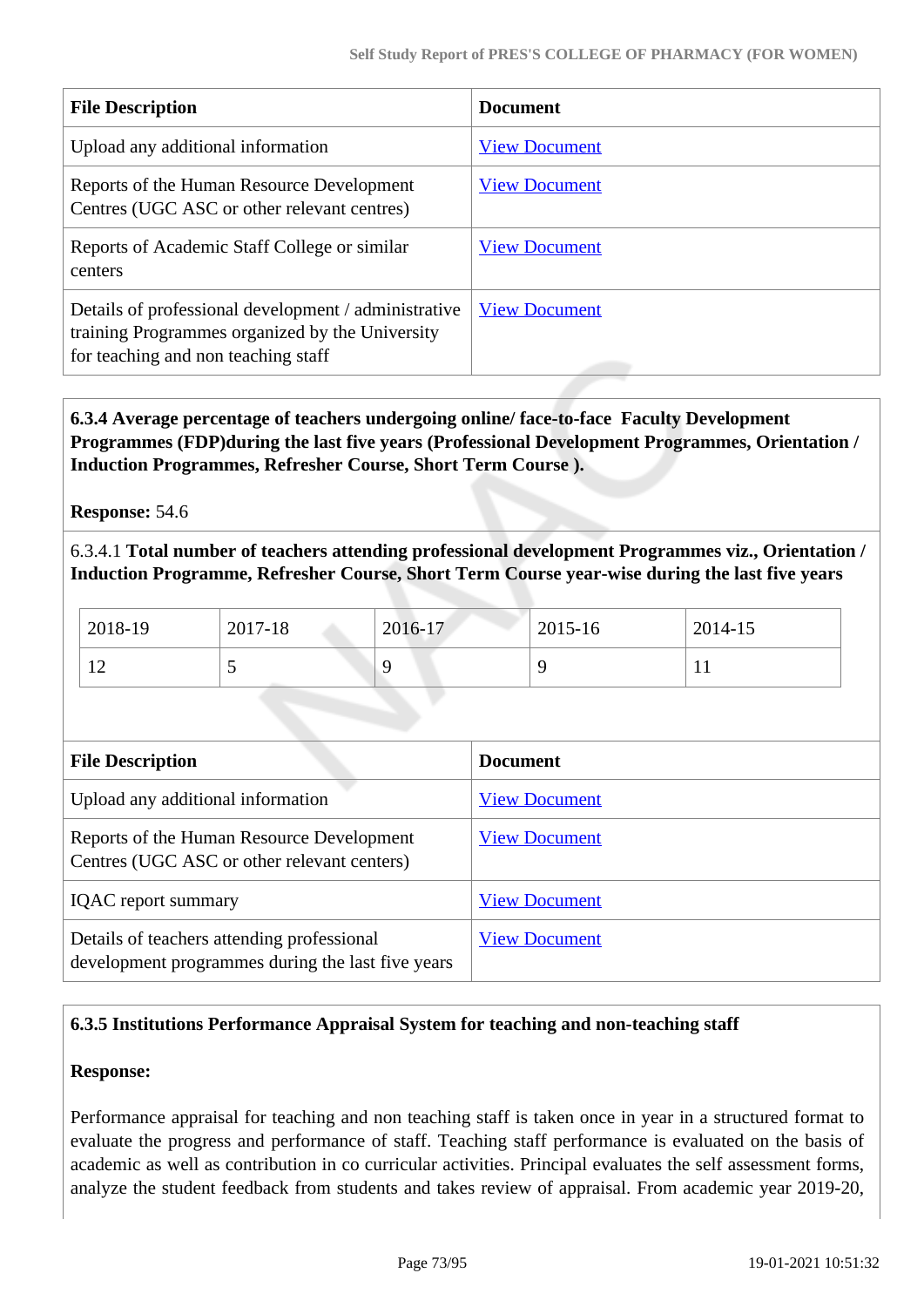college has updated the performance evaluation system on semester basis.

Self-appraisal is done on the basis of four parameters that are Teaching, Learning and Evaluation Related Activities; Co-curricular, Extension and Professional Development; Research and Academic Contribution; and Others.

Teaching learning and evaluation related activities includes Teaching learning activities, Performance in attendance of students, Performance in results, Additional lectures and academic duties like remedial coaching, career counseling, competitive exam preparation, general counseling, soft skill development of the student, extra teaching load, additional post graduate, teaching, add on courses, Preparation of study material and resources and Innovative teaching learning methods.

Co-curricular, extension and professional development related activities includes Student related cocurricular, extension and field based activities like NSS program officer, student welfare officer, workshop conduct, cultural activities (departmental/institutional), lectures on special topics, quiz / debate/ elocution, study tour, avishkar (student guidance), essay competition/other competition, exhibition, science day celebrations, alumni association, sports activities, counseling, anti ragging committee, sexual anti harassment committee/ grievance committee, budget, sports activity, Contribution to college and community work, Community work, Administrative and academic work or activity and Professional development activities such as participation in seminar / symposia / conference, convener/organizing secretary/ chairman/ member of professional body, resource person.

Research, publications and academic contribution includes Published paper in journal (journal & conference proceedings), Workshop/seminar/soft skill courses attended, Ongoing and completed research projects and consultancies and Research guidance /qualification

Other includes Industrial visit of students, Industrial training by staff, Library usage and Expert lectures organized.

After this it conducts the interview and evaluates the staff on the ground of Technical Knowledge, Communication Skills, English Proficiency, commitment to work and Conduct/ Behavior. After a progression period of 6 months, review of improvement of staff was evaluated and further necessary action is taken.

The appraisal of non-teaching staff members is done after screening of self appraisal form which includes Job responsibility, Courses and Training Programme Attended, Performance in technical work, Administration related activities, Co curricular work and Development related activities. Other parameters for evaluation are Commitment to Organization, discipline, Drive for self motivation, Behaviour/Attitude related to staff and students, attitude toward work, Team Player, Punctuality, Adaptability, Participation in inter and intra department activity and Technical Knowledge. The necessary recommendation is given by the concern Head of the departments and the Principal in the self appraisal form.

The evaluated self-appraisal form of all staff is submitted through HOD to the principal. The principal carefully reviews the performance of the faculty and gives approval for increments. The principal take the appropriate action for improvement of performance of faculty.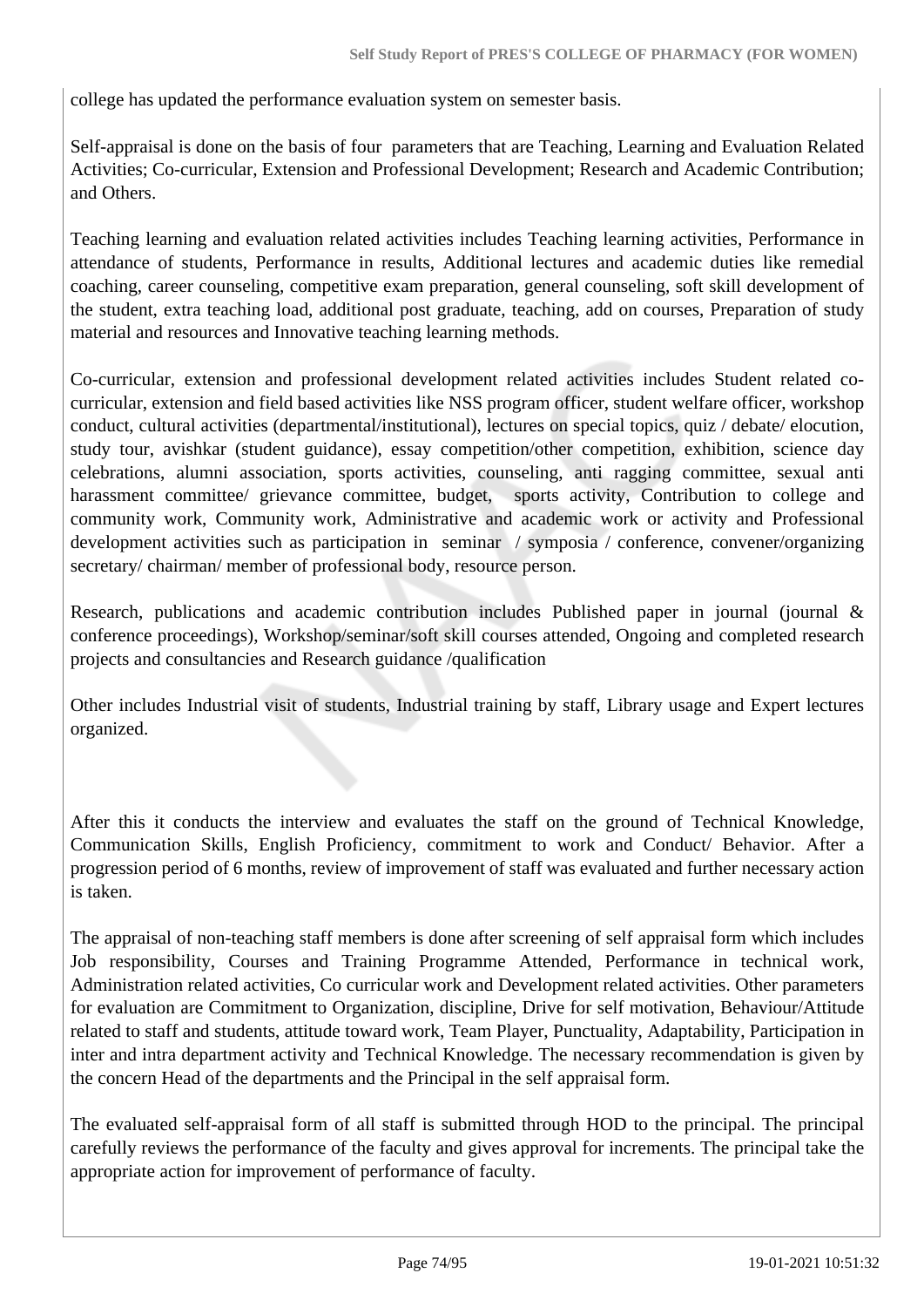| <b>File Description</b>               | <b>Document</b>      |
|---------------------------------------|----------------------|
| Upload any additional information     | <b>View Document</b> |
| Paste link for additional information | <b>View Document</b> |

# **6.4 Financial Management and Resource Mobilization**

#### **6.4.1 Institution conducts internal and external financial audits regularly**

# **Response:**

The College has a mechanism for internal and external audit.

# **Internal Audit:**

College has a separate Internal Audit committee which monitors the utilization of finances. The frequency of internal audit is half yearly. The internal audit is done by the Society Office,. Society has appointed an Internal auditors. The regular checks are made with regard to all payments including disbursement of scholarship, salaries paid , expenses of consumables and purchase of equipments etc .

Auditor's report is presented to Principal and Secretary of PRES of Society's.

# **External Audit:**

External audit is carried out by Registered Chartered Accountant appointed by Society who performs an audit of the financial statements of the college. The grants received by the college are also audited by Registered Chartered Accountant for their utilization.

The financial records of the College are audited every year after the end of March . The audited statement of accounts is submitted to the society office.

After completion of audit process, external auditors give the balance sheet, Income and expenditure statement, fixed schedule assets statement and audit report.

No objection has been made by the auditing firm till date.

The college accounts are audited regularly by both Internal and External auditors. Hence there have been no major findings / objections. Minor errors of omissions and commissions when pointed out by the audit team are immediately corrected / rectified and precautionary steps are taken to avoid recurrence of such errors in future.

| <b>File Description</b>               | <b>Document</b>      |
|---------------------------------------|----------------------|
| Upload any additional information     | <b>View Document</b> |
| Paste link for additional information | <b>View Document</b> |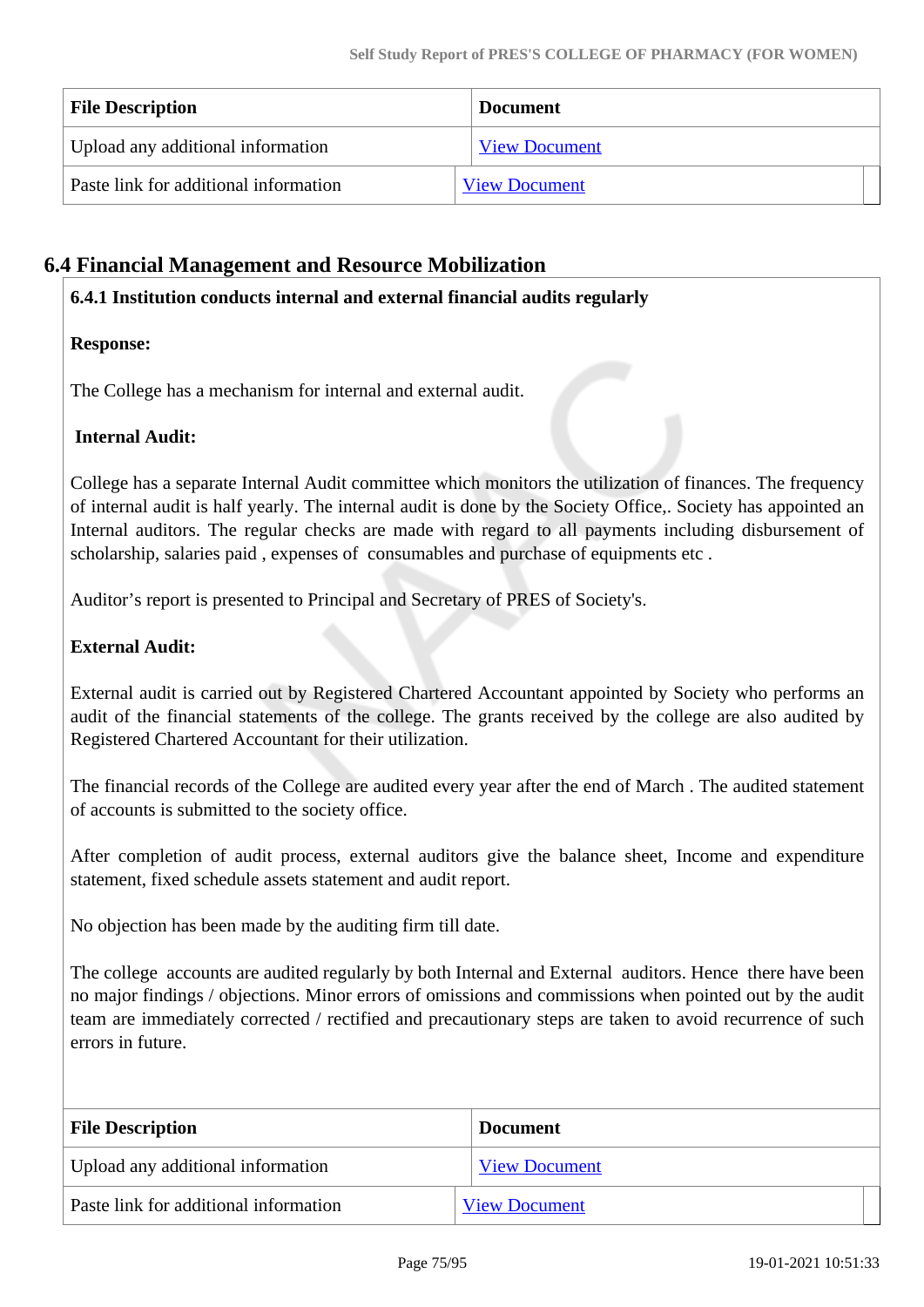# **6.4.2 Funds / Grants received from non-government bodies, individuals, philanthropers during the last five years (not covered in Criterion III)**

#### **Response:** 0

6.4.2.1 Total Grants received from non-government bodies, individuals, Philanthropers year wise during the last five years (INR in Lakhs)

| 2018-19 | 2017-18 | 2016-17 | 2015-16 | 2014-15 |
|---------|---------|---------|---------|---------|
| ν       |         | ν       | v       | U       |

| <b>File Description</b>                                                                                                             | <b>Document</b>      |
|-------------------------------------------------------------------------------------------------------------------------------------|----------------------|
| Details of Funds / Grants received from of the non-<br>government bodies, individuals, Philanthropers<br>during the last five years | <b>View Document</b> |

# **6.4.3 Institutional strategies for mobilisation of funds and the optimal utilisation of resources**

**Response:** 

College has a well-defined procedure to monitor effective and efficient utilization of available resources for infrastructure development and teaching learning process.

The college is self-financed. The financial resources are generated through tuition fees, scholarship from Government , exam remuneration (College share),interest on Fixed Deposit receipt and grants received from University for NSS unit, Student development , Earn and Learn , Equipment , Parking Shed, Skill development, Research seminar.

Before the financial year begins, All the departments are required to submit their budget proposals. The Heads of the departments, faculty member and Lab assistant, finalizes the budget and submits it to the Principal. The departmental budget is then discussed, approved by Principal, further put into institutional budget and then forwarded for approval to the Society office.

College budget includes expenses such as salary, apparatus, equipments, consumables , semi-consumables , furniture and library (e.g. books, journals and periodicals), electricity , internet charges, facilities maintenance cost, stationery, bus charges for industrial visit , and other development expenses.

Salary Sheet for all staff on monthly basis is prepared as per the attendance at college level and submitted to Society Finance and Account Department for release of salary.

Grants incurred through different funding agencies are utilized appropriately as per the defined heads with the prior approval from Principal. All income and expenditures of the institute are effectively monitored by the management in co-ordination with the Principal and account officer of the college. All the payments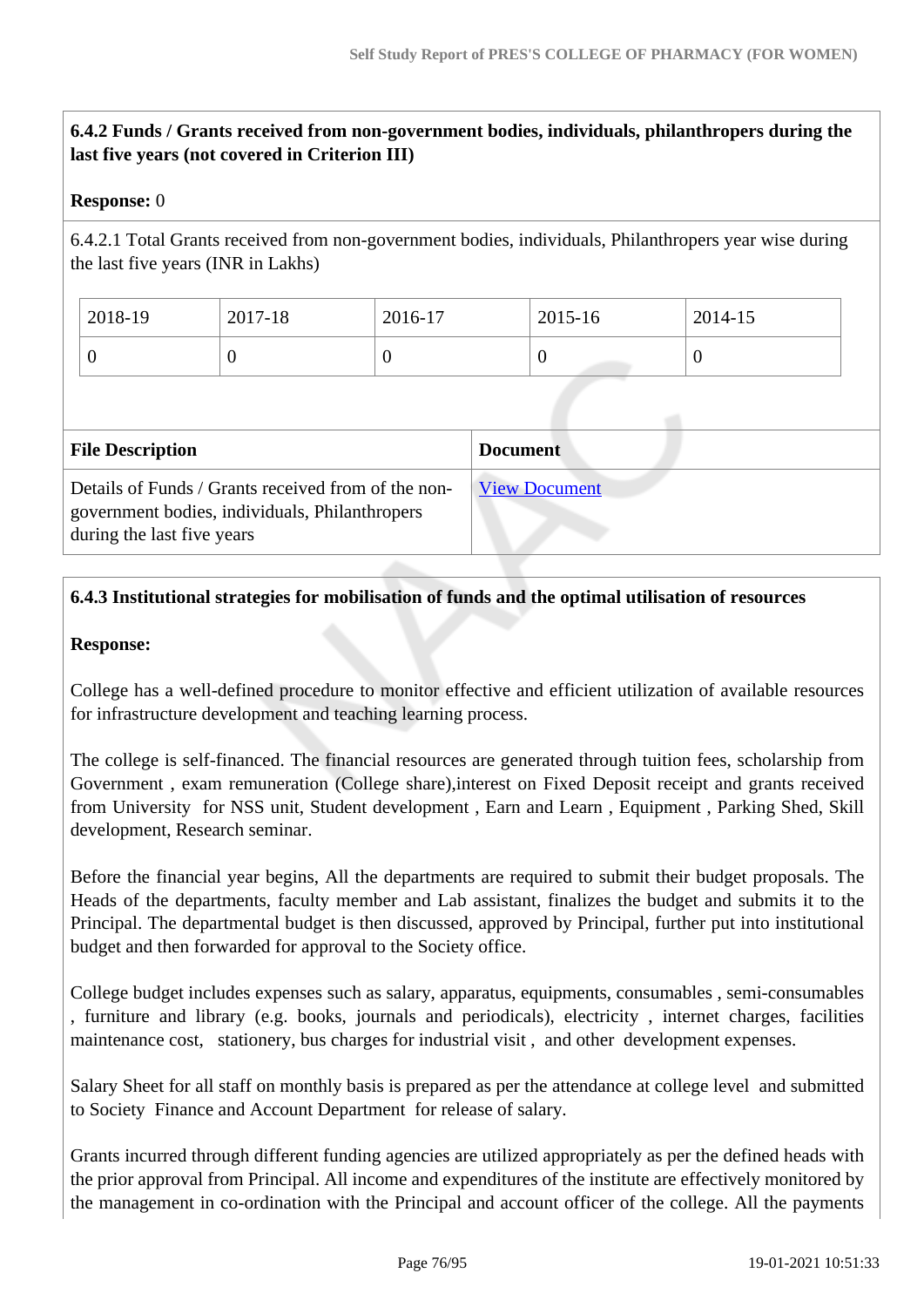are made through college account after due processing and approval by the accounts department.

Purchase is done through a well define process in which the requirement of items such as glassware and chemicals , books etc. the lab are given by concern persons such a faculty, lab assistant , librarian, store keeper etc . After the approval of Principal and account officer in college, the requirement is proceed to central purchase department of society. The process of quotations and purchase orders are maintained by central purchase department of Society. After the approval of Principal and Society Purchase Office, Purchase orders are placed through central purchase department to the vendors. Regarding the status of purchase of items the mails are sent to Campus store and Principal of college from the central purchase department of Society.

The payments are released after delivery of the respective Material or Services. It is done as per the terms and conditions mentioned in purchase order. The entire process of the procurement of the material is monitored by the HOD and Principal at college level, then the Accounts & finance department at Society level.

The principal is having authority to spend Rs. 5000 as petty cash to carry out day to day expenses. However, principal can apply for ad-hoc sanction in case of additional requirements.

Every first week of month, monthly Income statement send to PRES Society office.

All accounts are maintained in computer using Tally software and Student Fees & Salary record maintained using ERP software and various report are generated by ERP software.

| <b>File Description</b>               | <b>Document</b>      |
|---------------------------------------|----------------------|
| Upload any additional information     | <b>View Document</b> |
| Paste link for additional information | <b>View Document</b> |

#### **6.5 Internal Quality Assurance System**

 **6.5.1 Internal Quality Assurance Cell (IQAC) has contributed significantly for institutionalizing the quality assurance strategies and processes**

#### **Response:**

As per the guidelines of NAAC, the IQAC has been constituted in the academic year 2018-19 with motto One Purpose, One mision, One Dream. The works of IQAC focuses towards the internalization and institutionalization of quality enhancement. IQAC focuses on the academic performance of the students, teaching-learning process and monitors the continuous improvement. The Institute's existing policies on academic and administrative systems are in respect of the process of teaching-learning and evaluation system, academic performance, faculty training/qualification enhancement, are initiatives of IQAC.

The following innovative processes are adopted by the institution in Teaching and Learning.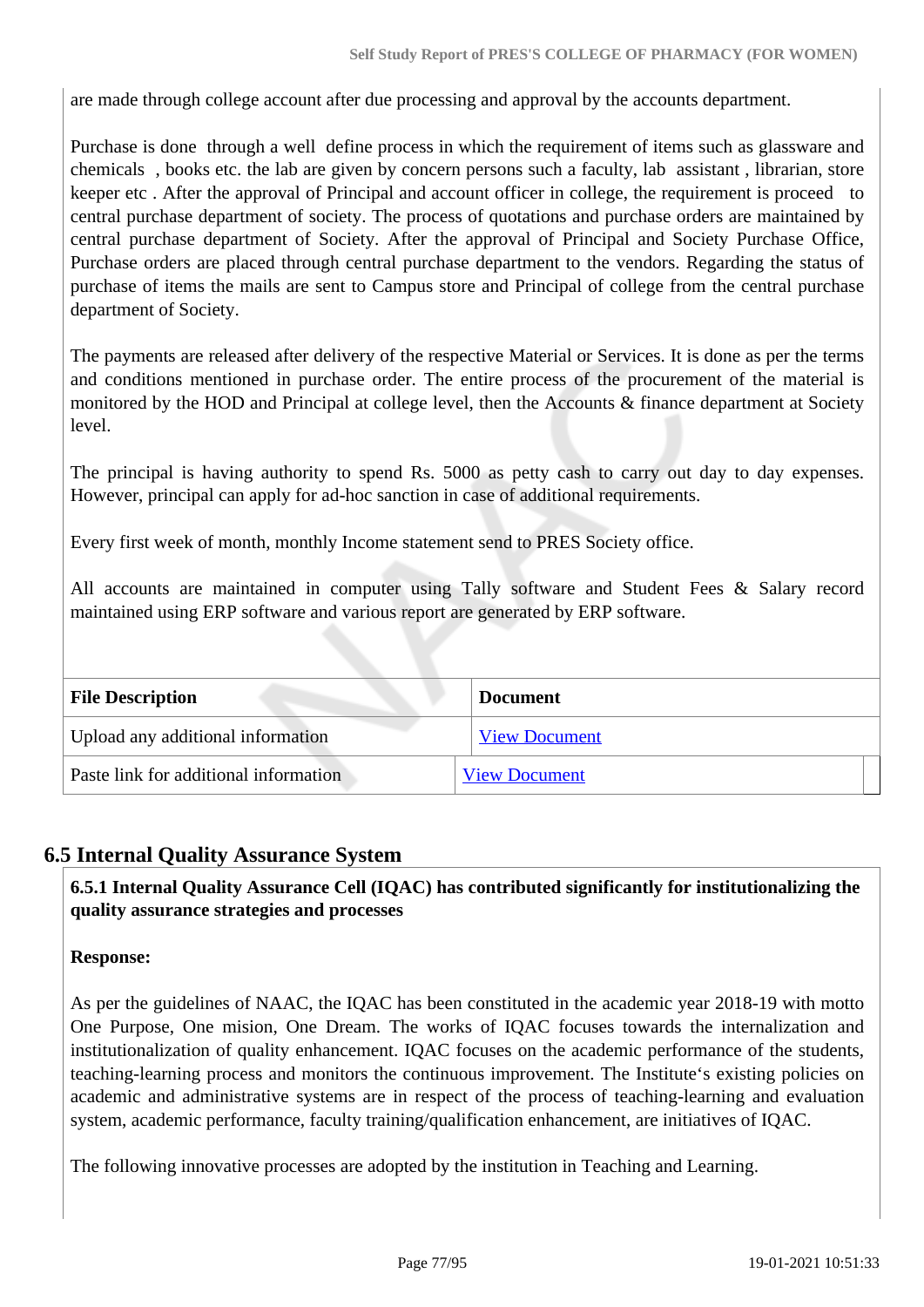#### 1.**Teaching learning process**

The college has taken many initiatives to bring the improvement in the quality in teaching-learning process. The methodologies of teaching – learning include the complete follow up of university exam schemes, academic calendar of university and college, ICT teaching, industrial visits, project work for students, etc. A teaching-learning plan and a course schedule along with the academic calendar will be given to the faculty member well before the commencement of the semester. The class coordinator periodically reports to the HOD about the syllabus coverage and the number of classes taken by the faculty. IQAC also ensures the Counseling given to slow learners and Parents meet of such students is done with their respective Mentor if required. The quality of teaching by the faculty is monitored. The staff member is advised to have thorough study & preparation of content for the delivery before taking a class. Feedback from the students is taken to assess the quality of teaching. The different tests, academic activity are some of the assessment mode of the subject. A revision of difficult portion, if required is taken.

**Outcome:** These methodologies built up good academic career of the student and

IQAC ensures the attainment of learning outcomes of each course and program.

#### **2. Community Engagement**

1. The institution has established NSS & CSR unit, through which camps for blood donation, tree plantation and health care check-up are organized to inculcate the social responsibility among the students and faculty members.

 2. Programs on Human rights, Safe use of Medicine , Beti Bachao, women's rights, Self Defence for girls, Sexual harassment , plastic hazard awareness are organized to create awareness among staff and students.

 3. The institution serves its neighborhood community through NSS activities by organizing awareness rally, eye checkup camps and cleaning programs in the nearby temples.

 4. Our institution has adopted a village and participated in various activities like and Swachh Bharat Mission, health checkup for creating awareness about cleanliness and eco-friendly environment.

5. The Digital India awareness program is arranged through NSS to acquire knowledge in e-education .

6. Our college also involved in social activities through CSR and arranged visit to old age home, distribution of necessary things to orphanage etc. Students actively participated and contributed to Kolhapur people when there was a flood in rainy season.

**Outcome:** This methodology creates social awareness in the students and staff and help to improve the overall development of students.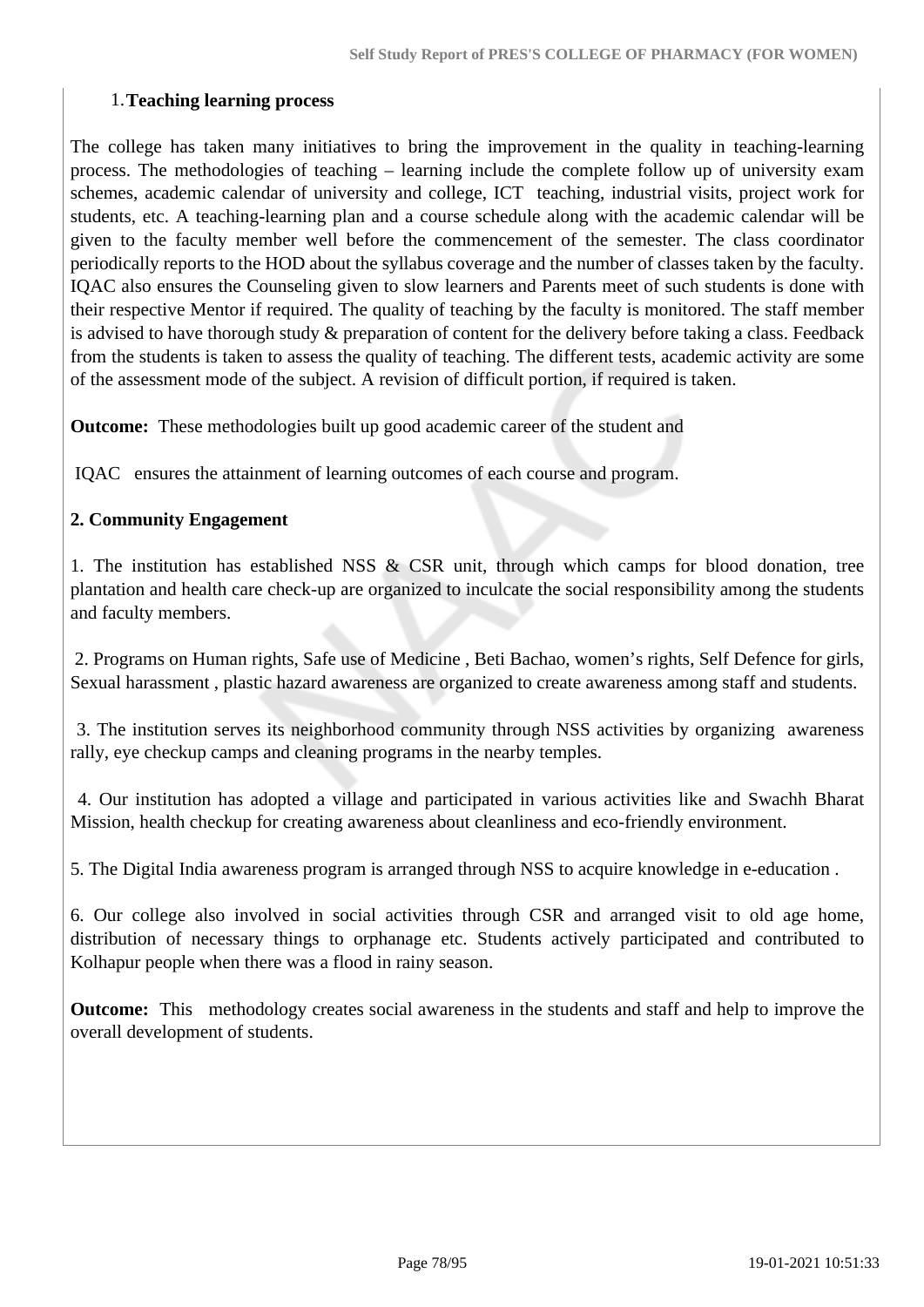| <b>File Description</b>               | <b>Document</b>      |
|---------------------------------------|----------------------|
| Upload any additional information     | <b>View Document</b> |
| Paste link for additional information | <b>View Document</b> |

 **6.5.2 The institution reviews its teaching learning process, structures & methodologies of operations and learning outcomes at periodic intervals through IQAC set up as per norms and recorded the incremental improvement in various activities ( For first cycle - Incremental improvements made for the preceding five years with regard to quality For second and subsequent cycles - Incremental improvements made for the preceding five years with regard to quality and post accreditation quality initiatives )** 

# **Response:**

1.**Academic and administrative Audit:** IQAC conducts internal academic audit twice in a semester and takes appropriate remedial actions to improve the quality of technical education. The basic aim is to determine the existence, operation and effectiveness of the quality system. The continuous improvement is achieved through periodic audits and satisfying statutory requirements. Academic audits help the college to know their strength and challenges and IQAC to assess the quality status individually and institution as a whole. It also helps in identifying the best practices that can be evolved and institutionalized

During the audit of course files following data is verified

- Preparation of Course objectives and Course outcomes and
- Mapping of course outcome with program outcomes and Program specific out comes
- University syllabus and lesson plan of the corresponding subjects
- Notes of the corresponding subjects
- University question papers along with question bank mapped with POS and bloom taxonomy
- Assignment topics and class test questions are checked.
- Attendance record of theory and practical of the lab sessions are verified at the end of the semester.
- The syllabus coverage of the theory / lab classes are verified regularly.

The other additional duties are as follows:

- Time table and workload verification is done in the beginning of every semester.
- Monitoring of classes and reporting the discrepancies (if any) to the higher authorities
- Laboratory audit
- Library audit
- Identified slow / advance learners and organized activities to address their needs.
- Identified curricular gaps and organized guest lecture/seminar/workshop/ certificate course on different topics like to fill the curricular gap

# 1.**Student Feedback Survey on Teaching Learning :**

 As Faculty plays a major role in providing quality technical education, review of quality of the faculty member is done twice, one at the mid of the semester and other at the end of the semester to improve the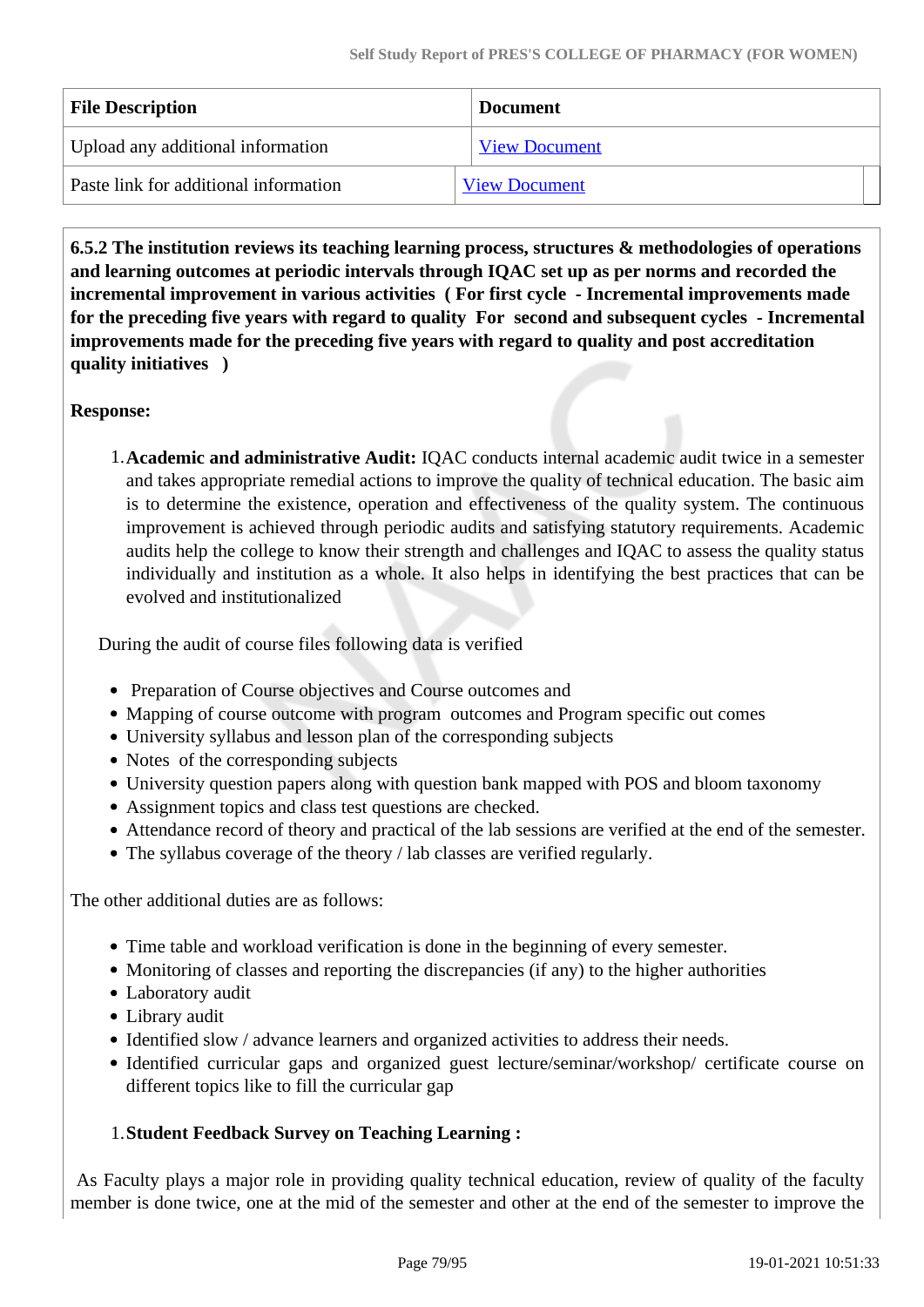teaching learning process. Student Feedback Survey of Each and Every Faculty member who handled classes/practical in a semester is taken regularly. A standard questionnaire- simple and straight forward, is used with key factors on which the faculty member's performance is assessed. These include on-line and off line survey for each class of students and the students have to do the individual faculty member evaluation. Based on all the feedbacks, IQAC give constructive comments to improve the quality of teaching and the teaching- learning process.

| <b>File Description</b>               | <b>Document</b>      |
|---------------------------------------|----------------------|
| Upload any additional information     | <b>View Document</b> |
| Paste link for additional information | <b>View Document</b> |

# **6.5.3 Quality assurance initiatives of the institution include:**

- **1.Regular meeting of Internal Quality Assurance Cell (IQAC); Feedback collected, analysed and used for improvements**
- **2.Collaborative quality intitiatives with other institution(s)**
- **3.Participation in NIRF**
- **4.any other quality audit recognized by state, national or international agencies (ISO Certification, NBA)**

**Response:** A. All of the above

| <b>File Description</b>                                               | <b>Document</b>      |
|-----------------------------------------------------------------------|----------------------|
| Upload e-copies of the accreditations and<br>certifications           | <b>View Document</b> |
| Upload details of Quality assurance initiatives of the<br>institution | <b>View Document</b> |
| Upload any additional information                                     | <b>View Document</b> |
| Paste web link of Annual reports of Institution                       | <b>View Document</b> |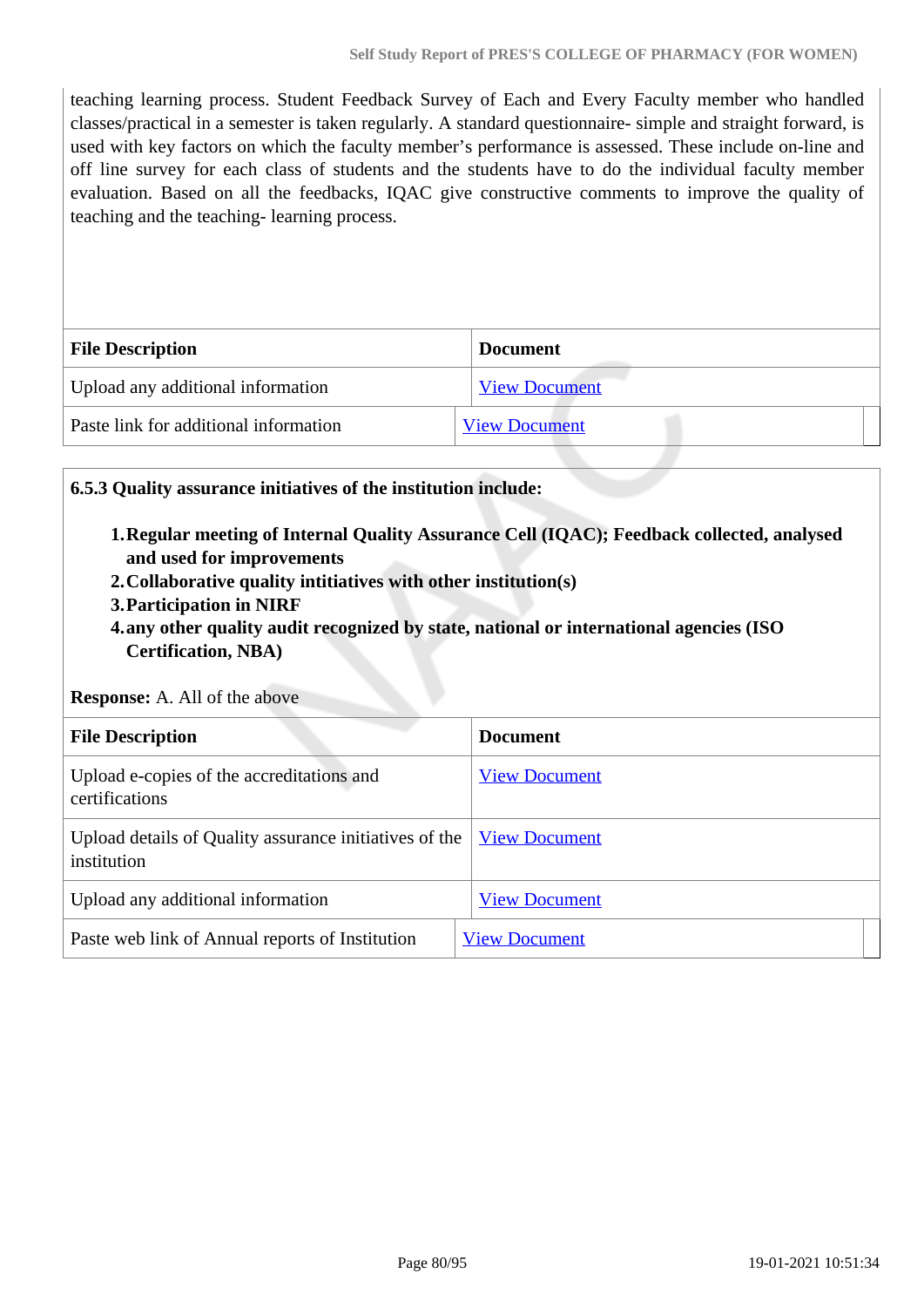# **Criterion 7 - Institutional Values and Best Practices**

# **7.1 Institutional Values and Social Responsibilities**

 **7.1.1 Measures initiated by the Institution for the promotion of gender equity during the last five years.**

# **Response:**

Gender equity means fairness of the treatment for all genders, according to their respective needs. If equality is the end goal, equity is the means to get there. College was established to achieve equality by means of providing educations to girls. Even being a women's college we consistently take initiatives by means of which gender equity is promoted. For this purpose college organizes the programs on Women empowerment, Kanya Ratna Vachava Abhiyan and Nirbhay Kanya Abhiyan by means of which girl's are sensitized about gender equity. Every year college organizes and celebrates International women's day with zest and enthusiasm.

For the gender sensitization student equally participate in National Pharmacy Week program where all pharmacy colleges of Nashik district actively participate. Also students take part in NSS program, and intra departmental program like Ganpati festival, Foot Print, volunteer for Science Exhibition, and Annual Social Gathering arranged in campus.

College motivates faculty members and students to attend faculty development program, national/international seminars, workshop and conferences, poster competitions organized by the various institutes/organizations.

College of Pharmacy (For Women) has a main focus on women empowerment .Women's voice in College Campus is important part of college culture and vitality. Hence the institute promotes activities related to gender sensitization and also provides all required facilities to ensure the safety of women in the campus. Various initiatives are taken by College for gender equity which includes conducting seminar, programs etc.

Management and college have a well established Security for Students studying in college and also for girls living in hostel. At college entrance we have a Central Security Cabin equipped with CCTV Camera and Security Guards available 24/7. Each and every laboratory, class rooms, corridors, library, seminar hall etc is equipped with CCTV.

College has well established mentoring system for counseling of students in which faculty members regularly counsel regarding attendance, behavior, performance of students in the exam. College has appointed full time counselor to psycho-social counseling. The college extends services to the students in career guidance, counseling, organize lectures concerning career planning and invites various eminent persons from academics and industries for placement. Students are regularly monitored by the assigned faculty member keeping track of their difficult areas in studies and their personal life.

The college has central administrative office, separate common room for girls. The college also has separate sick/rest room. The girl's common room is located on first floor in college. It is place for girl's student to relax. It has well ventilated washroom dressing mirrors, news paper and notice board. A suggestion box is kept in the college. A day care facility is been provided to children in campus at PDBVP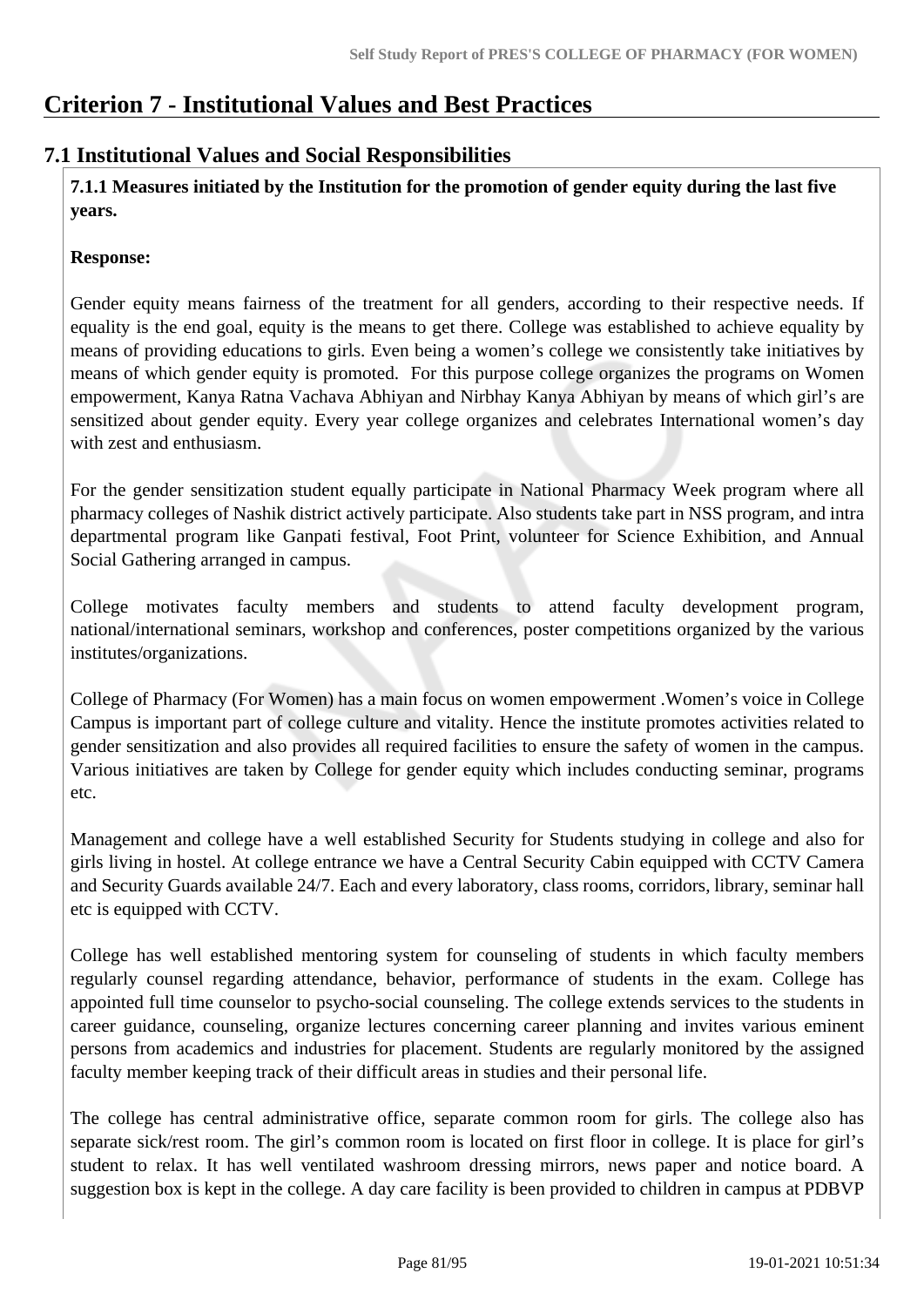CBSE English medium School.

College maintains gender equity for sustainable development and proves vital to realizes human rights for all.

| <b>File Description</b>                                                                                                                                                                             | <b>Document</b>      |
|-----------------------------------------------------------------------------------------------------------------------------------------------------------------------------------------------------|----------------------|
| Link for specific facilities provided for women in<br>terms of: a. Safety and security b. Counselling c.<br>Common Rooms d. Day care center for young<br>children e. Any other relevant information | <b>View Document</b> |
| Link for annual gender sensitization action plan                                                                                                                                                    | <b>View Document</b> |

# **7.1.2 The Institution has facilities for alternate sources of energy and energy conservation measures**

- **1.Solar energy**
- **2.Biogas plant**
- **3.Wheeling to the Grid**
- **4.Sensor-based energy conservation**
- **5.Use of LED bulbs/ power efficient equipment**

#### **Response:** A. 4 or All of the above

| <b>File Description</b>        | <b>Document</b>      |
|--------------------------------|----------------------|
| <b>Geotagged Photographs</b>   | <b>View Document</b> |
| Any other relevant information | <b>View Document</b> |

#### **7.1.3 Describe the facilities in the Institution for the management of the following types of degradable and non-degradable waste (within 500 words)**

- **Solid waste management**
- **Liquid waste management**
- **Biomedical waste management**
- **E-waste management**
- **Waste recycling system**
- **Hazardous chemicals and radioactive waste management**

#### **Response:**

Besides having infrastructure as per the necessity for an educational campus, the college puts in conscious efforts to enhance and nurture the eco-friendly environment on the campus. The orientation is given to Students/Scholars/Staff members to reduce waste generation adopting right life styles and food habits. As an environmentally responsible college, we ensure to take necessary steps we can take to ensure our world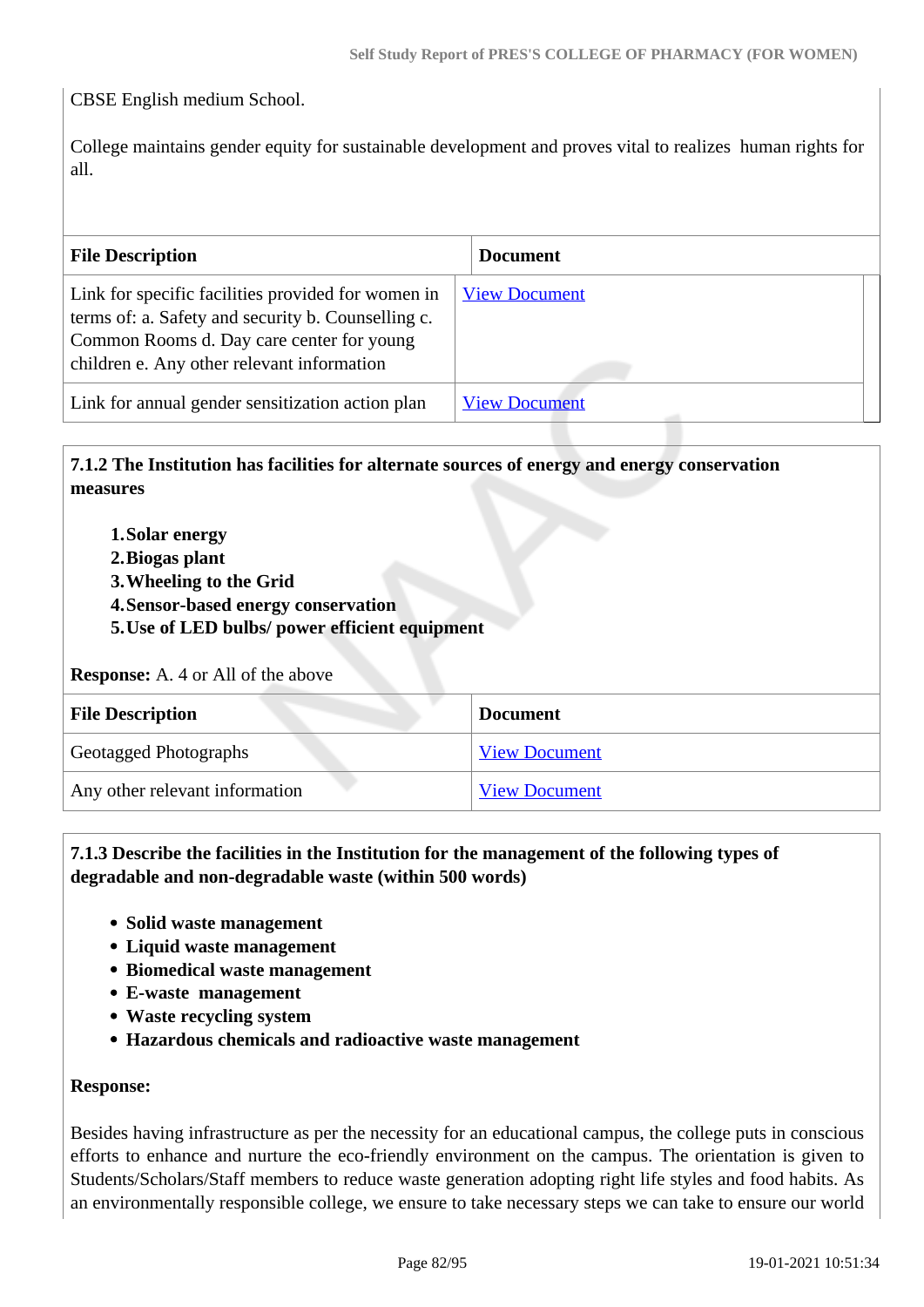becomes a better place for the future.

The college maintains and encourages proper waste management facilities in the campus for making it ecofriendly. Solid wastes from departments and hostels are collected through two types of collection bins, one for wet waste and another for dry waste. Waste like plastic, papers etc. are collected and sold out to scrap vendor time to time. Dried leaves from the trees are collected and dumped in a pit which could be used as manure. Dustbins are placed around campus to collect the waste. One sided papers are re-used by the faculty members and staff for rough works. Non bio-degradable wastes such as plastic, metals and other scraps are comparatively less in our campus. The vegetable waste from the hostel, canteens are disposed of regularly to keep the campus clean. All waste water lines from toilets, bathrooms etc. are connected to the septic tank. The chemical wastes are neutralized and disposed. Bio-gas is produced, from the vegetable/food waste generated in the premises, through the bio methanation after proper scrubbing mechanism and used as alternative to cooking-gas.

College has installed and commissioned a sewage treatment plant (STP) for liquid waste management. To improve the waste-water quality without adding any chemicals and to enhance the water dissolved oxygen by providing aeration. The treated water is used for gardening.

The campus has centralized facility to collect e-waste form colleges. E-wastes such as computers, laptops, scanner, printer etc. are collected centrally & their disposal is taken care of by campus store department. Finally they are exchanged with the local dealers. UPS Batteries are recharged / repaired / exchanged by the suppliers. Donate old workable electronic equipments to other organizations. Reuse these equipments after slight modifications to the original functioning equipment. Empty toners, cartridges, out dated computers and electronic items are sold as scrap to ensure their safe recycling.

The college has constructed rainwater harvesting (RWH) structures within its campus for storing and reusing the rain water.

Pharmacy involves use of lot of chemicals in practical sessions. Faculty members guide the students for careful use and handling of chemicals in various laboratories. Fuming chambers are provided in chemistry laboratory for proper disposal of hazardous fumes. The safety goggles provided to the students while handling the hazardous chemicals. The eye washer is fixed in chemistry labs in case of emergency.

Radioactive Hazardous Chemicals are not used on regular basis. However, college follows the guideline for the safe use of disposal of such chemicals. Hazardous chemicals are disposed by releasing them in drainage sewage system.

| <b>File Description</b>                                                                            | <b>Document</b>      |
|----------------------------------------------------------------------------------------------------|----------------------|
| Any other relevant information                                                                     | <b>View Document</b> |
| Link for Geotagged photographs of the facilities                                                   | <b>View Document</b> |
| Link for Relevant documents like<br>agreements/MoUs with Government and other<br>approved agencies | <b>View Document</b> |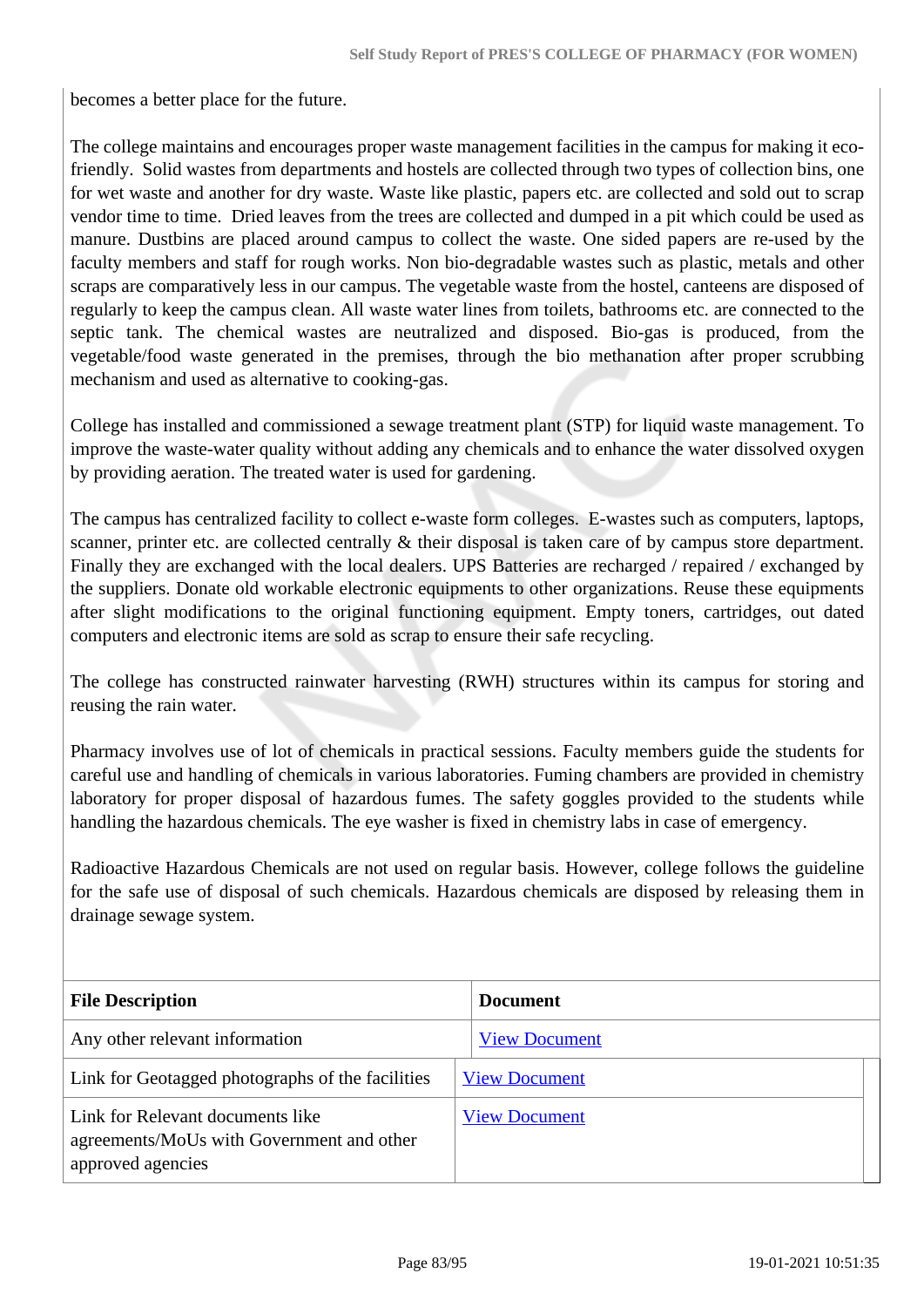| 7.1.4 Water conservation facilities available in the Institution:                                                                                                                                      |                      |  |
|--------------------------------------------------------------------------------------------------------------------------------------------------------------------------------------------------------|----------------------|--|
| 1. Rain water harvesting<br>2. Borewell / Open well recharge<br>3. Construction of tanks and bunds<br>4. Waste water recycling<br>5. Maintenance of water bodies and distribution system in the campus |                      |  |
| <b>Response:</b> A. Any 4 or all of the above                                                                                                                                                          |                      |  |
| <b>File Description</b>                                                                                                                                                                                | <b>Document</b>      |  |
| Geotagged photographs / videos of the facilities                                                                                                                                                       | <b>View Document</b> |  |

#### **7.1.5 Green campus initiatives include:**

- **1.Restricted entry of automobiles**
- **2.Use of Bicycles/ Battery powered vehicles**
- **3.Pedestrian Friendly pathways**
- **4.Ban on use of Plastic**
- **5.landscaping with trees and plants**

**Response:** Any 4 or All of the above

| <b>File Description</b>                                               | <b>Document</b>      |
|-----------------------------------------------------------------------|----------------------|
| Various policy documents / decisions circulated for<br>implementation | <b>View Document</b> |
| Geotagged photos / videos of the facilities                           | <b>View Document</b> |
| Any other relevant documents                                          | <b>View Document</b> |

 **7.1.6 Quality audits on environment and energy regularly undertaken by the Institution and any awards received for such green campus initiatives:**

- **1.Green audit**
- **2.Energy audit**
- **3.Environment audit**
- **4.Clean and green campus recognitions / awards**
- **5.Beyond the campus environmental promotion activities**

**Response:** A. Any 4 or all of the above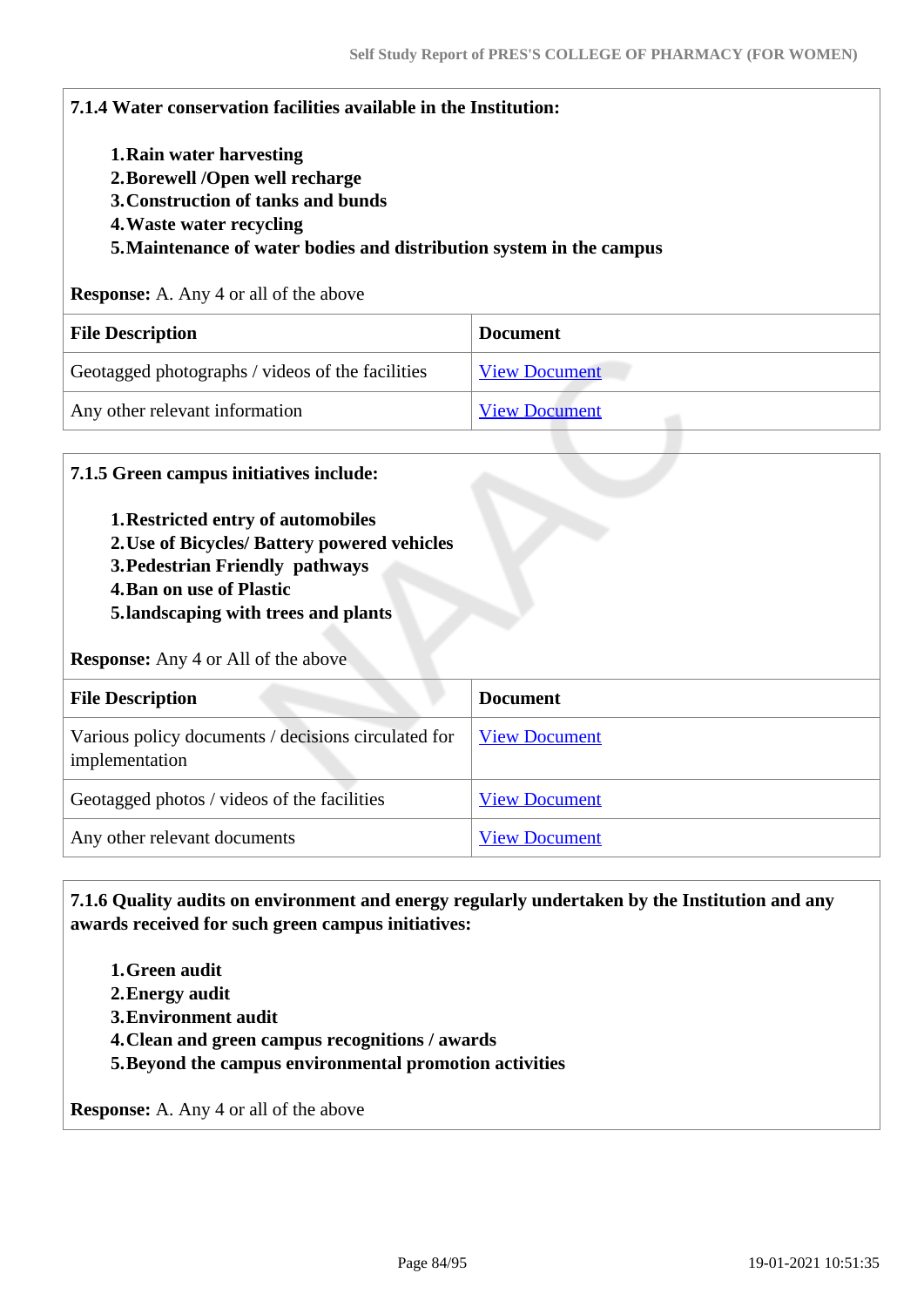| <b>File Description</b>                                                      | <b>Document</b>      |
|------------------------------------------------------------------------------|----------------------|
| Reports on environment and energy audits<br>submitted by the auditing agency | <b>View Document</b> |
| Certification by the auditing agency                                         | <b>View Document</b> |
| Certificates of the awards received                                          | <b>View Document</b> |
| Any other relevant information                                               | <b>View Document</b> |

#### **7.1.7 The Institution has disabled-friendly, barrier free environment**

- **1.Built environment with ramps/lifts for easy access to classrooms.**
- **2.Disabled-friendly washrooms**
- **3.Signage including tactile path, lights, display boards and signposts**
- **4.Assistive technology and facilities for persons with disabilities ( Divyangjan) accessible website, screen-reading software, mechanized equipment**
- **5.Provision for enquiry and information : Human assistance, reader, scribe, soft copies of reading material, screen reading**

**Response:** A. Any 4 or all of the above

| <b>File Description</b>                                                     | <b>Document</b>      |
|-----------------------------------------------------------------------------|----------------------|
| Policy documents and information brochures on the<br>support to be provided | <b>View Document</b> |
| Geotagged photographs / videos of the facilities                            | <b>View Document</b> |
| Details of the Software procured for providing the<br>assistance            | <b>View Document</b> |
| Any other relevant information                                              | <b>View Document</b> |

 **7.1.8 Describe the Institutional efforts/initiatives in providing an inclusive environment i.e., tolerance and harmony towards cultural, regional, linguistic, communal socioeconomic and other diversities (within 500 words).**

#### **Response:**

The college strives to promote value based education, social justice, social responsibilities and good citizenry amongst its student community. Some up the activities that are undertake for creating learning environment that may foster positive social interaction, active engagement in learning and self-motivation are participation in inter colleges competitions of National Pharmacy Week (IPA-NPW) that inculcates healthy competition amongst. All the students are motivated to participate in all the activities. Inter colleges competitions such as problem solving, skit, dance, poster presentation, indoor and outdoor games are conducted every year in IPA-NPW. IPA-NPW provides a healthy platform for the students to show their hidden talent .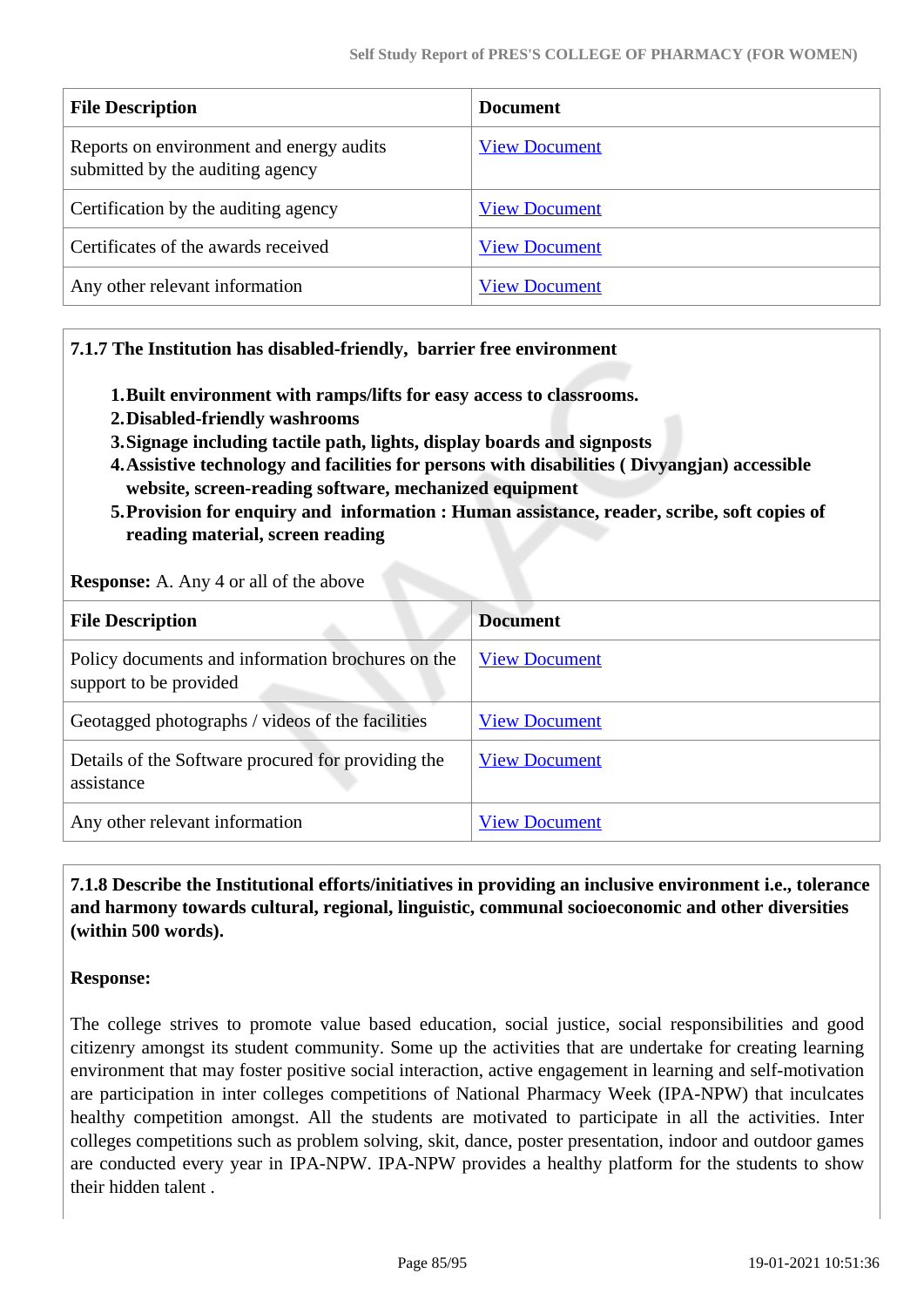Students stay together and work together during NSS camps which develop dignity of labour and sound relations.

Every year to save the environment the tree plantation activities conducted in the campus and students take care of the plant throughout the year.

The Marathi Bhasha Divas is celebrated in the college with full enthusiasm. College social responsibility program (Public awareness program)-CSR includes Say no to plastics, Save Girl Child, Visit to Orphanage and Old Age Home etc..

Every year under Swach Bharat Abhiyan the value of cleaning explained to all villagers and cleaning of campus and one village is done by students and staff

Health check up camp is organized for students and staff. BMI, eye check up, Thalassemia testing, AIDS awareness and malaria awarenessand health awareness rally, Haemoglobin testing ,diabetic detection etc and the proper guidance is given to students to stay fit and healthy.

World Pharmacist day is celebrated by organizing different programs based on the theme. Students and faculty actively participate every year and give the detail information about the drug effect and adverse effect to nearby villagers.

In order to improve the overall development of student various career guidance seminar and skill development programs was conducted in the college.

For empowering the women various program such as the Nirbhay Kanya Abhiyan is conducted every year for self defence and motivational lecture, karate session carry out for students.

International Yoga day celebrated in the college every year on 21st June. 7 days yoga training also conducted for students.

Independence Day and Republic Day are celebrated by college does its share to immersed patriotism and awareness to next generation.

| <b>File Description</b>                                                                                                                                     | Document             |
|-------------------------------------------------------------------------------------------------------------------------------------------------------------|----------------------|
| Link for any other relevant information                                                                                                                     | <b>View Document</b> |
| Link for supporting documents on the information $\parallel$<br>provided (as reflected in the administrative and<br>academic activities of the Institution) | <b>View Document</b> |

 **7.1.9 Sensitization of students and employees of the Institution to the constitutional obligations: values, rights, duties and responsibilities of citizens (within 500 words).**

**Response:**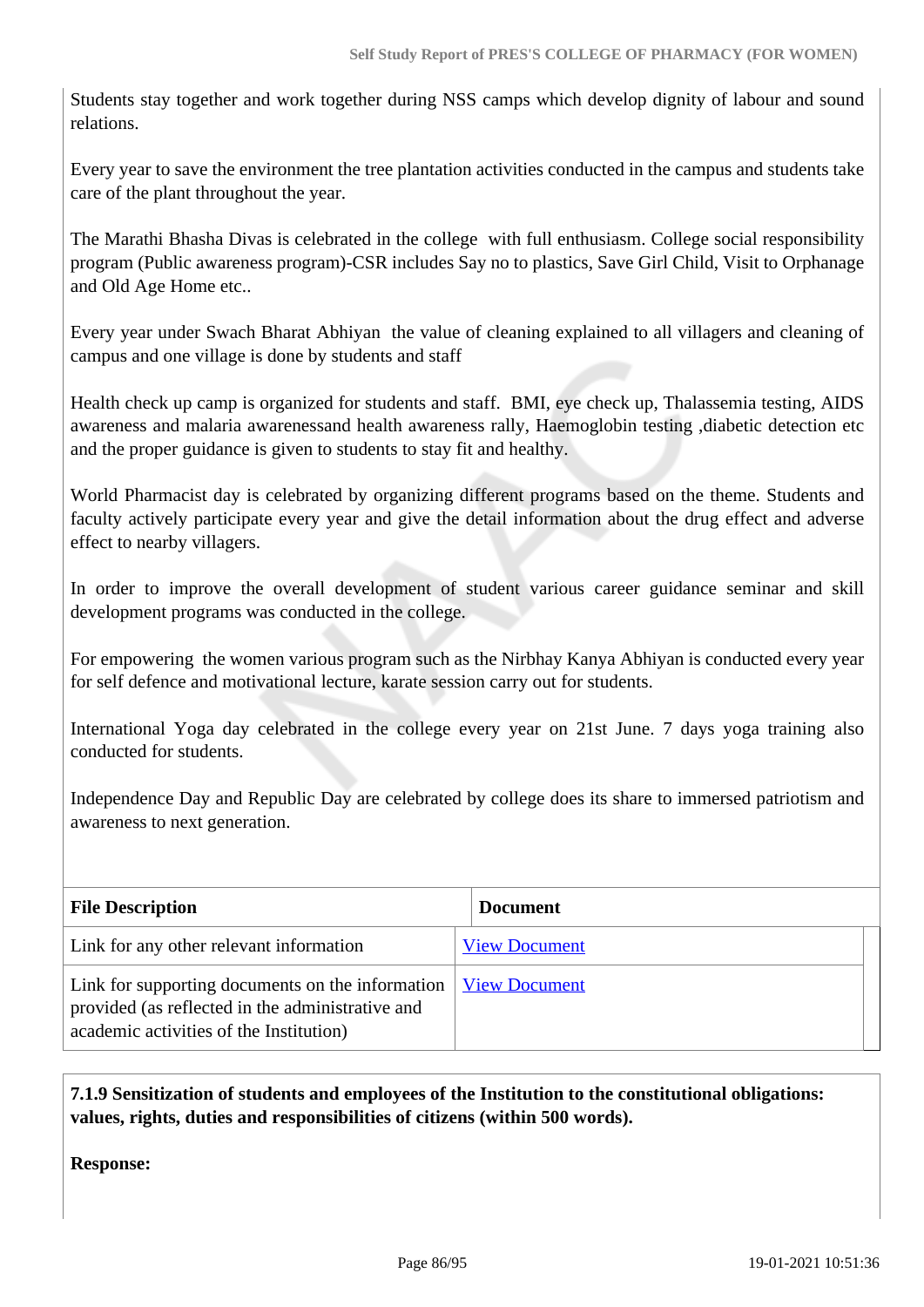Academic programmes in the streams of Pharmacy enable students to acquire intellectual, academic, social, personal and value development besides training them in certain skills leading to better employment and understanding the society and the world at large. The graduates are prepared to be socially conscious, sensible and proactive. The graduates are molded to posses excellent academic and intellectual skills. They are nurtured to attain strong basic knowledge in the field of study and to sharpen their academic skills. Expert talk on human values, professional ethics and activities like celebration of birth and death anniversaries, Independence Day,Republic Day are conducted to develop their moral values. The college organized activities such as Swachh Bharat Abhiyan, International women's day, Blood donation camps etc. for the promotion of universal values, human values, and national integration. The college organizes various extension activities through NSS and CSR for the inculcation of the values like national integrity, patriotism, equality and peace. College promotes the students to establish contact with the neighborhood communities through NSS and CSR activities and interact with them to explore the opportunities for social work. Every year special camps are organized by NSS unit where the students are exposed to various programs interacting with the people of rural area. Programs like Tree plantation, health checkup yoga classes, Swacch Bharat and Digital India are organized and the students provide useful information to the people and make them aware of their responsibility as a citizen. It helps the students in developing interpersonal relationships, leadership qualities, communication skill, organizing skill, understanding the life and problems of underprivileged people, help the society in times of need and inculcate the moral and human values. The college gives priority to the holistic development of the students outside the classroom through cocurricular, extra-curricular and field-based activities. Meditation, Yoga and Art of living activities are arranged for staff and students for holistic development and to increase the concentration level. College organizes various activities like fire safety training, disaster management, self defense which gives the students an opportunity to understand the importance of human values. Physical fitness also helps to boost immune system and getting in protection from numerous diseases. Sport activities not only reduce their mental pressure but also provide them energy and encourage taking challenges. Sport activities teach them teamwork, discipline, punctuality, patient and dedication. Playing sports help us in building and improving confidence level. College has both out-door and in-door facilities for different kind of sport activities. A separate building for in-door games have been provided having facilities of table tennis, badminton, chess etc. To maintain the sport spirit among students, college routinely organized inter colleges competition FOOT PRINTS and also participate in IPA-NPW where students get the chance to show their hidden talent. To promote the awareness of environmental conservation, institute offers plants/shrubs instead of bouquets to guests and experts invited to the institute. The institute believes in **"Save Trees, Save Nature''**. Air Pollution is controlled by encouraging use of bicycles, Shared cars and buses.

| <b>File Description</b>                                                                                            | <b>Document</b>      |
|--------------------------------------------------------------------------------------------------------------------|----------------------|
| Link for any other relevant information                                                                            | <b>View Document</b> |
| Link for details of activities that inculcate values<br>necessary to render students in to responsible<br>citizens | <b>View Document</b> |

 **7.1.10 The Institution has a prescribed code of conduct for students, teachers, administrators and other staff and conducts periodic programmes in this regard.**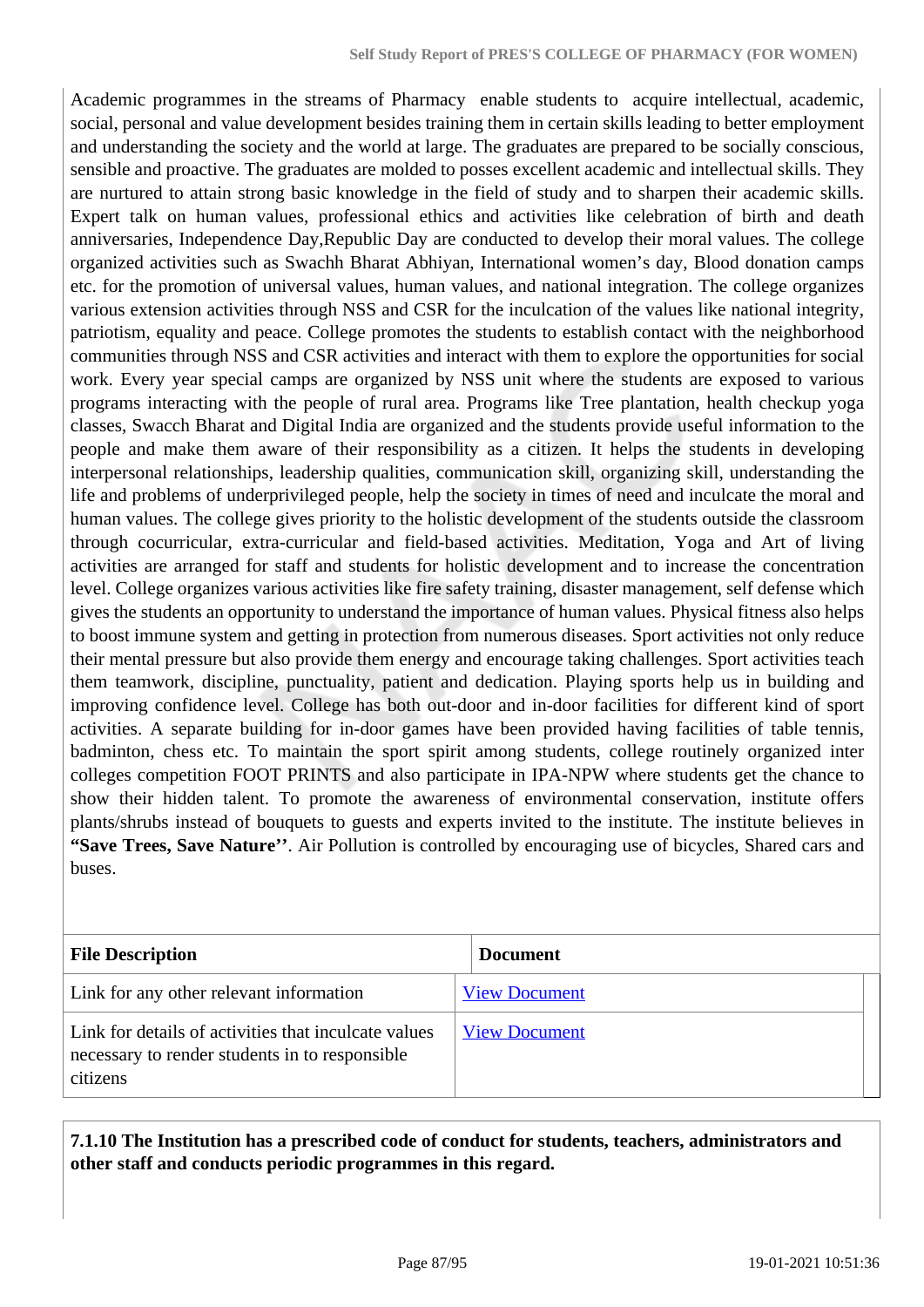- **1.The Code of Conduct is displayed on the website**
- **2.There is a committee to monitor adherence to the Code of Conduct**
- **3.Institution organizes professional ethics programmes for students, teachers, administrators and other staff**
- **4.Annual awareness programmes on Code of Conduct are organized**

| <b>Response:</b> A. All of the above |  |  |  |  |  |
|--------------------------------------|--|--|--|--|--|
|--------------------------------------|--|--|--|--|--|

| <b>File Description</b>                                                                                                                                                                   | <b>Document</b>      |
|-------------------------------------------------------------------------------------------------------------------------------------------------------------------------------------------|----------------------|
| Details of the monitoring committee composition<br>and minutes of the committee meeting number of<br>programmes organized reports on the various<br>programs etc in support of the claims | <b>View Document</b> |
| Code of ethics policy document                                                                                                                                                            | <b>View Document</b> |
| Any other relevant information                                                                                                                                                            | <b>View Document</b> |

#### **7.1.11 Institution celebrates / organizes national and international commemorative days, events and festivals (within 500 words).**

#### **Response:**

College values and social responsibilities are nurtured in students by celebrating/organizing national and international commemorative days, events and festivals. All these events are celebrated with great zeal by every stake holder. Republic Day is celebrated on 26th January to commemorate the adoption of constitution. On this day, formal event including flag hoisting and parade is organized. Eminent personalities and students express their views of this day. By organizing such type of events college does its share to immersed patriotism and awareness to next generation. Independence Day is celebrated on 15th of August every year to rejoice the spirit of freedom and independence. Cultural events are organized with patriotic theme to commemorate and mark importance of our freedom frighters.

Gandhi Jayanti is celebrated yearly on 2nd October. Gandhi Jayanti is marked by prayer services and tributes. On occasion of this day college conducts " Swachh Bharat Abhiyan" where cleaning of campus is done through *Shramdaan.*

We celebrate Teachers' day on 5th of September marked by the birth anniversary of Dr. Sarvepalli Radhakrishnan and the Teachers' day is celebrated in commemoration of his birthday.

On occasion of this day college organizes special programme "*Accolade"* to recognize the young talents where awards for toppers and perfect attendees are distributed.

College celebrates World Pharmacist Day on 25th of September by organizing different programs based on the theme. On this day theme based rallies and elocution competitions are organized. Students and faculty actively participate every year and give the detail information about the drug effect and adverse effect to nearby villagers.

International Women's day is celebrated every year on 8th of March. This day is celebrated in college by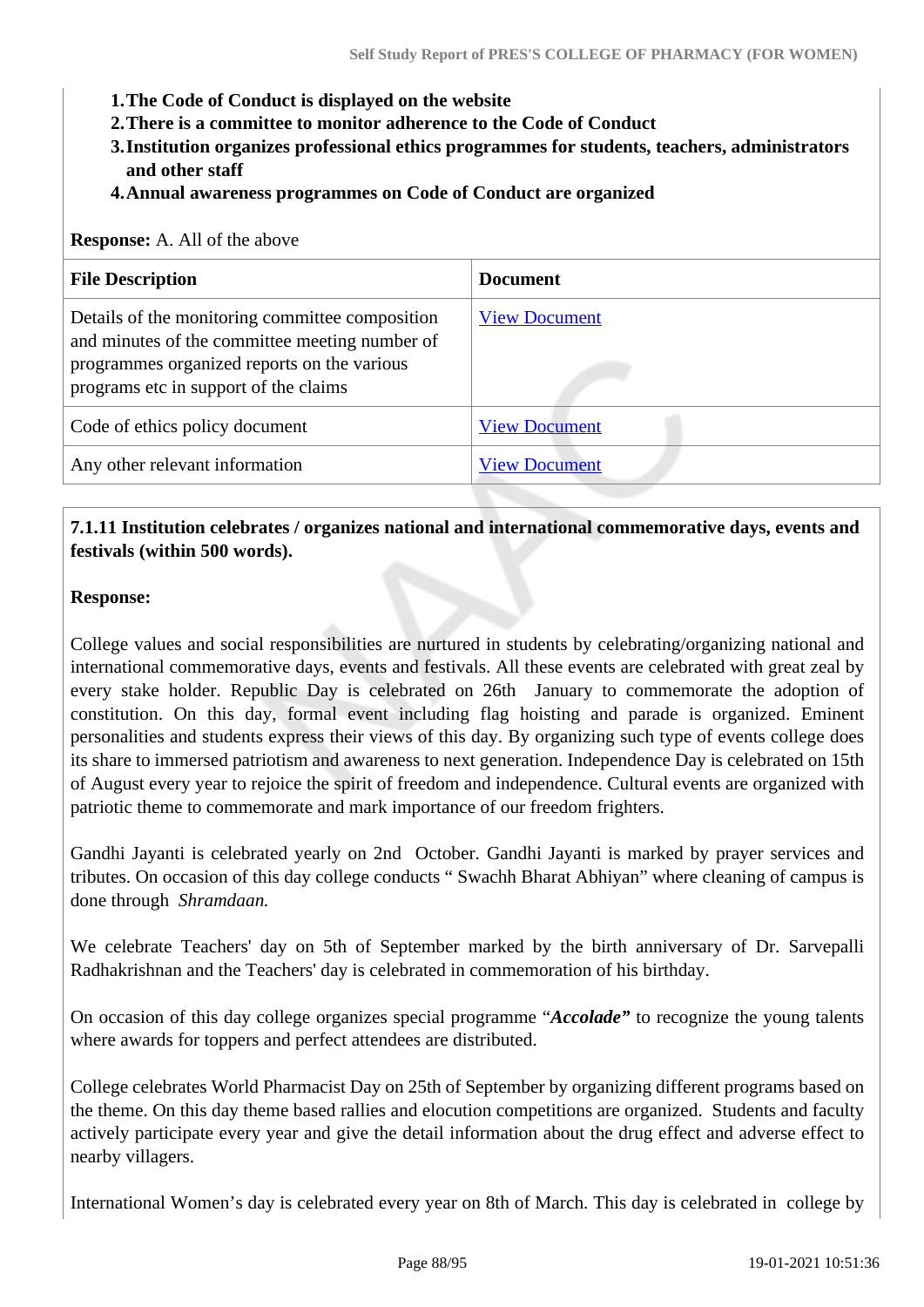organizing lectures by eminent personalities on the topic like Nutrition and Diet for Healthy Life, Women Empowerment, Awareness on Women's Health.

International Yoga Day or commonly and officially referred to as Yoga Day, is celebrated annually on 21st of June since its inception in 2015. On this day different *Asaanas* are performed in presence of Yoga teacher.

A philanthropist and an educationist, Savitribai Phule is remembered on 3rd of January. On this day speeches are delivered where her role to start education for women is emphasized.

College to commemorate former President, Late Dr. A.P.J. Abdul Kalam's Birth Anniversary, on 15th of October. On this day college organizes *Vachan Prerna Divas* where students and staff are motivated to spend more time in library amidst the company of books and enrich their lives with knowledge, insight and vision.

The Great Maratha Emperor "Chhatrapati Shivaji Maharaj" birth anniversary is celebrated on 19th of February every year. On this occasion, students organize a big rally in our campus. On this day motivational guest lecture of an eminent person especially historian is organized.

To mark the birth anniversary of our founder late Shri Padmabhushan Vithalrao Vikhe Patil

college arranges motivational speeches on his life, tree plantation and cleaning of campus.

Along with this college celebrates religious festivals like Ganapti Festival, Navratri, Dasshera etc.with zest and enthusiasm.

| <b>File Description</b>                                                                        | <b>Document</b>      |
|------------------------------------------------------------------------------------------------|----------------------|
| Link for Annual report of the celebrations and<br>commemorative events for the last five years | <b>View Document</b> |
| Link for any other relevant information                                                        | <b>View Document</b> |
| Link for Geotagged photographs of some of the<br>events                                        | <b>View Document</b> |

# **7.2 Best Practices**

 **7.2.1 Describe two best practices successfully implemented by the Institution as per NAAC format provided in the Manual.**

**Response:** 

**Best Practice I**

**1. Title of the Practice:** Academic Book for student's in Teaching and Learning process.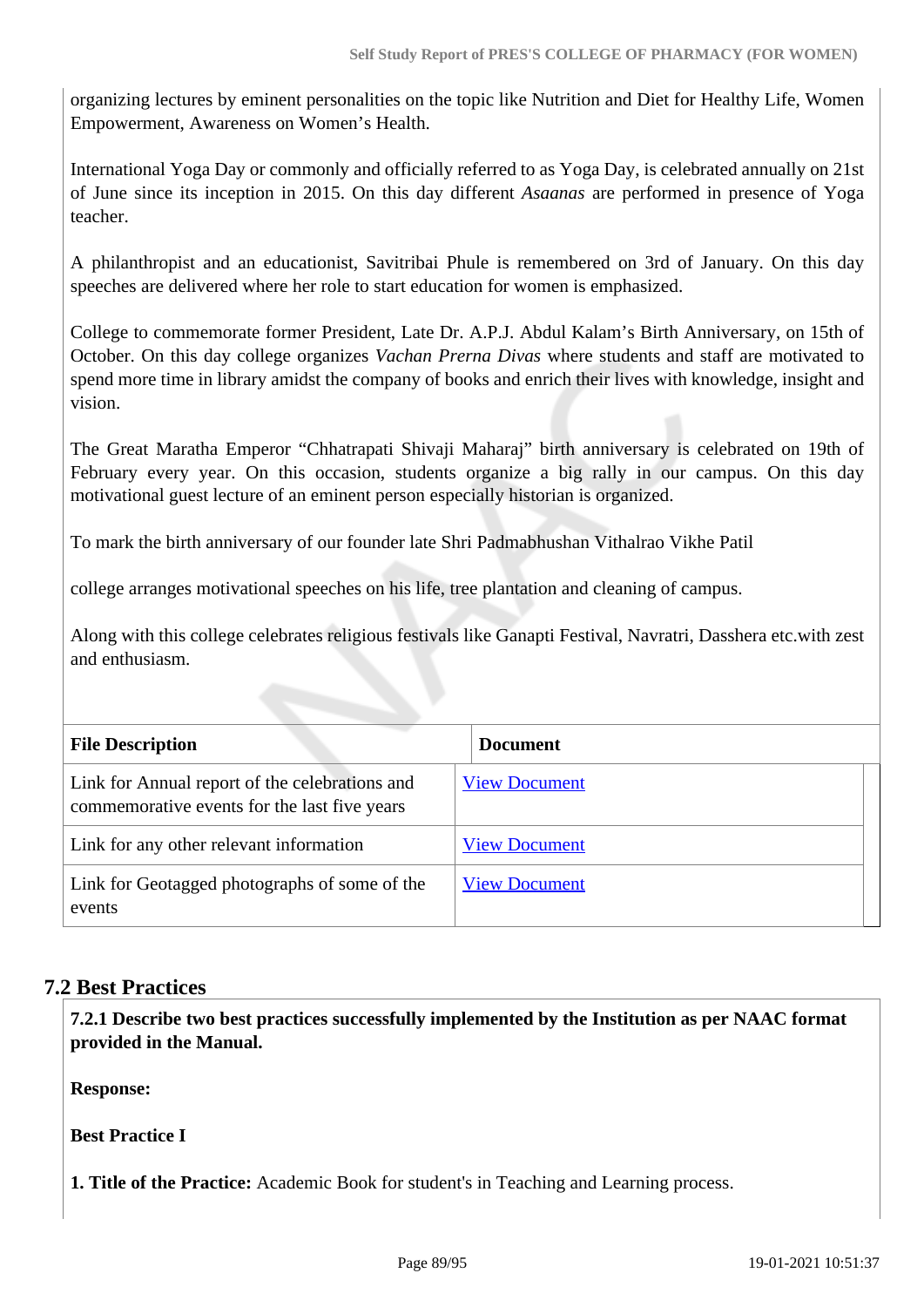# 2. **Objectives of the Practice:**

Academic Book for students in Teaching and Learning process will be able to:

- 1.Give opportunities for students to "*learn how to learn*".
- 2.Maximize individual learning growth, attainment and improvement in results.
- 3.Build positive attitude for learning and Coverage of the right content at the right depth.
- 4.Provide support in possessing of knowledge and understanding of the course.

#### 3. **The Context:**

- 1.It was analyzed that students were unable to get proper structure of the Course.
- 2.It was resolute to give overall study material to students with Course Structure and Course implementation.
- 3.Academic Book includes Evaluation guidelines as per university for internal and external assessment, Course Structure, Syllabus Course Outcomes, Programme Outcomes, Programme Specific Outcomes, Mapping of Course Outcomes and Programme Outcomes with justification, Teaching Plan, Class test, Assignments, Question bank, Question Papers of University.
- 4.This helped students to overcome their difficulties in understanding the Course and recover their confidence and interest in learning.

# **4. The Practice:**

 Academic Book is the tool which has been effectively deployed for teaching and learning of students in college. The Academic book is prepared with an aim of *"learn how to learn*". Academic book is arranged, finalize and printed before the start of semester. Academic Book is disseminated to students through Social Media and Library. It provides the information of individual Courses in the semester. It serves as an effective tool in possessing of basic knowledge and comprehension understanding of the course.

This practice enables students to get advanced information of the lecture and students find sufficient time for reference and self study. This will stimulate interactive learning and also promote better understanding, deep insight and in depth of knowledge of the subject. The students nurture self learning, enhance the level of understanding. It involves the creation of a learning environment in which students are encouraged to think carefully, critically and express their thoughts, which they wish to confront and resolve difficulties rather than gloss over them, it involves constantly monitoring and reflecting on the processes of teaching and student understanding and seeking to improve them.

#### **5. Evidence of Success:**

 The practice for students has worked well for individual learning growth, attainment and improvement in University results. Positive attitude for learning and Coverage of the right content is in right depth. The students have developed analytical skills, cognitive skills and an innate passion for learning. The above practice has given a boost for the continuous improvement of the academic results to provide authentic interactions between the faculty and the students.

#### **6. Problems Encountered and Resources Required:**

 **Problems Encountered:** The faculty needs to take additional efforts to design the academic book due to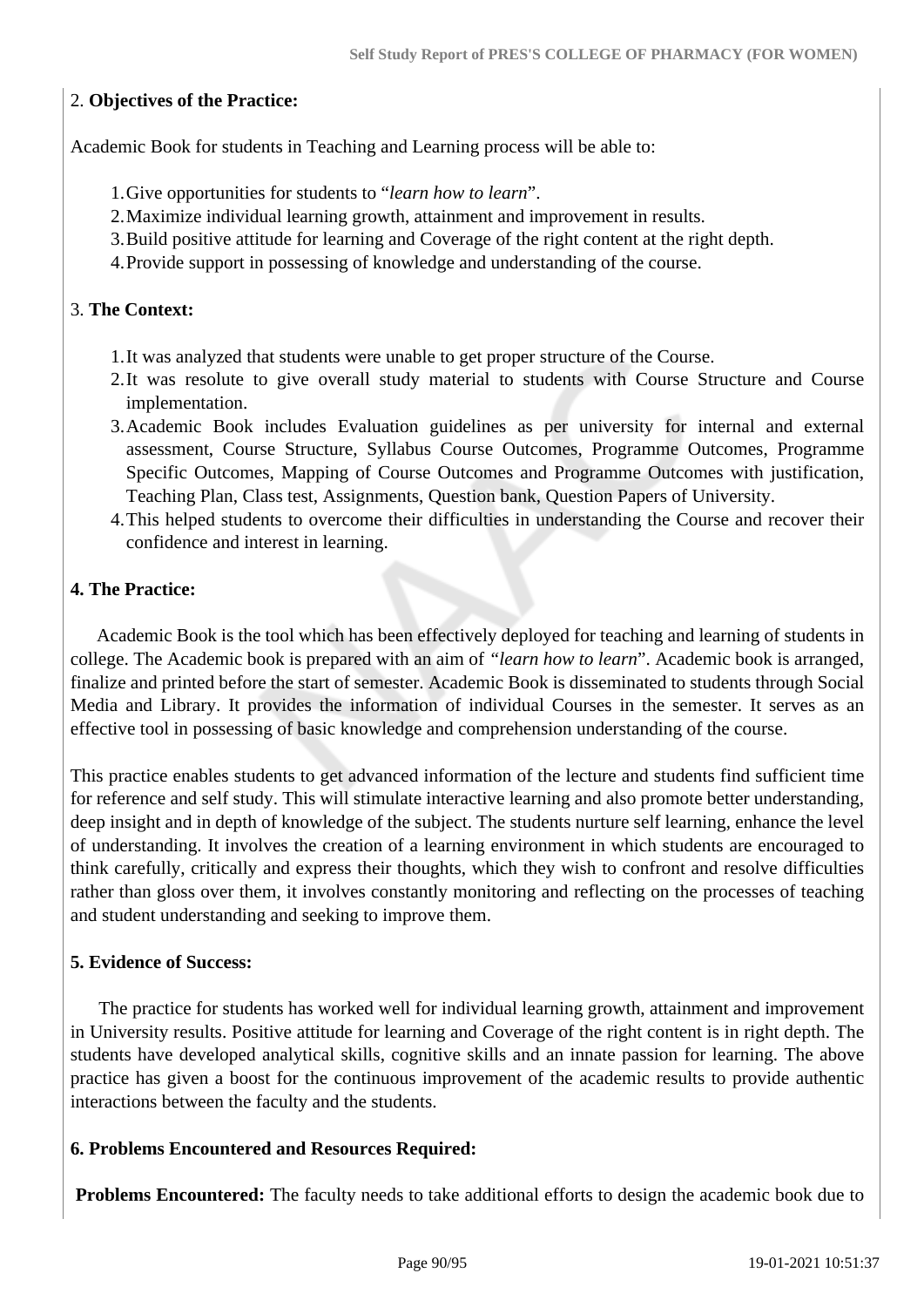change in University pattern of syllabus.

**Resources Required**: Resources were used from College Library, Question Papers of Internal and External Exam, etc.

#### **Best Practice II**

**1. Title of the Practice**: Women empowerment to create power in students over their own lives, society and in community.

#### 2. **Objectives of the Practice:**

#### **Women Empowerment will be able to:**

- 1.Give self confidence, self defense, self determination and positive attitudinal change.
- 2.Develop competent and socially sensitive women pharmacist committed to healthcare needs of society.
- 3.Help them to be truly ambitious and to dream for their betterment.
- 4.Strengthening legal systems aimed at elimination of all forms of discrimination against women's.
- 5.Highlight the importance of spirituality, health, hygiene and safety
- 6.Inculcate entrepreneurial attitude among young girls, scientists at the earliest so that they can be "job providers" rather than "job seekers".

#### 3. **The Context:**

- 1.It was profound that woman should be empowered as per need to develop them in today's world.
- 2.Empowered women define their attitude, values and behavior in relation to their own real interest.
- 3.The practice was initiated to raise self esteemed and self confidence of women to eliminate all forms of violence against women's.
- 4.Fostering decision making and their participation in all walks of life.

#### 4. **The Practice:**

- 1.In order to empower Women College under student development cell organizes Nirbhay Kanya Abhiyan, Bharat Abhiyan and Sahas Shibir etc.
- 2.Students perform the activities under Corporate Social Responsibilities like Say no to plastic, Say No to Tobacco, Tree Plantation, Cleanliness awareness, endowment to tribal people and tribal schools sensitize students about their role as responsible women of today.
- 3.Students are involved in National Pharmacy Week programme like Skit, Debate, Scientific Rangoli, Elocution, Drawing, Essay, Pharma marketing competition, Sports. These leads to emotional, intellectual, social, and inter-personal development of women.
- 4.Spiritual practices and yoga has augmented the concentration power which is evidently resulted in boost up of University ranks.
- 5.Lectures on women safety are also conducted. The girl students are assured of their well-being,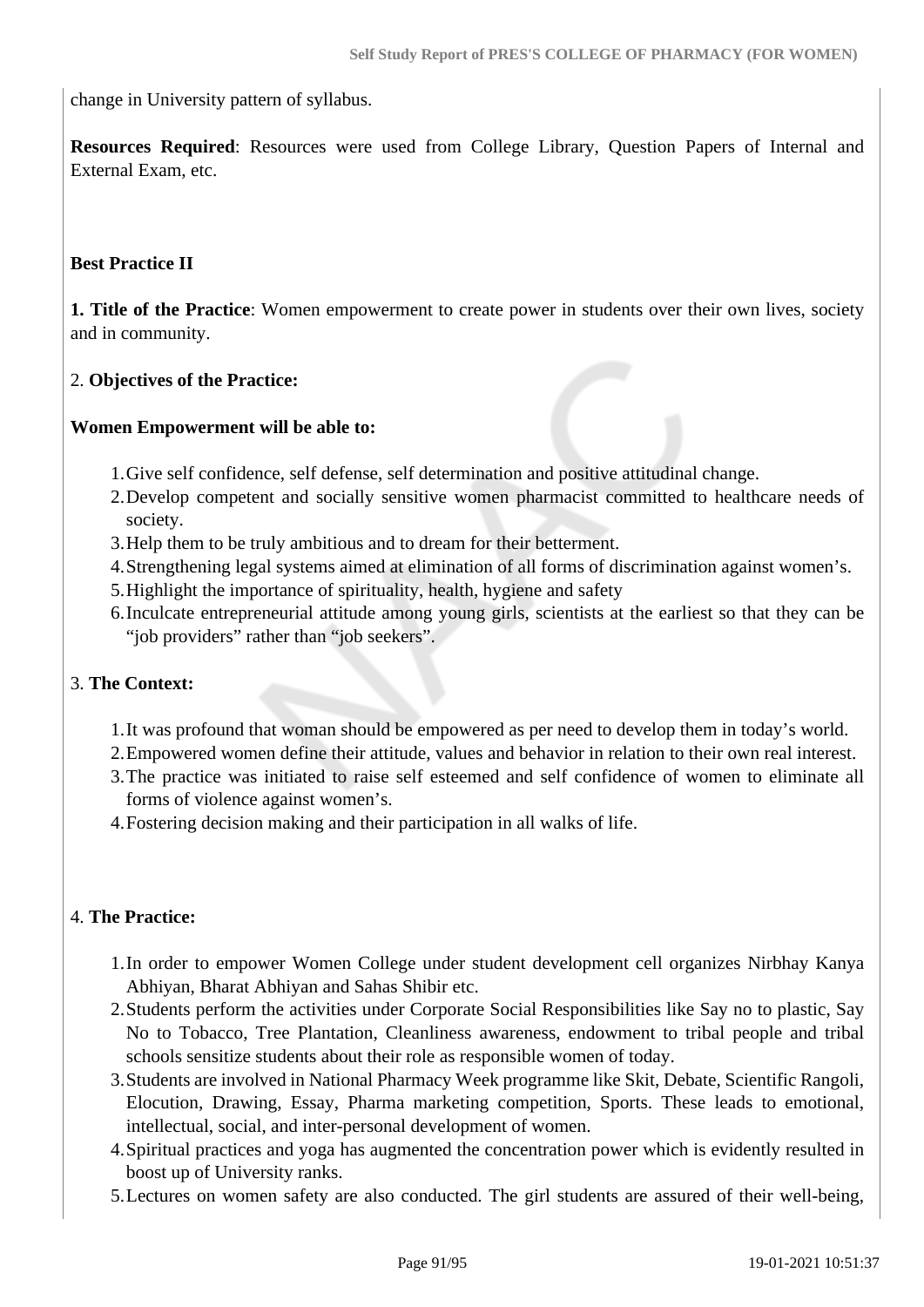safety, security and mental health and are encouraged to approach any faculty for their grievances.

- 6.Educational and motivational talks and events have been engaged to make them know their importance as an Pharmacist in the society.
- 7.Efforts are taken by the entire college staff and management to cater to the shaping of the future of students in a distinctive manner by providing them platform to showcase their talent and bring out their scientific and technical capabilities along with cultivating a genuine inclination towards higher education.

#### **5. Evidence of Success:**

- The students who enter the Pharmacy education get transformed into competent professionals with improved personality traits.
- The change in the behavior & communication of the students from first year to final year is an ample testimony for the success of the programs being organized
- Students are recruited and are found to be progressing well in top companies
- They achieve more self-respect and confidence by their contributions to their communities
- Holistic development rather than only academic success contributes in creating socially sensitive individuals which is a prominent requirement of educational institute

#### **6. Problems Encountered and Resources Required:**

**Problems Encountered: At** the first instance, refusal of the students to participate in the activity. Societal impact on the thought process of the students making them hesitant at the initial level.

**Resources Required**: Motivation & encouragement through awards and prizes.The college has to manage within the revenue from student's admission and deficit being met by the college management.

| <b>File Description</b>                                  | <b>Document</b>      |
|----------------------------------------------------------|----------------------|
| Link for Best practices in the Institutional web<br>site | <b>View Document</b> |
| Link for any other relevant information                  | <b>View Document</b> |

#### **7.3 Institutional Distinctiveness**

 **7.3.1 Portray the performance of the Institution in one area distinctive to its priority and thrust within 1000 words**

**Response:**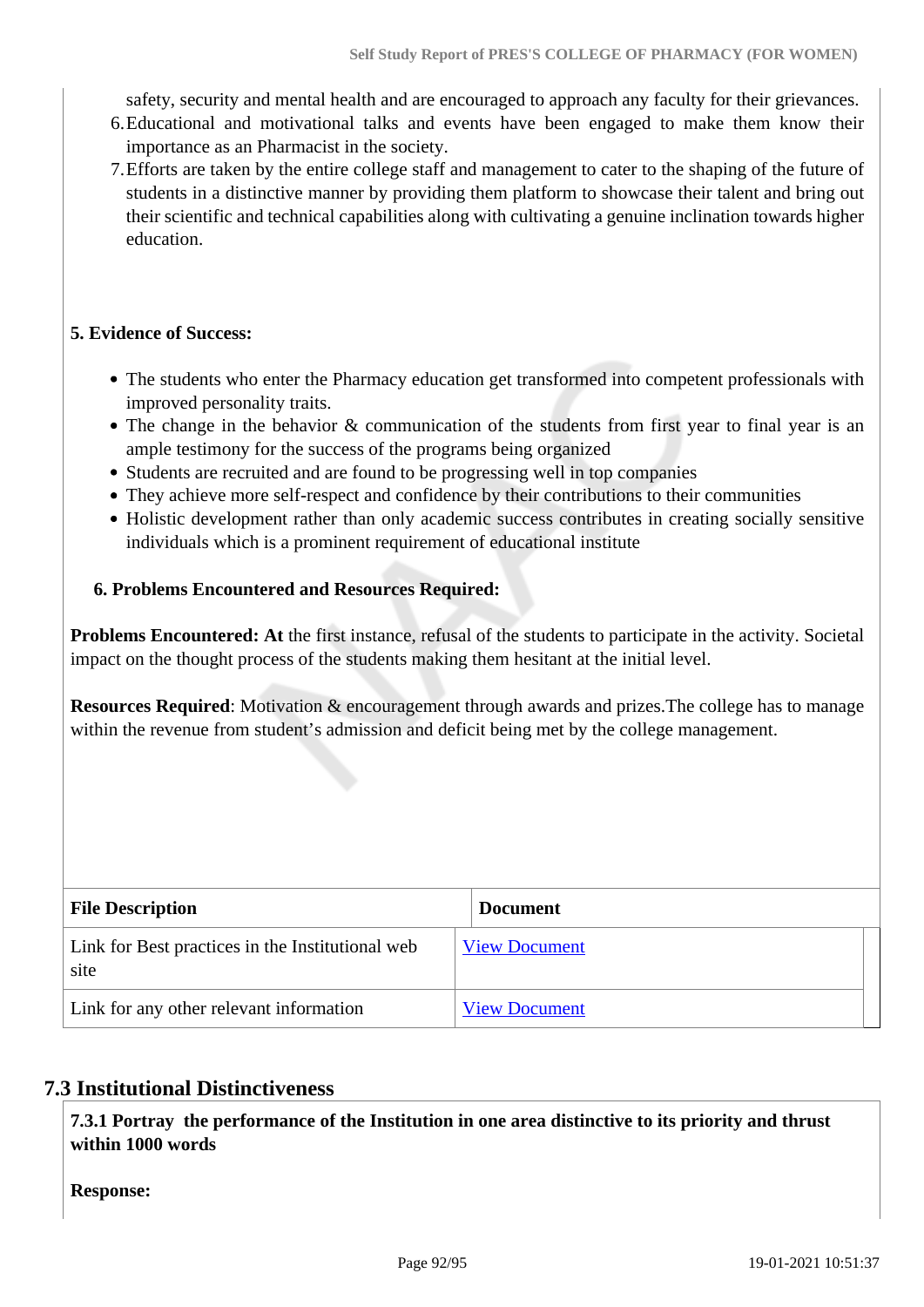The college right from the day of its establishment is functioning with the sole aim of serving through holistically empowering women.To equip and empower the women with relevant knowledge, challenge and creativity to face global challenge, college strives through imparting pharmaceutical education, personality development, employability, community engagement etc. which aligns with vision and mission.

To impart quality pharmaceutical education college has well qualified teachers. Teaching learning process focuses on the theoretical and practical knowledge. College gives attention to each student for effective course outcome. This is achieved by personalized mentoring, GPAT coaching and counselling. College is continuously taking effort in arranging Carrier Guidance and counseling activities apart from regular timetable which help students to acquire potentials to mould them according to their future goals and ambitions .College organizes in house hands on training to sharpen their skills and knowledge so as to be globally competent. Seminar and workshops are arranged where students actively participate for gaining essential skills and to know current trends in field of pharmacy. Projects are assigned to students as per industrial relevance. To get an insight of pharmaceutical industry and to educate the students, industrial visits and industrial trainings are arranged. Further to excel in education women are empowered by, expert talks of eminent personalities both from academics and industry. Alumni from Industries are regularly invited to address students and to guide them through the career options, provide industry insights and to impart knowledge on the current trends and latest technologies. Excellence in education is declared through the university results, as college students have been toppers in SNDT Women's University. Many students has opted for higher education and completed their post graduation from reputed colleges in India.

College students "Manos Amiga-The helping hands" develop a model to impart proficiency in English for rural development. Student was selected for regional convection of IInd AICTE-ECI-ISTE Chhatra Vishwakarma Award 2018. Design of New pack system for liquid oral was selected for poster presentation stage III in Aviskar State Inter University Research Project Competition. Students have created best from waste for planting trees in the college. Innovation and creativity among students is boosted through minor projects for under graduate students and major projects for post graduate students.

Women empowerment is also achieved by arranging personality and soft skill programmes which helps them further to lead the path of success. Assessment of technical knowledge, leadership qualities, body language, time management in task, confidence, language proficiency, communication skills, presentation etc by GATI and Traits-Fit are some of the important topics which were conducted by college to boost the personality of students. To improve Self-control , the power of concentration and to inculcate the moral values meditation session is conducted daily in the college .spiritual practices and yoga has augmented the concentration power which is evidently resulted in boost up of University ranks.College takes the initiative and

A dedicated full time training and placement cell in the college ensures sharpening of soft and hard skills of students to enhance employability. Placement of the students is done through in and off campus drives.

Under community engagement for women empowerment college organizes the programs on Women empowerment, Kanya Ratna Vachava Abhiyan and Nirbhay Kanya Abhiyan by means of which girl's are sensitized about self defense. Every year college organizes and celebrates International women's day with zest and enthusiasm. As a social responsibility Student are engaged in plantation activity, blood donation camp, Diabetes detection camp, HIV detection Camp, BMI detection, Eye check up camp, Swach Bharat Abhiyan, Literacy Surveys, Open defecatition and Health awareness rally. The annual residential NSS camp helps the students accustom yourself with the hardships of the society and empowers them to handle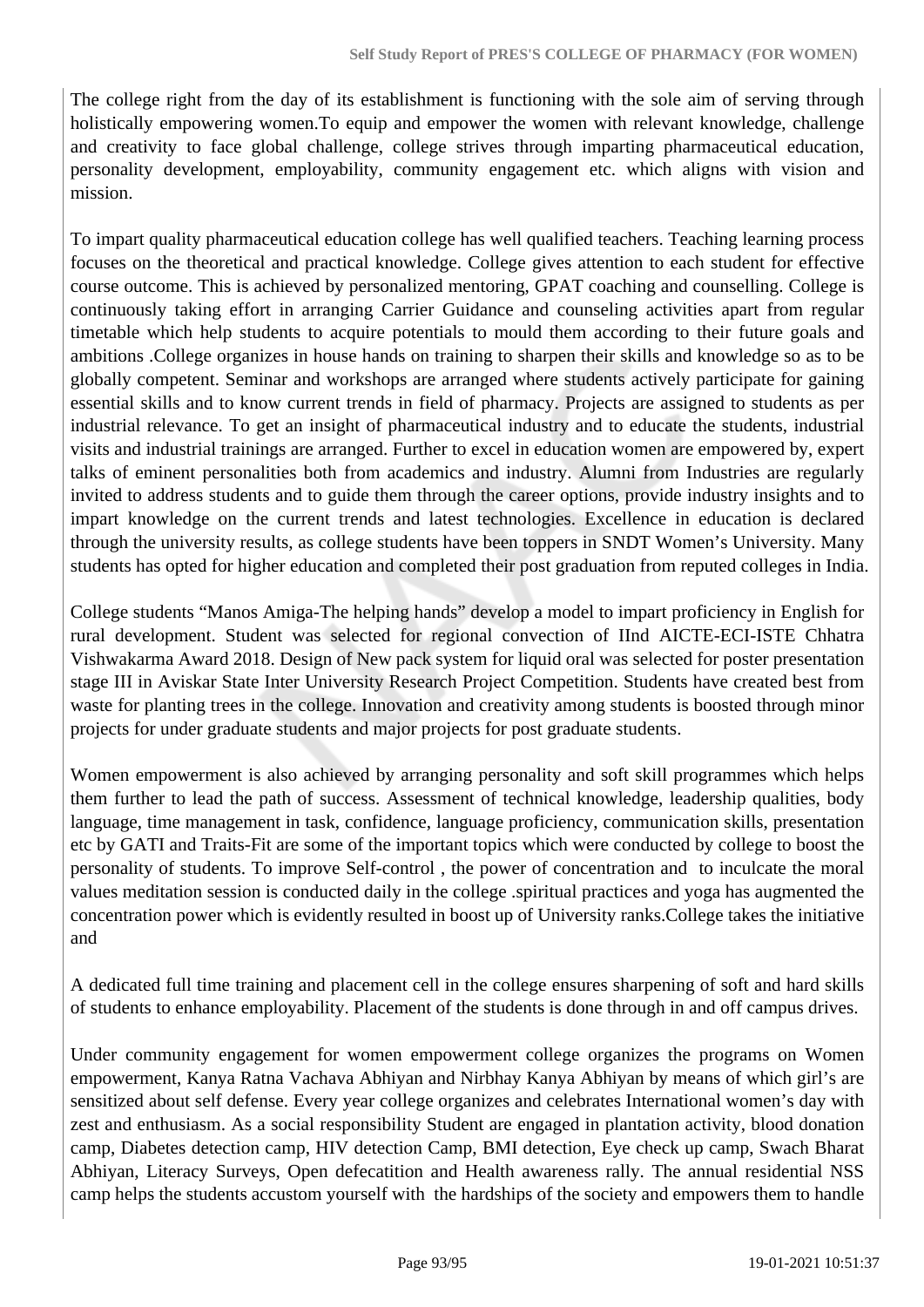the challenges and be human in nature.

The institution is situated in the rural areas and involved in the development of the locality. The various programs conducted by the institution has promoted the people in the region towards education and the need for the same. The college publishes the "NEWS LETTER" quarterly to present the overall activities conducted in the college and achievements of the students. The college also encourages the students to participate and explore their talents in various cultural and social activities to make students excel in their fields of interest. The college oranized Science exibition at state level and district level to explore the innovative ideas of the student and to increase their interest in the research.The various activities under CSR such as orphanages visit and the Old Age Homes not only satisfy the inmates but the experiences the students undergo give them a clear vision of the stark realities of life, and groom them to be empathetic and accountable citizens. The Institution extends a solid platform to market the products of Pravara Women thereby enabling them to prosper and flourish in their lives.

| <b>File Description</b>                                  | <b>Document</b>      |
|----------------------------------------------------------|----------------------|
| Link for appropriate web in the Institutional<br>website | <b>View Document</b> |
| Link for any other relevant information                  | <b>View Document</b> |